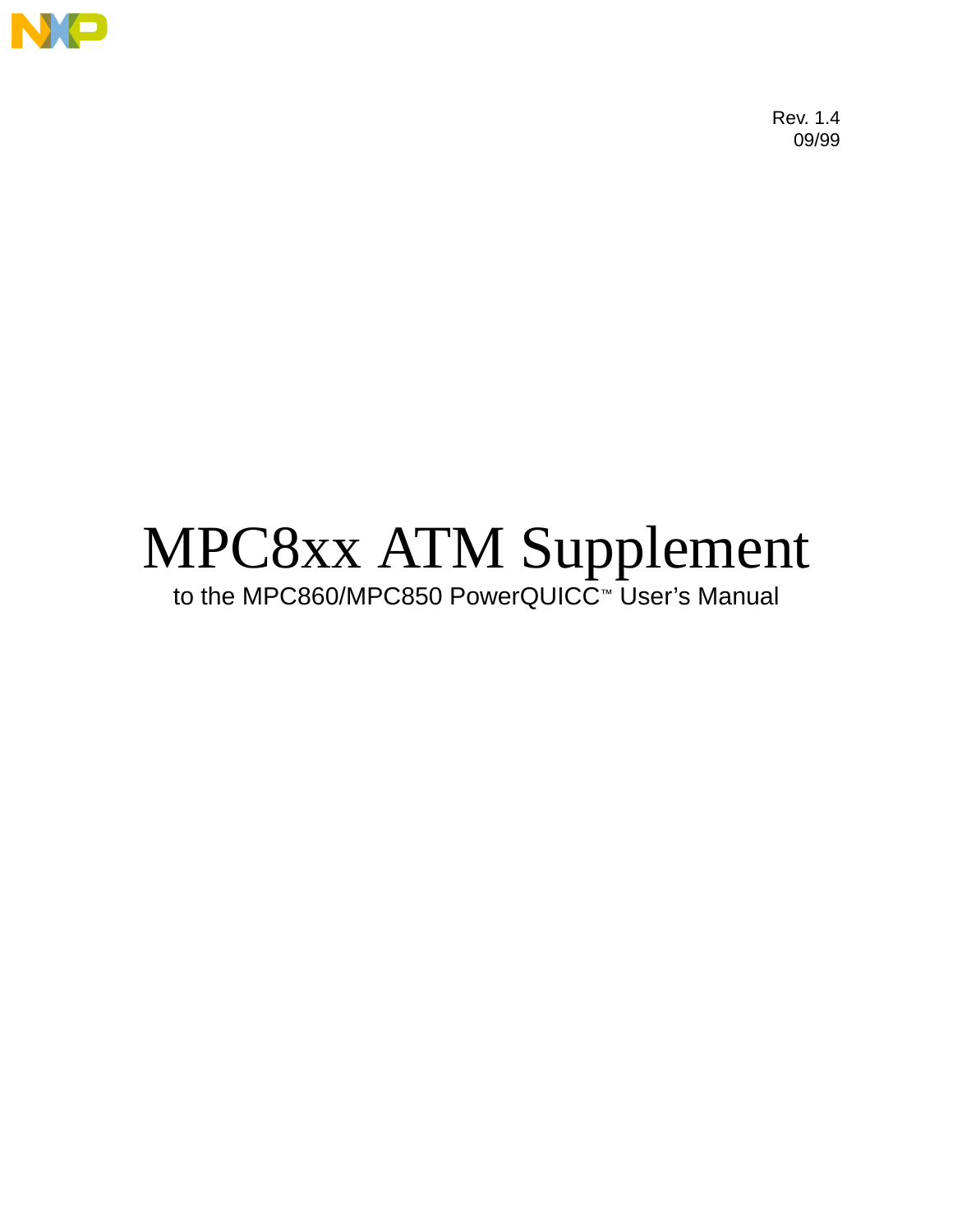

© Motorola Inc. 1998. All rights reserved. Portions hereof © International Business Machines Corp. 1991–1998. All rights reserved.

This document contains information on a new product under development. Motorola reserves the right to change or discontinue this product without notice. Information in this document is provided solely to enable system and software implementers to use PowerPC microprocessors. There are no express or implied copyright licenses granted hereunder to design or fabricate PowerPC integrated circuits or integrated circuits based on the information in this<br>**Notorola r**eserves the right to make changes without further notice t regarding the suitability of its products for any particular purpose, nor does Motorola assume any liability arising out of the application or use of any product or circuit, and specifically disclaims any and all liability, including without limitation consequential or incidental damages. "Typical" parameters can and do vary in different applications. All operating parameters, including "Typicals" must be validated for each customer application by customer's technical experts. Motorola does not convey any license under its patent rights nor the rights of others. Motorola products are not designed, intended, or authorized for use as components in systems intended for surgical implant into the body, or other applications intended to support or sustain life, or for any other application in which the failure of the Motorola product could create a situation where personal injury or death may occur. Should Buyer purchase or use Motorola products for any such unintended or unauthorized application, Buyer shall indemnify and hold Motorola and its officers, employees, subsidiaries, affiliates, and distributors harmless against all claims, costs, damages, and expenses, and reasonable attorney fees arising out of, directly or indirectly, any claim of personal injury or death associated with such unintended or unauthorized use, even if such claim alleges that Motorola was negligent regarding the design or manufacture of the part.

Motorola and  $\omega$  are registered trademarks and PowerQUICC is a trademark of Motorola, Inc. Motorola, Inc. is an Equal Opportunity/Affirmative Action Employer.

The PowerPC name is a registered trademark and the PowerPC logotype is a trademark of International Business Machines Corporation used by Motorola under license from International Business Machines Corporation. SDLC is a trademark of International Business Machines Corporation.

AppleTalk is a registered trademark of Apple Computer, Inc. Centronics is a trademark of Centronics, Inc.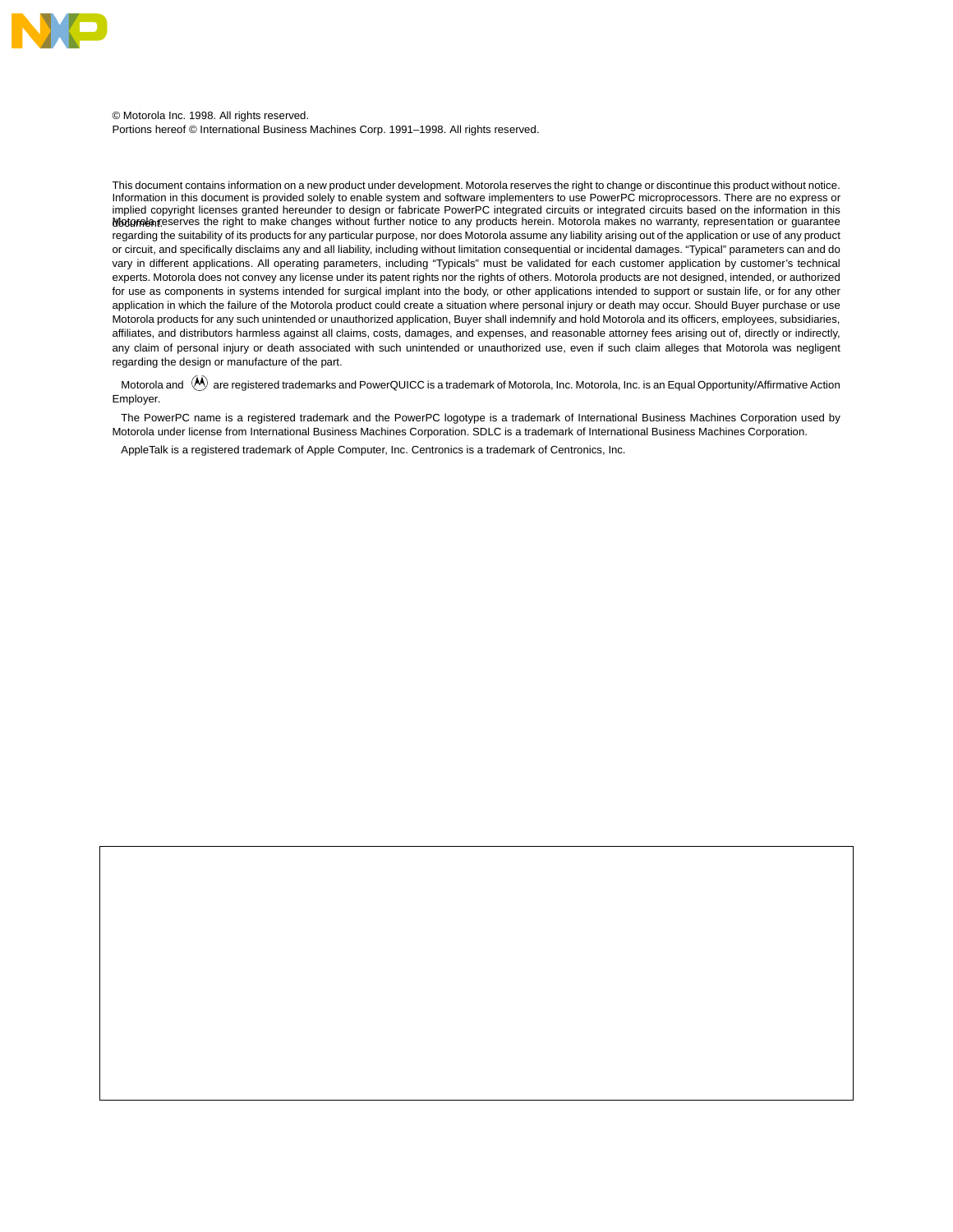

Paragraph Number

**Title** 

#### Page **Number**

#### Chapter 1 **Overview**

| 1.1        |  |
|------------|--|
| 1.2        |  |
| 1.2.1      |  |
| 1.2.2      |  |
| 1, 2, 2, 1 |  |
| 1.2.2.2    |  |
| 1.2.2.3    |  |
| 1.2.3      |  |
| 1.3        |  |
| 1.4        |  |
| 1.5        |  |
| 1.5.1      |  |
| 1.5.1.1    |  |
| 1.5.1.2    |  |
| 1.5.2      |  |
| 1.5.2.1    |  |
| 1.5.2.2    |  |
| 1.5.2.3    |  |
| 1.5.2.4    |  |
| 1.5.3      |  |
| 1.5.4      |  |
| 1.5.5      |  |

#### Chapter 2 **Buffer Descriptor Structures and Connection Tables**

| 2.1   |  |
|-------|--|
| 2.1.1 |  |
| 2.1.2 |  |
| 2.1.3 |  |
| 2.1.4 |  |
| 2.2   |  |
| 2.2.1 |  |
| 2.2.2 |  |

#### Chapter 3 **Parameter RAM Configuration**

|--|--|--|--|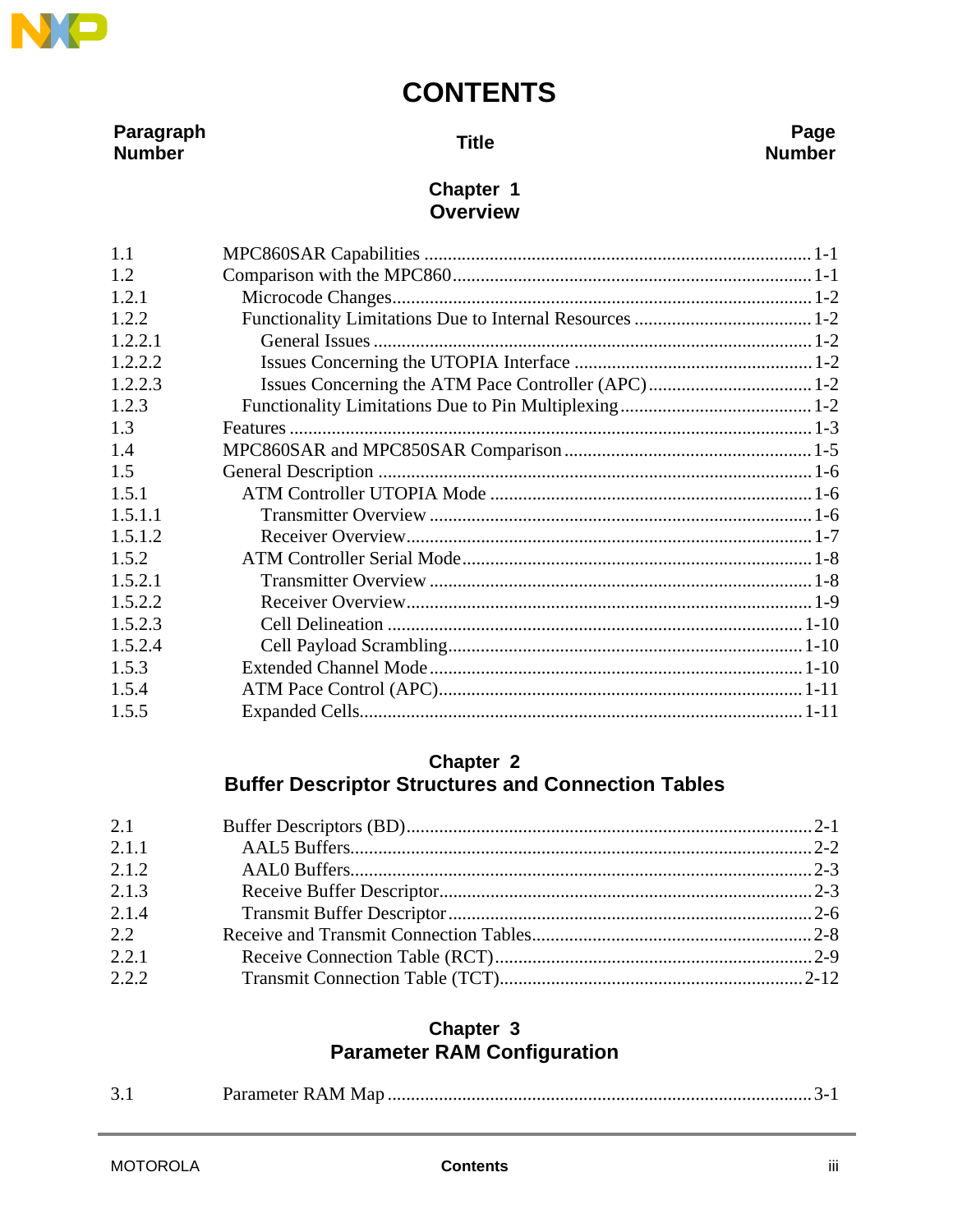

| Paragraph<br><b>Number</b> | <b>Title</b>                                              | Page<br><b>Number</b> |
|----------------------------|-----------------------------------------------------------|-----------------------|
| 3.1.1                      |                                                           |                       |
| 3.1.2                      |                                                           |                       |
| 3.1.3                      |                                                           |                       |
| 3.1.4                      |                                                           |                       |
| 3.1.5                      | Serial Cell Synchronization Status Register (ASTATUS)3-13 |                       |

#### **Chapter 4 ATM Controller**

#### **Chapter 5 ATM Pace Control**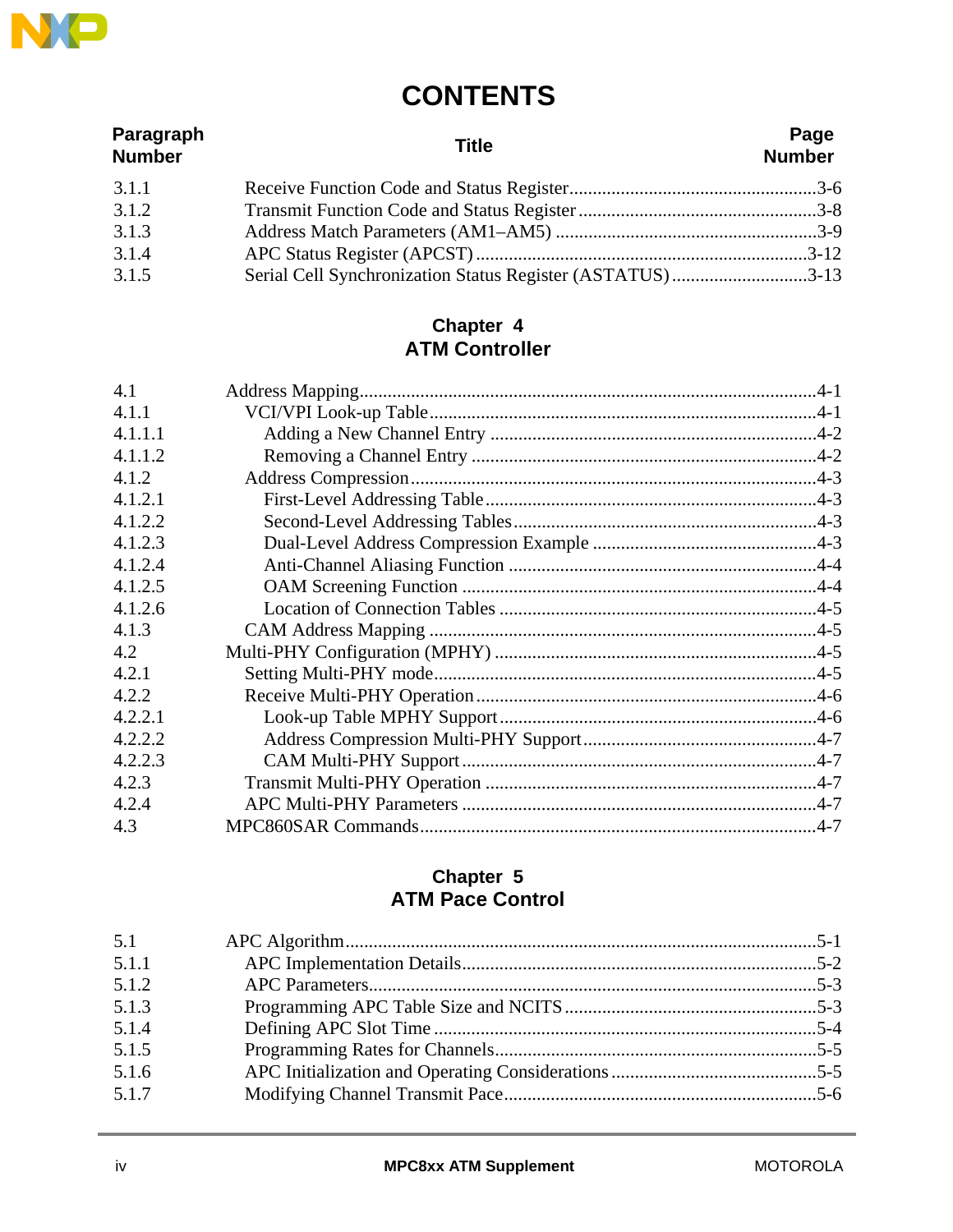

| Paragraph<br><b>Number</b> | Title | Page<br><b>Number</b> |
|----------------------------|-------|-----------------------|
| 5.1.8                      |       |                       |
| 5.2                        |       |                       |
| 5.3                        |       |                       |
| 5.4                        |       |                       |
| 5.5                        |       |                       |
| 5.6                        |       |                       |
| 5.7                        |       |                       |

# **Chapter 6**<br>Exceptions

| 6.1   |  |
|-------|--|
| 6.1.1 |  |
| 6.1.2 |  |
| 6.2   |  |
| 6.3   |  |

# Chapter 7<br>Interface Configuration

| 7.1     |  |
|---------|--|
| 7.1.1   |  |
| 7.1.2   |  |
| 7.1.3   |  |
| 7.2     |  |
| 7.2.1   |  |
| 7.2.2   |  |
| 7.2.3   |  |
| 7.2.4   |  |
| 7.2.5   |  |
| 7.2.6   |  |
| 7.3     |  |
| 7.3.1   |  |
| 7.3.2   |  |
| 7.3.2.1 |  |
| 7.3.2.2 |  |
| 7.3.2.3 |  |
| 7.3.2.4 |  |
| 7.3.3   |  |
| 7.3.3.1 |  |

#### Chapter 8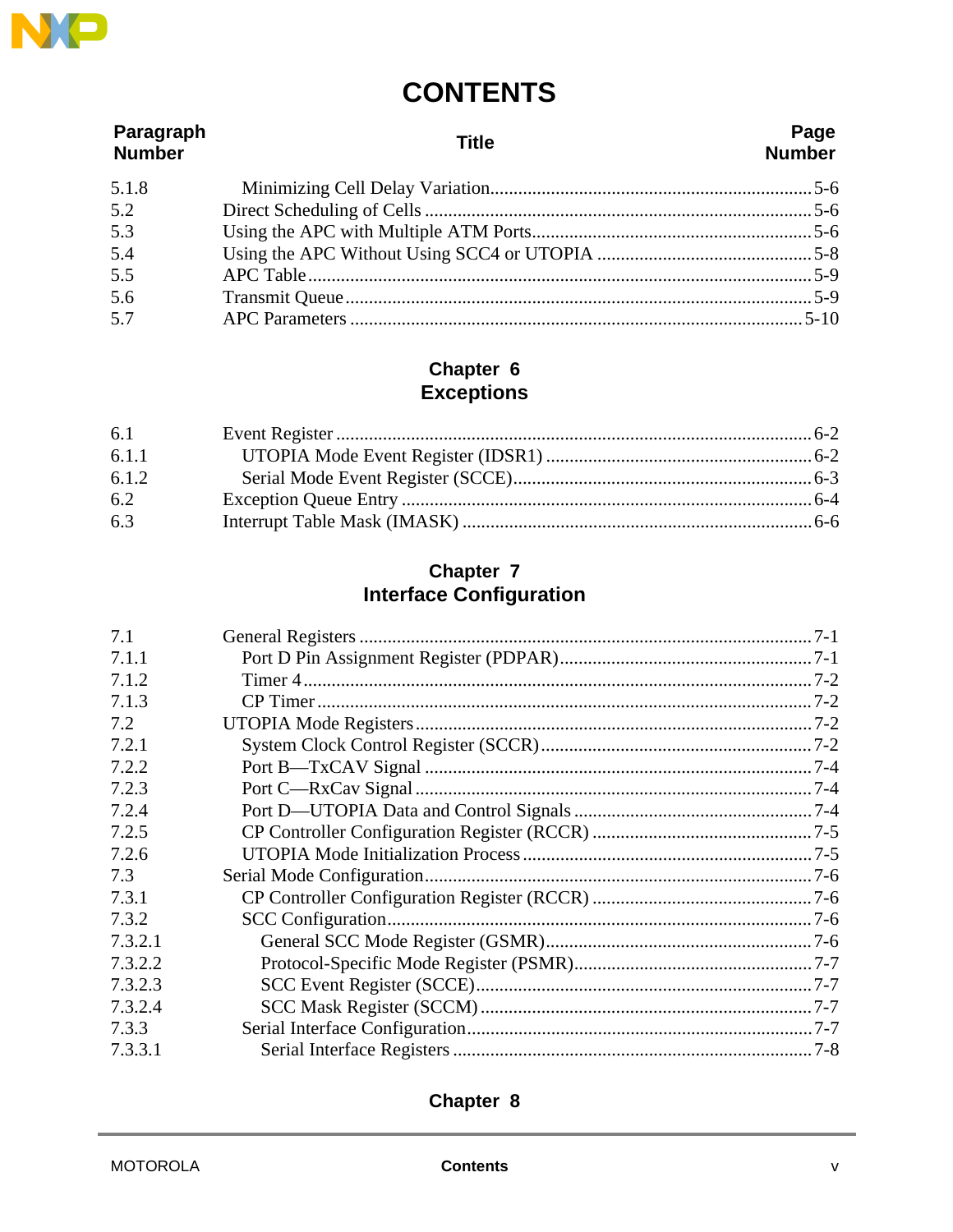

| Paragraph<br><b>Number</b> | <b>Title</b>            | Page<br><b>Number</b> |
|----------------------------|-------------------------|-----------------------|
|                            | <b>UTOPIA Interface</b> |                       |
| 8.1                        |                         |                       |
| 8.2                        |                         |                       |
| 8.2.1                      |                         |                       |
| 8.2.2                      |                         |                       |
| 8.2.2.1                    |                         |                       |
| 8.3                        |                         |                       |
| 8.3.1                      |                         |                       |
| 8.3.2                      |                         |                       |
| 8.3.3                      |                         |                       |
| 8.3.4                      |                         |                       |
| 8.4                        |                         |                       |
| 8.5                        |                         |                       |

#### **Appendix A Performance**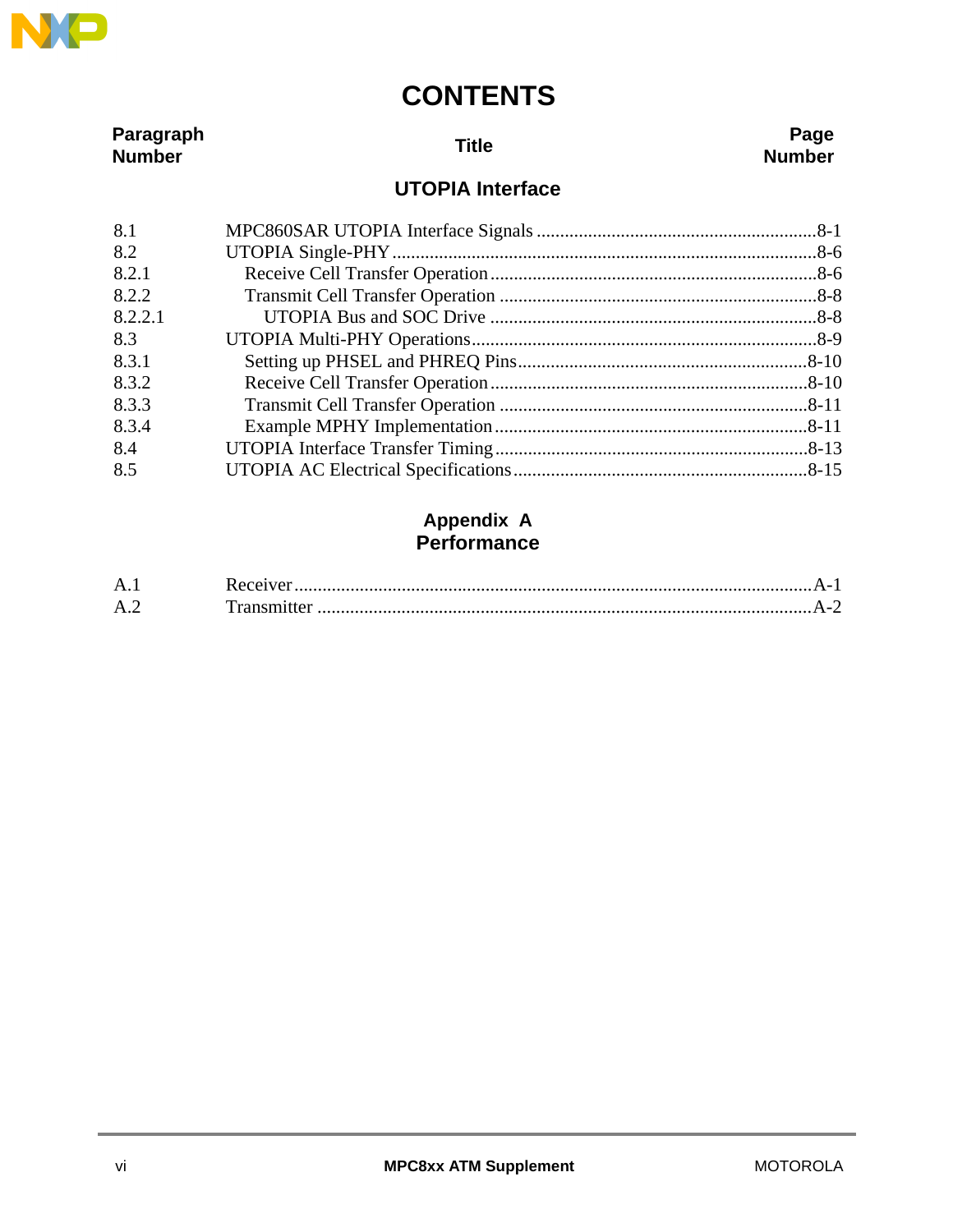

# **ILLUSTRATIONS**

| <b>Figure</b><br><b>Number</b> | <b>Title</b>                                                           | Page<br><b>Number</b> |
|--------------------------------|------------------------------------------------------------------------|-----------------------|
| Figure 1-1                     |                                                                        |                       |
| Figure 1-2                     |                                                                        |                       |
| Figure 2-1                     |                                                                        |                       |
| Figure 2-2                     |                                                                        |                       |
| Figure 2-3                     |                                                                        |                       |
| Figure 2-4                     |                                                                        |                       |
| Figure 2-5                     | . Example of a Six-Entry Connection Table in Dual-port RAM  2-8        |                       |
| Figure 2-6                     |                                                                        |                       |
| Figure 2-7                     |                                                                        |                       |
| Figure 3-1                     |                                                                        |                       |
| Figure 3-2                     |                                                                        |                       |
| Figure 3-3                     |                                                                        |                       |
| Figure 3-4                     |                                                                        |                       |
| Figure 3-5                     |                                                                        |                       |
| Figure 3-6                     |                                                                        |                       |
| Figure 4-1                     |                                                                        |                       |
| Figure 4-2                     |                                                                        |                       |
| Figure 4-4                     |                                                                        |                       |
| Figure 4-3                     |                                                                        |                       |
| Figure 4-5                     |                                                                        |                       |
| Figure 5-1                     |                                                                        |                       |
| Figure 5-2                     |                                                                        |                       |
| Figure 5-3                     | . Example of Maximum Multi-PHY and Multi-Serial APC Configuration  5-8 |                       |
| Figure 5-4                     |                                                                        |                       |
| Figure 5-5                     |                                                                        |                       |
| Figure 6-1                     |                                                                        |                       |
| Figure 6-2                     |                                                                        |                       |
| Figure 6-3                     |                                                                        |                       |
| Figure 6-4                     |                                                                        |                       |
| Figure 7-1                     |                                                                        |                       |
| Figure 7-2                     |                                                                        |                       |
| Figure 7-3                     |                                                                        |                       |
| Figure 8-1                     |                                                                        |                       |
| Figure 8-2                     |                                                                        |                       |
| Figure 8-3                     |                                                                        |                       |
| Figure 8-4                     |                                                                        |                       |
| Figure 8-5                     |                                                                        |                       |
| Figure 8-6                     |                                                                        |                       |
| Figure 8-7                     |                                                                        |                       |
| Figure 8-8                     |                                                                        |                       |
| Figure 8-9                     |                                                                        |                       |
| Figure 8-10                    |                                                                        |                       |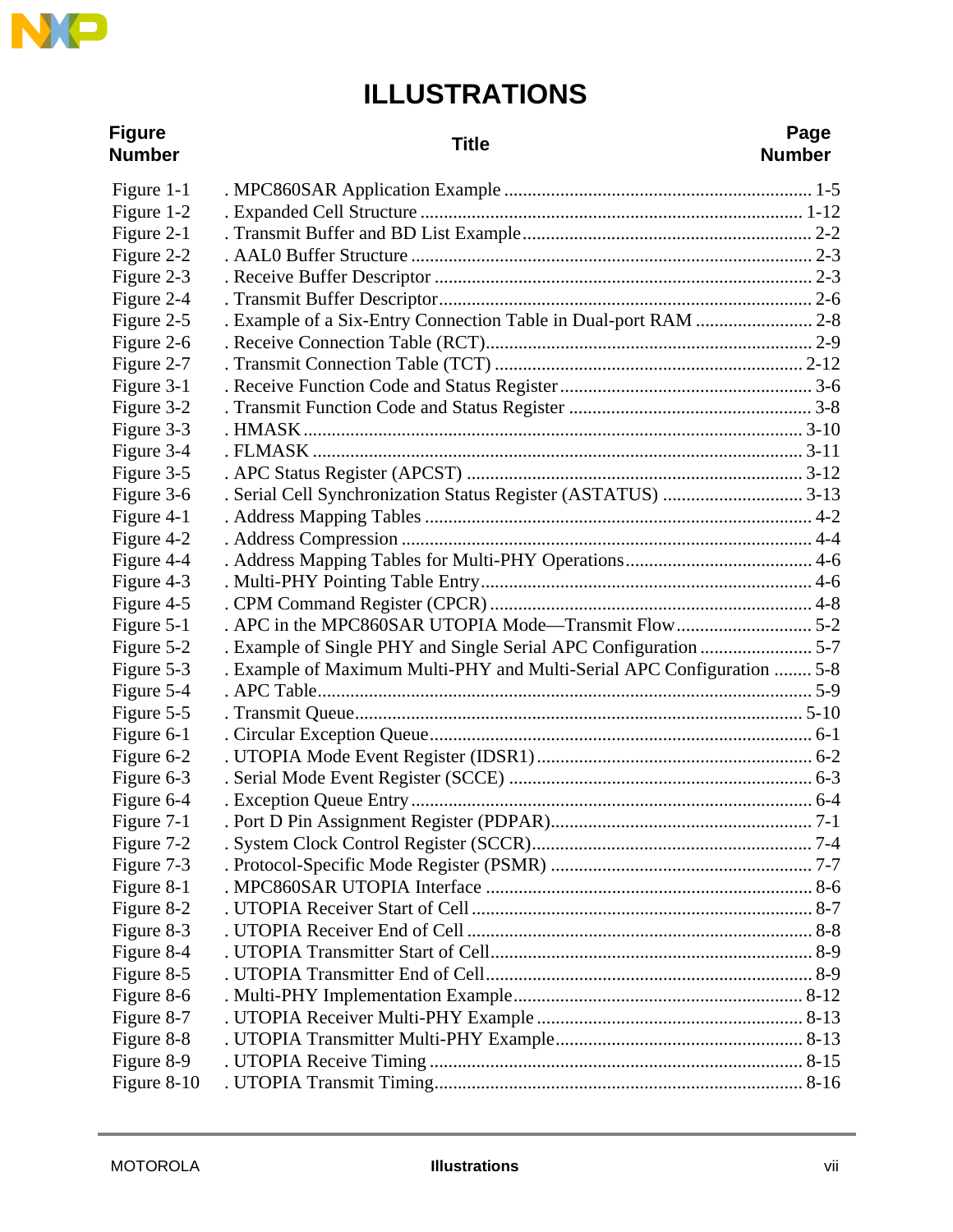

## **ILLUSTRATIONS**

**Figure**

**Number Title Page Number**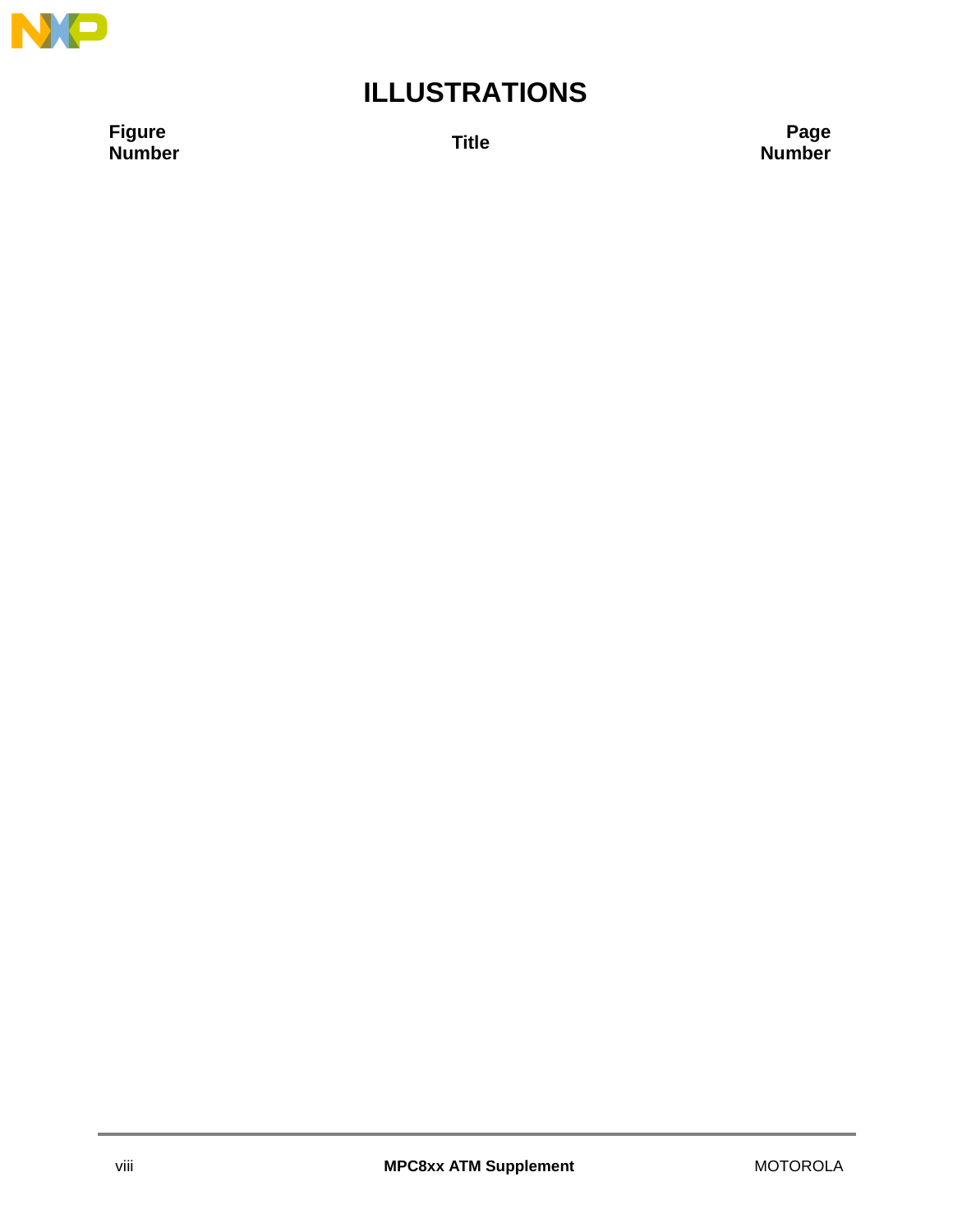

# **TABLES**

| <b>Table</b><br><b>Number</b> | <b>Title</b>                                                                   | Page<br><b>Number</b> |
|-------------------------------|--------------------------------------------------------------------------------|-----------------------|
| Table 2-1                     |                                                                                |                       |
| Table 2-2                     |                                                                                |                       |
| Table 2-3                     |                                                                                |                       |
| Table 2-4                     |                                                                                |                       |
| Table 3-1                     | . Serial and UTOPIA Interface Parameter RAM Configuration  3-1                 |                       |
| Table 3-2                     |                                                                                |                       |
| Table 3-3                     | . Receive Function Code and Status Register Field Descriptions 3-7             |                       |
| Table 3-4                     | . Transmit Function Code and Status Register Field Descriptions 3-9            |                       |
| Table 3-5                     | . AM1-AM5 Parameter Configuration with Look-up Table3-10                       |                       |
| Table 3-6                     |                                                                                |                       |
| Table 3-7                     | . AM1-AM5 Parameter Configuration in Extended Channel Mode  3-11               |                       |
| Table 3-8                     |                                                                                |                       |
| Table 3-9                     | . AM1-AM5 Parameter Usage-Extended Channel Mode 3-12                           |                       |
| Table 3-10                    |                                                                                |                       |
| Table 3-11                    |                                                                                |                       |
| Table 4-1                     |                                                                                |                       |
| Table 4-2                     |                                                                                |                       |
| Table 5-1                     |                                                                                |                       |
| Table 5-2                     |                                                                                |                       |
| Table 6-1                     |                                                                                |                       |
| Table 6-2                     |                                                                                |                       |
| Table 6-3                     |                                                                                |                       |
| Table 7-1                     |                                                                                |                       |
| Table 7-2                     |                                                                                |                       |
| Table 7-3                     |                                                                                |                       |
| Table 7-4                     |                                                                                |                       |
| Table 8-1                     |                                                                                |                       |
| Table 8-2                     |                                                                                |                       |
| Table 8-3                     |                                                                                |                       |
| Table 8-4                     |                                                                                |                       |
| Table A-1                     |                                                                                |                       |
| Table A-2                     | . Transmitter (Including 1 Priority APC) Performance (with 50MHz System Clock) |                       |
|                               | $A-2$                                                                          |                       |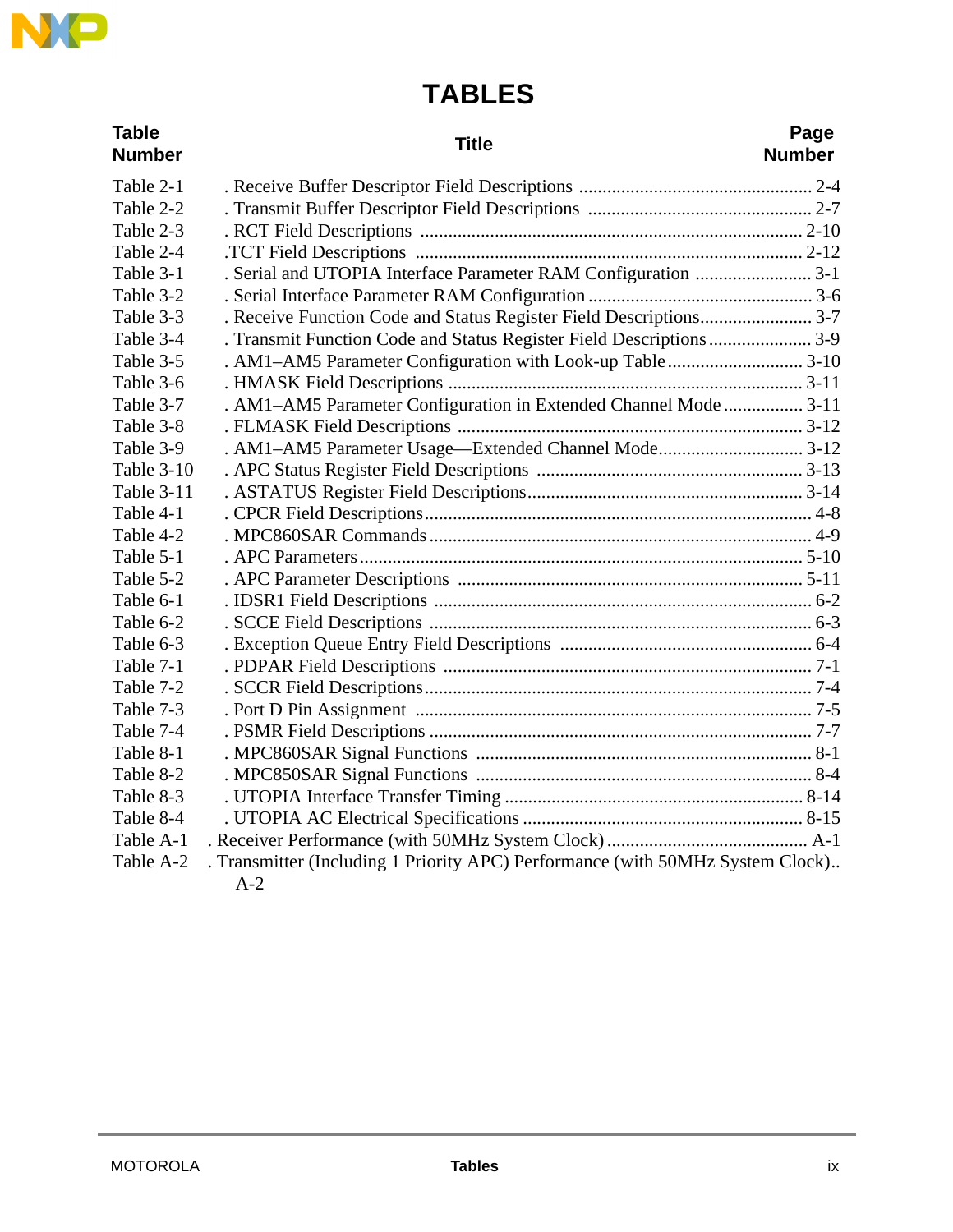

## **TABLES**

**Table**

**Number Title Page Number**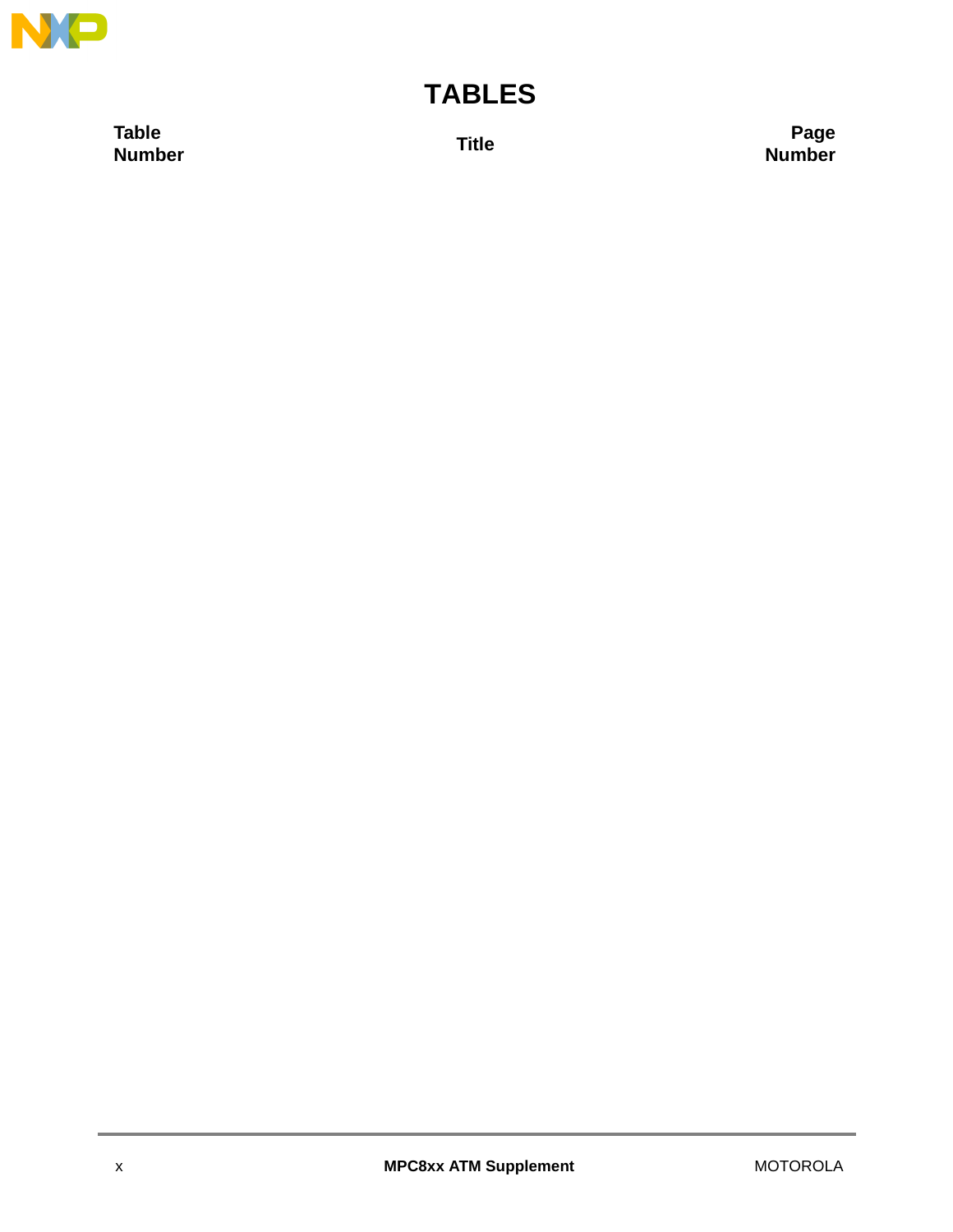

# Chapter 1 **Overview**

This chapter provides an overview of the features of the MPC860SAR and the differences between the 860SAR and the MPC860. This document also serves as the programming/ design model for use with the MPC850SAR. Differences between the MPC850SAR and the MPC860SAR are detailed later in this chapter.

### 1.1 MPC860SAR Capabilities

The MPC860SAR is a member of the MPC860 PowerQUICC™ family. In addition to the standard MPC860MH capabilities, the 860SAR includes the universal test & operations PHY interface for ATM (UTOPIA), AAL5 and AAL0 segmentation and reassembly (SAR) functionality, an ATM pace controller (APC) and transmission convergence (TC) sublayer for E1/DS1 and xDSL implemented by the serial channels.

These features make the 860SAR a very adaptable ATM SAR controller that can be used for a variety of ATM applications. Several examples follow:

- ATM line card controllers
- ATM to WAN interworking (frame relay, T1/E1 circuit emulation, ADSL applications)
- Residential broadband network interface units (ATM-to-Ethernet)
- High performance set-top controller
- ATM25 SAR

Since the 860SAR implements a superset of the ATOM1 microcode, the 860SAR supports ATOM1 features in addition to providing SAR functionality.

### 1.2 Comparison with the MPC860

The 860SAR is pin compatible with the MPC860 and both controllers can be used in identical applications with some small but significant programming changes made to accommodate the controllers' differences. The MPC860 and MPC860SAR have identical electrical and mechanical specifications.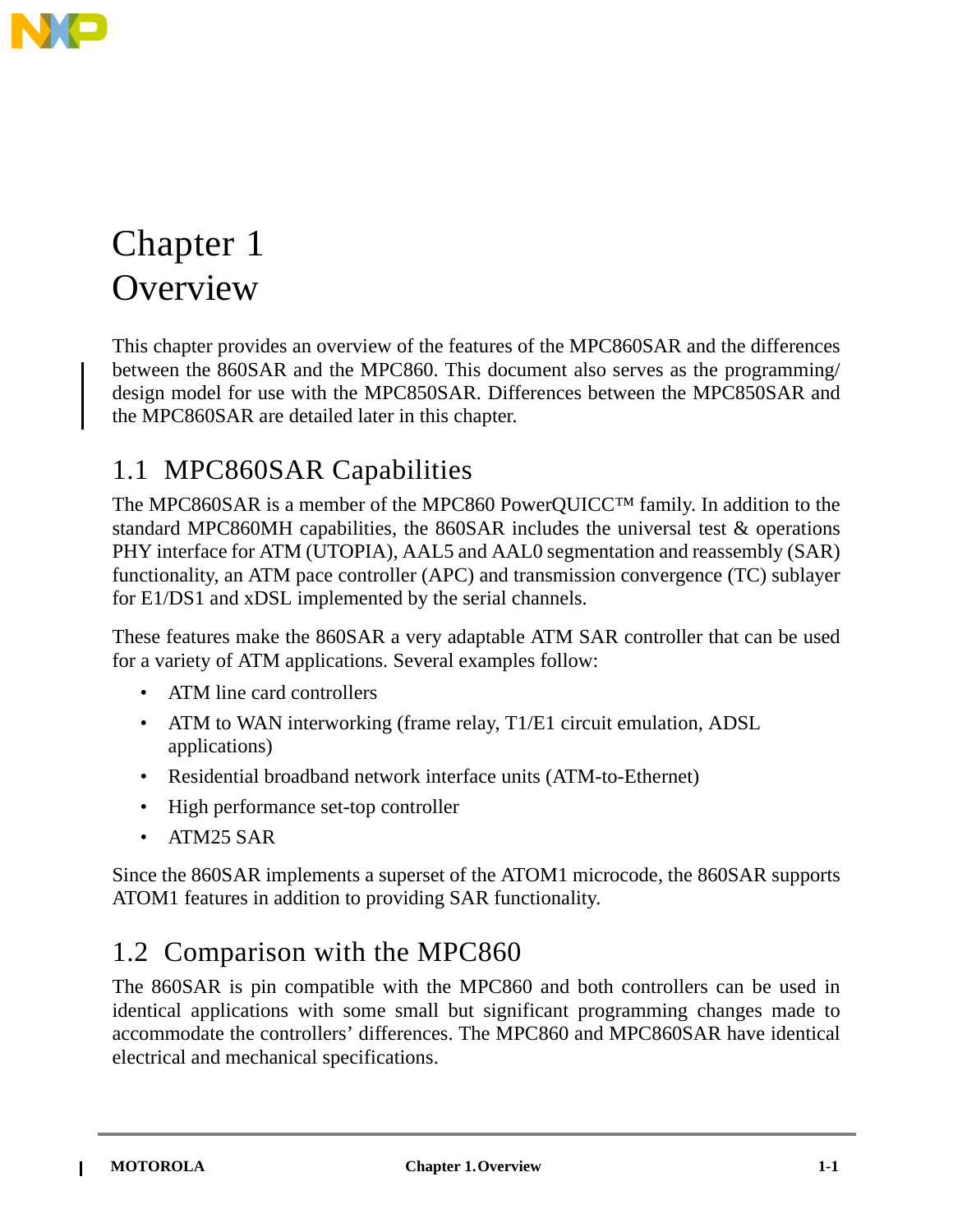

#### 1.2.1 Microcode Changes

A significant part of the 860SAR ATM functionality is implemented by the communications processor (CP) module using certain internal ROM space. In order to make that space available, the DSP library routines (for example, FIR, IIR) have been removed, and therefore the DSP functionality described in the User's Manual for the standard MPC860 is not available in the 860SAR.

#### 1.2.2 Functionality Limitations Due to Internal Resources

#### 1.2.2.1 General Issues

Timer 4 is used by the ATM Pace Controller to periodically activate the APC pace algorithm. Therefore, if ATM is enabled (i.e. PDPAR[ATM]=1), then timer 4 cannot be used for its normal function, but must instead be used as the APC timer.

Also, because of a required setting of the RCCR, IDMA2 can only be used in level-sensitive mode if ATM is enabled.

#### 1.2.2.2 Issues Concerning the UTOPIA Interface

The UTOPIA interface of the MPC860SAR is implemented using the hardware of IDMA1 and the parameter RAM page of SCC4. Therefore, if the UTOPIA port of the 860SAR is used:

- SCC4 is unavailable (due to the loss of parameter RAM page 4)
- IDMA1 is unavailable (due to the loss of handshake signals and event registers)

#### 1.2.2.3 Issues Concerning the ATM Pace Controller (APC)

The MPC860SAR contains an ATM Pace Controller (APC) which is used to automatically multiplex and schedule ATM cells for transmission. Most applications will use the APC, so these limitations will apply to most designs. The APC can be disabled simply by disabling Timer 4. However, if the APC is used, then only the following options are available:

- the UTOPIA port can be used (and SCC4 will be unavailable)
- SCC4 can be used in ATM mode
- SCC4 can be used in transparent mode
- SCC4 can be disabled

SCC1, SCC2, and SCC3 can be used in any mode desired, including ATM.

A detailed explanation of the technical reasons for this is provided in Section 5.4, "Using the APC Without Using SCC4 or UTOPIA".

#### 1.2.3 Functionality Limitations Due to Pin Multiplexing

If the MPC860SAR's UTOPIA interface is used, then several existing pins are used as UTOPIA data and control signals, and therefore some of those pins' alternate functions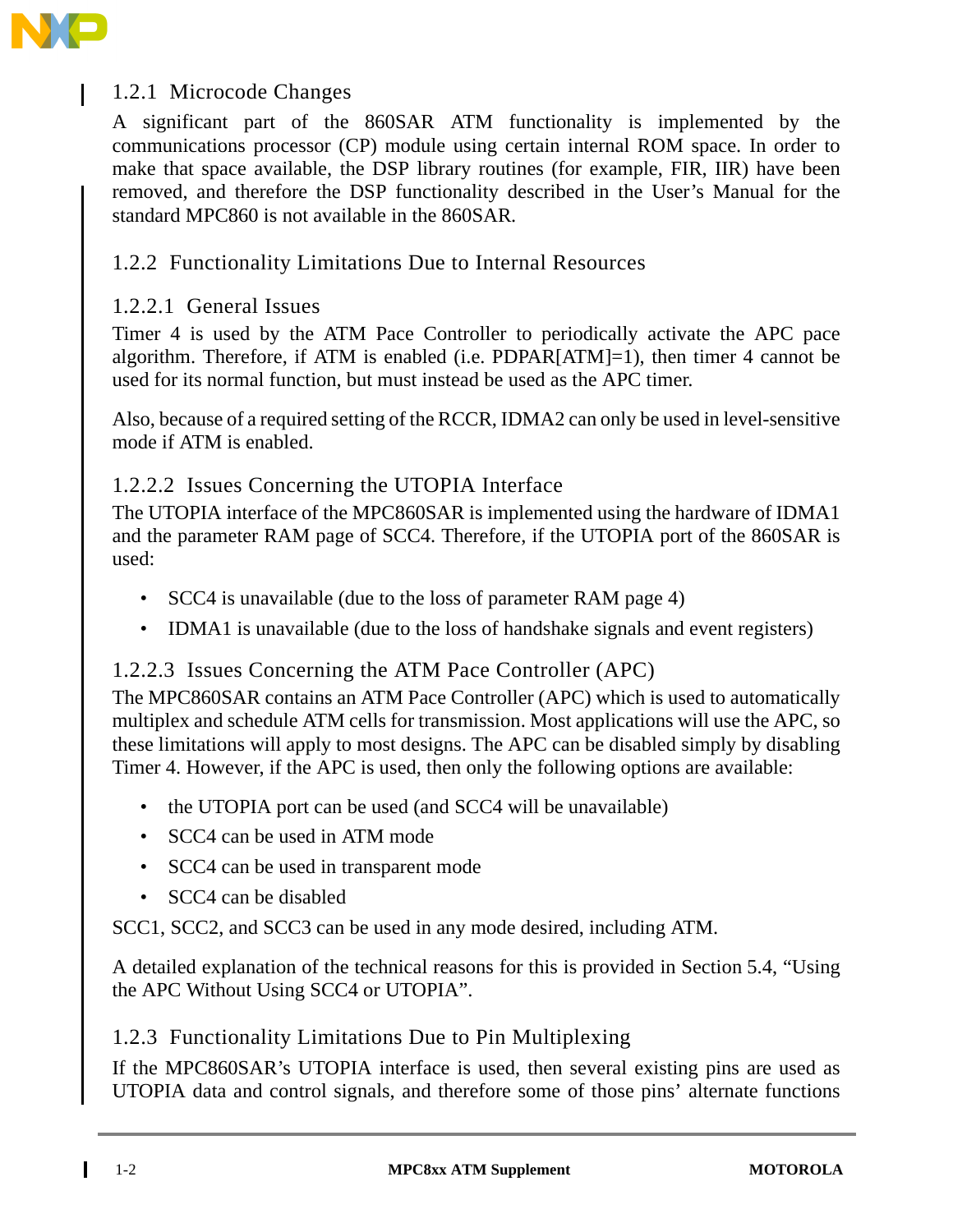

become unavailable. Most of the UTOPIA signals are multiplexed with the port D signals.

If the UTOPIA port is used, then:

- IDMA1 is unavailable (due to the loss of the  $\overline{DRED0}$  signal).
- Ethernet CAM support for SCC2, SCC3, and SCC4 is unavailable (due to the loss of the REJECT2, REJECT3, and REJECT4 signals)
- Parallel Interface Port (PIP) is unavailable (due to the loss of the PIP handshake signals)

The SCC3 and SCC4 signals on port D are also optionally available on ports A, B, and C. Therefore, SCC3 will be available even if the UTOPIA port is used. SCC4 will still not be available when the UTOPIA port is used, because of the resource conflicts explained above.

### 1.3 Features

The 860SAR supports the following features:

- Serial ATM capability available on any SCC
- Optional UTOPIA port available (replaces SCC4 if used)
- Cell processing up to 60 Mbps aggregate receive and transmit via UTOPIA interface (with 50 MHz system clock).
- Cell processing up to 20 Mbps aggregate receive and transmit via serial interface (with 50 MHz system clock)
- Memory-to-memory cell processing (via serial interface in loopback)
- Performs transmission convergence (TC) to E1/T1/ADSL serial lines.
- Support of AAL0 and AAL5 protocols on a per virtual circuit (VC) basis.
- AALO support allows other AAL types to be handled by software.
- Support for 32 active VCs internally, and up to 64K using external memory.
- Cell multiplexing and demultiplexing.
- Flexible and efficient cell rate pacing; supports CBR and UBR, with easy hook-up to ABR.
- Supports UTOPIA and serial (E1/T1/ADSL) interfaces.
- Compliant with ATMF UNI 4.0 specification.
- CLP and congestion indication marking.
- Separate transmit and receive buffer descriptor (BD) rings for each channel.
- Interrupt report per channel using exception queue.
- Supports 53 byte to 64 byte (expanded) ATM cell size.
- Glueless serial interface to Motorola CopperGold ADSL interface device.
- Supports AAL5 connections:
	- Reassembly:
		- Reassembles CPCS\_PDU directly to host memory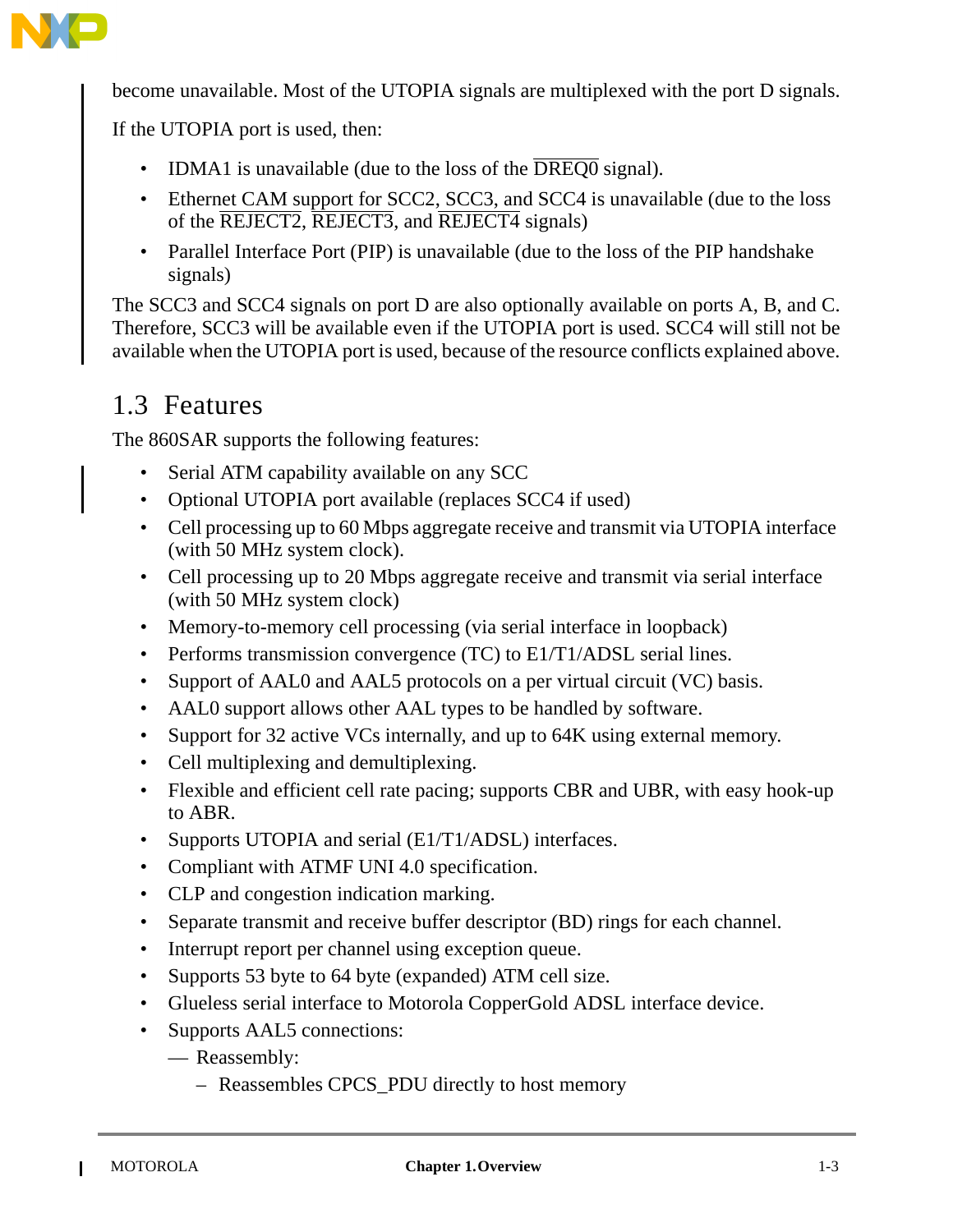

- CRC32 check
- CPCS\_PDU padding removal
- CS\_UU, CPI, and LENGTH reporting
- CLP and congestion reporting
- Interrupt per buffer or per message
- Report on errors (CRC, length mismatch, message abort)
- Real-time time stamp capability supports connection timeout
- Segmentation:
	- Segments CPCS\_PDU directly from host memory
	- Performs CPCS\_PDU padding.
	- CRC32 generation
	- Automatic last cell marking (in the PTI field of the cell header)
	- Automatic CS\_UU, CPI, and LENGTH insertion (in the last cell)
- Supports AAL0 connections:
	- Receive:
		- Whole cell is stored in memory (with exception of the HEC).
		- CRC10 pass/fail indication
		- Interrupt per buffer (cell)
	- Transmit:
		- Reads a whole cell (with exception of the HEC) from the buffer.
		- Optional CRC10 insertion
- PHY:
	- UTOPIA provides glueless interface to PHY
		- UTOPIA level 1 master (ATM side) with cell-level handshake
		- Supports use of external logic to implement UTOPIA level 2 multi-PHY interface (for up to 4 PHY)
	- T1/E1/ADSL serial line
		- HEC generation/checking
		- Cell delineation
		- Cell payload scrambling/de-scrambling option  $(X^{43}+1)$  polynomial)
		- Automatic idle/un-assigned cell insertion/stripping
		- Cells with incorrect HEC are marked and counted.
- ATM pace control (APC) unit:
	- 2 priority levels
	- Constant bit rate (CBR) pacing on a per VC basis
	- Unspecified bit rate (UBR) pacing
	- Available bit rate (ABR) pacing (pace is managed by the host)
- Receive address look-up supported by three modes of operation:

ι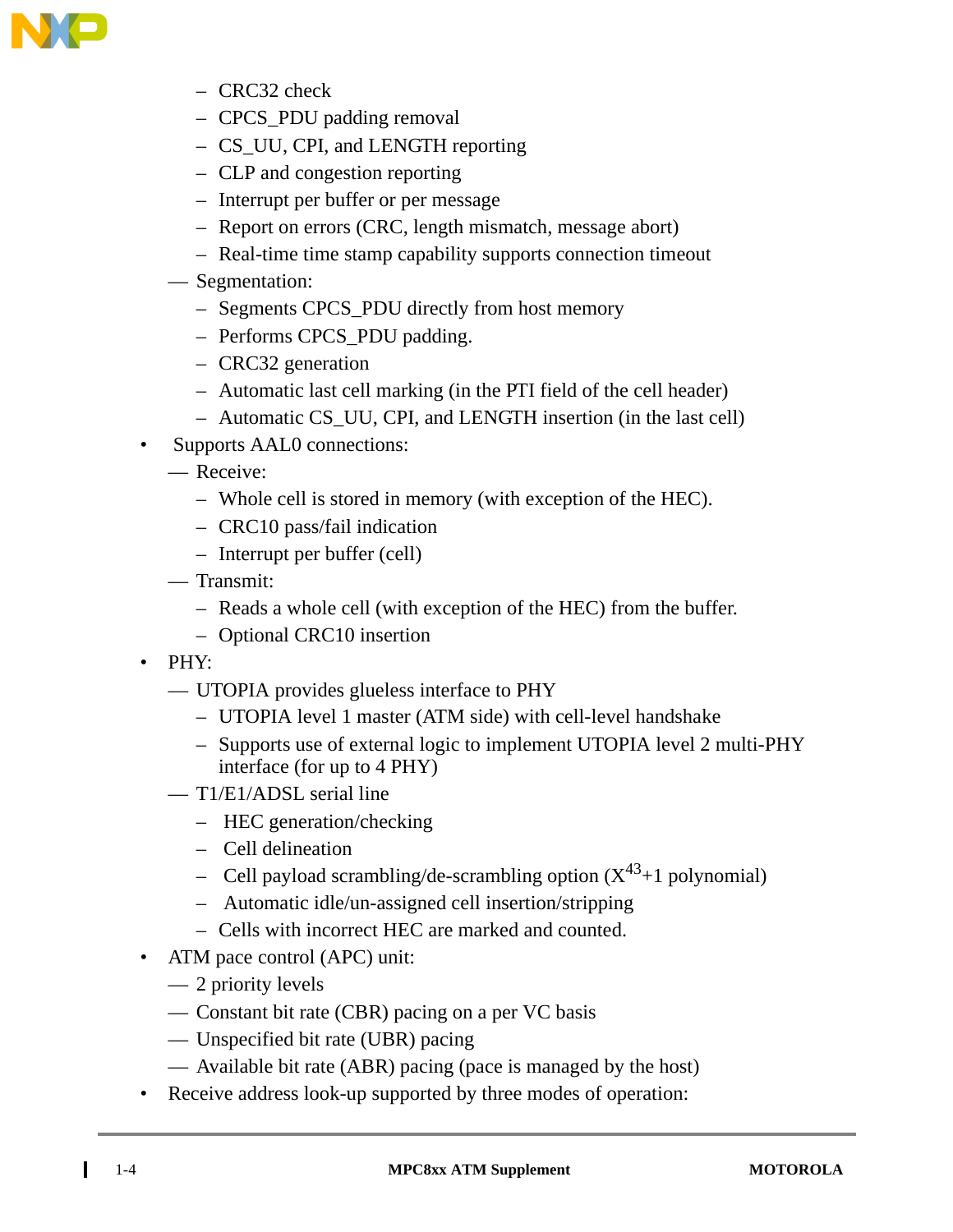

- Sequential look-up table (for up to 32 channels in internal mode)
- Flexible, user-defined address compression mechanism.
- Content-addressable memory (CAM).

Figure 1-1 shows a typical 860SAR configuration for support of serial and UTOPIA mode ATM transmissions. A description of the 860SAR's serial and UTOPIA mode transmit, receive, and transmission scheduling capabilities for AAL0 and AAL5 cell types is provided in subsequent sections.



Figure 1-1. MPC860SAR Application Example

### 1.4 MPC860SAR and MPC850SAR Comparison

The MPC850SAR is a cost reduced version of the MPC860SAR. There are less SCCs available on the MPC850SAR. The programming model for the MPC850SAR is for the most part identical to the MPC860SAR and therefore most everything in this supplement applies to the MPC850SAR, except:

- SCC4 is not available. However, the parameter RAM page associated with SCC4 is still available in DPR. This parameter RAM page is used by the UTOPIA port.
- The pinout is different. Signal functionality is the same for both parts, but pin multiplexing is different.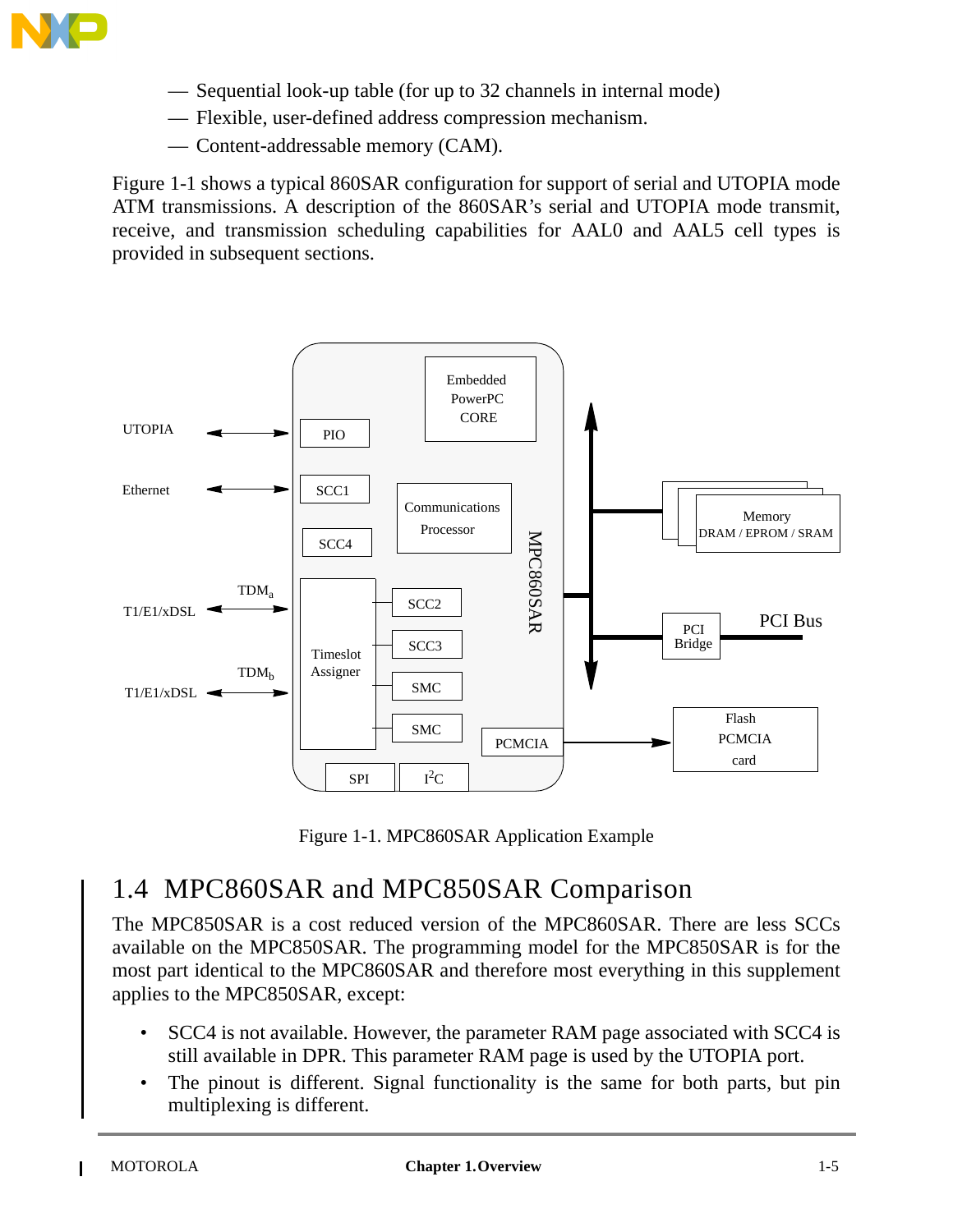

The "UTOPIA Interface" chapter of this document contains a table with MPC850SAR pin assignment/definitions. For a complete description of the MPC850 refer to the MPC850 User's Manual.

### 1.5 General Description

The 860SAR's ATM controller supports several ATM sublayers and two interface modes of operation. The interface modes provide a UTOPIA interface and a serial interface. In both modes the ATM controller performs ATM adaptation layer (AAL5 and AAL0), segmentation and reassembly (SAR), and the ATM layer protocol function. In the UTOPIA mode, the ATM layer interfaces the PHY directly through the UTOPIA interface. In serial mode, the ATM controller also implements the transmission convergence (TC) sublayer and interfaces the PHY through its SCCs.

As mentioned above, the PHY interface to the ATM controller is through UTOPIA or a bit stream from the TC layer. The ATM controller also performs the AAL SAR on the user data as it is transmitted and received. The transmitted and received data resides in system memory in single or multiple data buffers.

The following sections describe the transmit and receive mechanisms for the two modes and the functionality of the ATM pace controller (APC), which is common to the two modes. Detailed information for the two modes of operation can be found in Chapter 7, "Interface Configuration." Detailed information about the APC can be found in Chapter 5, "ATM Pace Control." For proper operation of the 860SAR, SCC4 must be included as a channel used for either serial or UTOPIA mode ATM transactions; if only one channel is selected for ATM operations, SCC4 must be the channel configured for use.

#### 1.5.1 ATM Controller UTOPIA Mode

In the UTOPIA mode, the 860SAR handles receive and transmit operations on a cell-bycell basis. The UTOPIA interface implements cell-level handshake and therefore the supported bit rate is higher than the bit rate accomplished in the serial mode.

#### 1.5.1.1 Transmitter Overview

The transmit process begins with the APC. The APC controls the ATM traffic of the transmitter through a user-configured timer that defines the maximum outgoing bit rate. The APC holds the traffic parameters of each channel and divides the total bit rate amongst the requesting channels. It can provide CBR and UBR traffic services. ABR can also be supported through software manipulation of APC parameters. The task of the APC is to define the next channel (or channels) to be transmitted. Refer to Chapter 5, "ATM Pace Control," for additional information about the operation and programming of the APC.

The APC schedules channels for transmission by inserting the channel number in the transmit queue. If a channel is in the transmit queue and the PHY asserts the transmit cell available (TxCav) signal, the transmitter starts the transmit process. At first, the transmitter takes the first channel number from the transmit queue. The channel number determines

ι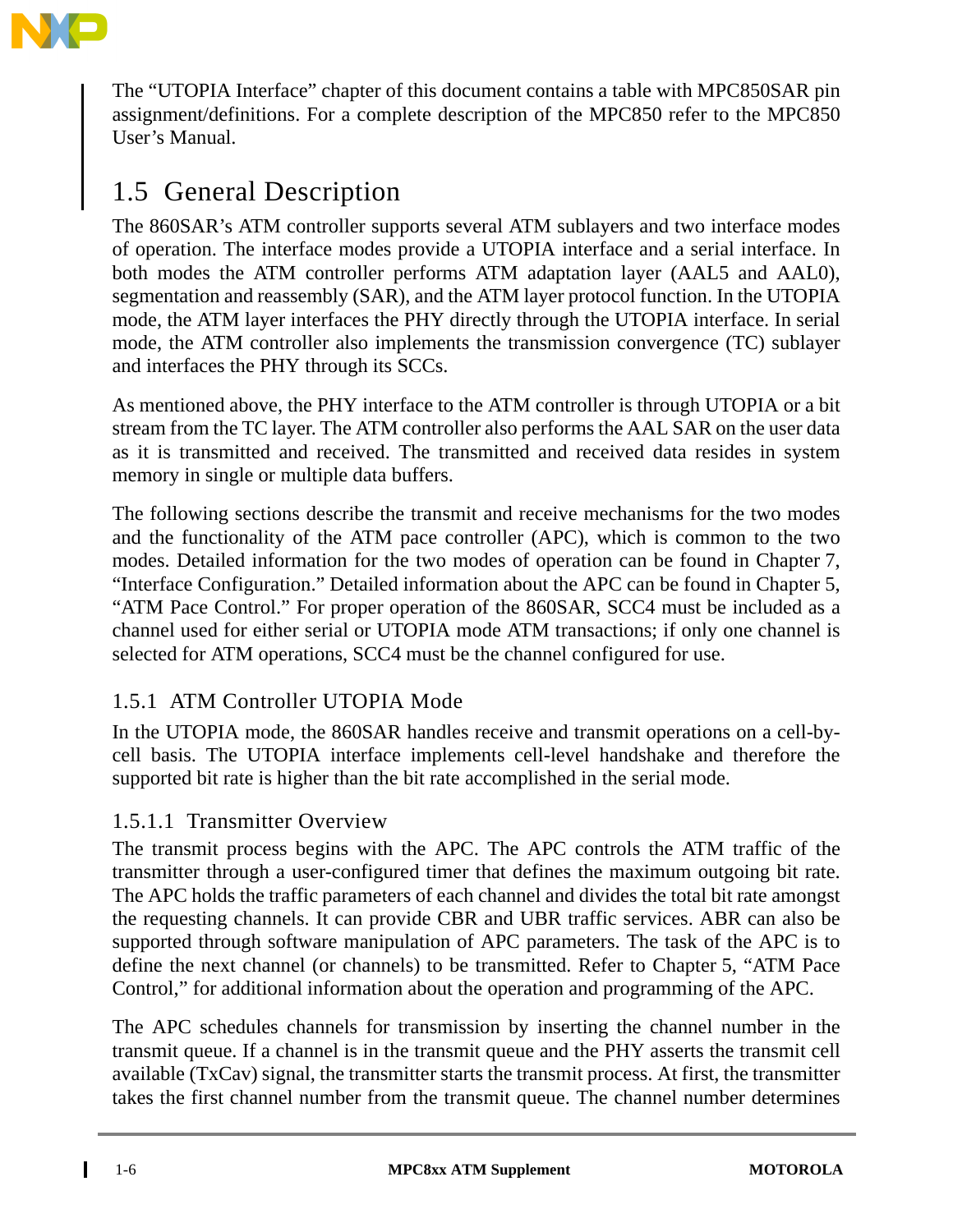

I

I

which channel entry is read in the transmit connection table (TCT). The transmitter then checks the status of the specific connection. If there is no open data buffer, it opens a new transmit buffer using the channel's buffer descriptor (BD) list. The APC then copies 48 octets from the external buffer, performs CRC32 for AAL5, copies the cell header from the cell header entry of the TCT, and transmits the whole cell through the UTOPIA interface.

At the last cell of an AAL5 frame, the transmitter appends to the user frame the trailer of the common part conversion sublayer-protocol data unit (CPCS-PDU). It adds pads as required, appends the length (calculated during the frame transmit), and copies the CPCS-UU and CPI from the BD. The transmitter also sets the PTI[1] bit at the header of the last cell of the message. An interrupt is optionally generated to declare the end of transmit frame.

During AAL0 transmissions the ATM controller simply copies the whole cell (except the HEC) prepared by the user from the channel's buffer and transmit it through the UTOPIA interface. Note that the HEC is not generated by the 860SAR in UTOPIA mode. The transmit HEC transferred to the UTOPIA interface is a dummy byte value (set to 0x00), and the PHY is responsible for the calculation of the HEC. The ATM controller can optionally generate CRC10 on the cell payload and place the result at the end of the payload (CRC10 field). This feature is used to support OAM CRC10; refer to ITU specification I.610 for additional details.

If no additional valid buffers are available for the requesting channel in the BD list, the transmit process ends and no cell is transmitted by the 860SAR. It is the responsibility of the PHY to generate an idle cell in an empty cell slot. An empty cell slot is generated every time this channel is scheduled by the APC until a new valid buffer is ready, or a deactivate channel command is issued. See Section 4.3, "MPC860SAR Commands," for additional information about ATM controller commands and syntax.

#### 1.5.1.2 Receiver Overview

The receive process begins when the PHY asserts the receive cell available signal (RxCav), indicating that the PHY has a complete cell in its receive FIFO buffer.

The 860SAR begins processing the cell by receiving the cell header through the UTOPIA interface. The receiver translates the header address (VCI/VPI/PTI) to a channel number through either a look-up table in dual-port RAM, address compression tables in external RAM, or an external content-addressable memory (CAM). A cell header that has no match is treated as an AAL0 cell and is passed to the global raw cell queue (channel 0). If the cell is matched to a channel, the channel status is read from the receive connection table (RCT), and if no open buffer is available a new buffer is opened. The payload (48 octets) is copied to the buffer, the CRC is calculated, and the RCT parameters are updated. If no empty buffers are available for the received channel in the BD list an interrupt is generated and the cell is discarded.

On receipt of an AAL5 end-of-frame marker (indicated by the PTI[1] bit) the receiver separates the trailer of the CPCS-PDU from the user data. The pads are removed as

I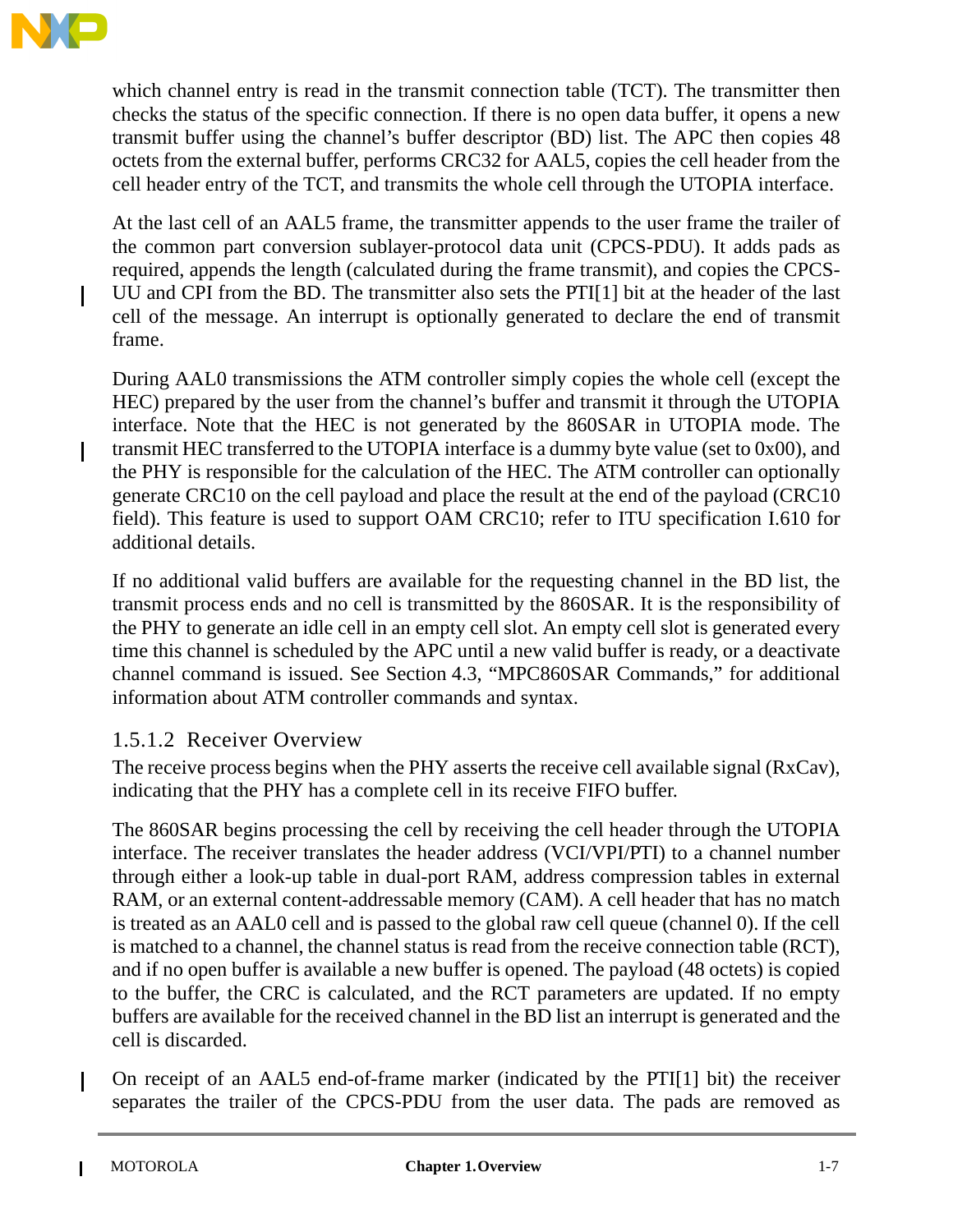

required, the length field is checked against the length which was calculated during the frame receive, the CPCS-UU and CPI are copied to the BD, and the buffer is closed. An interrupt is optionally generated to declare the end of received frame. If a CRC or length error occurs, it is marked in the BD and an interrupt is generated. AAL5 frames longer than 65535 octets will result in a CRC error and the contents of the "Data Length" field of the BD will contain (length of frame)MODULO(0xffff).

On receipt of an AAL0 cell the ATM controller simply copies the whole cell (with the exception of the HEC) from the UTOPIA interface to the channel's current buffer, and calculates and checks CRC10 on the cell payload. This option is used to support OAM cell check per ITU specification I.610. Note that the received HEC is not checked by the 860SAR in UTOPIA mode. It is the responsibility of the PHY to check the HEC and discard cells with an incorrect HEC.

#### 1.5.2 ATM Controller Serial Mode

The 860SAR's serial controllers operate independently of the physical interface standard used. The physical interface must provide a synchronization signal to define the byte boundary of the receive and transmit data streams to the 860SAR, so that it can deliver and accept byte-aligned data to or from the 860SAR serial interface. This byte synchronization signal is particularly important to the serial receiver, which cannot achieve cell synchronization without it. Generally, one of the 860SAR TDM ports is used in the serial mode to allow easy connection to an E1 or T1 line interface device. However, the use of the other serial interfaces, using either the TDM ports or the NMSI mode of the SCC, is also possible. The operation of the TDM interface using the time slot assigner (TSA) is described in subsequent sections.

While operating in serial mode, the transmit and receive flows are similar to those when operating in UTOPIA mode. In addition to the functionality of the UTOPIA mode, the serial mode provides the transmission convergence (TC) layer which adds cell delineation, scrambling, idle cell generation or screening, and defines the interface characteristics for support of E1/T1 or ADSL line interface devices.

#### 1.5.2.1 Transmitter Overview

The serial transmitting process begins with the APC. The APC controls the ATM traffic of the transmitter through a user-configured timer that defines the maximum outgoing bit rate. The APC holds the traffic parameters of each channel and divides the total bit rate amongst the requesting channels. It can provide CBR and UBR traffic services. ABR can also be supported through software manipulation of APC parameters. The task of the APC is to define the next channel (or channels) to be transmitted. Refer to Chapter 5, "ATM Pace Control," for additional information about the operation and programming of the APC.

When operating in serial mode, transmit requests are generated by an SCC. The transmitter determines the next channel from the transmit queue for the current SCC, reads the channel data from the transmit connection table (TCT), and updates the TCT. The cell is copied to an internal buffer where the CRC32 and HEC are calculated, the cell header is appended,

ι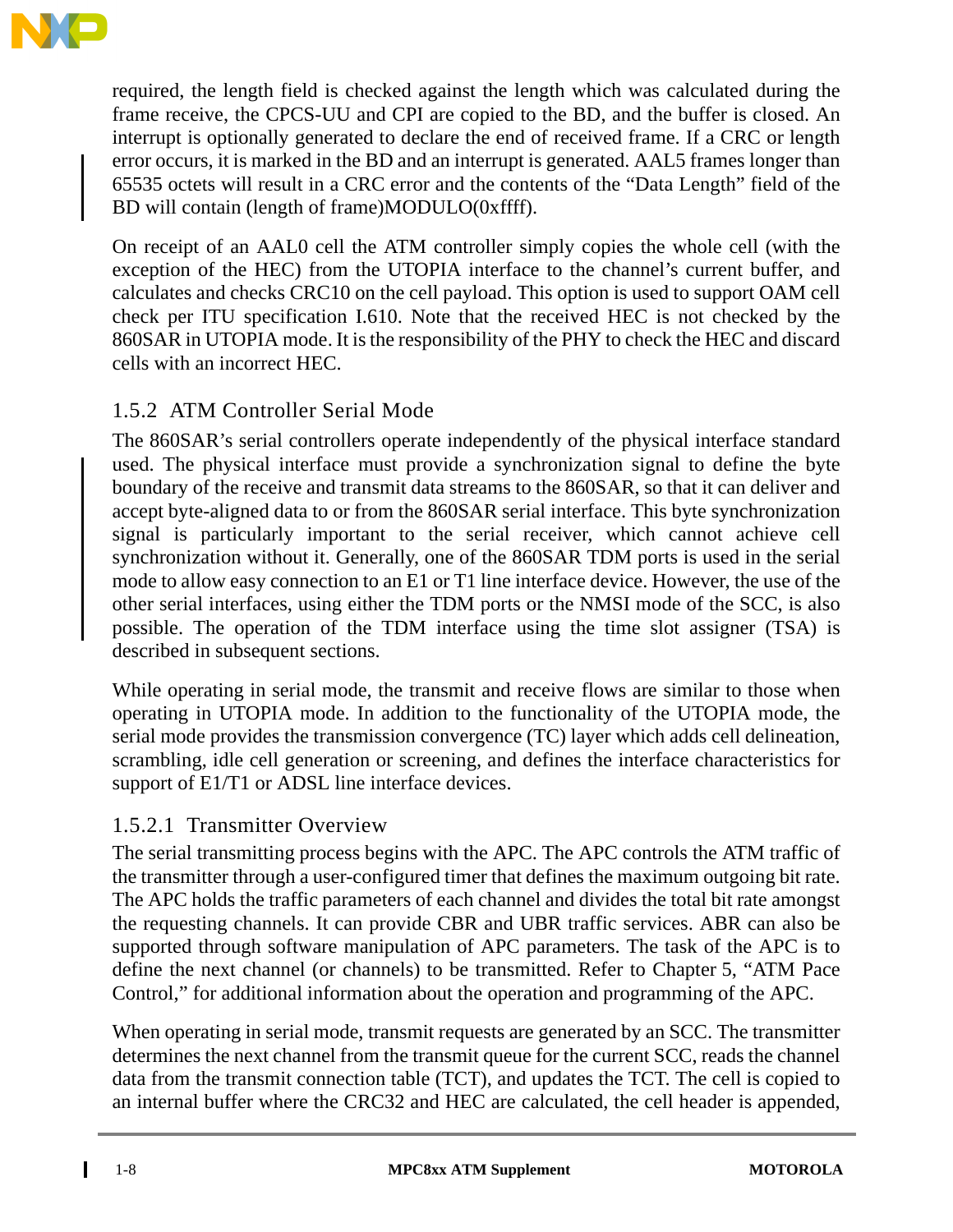

I

and scrambling is optionally performed. After the cell assembly process, the cell is moved into the SCC's transmit FIFO for transmission.

The transmitter appends the trailer of the CPCS-PDU in the last cell of an AAL5 user frame. The CPCS-PDU consists of the frame length (which was calculated during the frame transmit), the CPCS-UU and CPI fields from the BD, and cell padding as required. The transmitter also sets the PTI[1] bit in the header of the last cell of the frame. An interrupt can be optionally generated to declare the end of a transmit frame.

When transmitting AAL0 cells the ATM controller simply copies the whole cell (except the HEC) from the channel's cell transmit buffer. The ATM controller optionally generates CRC10 for the cell payload and places the result at the end of the payload. This feature is used to support OAM CRC10 per ITU specification I.610.

In the event of an empty transmit queue or no valid BDs for the requesting channel in the BD list, the transmitter generates an idle or unassigned cell (with the cell contents defined by the user). The transmitter sends idle cells if there are no channel numbers in the transmit queue or if the current channel in the transmit queue has no valid buffers. Channels can be removed from the transmit queue with the deactivate channel command. For additional information about ATM controller commands, refer to Section 4.3, "MPC860SAR Commands."

#### 1.5.2.2 Receiver Overview

The receive process starts after the receiver becomes synchronized with the incoming cells and can perform cell delineation. A receive request is then generated by an SCC. The receiver copies the first word from the serial controller to the dual-port RAM (DPR). The receiver translates the header address (VCI/VPI/PTI) to a channel number through either a look-up table in dual-port RAM, address compression tables in external RAM, or an external content-addressable memory (CAM). If the header has no match the incoming cell is treated as an AAL0 cell, and is passed to the global raw cell queue (channel 0). If the cell is matched to a channel the channel status is read from the receive connection table (RCT). As the FIFO of the serial controller fills, the received cell is read from the FIFO of the serial controller, the HEC is checked, and cell descrambling is optionally performed. Cells with HEC errors are passed to the global raw cell queue, and the HEC error is recorded in the BD. The receiver will screen out either idle cells or unassigned cells, as programmed.

Throughout the cell assembly process, either the entire cell (for AAL0 connections) or the cell payload (for AAL5 connections) is copied to external memory through DMA bursts and the RCT is updated. If there are no empty buffers for the received channel in the BD list, an interrupt is generated and the cell is discarded.

CRC32 is checked on the cell payload for AAL5 connections, with pass/fail indication provided in the last BD of the received CPCS\_PDU. The end of an AAL5 frame is indicated by the PTI[1] bit in the received cell header. When an end-of-frame indication occurs the receiver separates the trailer of the CPCS-PDU from the user data. The length field is compared against the length calculated during the frame receive operation, the pads are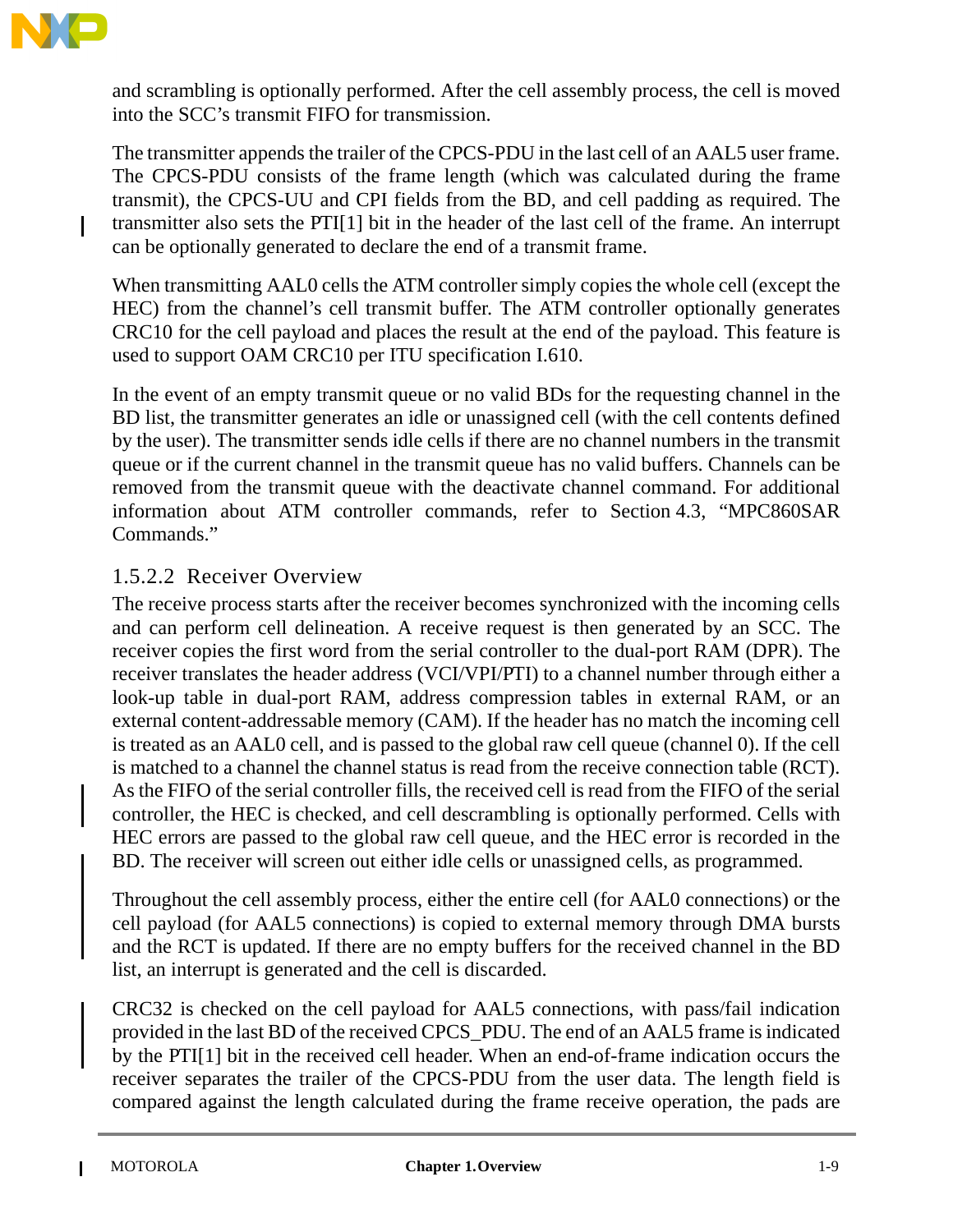

removed as required, the CPCS-UU and CPI are copied to the BD, and the receive buffer is closed. An interrupt can be optionally generated to declare the end of a receive frame. Detected CRC or length errors are marked in the BD and an interrupt is generated. AAL5 frames longer than 65535 octets will result in a CRC error and the contents of the "Data Length" field of the BD will contain (length of frame)MODULO(0xffff).

When AAL0 cells are received the ATM controller simply copies the whole cell from the serial controller without the HEC to the next receive buffer in the channel's BD list. The ATM controller calculates and checks CRC10 on the cell payload. This option supports the OAM cell check per ITU specification I.610.

#### 1.5.2.3 Cell Delineation

In serial mode cell delineation is part of the receiver flow control. The user must provide synchronization signals to the 860SAR and octet-align incoming cells to the synchronization signals. The ATM controller provides SDH/PDH oriented cell delineation on an octet basis using the HEC mechanism defined in ITU specification I.432. Note that when using E1 and T1 ATM links, the cells are always octet-aligned (refer to ITU specification G.804) and synchronization signals are provided by the E1 and T1 interface devices.

When cell reception commences, the ATM controller takes a short while to acquire correct cell delineation. Once the ATM controller has locked to the incoming cell stream, it remains locked unless there are excessive errors. A status bit indicates the current delineation status, and an interrupt is generated whenever the cell lock status changes. Cells received before the cell delineation process has completed will be stored in the global raw cell queue.

#### 1.5.2.4 Cell Payload Scrambling

Cell payload scrambling is optionally performed in both transmit flow (scrambling) and receive flow (descrambling) using the  $X^{43}+1$  scrambling algorithm. The first cell transmitted following initialization is not correctly scrambled because there is no valid data in the 43-bit delay line. The ATM controller always transmits an empty cell first thereby avoiding data corruption. On cell reception, the descrambling algorithm self-synchronizes before the HEC delineation process is complete and cell reception begins.

#### 1.5.3 Extended Channel Mode

In extended mode the number of connections supported by the ATM controller is increased from 32 transmit and receive channels up to 65,535 transmit and receive channels. When extended mode is invoked the TCT and RCT structures greater than 31 are placed in the external memory and a CAM or address compression method is used for VCI/VPI/PTI mapping instead of an internal look-up table. In this case parameters for "internal" channels (channels with an internal TCT and RCT; channels 0 through 31) are directly accessed in the dual-port RAM, and "external" channels (channels with TCTs and RCTs located in external memory) require DMA accesses to read and update the external TCT and RCT.

I

I

I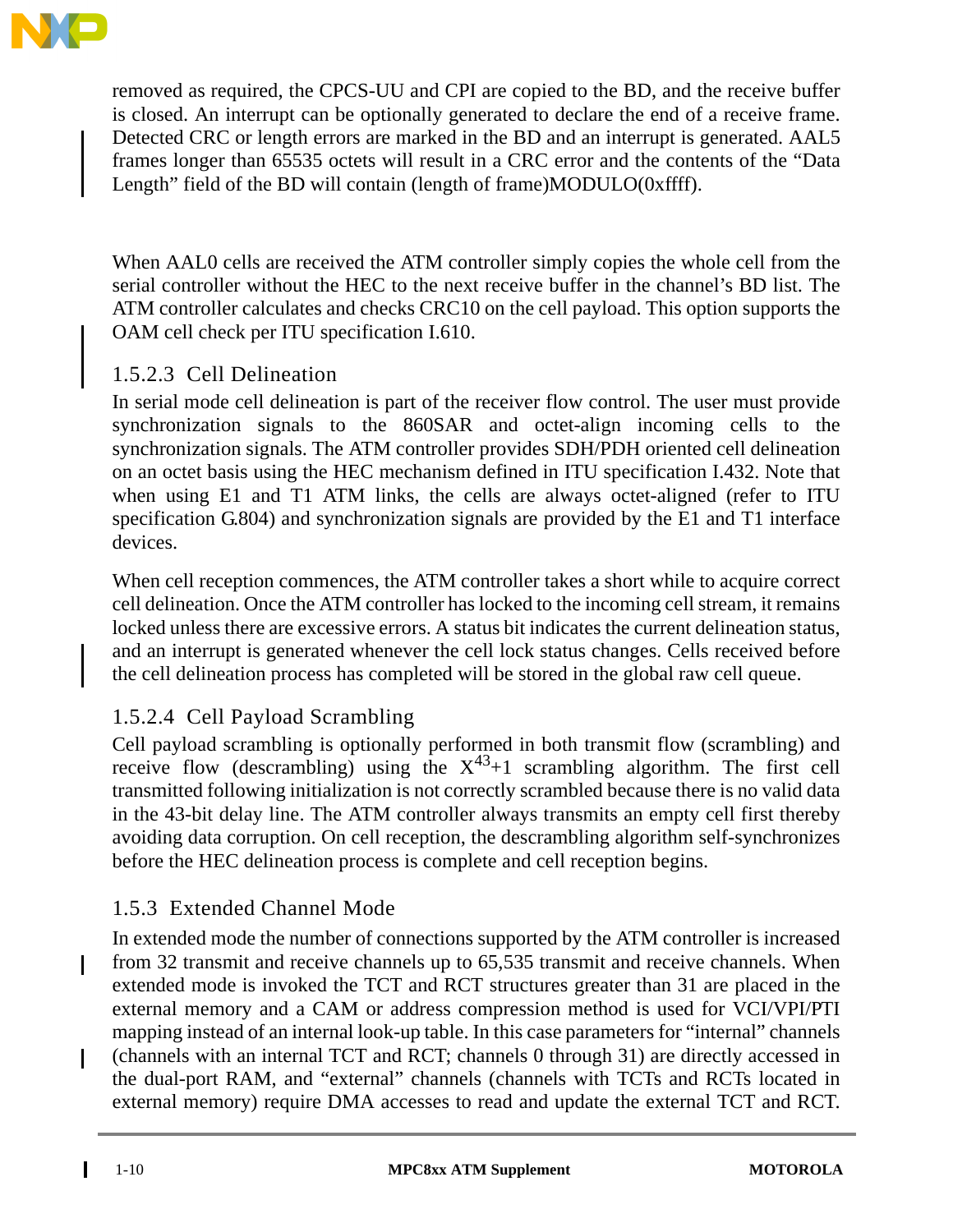

The bit rate supported by the extended mode is reduced and throughput depends on the number of external channels and the bit rate ratio between external and internal channels.

#### 1.5.4 ATM Pace Control (APC)

The ATM pace controller determines the next channel (or *n* channels) to be transmitted and writes the channel number of these channels in the transmit queue every APC slot time. The transmitter transmits one cell for each channel entry in the transmit queue. The APC is controlled by the communications processor (CP) through a cyclic table (APC table) in the dual-port RAM that is used to schedule transmission of all the active channels.

The operation of the APC is controlled by several input parameters programmed by the user. Scheduling of traffic is controlled through the APC table length, the number of cells to be selected in an APC slot time, and the APC request timer. The period of the APC request timer determines the length of an APC slot time. The APC uses the APC\_period parameter in the TCT to schedule the channel in the APC table.

The APC may optionally handle two APC tables. The first table is serviced with high priority and the second is serviced with a lower priority; thus, channels from the second table are scheduled on a bit rate availability basis. This capability is used for channels with higher cell delay variation (CDV) tolerance and for UBR traffic.

The APC period for CBR traffic is set by the user prior to the activation command, and CBR transmissions are scheduled through the high-priority table. The APC\_period for UBR transmissions is also constant, and is scheduled in the low-priority table. The APC period of ABR transmissions is adjusted by the host in response to RM cell reception and defines the ABR available cell rate (ACR). The APC period can be changed on-the-fly, thereby allowing the bit rate for a channel to be changed dynamically, as is necessary to control transmission of traffic types such as ABR. For ABR, it is the user's responsibility to evaluate resource management (RM) cells and update the APC\_period entry in the TCT.

The APC input parameters are described in Chapter 5, "ATM Pace Control." These parameters define the minimum and maximum cell rate and cell delay variation.

#### 1.5.5 Expanded Cells

Typical ATM cells are 53 bytes long, consisting of a header (4 bytes), HEC (1 byte) and payload (48 bytes). The 860SAR also supports cells up to 64 bytes in length (referred to as expanded cells) that use extra header fields for internal information in switch applications. Expanded cells consist of an expanded header of 0 to 3 words (0, 4, 8, or 12 bytes), a cell header (4 bytes), and a payload (48 bytes); the HEC is not included as error checking is not required within a switch. Expanded cells are available only when operating in UTOPIA mode. Figure 1-2 shows the structure of an expanded cell.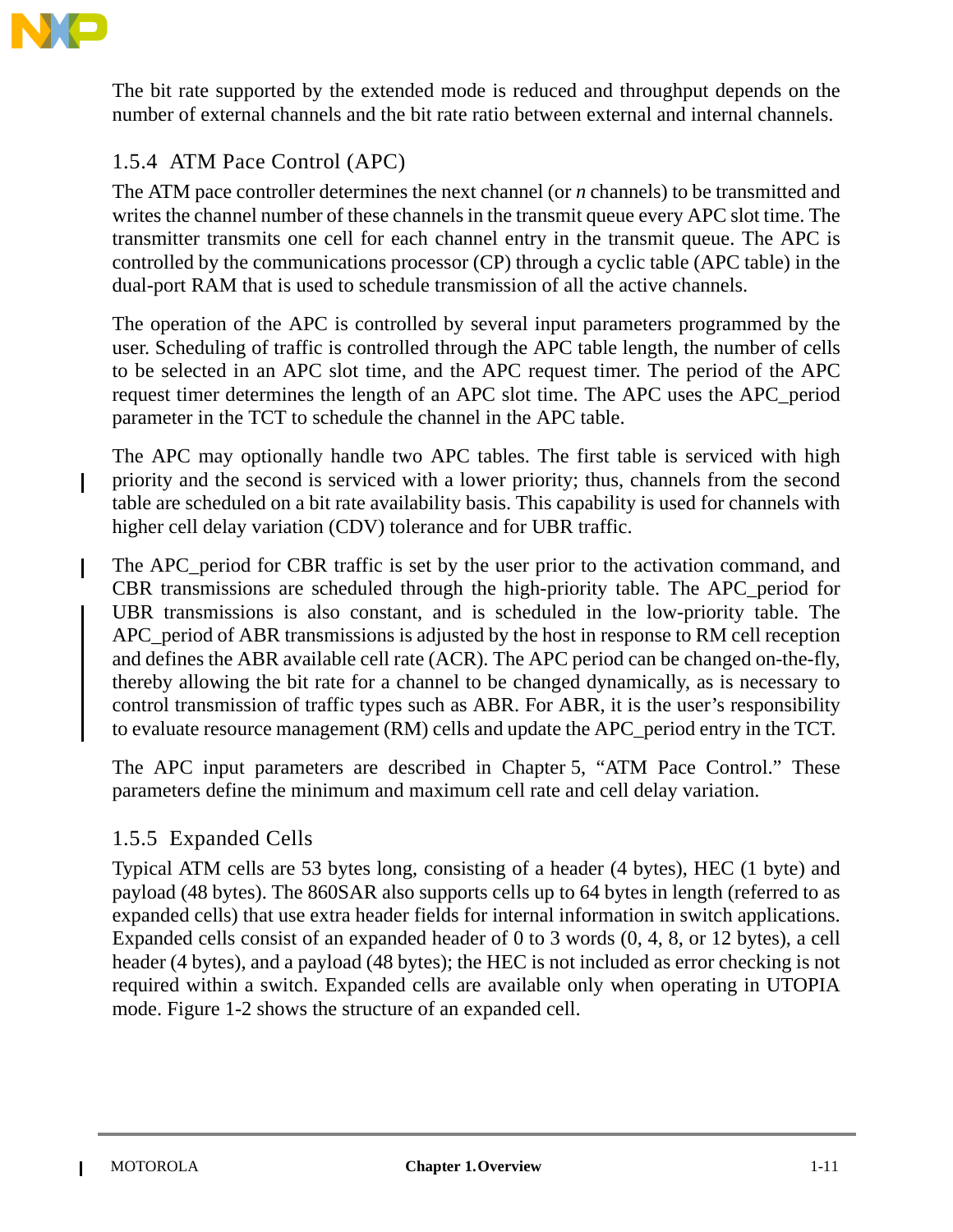

I

| <b>Expanded Header</b><br>$(0-12$ bytes) |
|------------------------------------------|
| Header<br>$(4 \text{ bytes})$            |
| Payload<br>$(48$ bytes)                  |

Figure 1-2. Expanded Cell Structure

During transmit operations, the expanded header of each cell is taken from the expanded field in the BD and transmitted ahead of the cell header and payload. During receive operations the expanded header of the last cell of the current connection is copied to the expanded field in the receiver's BD.

 $\mathbf{I}$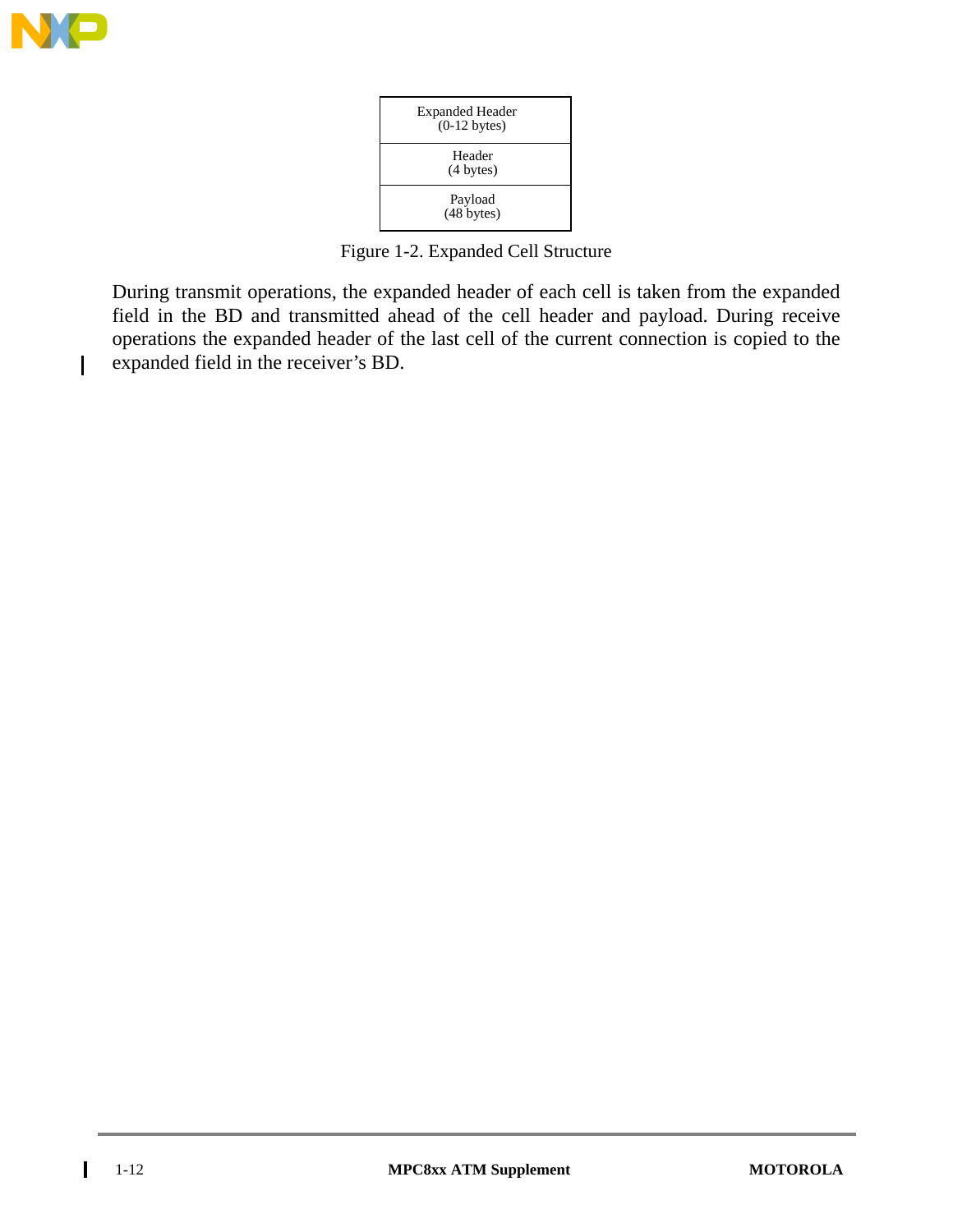

# Chapter 2 Buffer Descriptor Structures and Connection Tables

The 860SAR's communication processor module (CPM) manages ATM traffic through the UTOPIA and serial interfaces by means of transmit and receive buffer descriptor (BD) structures and transmit and receive connection tables (referred to as TCTs and RCTs, respectively). Buffer descriptors are circular lists of pointers into transmit and receive buffer space in external memory. The following sections describe the organization and configuration of the buffer descriptors, TCTs, and RCTs.

### 2.1 Buffer Descriptors (BD)

ATM SAR operates as a multi-channel protocol, segmenting and reassembling each channel's transmit and receive data to and from different sets of memory buffers simultaneously. This behavior makes it necessary to have a separate list of BDs for each channel. The method implemented by the 860SAR ATM controller is based on the traditional 860 buffering methodology, with the difference that there are multiple BD lists which are located in the external memory. Each channel is configured with two BD lists for transmit and receive operations. The number of BDs according to channel and the size of the buffers is defined by the user. This method allows the 860SAR to perform segmentation and reassembly directly to the user memory and to better use available memory space. The 860SAR accesses BDs in list order. The BD list is a cyclic list; when the 860SAR reaches the last BD it returns to the head of the list.

Figure 2-1 shows an example of the transmitter BD lists and buffers and the pointers associated with them. In this example there are two transmit channels; channel 1 and channel 4. Each transmitting channel has a transmit BD list and an entry in the TCT where the BD pointers are placed (TBASE, TBD\_PTR, and TB\_PTR). TBDBASE and RBDBASE are the base addresses of the BD external memory spaces and are placed in the parameter RAM to identify separate blocks of memory for the receive and transmit BDs. TBASE holds the address offset from TBDBASE of the starting BD of a given channel. In this example, the first transmit BD of channel 1 is located at the address specified by TBD\_BASE plus the offset specified by channel 1's TBASE. The TBD\_PTR is an offset pointer inside a BD list specifying the current active BD.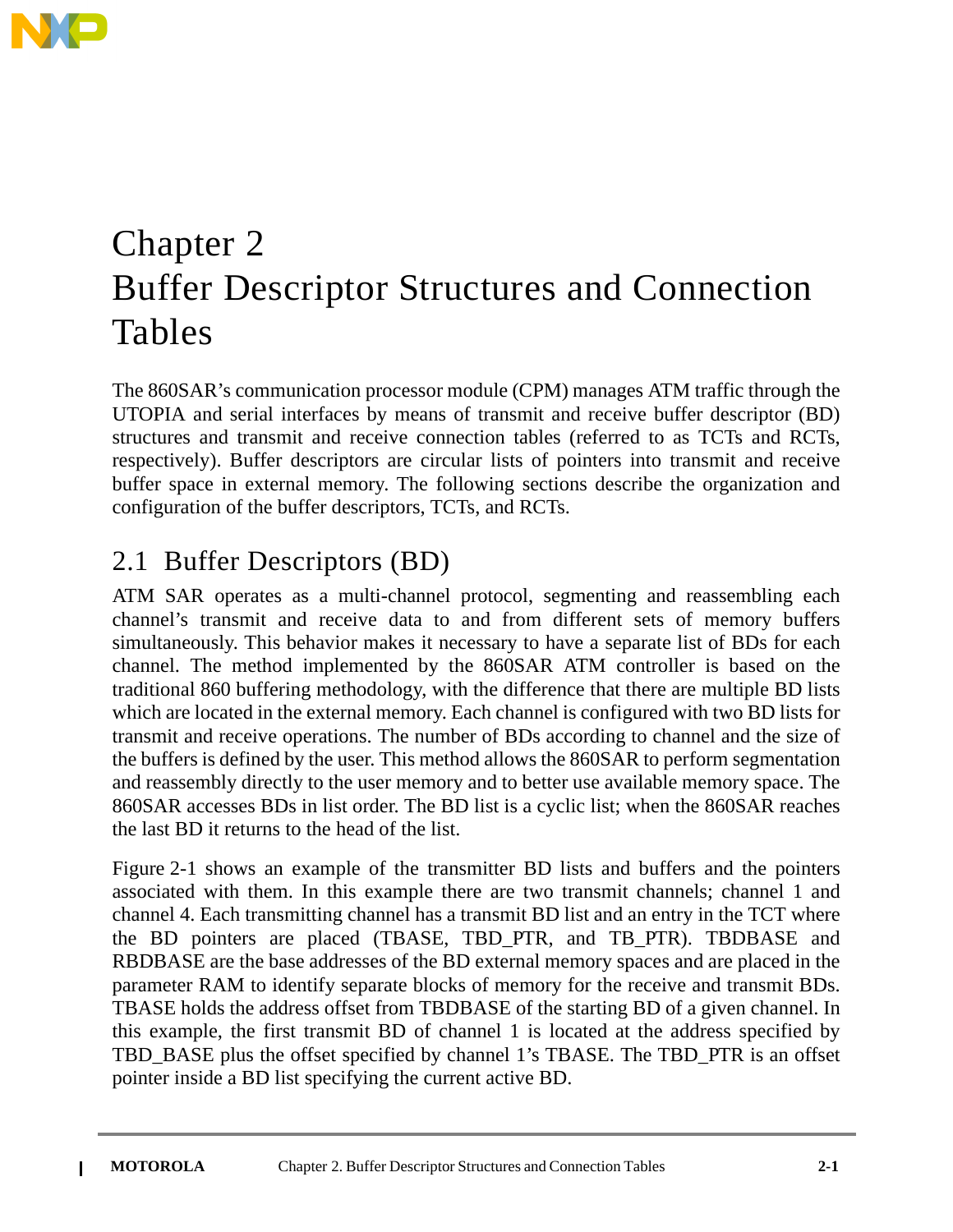

In the example shown in Figure 2-1, when channel 1 receives a transmit request then a cell is transmitted from buffer 4 in its transmit BD list using TB PTR of channel 1 as a pointer to the cell data. The transmitter advances the TB\_PTR to point to the next cell data every time it transmits a cell for channel 1. When the end of a transmit buffer is reached, the transmitter advances the TBD\_PTR to the next BD in the list and continues to transmit if the BD is valid. If the end of the BD list is reached, the transmitter returns to the head of the list by setting TBD\_PTR to the TBASE address of the channel.



Figure 2-1. Transmit Buffer and BD List Example

#### 2.1.1 AAL5 Buffers

The buffers used by the 860SAR may reside in either internal or external memory. Each buffer can hold a whole CPCS-PDU message or part of it. The buffers used by the 860SAR transmitter are accessed in BD list order; if more than one buffer for a message is used, all the BDs for the buffers should be in consecutive order in the BD list. The last buffer of a message is padded automatically by the 860SAR transmitter to fit an AAL5 cell payload according to ITU specification I.363. The transmit buffer data length for AAL5 transmit buffers must be greater than or equal to 48 bytes for all buffers except the first and last buffer of a CPCS-PDU; the first and last buffers of a CPCS-PDU must have a data length greater than zero. Note that AAL5 transmit buffers have no alignment restrictions.

Receive buffers can also hold either a whole CPCS-PDU message or part of it. Receive buffers must start on a burst-aligned address (divisible by 16) and their lengths can be any multiple of 48 bytes (that is, the value of SMRBLR in parameter RAM must equal N x 48, where N is an integer.) The receive BDs are used in order and in multiples of 48 bytes, except for the last buffer in a message from which the AAL5 pads are removed.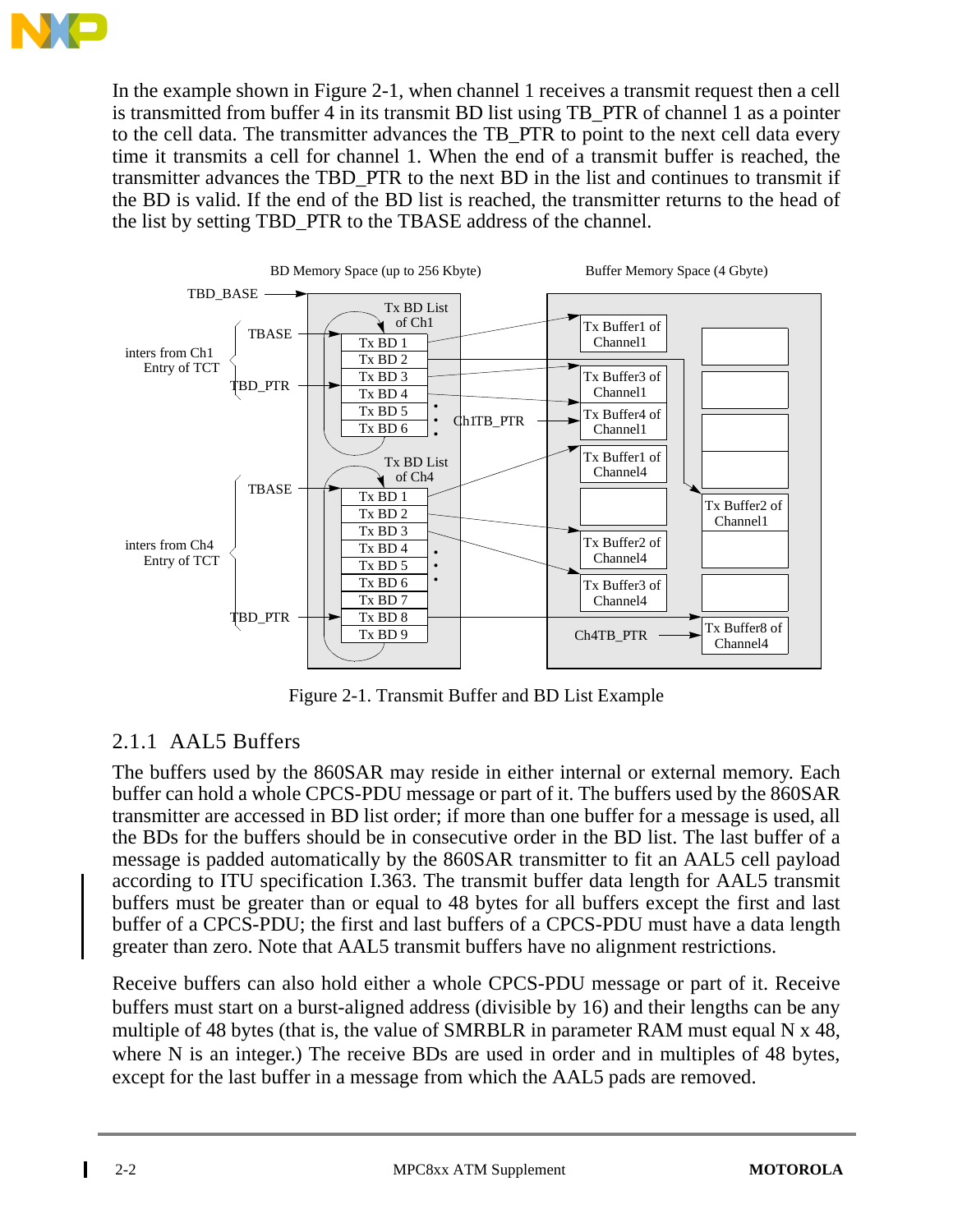

During transmit or receive operations, interrupts are optionally generated at the end of each BD or the end of an AAL5 CPCS-PDU.

#### 2.1.2 AAL0 Buffers

During AAL0 operations each buffer contains one raw cell. When the receiver or transmitter completes writing or reading the buffer, it moves to the next buffer in the list and optionally issues an interrupt. The placement of an AAL0 cell in a buffer is shown in Figure 2-2.



Figure 2-2. AAL0 Buffer Structure

An AAL0 buffer size is 64 bytes. 52 bytes of this buffer are used to hold cell header and payload; the HEC is not included in the receive or transmit buffers. The remaining 12 bytes of the buffer are not used by the 860SAR and are available to the user. Unlike other protocols, both the AAL0 transmit and receive buffers must start on a burst-aligned address (divisible by 16).

#### 2.1.3 Receive Buffer Descriptor

The format of the receive buffer descriptor is applicable to both SAR UTOPIA and serial modes. The buffer descriptors are 12 bytes long in standard (53-byte) cell mode and 24 bytes long in expanded cell mode. In standard cell mode, the cell header expansion fields do not exist, and the buffer descriptor occupies a 12-byte region of memory, with the next buffer descriptor following immediately after it. Figure 2-3 describes the contents and memory locations of a receive buffer descriptor in expanded cell mode.



**Note:** Entries in boldface must be initialized by the user.

#### Figure 2-3. Receive Buffer Descriptor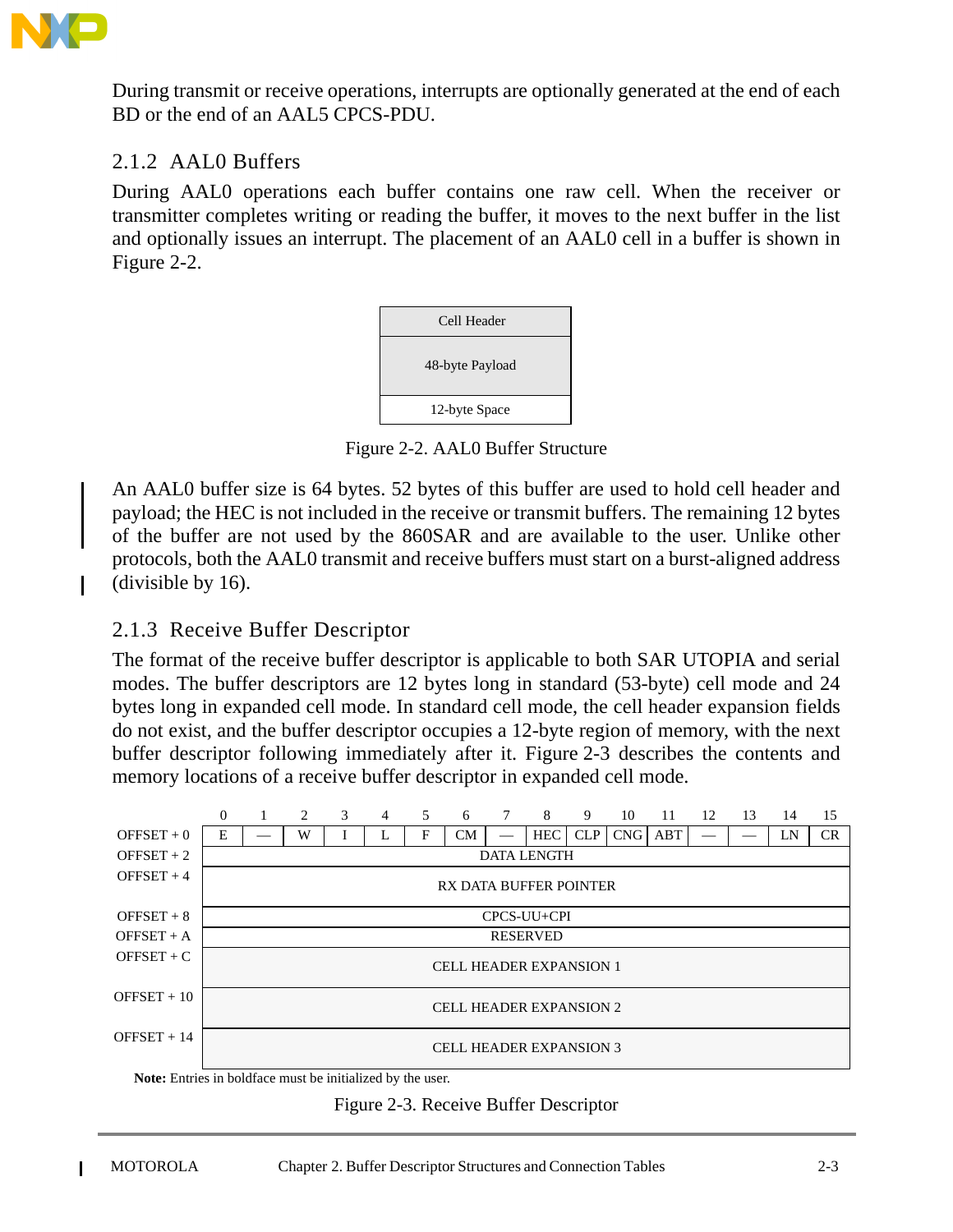

 $\mathbf I$ 

 $\begin{array}{c} \rule{0pt}{2.5ex} \rule{0pt}{2.5ex} \rule{0pt}{2.5ex} \rule{0pt}{2.5ex} \rule{0pt}{2.5ex} \rule{0pt}{2.5ex} \rule{0pt}{2.5ex} \rule{0pt}{2.5ex} \rule{0pt}{2.5ex} \rule{0pt}{2.5ex} \rule{0pt}{2.5ex} \rule{0pt}{2.5ex} \rule{0pt}{2.5ex} \rule{0pt}{2.5ex} \rule{0pt}{2.5ex} \rule{0pt}{2.5ex} \rule{0pt}{2.5ex} \rule{0pt}{2.5ex} \rule{0pt}{2.5ex} \rule{0$ 

Table 2-1 describes the control and status bits in a receive buffer descriptor.

| Offset from<br>RBD_PTR | <b>Bits</b>    | Name         | Description                                                                                                                                                                                                                                                                                                                                                                                                                                                                                                                                                                                                                                                  |
|------------------------|----------------|--------------|--------------------------------------------------------------------------------------------------------------------------------------------------------------------------------------------------------------------------------------------------------------------------------------------------------------------------------------------------------------------------------------------------------------------------------------------------------------------------------------------------------------------------------------------------------------------------------------------------------------------------------------------------------------|
| 0x00                   | $\mathbf{0}$   | E            | Empty. Determines whether a buffer is accessible by the CPU core or the CP.<br>0 The data buffer associated with this receive BD has been filled with the received<br>data, or data reception has been aborted due to an error condition. The CPU core<br>is free to examine or write to any fields of this receive BD. The CP will not<br>access a BD while the E-bit is cleared to zero.<br>1 The data buffer associated with this RxBD is empty, or reception is currently in<br>progress. This receive BD and its associated receive buffer are in use by the CP.<br>Once the E bit is set, the CPU core should not write any fields of this receive BD. |
|                        | 1              |              | Reserved                                                                                                                                                                                                                                                                                                                                                                                                                                                                                                                                                                                                                                                     |
|                        | 2              | W            | Wrap. Determines that this is the final BD in table.<br>0 This is not the last BD in the receive BD list of the current channel.<br>1 This is the last BD in the receive BD list of this current channel. After this buffer<br>has been used, the CP will receive incoming data for this channel into the first<br>BD in the list (the BD pointed to by the channels's RCT[RBASE] address). The<br>number of receive BDs in this table is programmable and is determined only by<br>the W bit and the overall space constraints of 256K memory space for all the<br>receive channels.                                                                        |
|                        | 3              | I            | Interrupt. Enables RXB interrupts when a receive buffer is closed during receipt of<br>an AAL5 frame or an AAL0 buffer. Note that RXF interrupts are not effected by<br>this bit.<br>0 No interrupt is generated after this buffer has been used.<br>1 Interrupt occurs after this buffer has been closed by the ATM controller while<br>processing an AAL5 frame. This class of interrupt is indicated through the<br>setting of the RXB bit in an entry in the exception queue. The GINT bit in the<br>ISDR or SCCE is set according to the INT_CNT counter value set in the<br>parameter RAM.                                                             |
|                        | $\overline{4}$ | L            | Last in frame. Set by the ATM controller when this buffer is the last in a frame. This<br>implies the end of the CPCS-PDU by channels that implement AAL5, or reception<br>of an error, in which case one or more error bits are set. The ATM controller writes<br>the number of frame octets to the data length field.<br>0 The buffer is not the last in a frame.<br>1 The buffer is the last in a frame.                                                                                                                                                                                                                                                  |
|                        | 5              | $\mathbf{F}$ | First in frame. Set by the ATM controller when this buffer is the first in a frame.<br>This bit is reserved in AAL0 BDs.<br>0 The buffer is not the first in a frame.<br>1 The buffer is the first in a frame.                                                                                                                                                                                                                                                                                                                                                                                                                                               |
|                        | 6              | CM           | Continuous mode. Determines whether the buffer associated with this BD is<br>continuously marked as empty.<br>0 Normal operation<br>1 The E bit is not cleared by the CP after this BD is closed, allowing the associated<br>data buffer to be automatically overwritten the next time the CP accesses this<br>BD.                                                                                                                                                                                                                                                                                                                                           |
|                        | $\tau$         |              | Reserved                                                                                                                                                                                                                                                                                                                                                                                                                                                                                                                                                                                                                                                     |

Table 2-1. Receive Buffer Descriptor Field Descriptions

 $\mathbf{I}$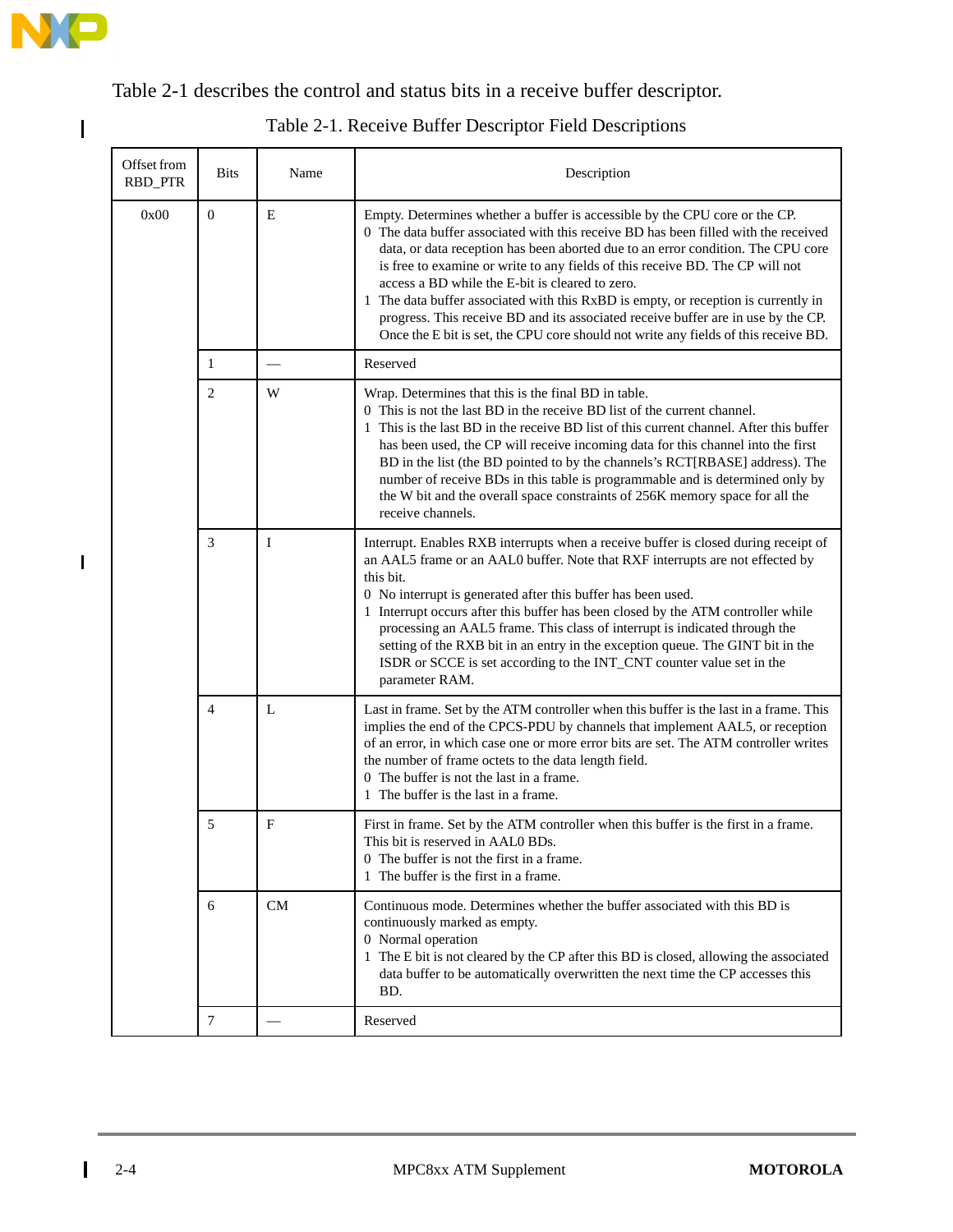

 $\overline{\phantom{a}}$ 

 $\mathbf{I}$ 

 $\begin{array}{c} \hline \end{array}$ 

 $\mathbf{I}$ 

 $\mathbf{I}$ 

| Offset from<br>RBD_PTR | <b>Bits</b> | Name                           | Description                                                                                                                                                                                                                                                                                                                                                                                                                                                                                                                                                                                                                                                                                                                                                       |
|------------------------|-------------|--------------------------------|-------------------------------------------------------------------------------------------------------------------------------------------------------------------------------------------------------------------------------------------------------------------------------------------------------------------------------------------------------------------------------------------------------------------------------------------------------------------------------------------------------------------------------------------------------------------------------------------------------------------------------------------------------------------------------------------------------------------------------------------------------------------|
| 0x00                   | 8           | <b>HEC</b>                     | HEC error. A receiver HEC error occurred on at least one cell of the frame. Cells<br>with HEC errors are passed to the global raw cell queue with this bit set.                                                                                                                                                                                                                                                                                                                                                                                                                                                                                                                                                                                                   |
|                        | 9           | <b>CLP</b>                     | Cell loss priority. Indicates that at least one cell was received with CLP bit set. This<br>bit is set in the last BD in the frame by the 860SAR for channels that implement<br>AAL5. For channels that implement AAL0, this bit is not valid. The CLP bit can be<br>found in the cell header (first word) of the AAL0 received data buffer.                                                                                                                                                                                                                                                                                                                                                                                                                      |
|                        | 10          | CNG                            | Congestion indication. Indicates that the last cell in the frame was received with PTI<br>congestion bit set. This bit is set in the last BD of the frame by the 860SAR for<br>channels that implement AAL5. For channels that implement AAL0, this bit is<br>copied from the PTI bit in the header of the received cell.                                                                                                                                                                                                                                                                                                                                                                                                                                         |
|                        | 11          | <b>ABT</b>                     | Abort. Indicates that a frame abort was detected (last cell in frame indicated zero<br>frame length.) This error bit is set in the last BD of the aborted frame by the<br>860SAR for channels that implement AAL5.                                                                                                                                                                                                                                                                                                                                                                                                                                                                                                                                                |
|                        | $12 - 13$   |                                | Reserved                                                                                                                                                                                                                                                                                                                                                                                                                                                                                                                                                                                                                                                                                                                                                          |
|                        | 14          | LN                             | Receive length error. The number of octets received in the frame does not match the<br>length specified in the length field of the AAL5 CPCS-PDU. This bit is set in the<br>last BD of the frame by the 860SAR for channels that implement AAL5. Note that<br>the whole received PDU is written to the data buffer even if a receive length error is<br>detected.                                                                                                                                                                                                                                                                                                                                                                                                 |
|                        | 15          | <b>CR</b>                      | Receive CRC error. This bit indicates a CRC32 error for AAL5 channels or a<br>CRC10 error for AAL0 channels. The receiver performs CRC32 checking on the<br>CPCS-PDU for AAL5 channels and sets the CR bit in the last BD when a CRC<br>error is detected. On AAL0 channels, the receiver performs CRC10 checking on the<br>cell payload. It will set the CR bit if a CRC error is detected.<br>$0$ No error<br>1 Indicates CRC32 error for AAL5 channel and CRC10 failure for AAL0 channel.<br>Note: CRC10 checking is performed for all AAL0 channels. The CR bit is set when<br>the received cell includes a CRC10 field in the cell payload and an error is detected.<br>This check is provided to support OAM CRC10 according to ITU specification<br>I.610. |
| 0x02                   |             | Data length                    | Data length. For AAL5 BDs, the data length is the number of octets written by the<br>CP into the BD's data buffer. When the BD is the last BD in the frame (indicated by<br>the BD[L] bit set to 1), the data length contains the total number of frame octets.<br>This field is written by the CP as the buffer is closed. For AALO BDs the data length<br>field is reserved.<br>Note: The amount of memory allocated for all the receive buffers should be greater<br>than or equal to the memory size specified in the SMRBLR field in parameter<br>RAM.                                                                                                                                                                                                       |
| 0x04                   |             | Receive data<br>buffer pointer | Receive data buffer pointer. The receive buffer pointer always points to the first<br>location of the data buffer, which may reside in either internal or external memory.<br>This pointer is specified by the host process, and must be burst aligned (divisible by<br>16).                                                                                                                                                                                                                                                                                                                                                                                                                                                                                      |
| 0x08                   |             | <b>CPCS-UU</b><br>and CPI      | CPCS-UU and CPI. This field contains the CPCS-UU and CPI fields received from<br>the SAR. This field is transferred from the CPCS-PDU trailer, and contains user-to-<br>user (UU) information and common part indications (CPI). This field is written by<br>the 860SAR and is valid only when the BD is the last BD in the frame, and is<br>applicable only to AAL5 channels.                                                                                                                                                                                                                                                                                                                                                                                    |

|  |  |  | Table 2-1. Receive Buffer Descriptor Field Descriptions (Continued) |  |
|--|--|--|---------------------------------------------------------------------|--|
|  |  |  |                                                                     |  |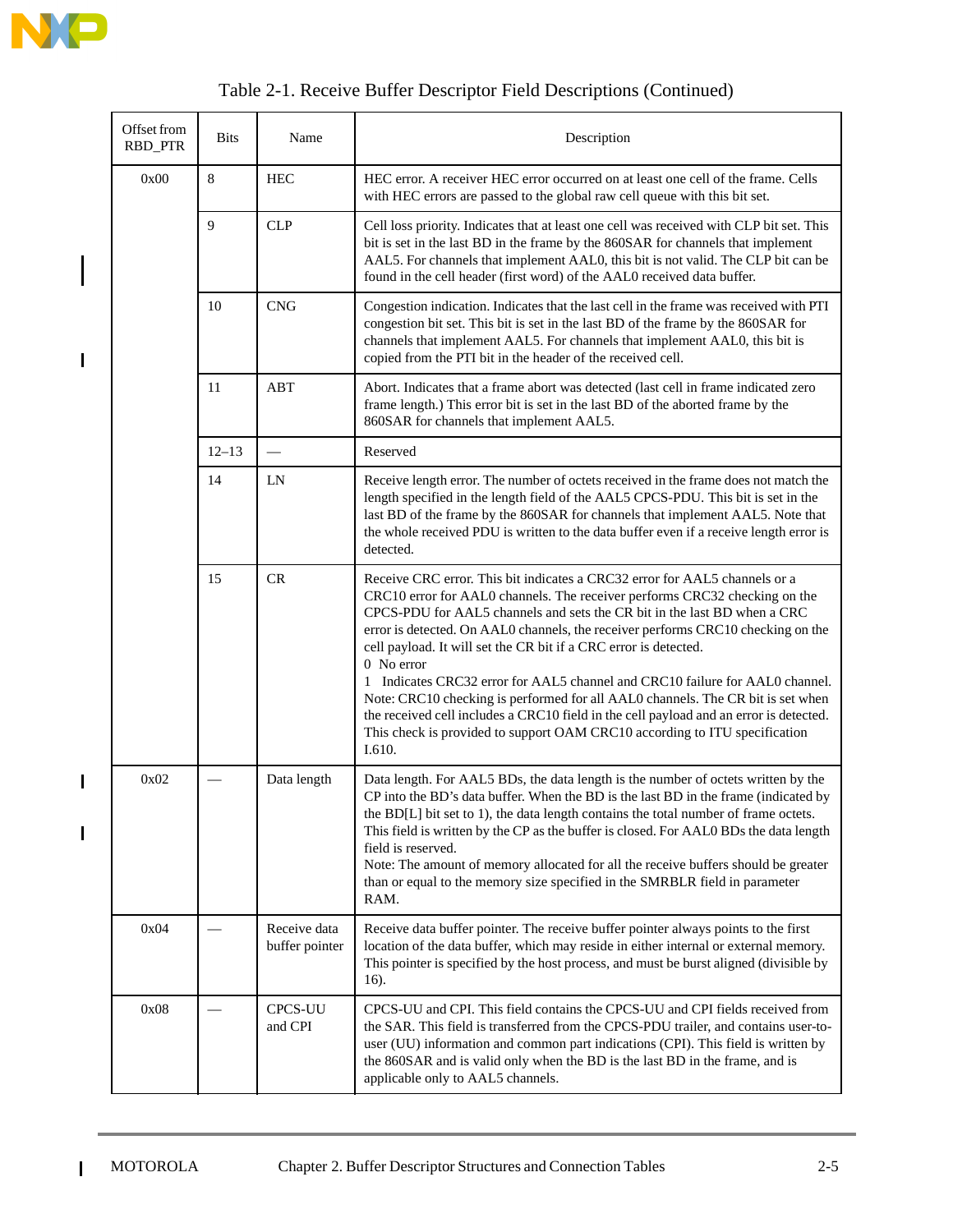

| Offset from<br>RBD PTR | <b>Bits</b> | Name                                         | Description                                                                                                                                                                                                                                                                                                                                                                                                                                                                                                                                                                                                                                                                                                                                                                                                                                                                                    |
|------------------------|-------------|----------------------------------------------|------------------------------------------------------------------------------------------------------------------------------------------------------------------------------------------------------------------------------------------------------------------------------------------------------------------------------------------------------------------------------------------------------------------------------------------------------------------------------------------------------------------------------------------------------------------------------------------------------------------------------------------------------------------------------------------------------------------------------------------------------------------------------------------------------------------------------------------------------------------------------------------------|
| 0x0C                   |             | Cell header<br>expansion 1,<br>$2$ , and $3$ | Cell header expansion 1, 2, and 3. These fields are added to the BD when expanded<br>cells are enabled by the user (SRSTATE[EC] bit is set in parameter RAM). When<br>expanded cell headers are enabled and the last BD of an AAL5 frame is closed, the<br>860SAR copies the expanded cell header into this field; cell header expansion 1 is<br>the first word to be received, cell header expansion 3 is the last word to be received.<br>When expanded cell headers are enabled for AAL0 channels, the expanded cell<br>headers will be copied into these fields for every receive BD. The bytes are ordered<br>according to the DMA byte ordering (programmed through the SRFCR field in the<br>parameter RAM). If the ECSIZE field in the parameter RAM is set to a value less<br>than 3, the cell header expansion fields are populated with the number of words<br>specified in ECSIZE. |

Table 2-1. Receive Buffer Descriptor Field Descriptions (Continued)

#### 2.1.4 Transmit Buffer Descriptor

Data is prepared for transmission by the ATM controller by arranging it in buffers referenced by the channel's transmit BD list. The ATM controller confirms transmission or indicates error conditions using the BDs to inform the host that the buffers have been serviced. The format of the transmit buffer descriptor is applicable for both SAR UTOPIA and serial modes. The buffer descriptors are 12 bytes long in standard (53-byte) cell mode and 24 bytes long in expanded cell mode. In standard cell mode, the cell header expansion fields do not exist, and the buffer descriptor occupies a 12-byte region of memory, with the next buffer descriptor following immediately after it. Figure 2-4 describes the contents and memory locations of a transmit buffer descriptor.



**Note:** Entries in boldface must be initialized by the user.

Figure 2-4. Transmit Buffer Descriptor

Ī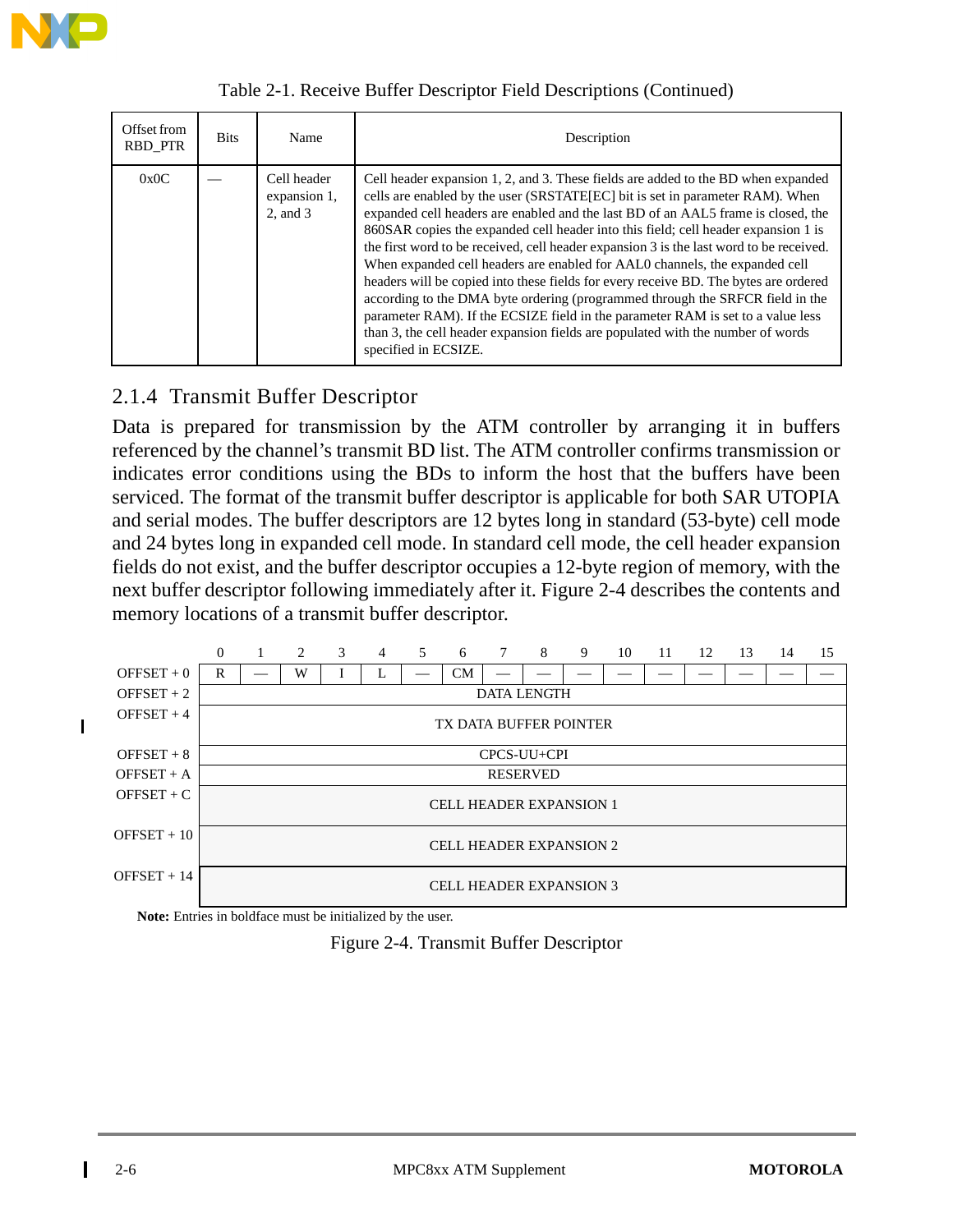

 $\mathbf{l}$ 

 $\mathbf{I}$ 

Ι

×

Table 2-2 provides a description of the control and status bits in a transmit buffer descriptor.

| Offset<br>from<br>TBD_PTR | <b>Bits</b>    | Name                            | Description                                                                                                                                                                                                                                                                                                                                                                                                                                                                                                                                                       |  |  |
|---------------------------|----------------|---------------------------------|-------------------------------------------------------------------------------------------------------------------------------------------------------------------------------------------------------------------------------------------------------------------------------------------------------------------------------------------------------------------------------------------------------------------------------------------------------------------------------------------------------------------------------------------------------------------|--|--|
| 0x00                      | $\mathbf{0}$   | R                               | Ready. Determines whether the data buffer is ready for transmission.<br>0 The data buffer associated with this BD is not ready for transmission. The CPU<br>core is free to manipulate this BD or its associated data buffer. The CP clears this<br>bit after the buffer has been transmitted or after an error condition is encountered.<br>1 The data buffer, which has been prepared for transmission by the user, has not<br>been transmitted or is currently being transmitted. No fields of this BD may be<br>written by the CPU core once this bit is set. |  |  |
|                           | $\mathbf{1}$   |                                 | Reserved                                                                                                                                                                                                                                                                                                                                                                                                                                                                                                                                                          |  |  |
|                           | $\overline{2}$ | W                               | Wrap. Determines whether this is the final BD in the table.<br>0 This is not the last BD in the transmit BD table.<br>1 This is the last BD in the transmit BD list for the current channel. After the<br>contents of this buffer have been transmitted, the CP continues transmitting<br>outgoing data for the current channel from the first BD in the list (the BD pointed<br>to by TBASE in the TCT). The number of transmit BDs in the table is<br>programmable and is limited by the 256K memory space for all the transmit and<br>receive channels.        |  |  |
|                           | 3              | Ι                               | Interrupt. Determines whether an interrupt is generated when the contents of the<br>buffer have been transmitted.<br>0 No interrupt is generated after the buffer has been transmitted.<br>1 The TXB bit is set in an entry in the exception queue after the buffer has been<br>transmitted. The GINT bit in the IDSR or SCCE is set according to the<br>INT_CNT counter value set in the parameter RAM.                                                                                                                                                          |  |  |
|                           | $\overline{4}$ | L                               | Last. Determines whether the buffer is the last in an AAL5 frame.<br>0 This is not the last buffer in the transmit frame.<br>1 This is the last buffer in the current transmit frame.                                                                                                                                                                                                                                                                                                                                                                             |  |  |
|                           | 5              |                                 | Reserved.                                                                                                                                                                                                                                                                                                                                                                                                                                                                                                                                                         |  |  |
|                           | 6              | CM                              | Continuous mode. Determines whether the buffer associated with this BD is<br>continuously marked as ready for transmission.<br>0 Normal operation<br>1 The R bit is not cleared by the CP after this BD is closed, allowing the associated<br>data buffer to be automatically retransmitted the next time the CP accesses this<br>BD.                                                                                                                                                                                                                             |  |  |
|                           | $7 - 15$       |                                 | Reserved                                                                                                                                                                                                                                                                                                                                                                                                                                                                                                                                                          |  |  |
| 0x02                      |                | Data length                     | Data length. The data length field specifies the number of octets the ATM controller<br>should transmit from this BD's data buffer. The value in this field is not modified by<br>the CP. The value of this field must follow the guidelines in section 2.1.1 "AAL5<br>Buffers", or section 2.1.2 "AAL0 Buffers", as appropriate.                                                                                                                                                                                                                                 |  |  |
| 0x04                      |                | Transmit data<br>buffer pointer | Transmit data buffer pointer. The transmit buffer pointer contains the address of the<br>associated data buffer. The buffer may reside in either internal or external memory.<br>This value is not modified by the CP.                                                                                                                                                                                                                                                                                                                                            |  |  |

Table 2-2. Transmit Buffer Descriptor Field Descriptions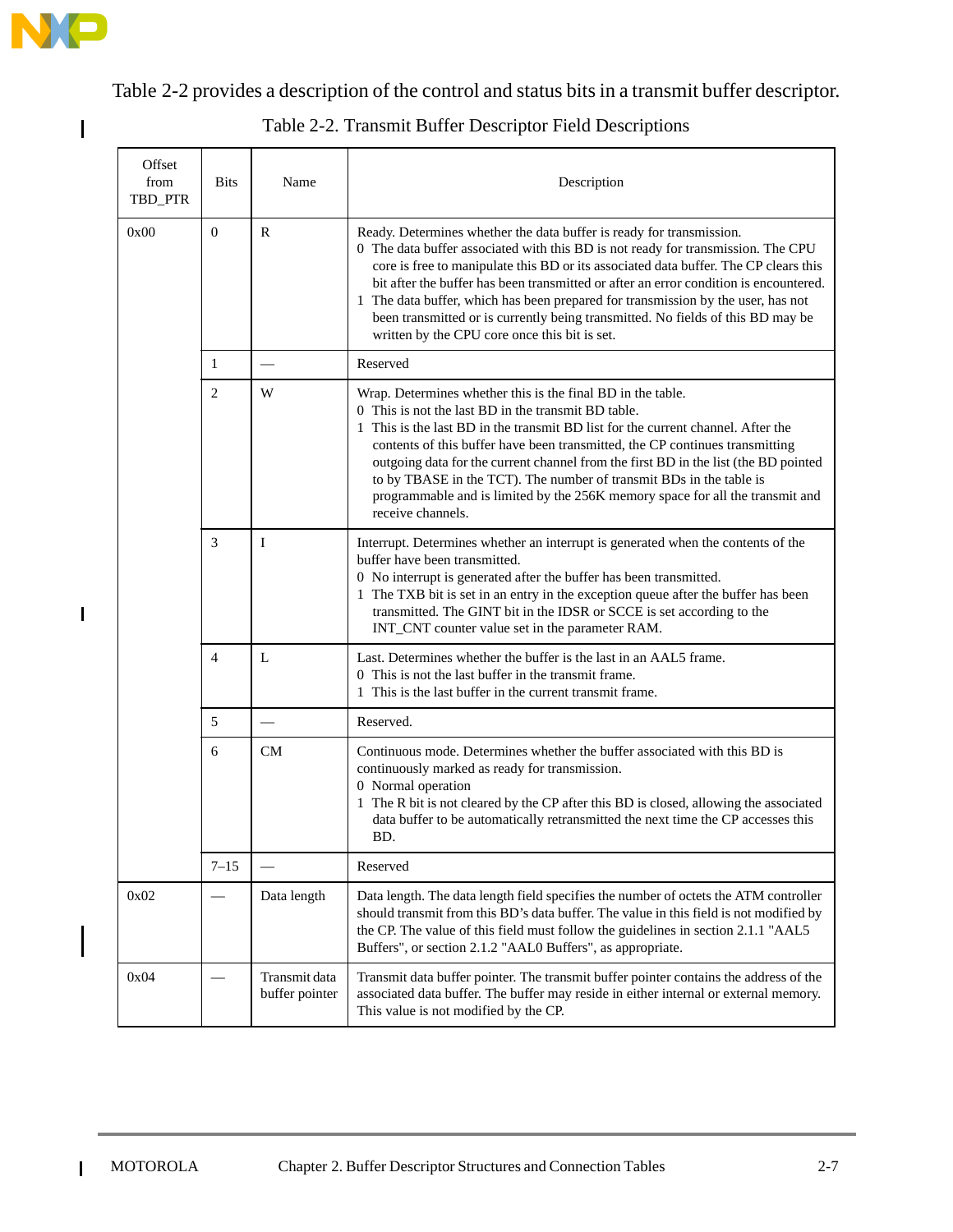

| Offset<br>from<br>TBD PTR | <b>Bits</b> | Name                                         | Description                                                                                                                                                                                                                                                                                                                                                                                                                                                                                                                                                                                                                                                                                                                                                                                                                                                                                                                                                                                        |  |  |  |
|---------------------------|-------------|----------------------------------------------|----------------------------------------------------------------------------------------------------------------------------------------------------------------------------------------------------------------------------------------------------------------------------------------------------------------------------------------------------------------------------------------------------------------------------------------------------------------------------------------------------------------------------------------------------------------------------------------------------------------------------------------------------------------------------------------------------------------------------------------------------------------------------------------------------------------------------------------------------------------------------------------------------------------------------------------------------------------------------------------------------|--|--|--|
| 0x08                      |             | <b>CPCS-UU</b><br>and CPI                    | CPCS-UU and CPI. This field is used to transfer to the SAR the CPCS-UU and CPI<br>fields. These fields are used in the CPCS-PDU trailer to transfer user-to-user (UU)<br>information and common part indications (CPI). This field is applicable only for<br>AAL5 channels. When the BD is the last BD in the frame the transmitter will copy<br>this field to the AAL5 frame trailer.                                                                                                                                                                                                                                                                                                                                                                                                                                                                                                                                                                                                             |  |  |  |
| 0x0C                      |             | Cell header<br>expansion 1,<br>$2$ , and $3$ | Cell header expansion 1, 2, and 3. These fields are added to the BD when expanded<br>cells are enabled by the user (SRSTATE[EC] bit is set in parameter RAM). When<br>expanded cell headers are enabled for AAL5 channels, the 860SAR copies the<br>contents of the cell header expansion fields from the first BD of current message<br>and appends them to every cell of the message sent. When expanded cell headers<br>are enabled for AALO channels, these fields are copied into the expanded cell<br>header of the cell the BD points to. The contents of the cell header expansion 1 field<br>is the first word to be transmitted, and the cell header expansion 3 field is the last.<br>The bytes are ordered according to the DMA byte ordering (programmed through<br>the STFCR field in the parameter RAM). If the ECSIZE field in the parameter<br>RAM is set to a value less than 3, the cell header expansion fields are populated<br>with the number of words specified in ECSIZE. |  |  |  |

|  |  |  | Table 2-2. Transmit Buffer Descriptor Field Descriptions (Continued) |
|--|--|--|----------------------------------------------------------------------|
|  |  |  |                                                                      |
|  |  |  |                                                                      |

### 2.2 Receive and Transmit Connection Tables

The connection tables hold channel configuration and temporary parameters for each receive and transmit channel. The internal connection tables hold parameters for up to 32 receive and 32 transmit channels (channels 0–31). In extended channel mode, parameters for channels 32 and above are kept in external memory starting at the memory location specified by ECTBASE in the parameter RAM. There is no actual relationship between transmit and receive channels although they are combined in pairs in the connection tables. An example of a 6-entry connection table located in the dual-port RAM is shown in Figure 2-5.



Figure 2-5. Example of a Six-Entry Connection Table in Dual-port RAM

Π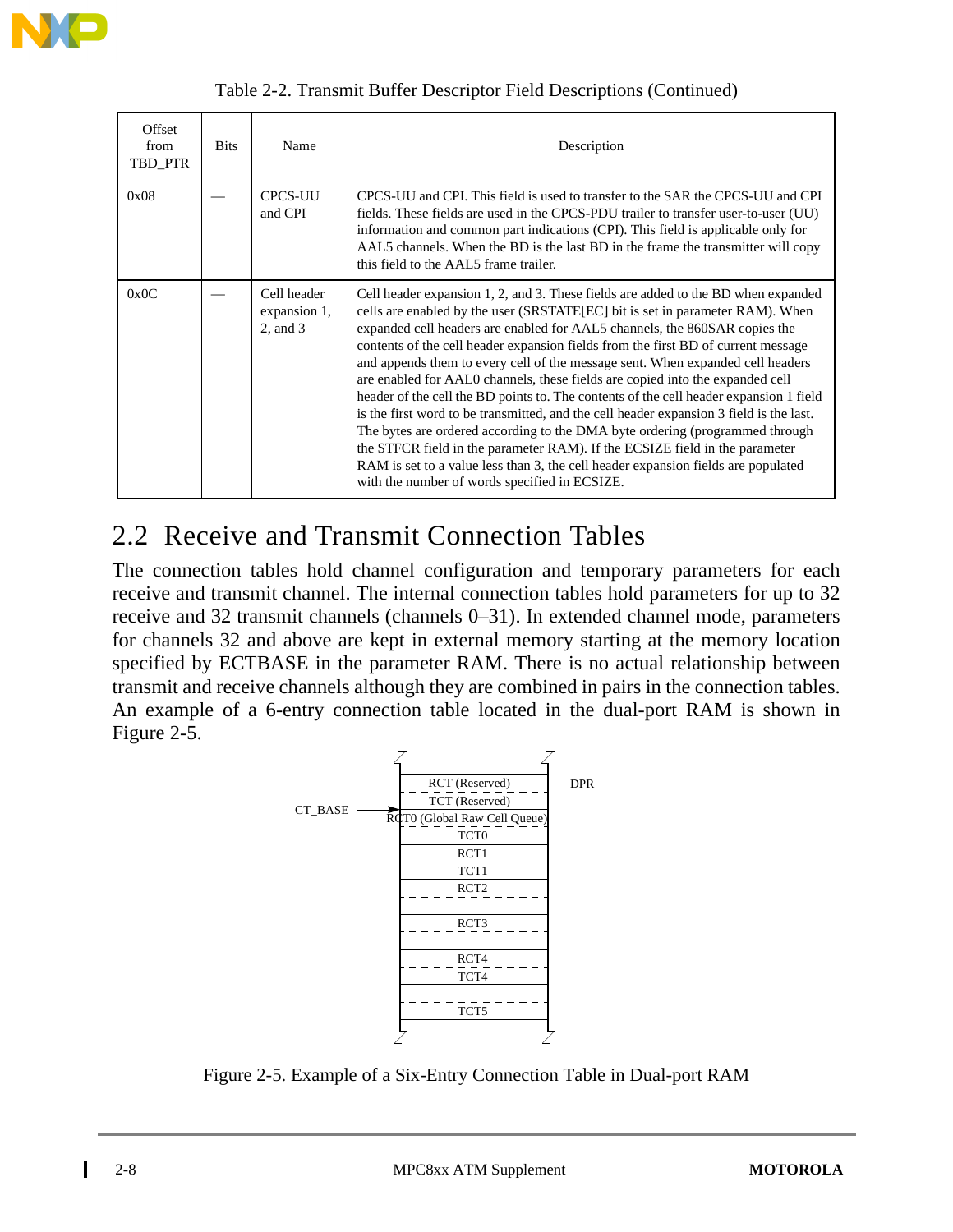

Each entry in the connection table contains 64 bytes. The first half of the 64-byte memory space is used for the receive connection table (RCT) and the second half is used for the transmit connection table (TCT). The RCT and TCT reside in a fixed place in each entry in the connection table. The RCT address always starts at xx000000 to xx010011 and TCT starts at xx100000 to xx111111. Note that RCT entry 0 is reserved for the global raw cell queue, but that TCT entry 0 is available to the user with no restrictions. Channel 65535 is reserved as the null channel for use by the APC scheduler. If extended channel mode is used, then one additional reserved RCT and TCT entry for CP internal purposes is assigned in the memory space above the CT\_BASE pointer.

#### 2.2.1 Receive Connection Table (RCT)

The 860SAR performs reassembly for all the received channels in parallel and on a cell by cell basis. The RCT is used to hold the channel's configuration and temporary parameters. Each entry in the RCT holds parameters (the pointers, flags, and temporary data fields that are described below) for a single ATM channel. Figure 2-6 shows the memory organization of a receive connection table.



**Note:** Entries in boldface must be initialized by the user.

Figure 2-6. Receive Connection Table (RCT)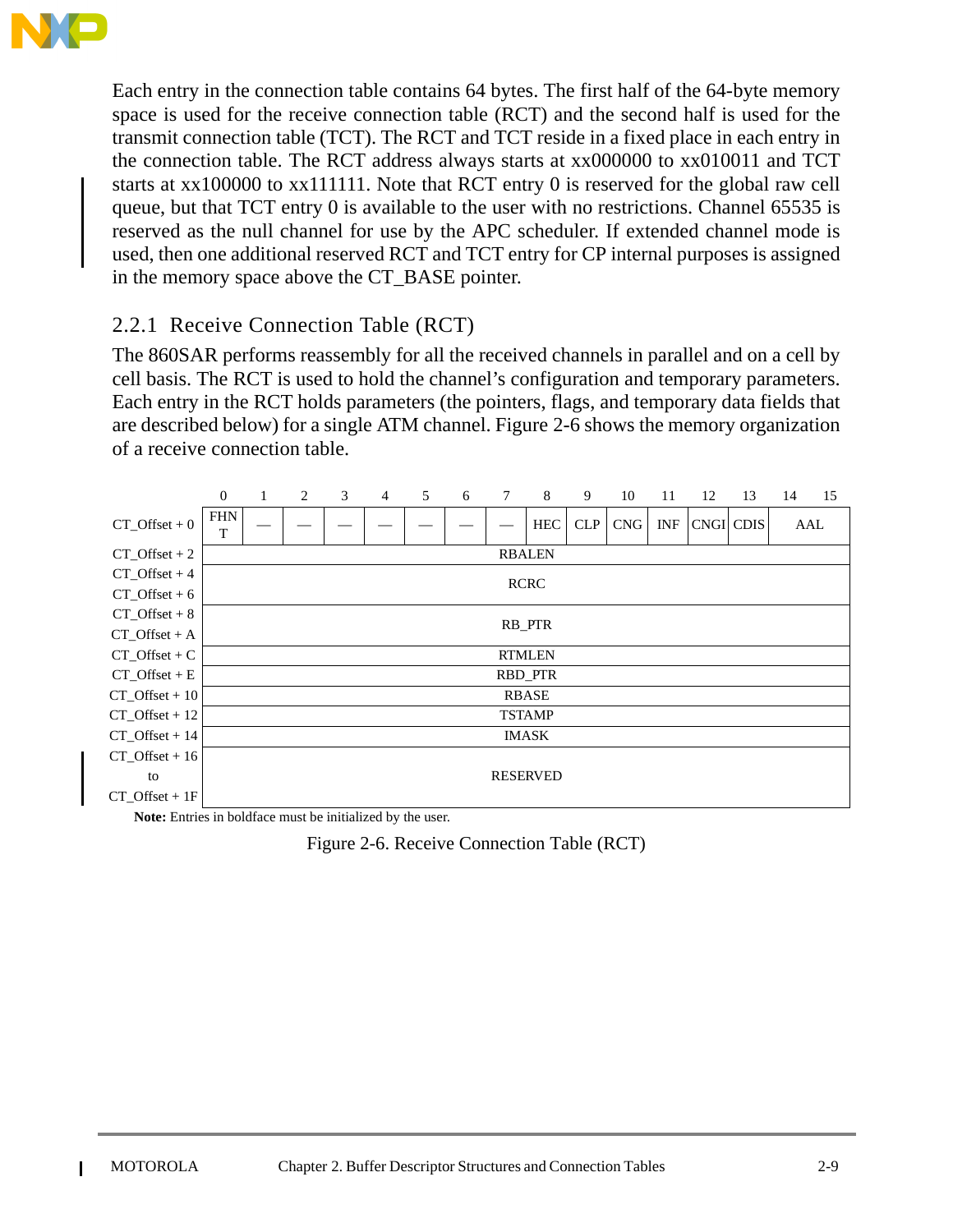

 $\begin{array}{c} \hline \end{array}$ 

#### Table 2-3 describes the fields for a single entry in an RCT.

#### Table 2-3. RCT Field Descriptions

| Offset | <b>Bits</b>  | Name        | Description                                                                                                                                                                                                                                                                                                                                                                                                                                                                                                                                                                                                                                 |  |  |  |
|--------|--------------|-------------|---------------------------------------------------------------------------------------------------------------------------------------------------------------------------------------------------------------------------------------------------------------------------------------------------------------------------------------------------------------------------------------------------------------------------------------------------------------------------------------------------------------------------------------------------------------------------------------------------------------------------------------------|--|--|--|
| 0x00   | $\mathbf{0}$ | <b>FHNT</b> | Frame hunt mode. Indicates that this channel had a busy exception or a restart, and it<br>is currently in a frame hunt mode. While in frame hunt mode the CP discards all<br>received cells until a new message frame is started (indicated by the CPI bit of the last<br>cell header). This bit is cleared by the user during initialization, and is cleared or set<br>by the CP thereafter.                                                                                                                                                                                                                                               |  |  |  |
|        | $1 - 7$      |             | Reserved.                                                                                                                                                                                                                                                                                                                                                                                                                                                                                                                                                                                                                                   |  |  |  |
|        | $\,8\,$      | <b>HEC</b>  | Header error control indication. Indicates that a HEC error was detected in at least one<br>cell of the current frame. This bit is valid only when receiving AAL5 and AAL0 cells<br>in serial mode. When receiving AAL5 channel cells this bit is set as soon as the first<br>cell of the current frame is determined to have a HEC error. At the end of the frame<br>the header error control indicator bit is copied to the last BD of the frame. When<br>receiving AAL0 channel cells the header error control indicator bit is written directly<br>to the BD HEC error indication bit.                                                  |  |  |  |
|        | 9            | <b>CLP</b>  | Cell loss priority indication. Indicates that cell loss priority was reported on at least<br>one cell of the current frame. The CLP bit is set by the CP as soon as the first cell of a<br>AAL5 message arrives with the CLP bit set. At the end of the frame the CLP bit is<br>copied to the last BD of the frame. For AAL0 channels, this bit is a copy of the CLP<br>bit of the cell last received or currently being received. For AAL0 channels, the CLP<br>indicator along with the reset of header information can be found in the RX buffer.                                                                                        |  |  |  |
|        | 10           | <b>CNG</b>  | Congestion. Indicates that congestion was reported on the last cell of the current<br>frame. The CNG bit is set by the CP only if the last cell of the current AAL5 frame<br>has arrived with the PTI[EFCI] bit set. At the end of the frame the CNG bit is copied<br>to the last BD of the frame. For AAL0 channels, this bit is a copy of the PTI[EFCI] bit<br>of the cell last received or currently being received. For AAL0 channels, the CNG<br>indicator along with the rest of the header information can be found in the RX buffer.                                                                                                |  |  |  |
|        | 11           | <b>INF</b>  | In frame. Indicates that the receiver is in the middle of a frame and the receive buffer<br>is already open. If this bit is cleared there is no open buffer for this connection. The<br>receiver sets the INF bit when a new frame starts and clears the INF bit when the<br>frame ends.<br>This bit should be cleared to zero during initialization.                                                                                                                                                                                                                                                                                       |  |  |  |
|        | 12           | <b>CNGI</b> | Congestion interrupt mode. This bit is valid only for AAL5 channels; for AAL0<br>channels, it is reserved. This bit enables the generation of an interrupt by the SAR<br>layer to indicate the detection of a PTI[EFCI] bit in a received cell.<br>0 No congestion interrupts. Congestion is indicated in the last BD of the frame. Refer<br>to the CNG bit field description.<br>1 Congestion indication is checked for each cell and an interrupt is written to the<br>exception table if the PTI[EFCI] is set in the received cell. A GINT interrupt is<br>generated if INT_CNT counter has reached the user-determined threshold count. |  |  |  |
|        | 13           | <b>CDIS</b> | Channel disable. This bit is set or cleared by the CP in response to the Stop Receive or<br>Start Receive commands issued to the CP for this channel.<br>0 The channel is enabled to receive AAL5 cells.<br>This channel is disabled, and cells addressed to this channel are discarded.<br>$\mathbf{1}$<br>This bit should be cleared during initialization by the user; during normal operation<br>the user should not directly manipulate this bit.                                                                                                                                                                                      |  |  |  |

 $\mathbf{I}$ 

I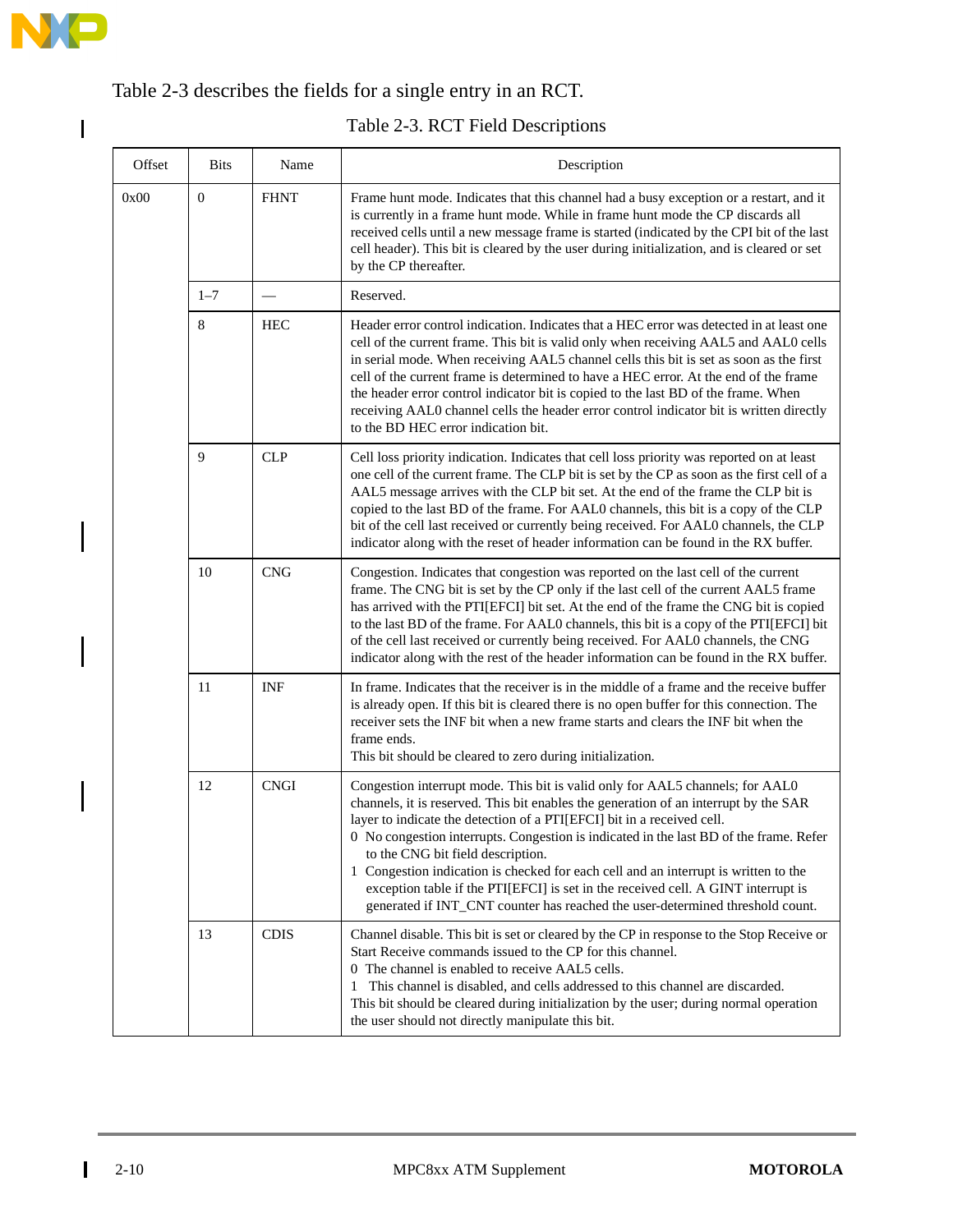

| Offset | <b>Bits</b>              | Name          | Description                                                                                                                                                                                                                                                                                                                                                                                                                                                                                                                                                                                                                                                                                                                                                                          |  |  |
|--------|--------------------------|---------------|--------------------------------------------------------------------------------------------------------------------------------------------------------------------------------------------------------------------------------------------------------------------------------------------------------------------------------------------------------------------------------------------------------------------------------------------------------------------------------------------------------------------------------------------------------------------------------------------------------------------------------------------------------------------------------------------------------------------------------------------------------------------------------------|--|--|
| 0x00   | $14 - 15$                | <b>AAL</b>    | AAL type. Determines if received cells are buffered as AAL0 or AAL5 cells.<br>00 This is a raw-cell channel (AAL0). When receiving a cell from the channel the<br>receiver stores the cell using the AAL0 buffer format.<br>01 The channel supports ATM Adaptation Layer 5 (AAL5). The receiver performs<br>AAL5 cell reassembly and copies the 48 bytes of payload to the receive buffer.<br>The AAL5 CPCS-PDU trailer is checked when the last cell of the PDU is<br>received.<br>1x Reserved                                                                                                                                                                                                                                                                                      |  |  |
| 0x02   |                          | <b>RBALEN</b> | Receive buffer available length. This field contains the number of bytes available in<br>the receive buffer. It is loaded with the value programmed into the SMRBLR field in<br>the parameter RAM when a new buffer is opened and is decremented by 48 for every<br>cell received by the channel. This field is applicable only to AAL5 channels.                                                                                                                                                                                                                                                                                                                                                                                                                                    |  |  |
| 0x04   | $\overline{\phantom{0}}$ | <b>RCRC</b>   | Receive CRC. This field contains the CRC32 value calculated during a cell receive<br>operation. This field is only applicable to AAL5 channels.                                                                                                                                                                                                                                                                                                                                                                                                                                                                                                                                                                                                                                      |  |  |
| 0x08   |                          | RB_PTR        | Receive buffer pointer. This field is valid only when INF is set. The RB_PTR field<br>holds the physical address of the current position in the receive buffer to which data is<br>being written.                                                                                                                                                                                                                                                                                                                                                                                                                                                                                                                                                                                    |  |  |
| 0x0C   |                          | <b>RTMLEN</b> | Frame buffer count. This field contains the total number of bytes received during the<br>current AAL5 frame. The value in RTMLEN is cleared at the beginning of a frame<br>and incremented by the value in the SMRBLR field in the parameter RAM as each<br>additional buffer is received. The receiver uses the RTMLEN field to calculate the<br>total message length which is compared to the length field of the CPCS-PDU. This<br>field is applicable to AAL5 channels only.                                                                                                                                                                                                                                                                                                     |  |  |
| 0x0E   |                          | RBD_PTR       | Receive BD pointer. This field points to the current BD in the BD list. The actual<br>address of the current BD is $(RBD_PTR x 4) + RBDBASE$ (where RBDBASE is the<br>base pointer to the receive BD memory space). This field should be initialized to the<br>RBASE value by the user.                                                                                                                                                                                                                                                                                                                                                                                                                                                                                              |  |  |
| 0x10   |                          | <b>RBASE</b>  | Receive BD base. This field holds a pointer to the first BD in the BD list of the current<br>channel. The actual address of the first BD in the list is (RBASE x 4) plus the offset<br>value in the RBDBASE field in the parameter RAM.<br>Note that RBASE is a word-aligned offset pointer from RBDBASE. This field<br>provides bits [14–29] of the offset, and bits [30–31] are always 00.                                                                                                                                                                                                                                                                                                                                                                                         |  |  |
| 0x12   |                          | <b>TSTAMP</b> | Time stamp. This field contains the arrival time stamp of the current frame. The CP<br>copies the value from the CP timer specified by the TSTA field in the parameter RAM<br>to the TSTAMP field on the arrival of the first cell of the current frame. The TSTAMP<br>value can be used to determine if a receive time-out condition exists.                                                                                                                                                                                                                                                                                                                                                                                                                                        |  |  |
| 0x14   |                          | <b>IMASK</b>  | Interrupt mask. This field contains an interrupt mask for both the receiver and<br>transmitter of an ATM channel. The interrupt mask allows the user to enable or<br>disable interrupt generation for any of the interrupts in the exception queue. If a bit in<br>the IMASK field is cleared, exception queue entries are not generated for these events<br>and the GINT interrupt counter is not advanced. Note that interrupt masking is<br>performed in microcode, and an interval equal to approximately 40 system clocks<br>must elapse for a change in the IMASK field to become effective. The bit positions in<br>the IMASK field are identical to those of the exception queue entry with the exception<br>of the APCO bit position, which is reserved in the IMASK field. |  |  |

#### Table 2-3. RCT Field Descriptions (Continued)

 $\blacksquare$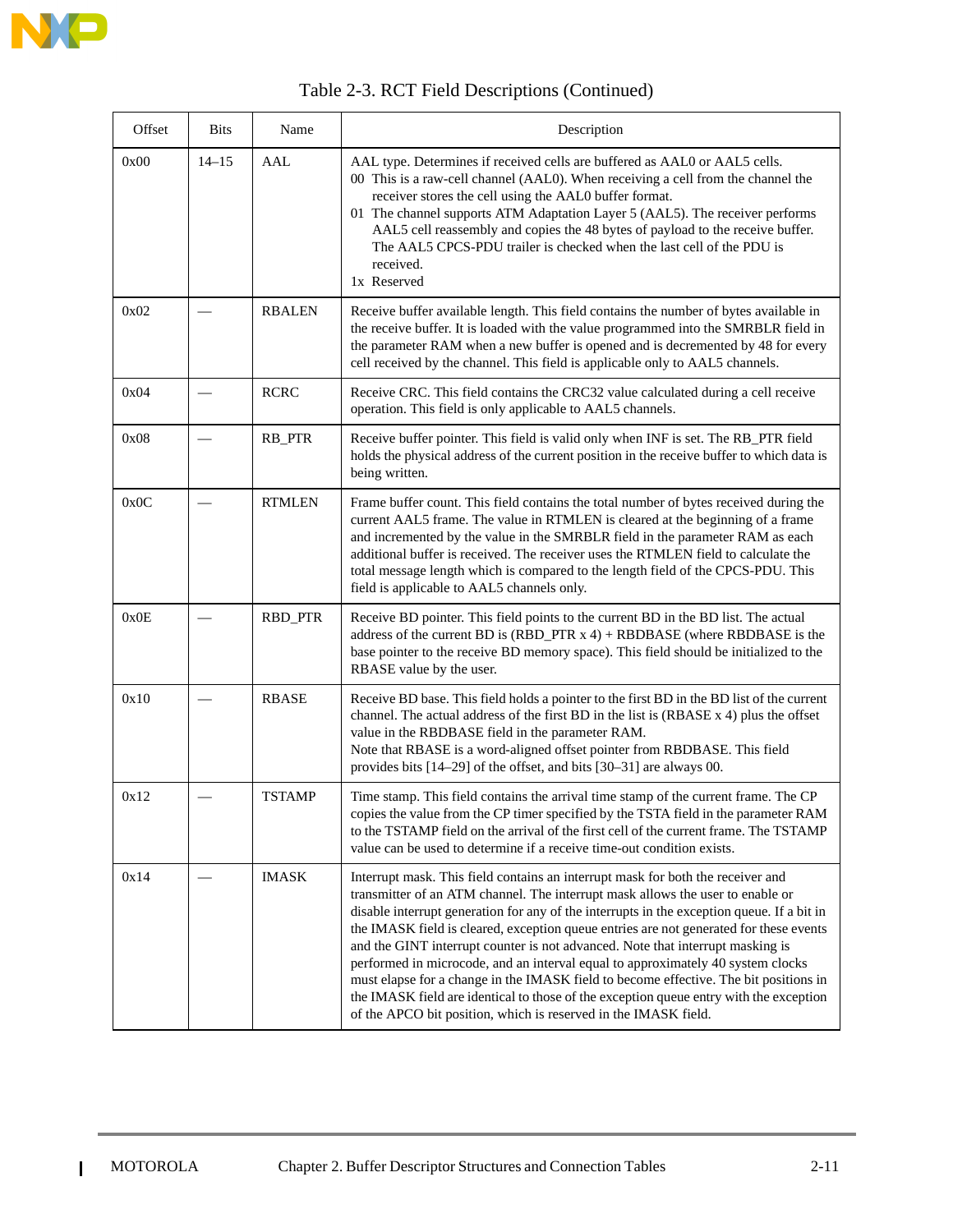

 $\mathbf I$ 

I

#### 2.2.2 Transmit Connection Table (TCT)

The 860SAR performs segmentation for all the transmitted channels in parallel and on a cell-by-cell basis. The TCT is used to hold the channel's configuration and temporary parameters. Each entry in the TCT holds parameters (pointers, flags, and temporary data) for a single ATM channel. Figure 2-7 shows the memory organization of a transmit connection table.



**Note:** Entries in boldface must be initialized by the user.

Figure 2-7. Transmit Connection Table (TCT)

#### Table 2-4 describes the bit fields for a single entry in a TCT.

| Table 2-4.TCT Field Descriptions |  |  |
|----------------------------------|--|--|
|                                  |  |  |

| Offset | <b>Bits</b> | Name       | Description                                                                                                                                                                                                                                                                                                                                                                                                                                                                          |
|--------|-------------|------------|--------------------------------------------------------------------------------------------------------------------------------------------------------------------------------------------------------------------------------------------------------------------------------------------------------------------------------------------------------------------------------------------------------------------------------------------------------------------------------------|
| 0x20   | $0 - 7$     |            | Reserved                                                                                                                                                                                                                                                                                                                                                                                                                                                                             |
| 0x20   | 8           | PC         | Padded cell. Indicates that the transmitter must add an additional padded cell to the end of<br>an AAL5 frame. The user must clear this bit during initialization.                                                                                                                                                                                                                                                                                                                   |
| 0x20   | $9 - 10$    |            | Reserved                                                                                                                                                                                                                                                                                                                                                                                                                                                                             |
| 0x20   | 11          | <b>INF</b> | In frame. Indicates whether a frame is being transmitted. The transmitter sets this bit when<br>a new frame starts and clears the bit when the frame ends. If this bit is cleared there is no<br>open transmit buffer for the connection.<br>If this is set the transmitter is sending a frame and the transmit buffer is open. The user<br>must clear this bit during initialization.                                                                                               |
| 0x20   | 12          | CR10       | Perform CRC10. This bit is applicable only to AALO channels. The CR10 bit instructs the<br>transmitter to perform CRC10 calculation on the cell payload and place the result at the end<br>of the cell payload in the CRC10 field. This option supports OAM CRC10 according to<br>ITU specification I.610.<br>0 Do not perform CRC10 on the transmitted cell.<br>1 Perform CRC10 and insert the CRC result into the CRC field of the cell (the last 10 bits<br>of OAM cell payload.) |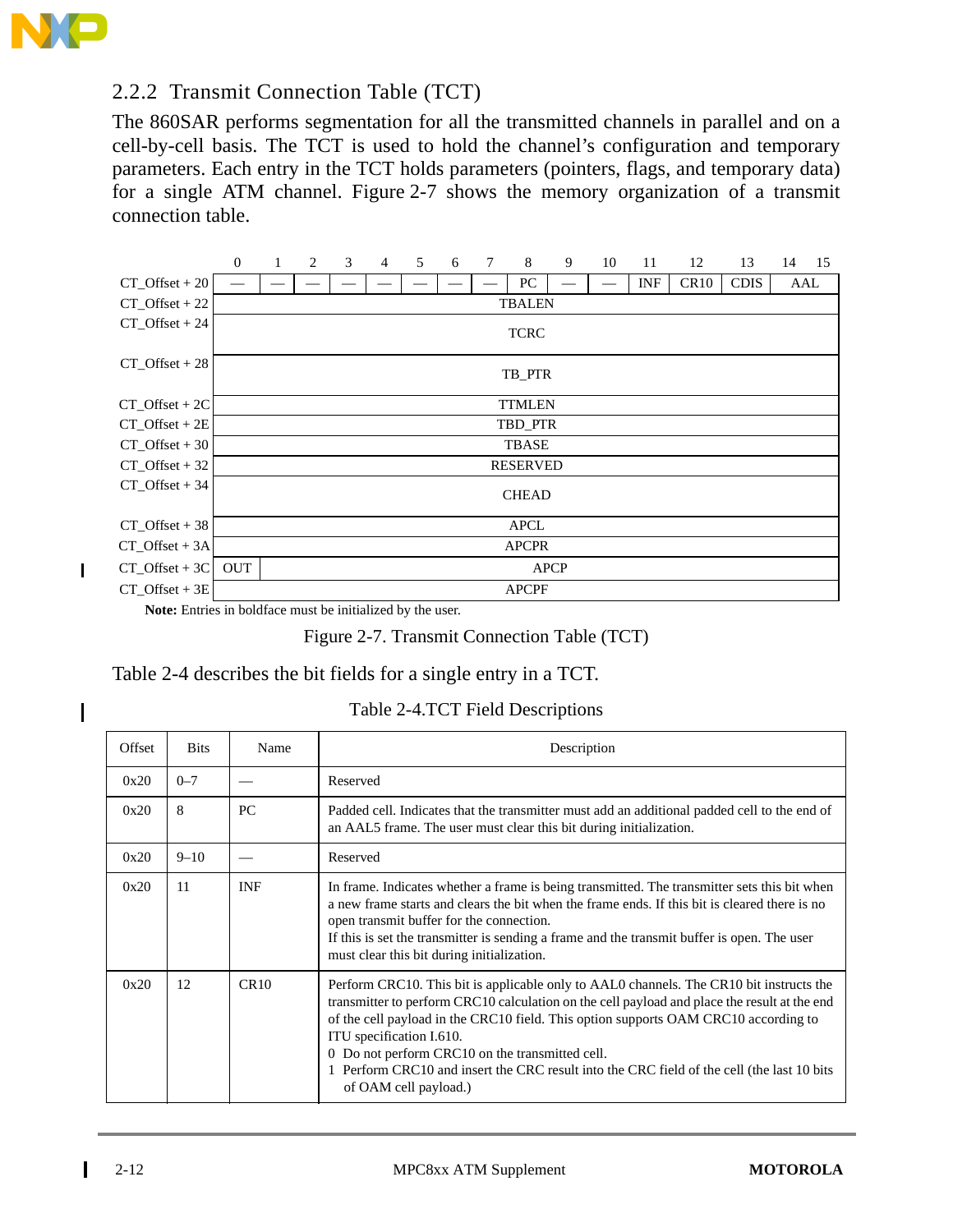

| Offset | <b>Bits</b> | Name          | Description                                                                                                                                                                                                                                                                                                                                                                                                                                                                                                                                                                                                                                                                                                                                                                                                                                                                                                                                                                                                                                             |
|--------|-------------|---------------|---------------------------------------------------------------------------------------------------------------------------------------------------------------------------------------------------------------------------------------------------------------------------------------------------------------------------------------------------------------------------------------------------------------------------------------------------------------------------------------------------------------------------------------------------------------------------------------------------------------------------------------------------------------------------------------------------------------------------------------------------------------------------------------------------------------------------------------------------------------------------------------------------------------------------------------------------------------------------------------------------------------------------------------------------------|
| 0x20   | 13          | <b>CDIS</b>   | Channel disable. Set by the STOP TRANSMIT (ABORT) command to stop transmission<br>from the channel. When the STOP TRANSMIT (ABORT) command is issued during an<br>AAL5 transmission the 860SAR transmits an abort cell (a "last cell" with length of zero),<br>and stops transmission by the channel. When the STOP TRANSMIT (ABORT) command<br>is issued during AAL0 transmissions the channel stops transmitting after the current cell.<br>During both AAL5 and AAL0 transmit operations, the CDIS bit disables transmissions on<br>cell boundaries only. The CDIS bit is cleared by the RESTART TRANSMIT command.<br>After the RESTART TRANSMIT command is issued the transmitter will continue<br>transmitting cells from this channel as scheduled by the APC. The user must not write this<br>bit directly; the STOP TRANSMIT (ABORT) and RESTART TRANSMIT commands<br>control the CDIS bit instead.<br>0 This channel is transmit enabled.<br>1 This channel is transmit disabled.<br>This bit should be cleared to zero during initialization. |
| 0x20   | $14 - 15$   | AAL           | AAL type. These bits determine if the cells are transmitted as AAL0 or AAL5 cells.<br>00 This is a raw-cell channel (AAL0). When transmitting a cell from the channel the<br>transmitter transmits the cell using the AAL0 buffer format.<br>01 The channel supports ATM Adaptation Layer 5 (AAL5). The transmitter performs<br>AAL5 cell segmentation and transmits the 48 bytes of payload from the transmit buffer.<br>The AAL5 CPCS-PDU trailer is generated when the last cell of the PDU is transmitted.<br>1x Reserved                                                                                                                                                                                                                                                                                                                                                                                                                                                                                                                           |
| 0x22   |             | <b>TBALEN</b> | Transmit buffer available length. Contains the number of bytes in a transmit BD. This field<br>is applicable only to AAL5 channels. The value in TBALEN is copied from the data length<br>field of the transmit BD when a new buffer opens and is decremented by 48 for every cell<br>transmitted from the channel.                                                                                                                                                                                                                                                                                                                                                                                                                                                                                                                                                                                                                                                                                                                                     |
| 0x22   |             | <b>TCRC</b>   | CRC32 temporary result. The temporary result of the CRC32 calculation. This field is<br>applicable to AAL5 channels only.                                                                                                                                                                                                                                                                                                                                                                                                                                                                                                                                                                                                                                                                                                                                                                                                                                                                                                                               |
| 0x28   |             | TB_PTR        | Transmit buffer pointer. This field contains the real address of the current position in the<br>transmit buffer.                                                                                                                                                                                                                                                                                                                                                                                                                                                                                                                                                                                                                                                                                                                                                                                                                                                                                                                                        |
| 0x2C   |             | <b>TTMLEN</b> | Transmit total message length. This field counts bytes transmitted in the current AAL5<br>frame. The TTMLEN field is loaded with the data length copied from the transmit BD. As<br>each additional BD is opened, the 860SAR adds the BD data length value to the TTMLEN<br>field. At the end of the frame the value in the TTMLEN field is copied into the AAL5<br>length field. This field is applicable only to AAL5 channels.                                                                                                                                                                                                                                                                                                                                                                                                                                                                                                                                                                                                                       |
| 0x2E   |             | TBD_PTR       | Transmit BD pointer. Points to the current BD in the BD list. The address of the current BD<br>in the list is $(TBD_PTR x 4) + TBDBASE$ (where TBDBASE is the base pointer to the<br>transmit BD memory space). This field should be initialized to the TBASE value by the<br>user.<br>Note that TBD_PTR is a word-aligned offset pointer from TBDBASE. This field provides<br>bits $[14-29]$ of the offset; bits $[30-31]$ are always 00.                                                                                                                                                                                                                                                                                                                                                                                                                                                                                                                                                                                                              |
| 0x30   |             | TBASE         | Transmit BD base. Holds a pointer to the first BD in the BD list of the current channel. The<br>actual address of the first BD in the list is (TBASE x 4) plus the offset value in the<br>TBDBASE field in the parameter RAM.<br>Note that TBASE is a word-aligned offset pointer from TBDBASE. This field provides bits<br>$[14-29]$ of the offset; bits $[30-31]$ are always 00.                                                                                                                                                                                                                                                                                                                                                                                                                                                                                                                                                                                                                                                                      |
| 0x32   |             |               | Reserved                                                                                                                                                                                                                                                                                                                                                                                                                                                                                                                                                                                                                                                                                                                                                                                                                                                                                                                                                                                                                                                |

 $\blacksquare$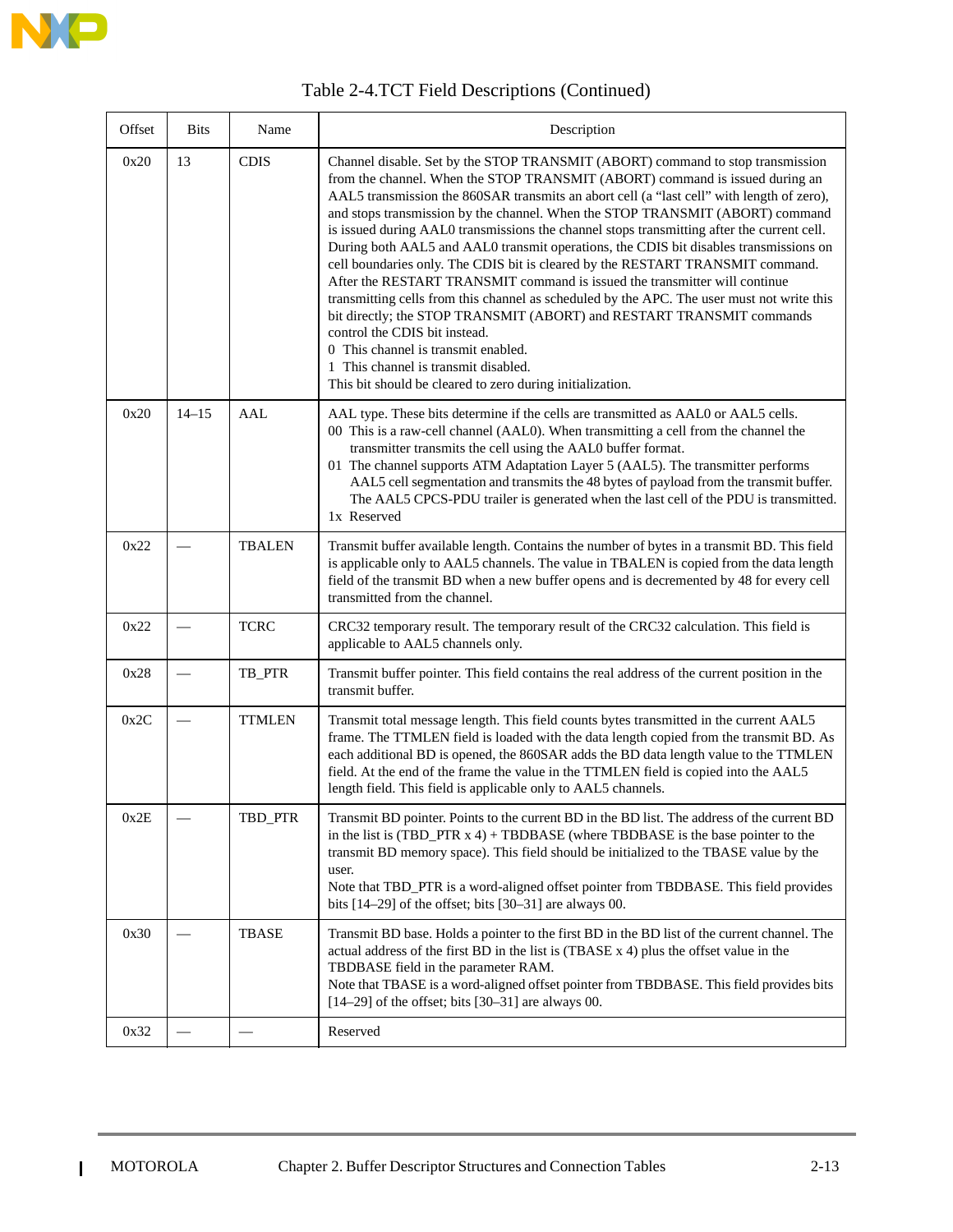

 $\overline{\phantom{a}}$ 

 $\blacksquare$ 

| Offset | <b>Bits</b> | Name         | Description                                                                                                                                                                                                                                                                                                                                                                                                                                                                                                                                                                                                                                   |
|--------|-------------|--------------|-----------------------------------------------------------------------------------------------------------------------------------------------------------------------------------------------------------------------------------------------------------------------------------------------------------------------------------------------------------------------------------------------------------------------------------------------------------------------------------------------------------------------------------------------------------------------------------------------------------------------------------------------|
| 0x34   |             | <b>CHEAD</b> | Channel header. Valid only for AAL5 channels. This field contains the full (4 byte) header<br>of the cells of the AAL5 channel. The transmitter appends the CHEAD field and the HEC<br>field to the cell payload during transmission to create a complete cell. This field must be<br>initialized by the user. The byte ordering of this field is little endian.                                                                                                                                                                                                                                                                              |
| 0x38   |             | <b>APCL</b>  | APC link. This field is used by the CP to link additional channels to the same APC time<br>slot that the current channel occupies. Initialize this field with 0xFFFF to indicate an idle<br>channel.                                                                                                                                                                                                                                                                                                                                                                                                                                          |
| 0x3A   |             | <b>APCPR</b> | APC pace remainder. This field contains the rate remainder generated by the APC after<br>adding the pace FRACTION to the additive APCPR. The user should initialize this field<br>with $0x0000$ .                                                                                                                                                                                                                                                                                                                                                                                                                                             |
| 0x3C   | $\Omega$    | <b>OUT</b>   | APC out. The user must initialize this bit to zero. When the Transmit Deactivate Channel<br>command is issued, this bit is set. When the APC scan reaches this channel in the APC<br>table, if this bit is set, the channel will be removed from the APC table, and this bit will be<br>cleared. Thus, this bit can be used as an indication of when the Transmit Deactivate<br>Channel command has completed.<br>NOTE: This function is available only in the 860SAR rev C and later. For earlier revisions,<br>this bit should be written to zero whenever the APC pace is written.                                                         |
| 0x3C   | $1 - 15$    | <b>APCP</b>  | APC pace. This field contains the APC pacing value for this channel. When the channel is<br>placed in the transmit queue, the APC reschedules the channel in a new position/time slot<br>in the APC table. The address of the new slot is the current slot address + APCP (modulo<br>the table length). Note that the APCP value selected is bounded as shown below:<br>$1 \leq \left( APCP + \frac{APCPF}{65536} \right) \leq [APCTable length - 1]$<br>For more information about the APC refer to Chapter 5, "ATM Pace Control." Note that bit<br>0 of the APCP field is reserved, and it should be cleared to zero during initialization. |
| 0x3E   |             | <b>APCPF</b> | APC pace fraction. This field contains the APCP-FRACTION for the current channel in<br>units of 1/65536 slot times. For example, if a pace of 1.5 is desired, the APCP field should<br>be 0x0001 and the APCPF field should be 0x8000, thereby setting the pace to 1+32768/<br>65536, or a value of 1.5.                                                                                                                                                                                                                                                                                                                                      |

### Table 2-4.TCT Field Descriptions (Continued)

 $\mathbf{I}$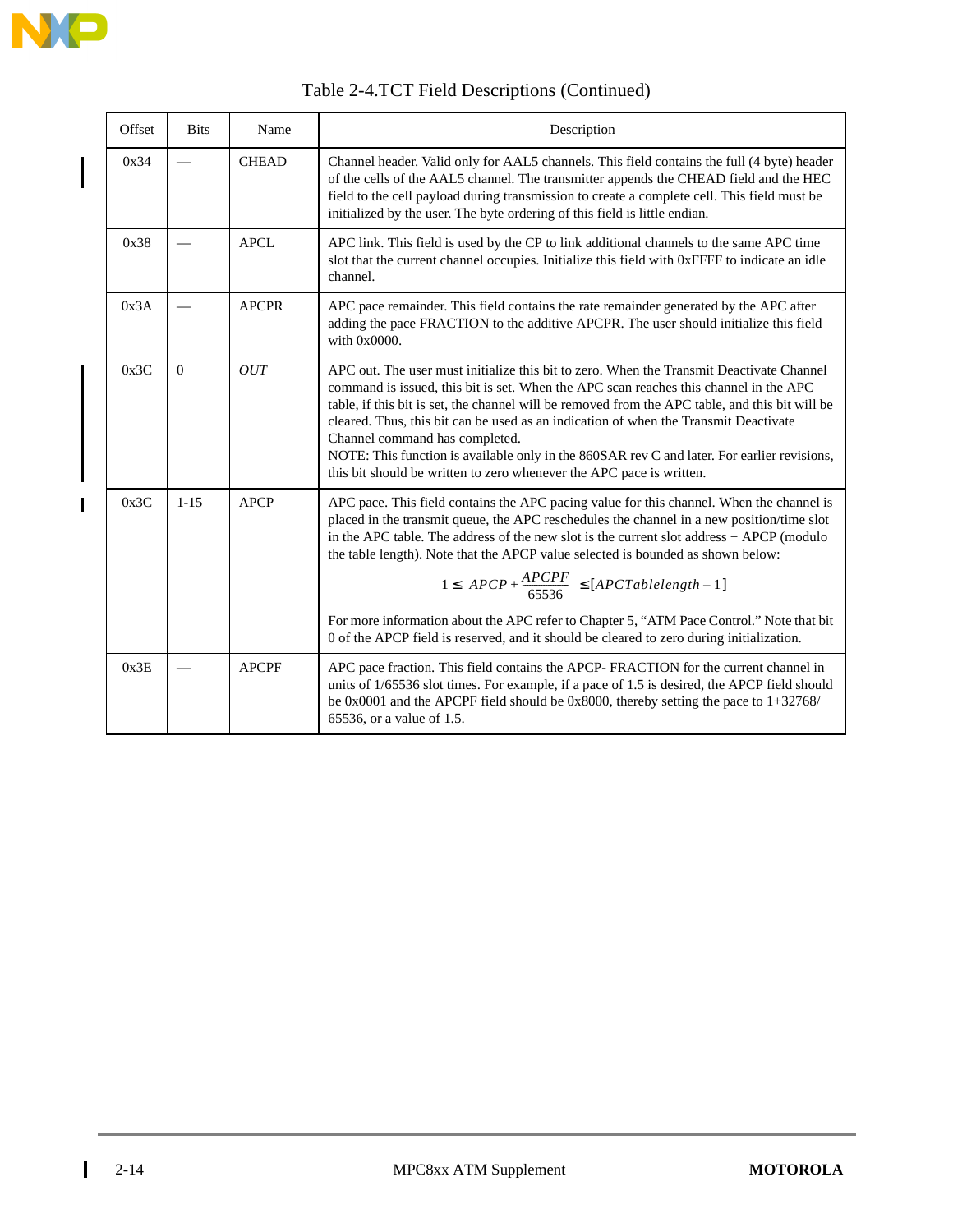

I

 $\mathbf I$ 

 $\blacksquare$ 

# Chapter 3 Parameter RAM Configuration

The 860SAR's parameter RAM is used to configure the four SCCs and the UTOPIA interface. The CP also uses the parameter RAM to store operational and temporary values used during SAR activities.

# 3.1 Parameter RAM Map

When performing SAR operations the 860SAR overlays the parameter RAM with the configuration structures shown in Table 3-1 and Table 3-2. The values written in the parameter RAM by the user or the CP determine the capabilities of the four SCCs and the UTOPIA interface.Table 3-1 describes the parameters for serial mode and UTOPIA interface ATM operations. Note that some of the values must be initialized by the user; values set by the CP should not be modified by the user.

| Offset<br>from<br><b>SCC</b><br>Base | Name           | Width       | Description                                                                                                                                                                                                                                                                                                                   |  |  |  |  |  |  |
|--------------------------------------|----------------|-------------|-------------------------------------------------------------------------------------------------------------------------------------------------------------------------------------------------------------------------------------------------------------------------------------------------------------------------------|--|--|--|--|--|--|
| 0x00                                 | <b>RBDBASE</b> | Word        | Base pointer for the receive BDs. Defines the starting location in the host memory of a<br>memory space of up to 256 Kbytes in which receive BDs for all connections are<br>located. The receive BD pointer for a specific connection is located in the RCT.<br>RBDBASE is a host-initialized parameter. Must be word aligned |  |  |  |  |  |  |
| 0x04                                 | <b>SRFCR</b>   | <b>Byte</b> | Receive function code and receive status. The SRFCR and SRSTATE parameters                                                                                                                                                                                                                                                    |  |  |  |  |  |  |
|                                      | <b>SRSTATE</b> | <b>Byte</b> | contain host-initialized global parameters for DMA transfers and related status. Refer<br>to Section 3.1.1, "Receive Function Code and Status Register."                                                                                                                                                                      |  |  |  |  |  |  |
| 0x06                                 | <b>MRBLR</b>   | Hword       | Maximum receive buffer length register. The value in MRBLR must be user-initialized<br>to zero; if programmed with a non-zero value the SCC operates in transparent mode as<br>described in the MPC860 PowerQUICC User's Manual.                                                                                              |  |  |  |  |  |  |
| 0x08                                 | <b>RSTATE</b>  | Word        | SCC internal receive state parameters. Stores internal state variables and flags during<br>receive operation. The user must initialize the first byte of RSTATE with the value in<br>SRFCR. All other bytes must be initialized with 0. The user must not write to RSTATE<br>during receive operations.                       |  |  |  |  |  |  |
| 0x0C                                 |                | Word        | Reserved                                                                                                                                                                                                                                                                                                                      |  |  |  |  |  |  |
| 0x10                                 | R CNT          | Hword       | Receive internal byte counter. Counter field for the bytes received during ATM cell<br>reception. The user must not write to this location.                                                                                                                                                                                   |  |  |  |  |  |  |

|  |  |  | Table 3-1. Serial and UTOPIA Interface Parameter RAM Configuration |
|--|--|--|--------------------------------------------------------------------|
|  |  |  |                                                                    |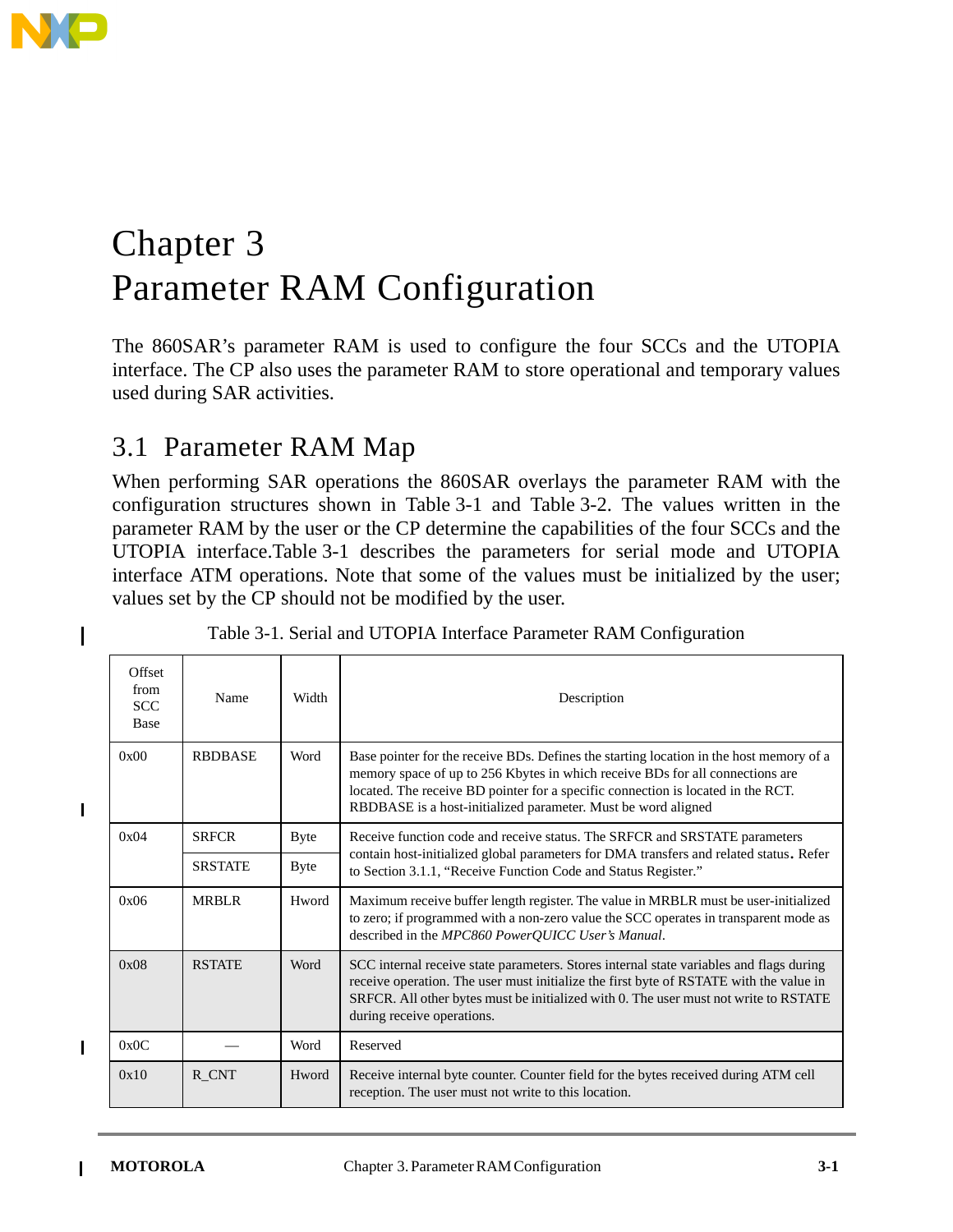

 $\mathbf{I}$ 

 $\overline{\phantom{a}}$ 

# Table 3-1. Serial and UTOPIA Interface Parameter RAM Configuration (Continued)

| Offset<br>from<br><b>SCC</b><br>Base | Name           | Width       | Description                                                                                                                                                                                                                                                                                                                                           |
|--------------------------------------|----------------|-------------|-------------------------------------------------------------------------------------------------------------------------------------------------------------------------------------------------------------------------------------------------------------------------------------------------------------------------------------------------------|
| 0x12                                 | <b>STFCR</b>   | <b>Byte</b> | Transmit function code and transmit status. STFCR contains host-initialized global                                                                                                                                                                                                                                                                    |
|                                      | <b>STSTATE</b> | <b>Byte</b> | parameters for DMA transfers. STSTATE contains global status parameters. Refer to<br>Section 3.1.2, "Transmit Function Code and Status Register.                                                                                                                                                                                                      |
| 0x14                                 | <b>TBDBASE</b> | Word        | Base pointer for the transmit BDs. Defines the host-initialized starting location in<br>memory for a memory space of up to 256 Kbytes where the transmit BDs for all the<br>connections are located. The transmit BD pointer for a specific connection is located in<br>the TCT. Must be word aligned.                                                |
| 0x18                                 | TSTATE         | Word        | SCC internal transmit state parameters. Used to store internal state variables and flags<br>during transmit operation. The user should initialize the first byte of TSTATE with the<br>value in STFCR. All other bytes should be initialized with 0. The user must not write<br>to TSTATE during transmit operations.                                 |
| 0x1C                                 | COMM_CH        | Hword       | Command channel. Contains the channel number associated with current channel<br>command. The host must write the required channel number to COMM_CH before a<br>channel associated command is issued.                                                                                                                                                 |
| 0x1E                                 | <b>STCHNUM</b> | Hword       | Current transmit channel number. During transmission and reception the CP uses<br>SRCHNUM, STCHNUM, OLDLEN, RTEMP, TTEMP, RSTUFF, RHECTEMP,<br>THECTEMP, RSCRAM, RSCRAM1, TSCRAM, TSCRAM1, RCHAN, TCHAN,<br>RCRC and TCRC to store temporary data for internal use; do not write to these<br>locations.                                               |
| 0x20                                 | T_CNT          | Hword       | Transmit internal byte counter. Counter field for the bytes sent during ATM cell<br>transmission. The user must not write to this location.                                                                                                                                                                                                           |
| 0x22                                 | <b>CTBASE</b>  | Hword       | Connection table base address. Contains the word-aligned base address in the dual-<br>port RAM of the connection table for channels 0-31. CTBASE is an offset from the<br>beginning of the dual-port RAM. The host-initialized connection table contains control<br>information for all connections. Each connection has an entry in the RCT and TCT. |
| 0x24                                 | <b>ECTBASE</b> | Word        | External connection table base address. Contains the word-aligned base address for the<br>external connection table, and is valid only when operating in extended mode. The<br>external connection table contains connection information and is host-initialized.                                                                                     |
| 0x28                                 | <b>INTBASE</b> | Word        | Interrupt base pointer. Host-initialized 32-bit pointer containing the word-aligned<br>starting address of the interrupt circular table in external memory. Each table entry has<br>information about an interrupt request that has been generated by the 860SAR to the<br>host.                                                                      |
| 0x2C                                 | <b>INTPTR</b>  | Word        | Pointer to interrupt queue. Host-initialized global parameter that contains the address<br>of next 860SAR interrupt entry in the circular interrupt queue. The CP writes interrupt<br>information to the entry specified by INTPTR when an interrupt occurs. The host must<br>copy the value in INTBASE to INTPTR before enabling interrupts.         |
| 0x30                                 | C-MASK         | Word        | Constant mask for CRC32. Host-initialized to 0xDEBB20E3. C-MASK is used by the<br>receiver to check CRC32 results when supporting AAL5 connections.                                                                                                                                                                                                   |
| 0x34                                 | <b>SRCHNUM</b> | Hword       | Current receive channel number. During transmission and reception the CP uses<br>SRCHNUM, STCHNUM, OLDLEN, RTEMP, TTEMP, RSTUFF, RHECTEMP,<br>THECTEMP, RSCRAM, RSCRAM1, TSCRAM, TSCRAM1, RCHAN, TCHAN,<br>RCRC and TCRC to store temporary data for internal use; do not write to these<br>locations.                                                |

 $\mathsf{l}$ 

 $\overline{1}$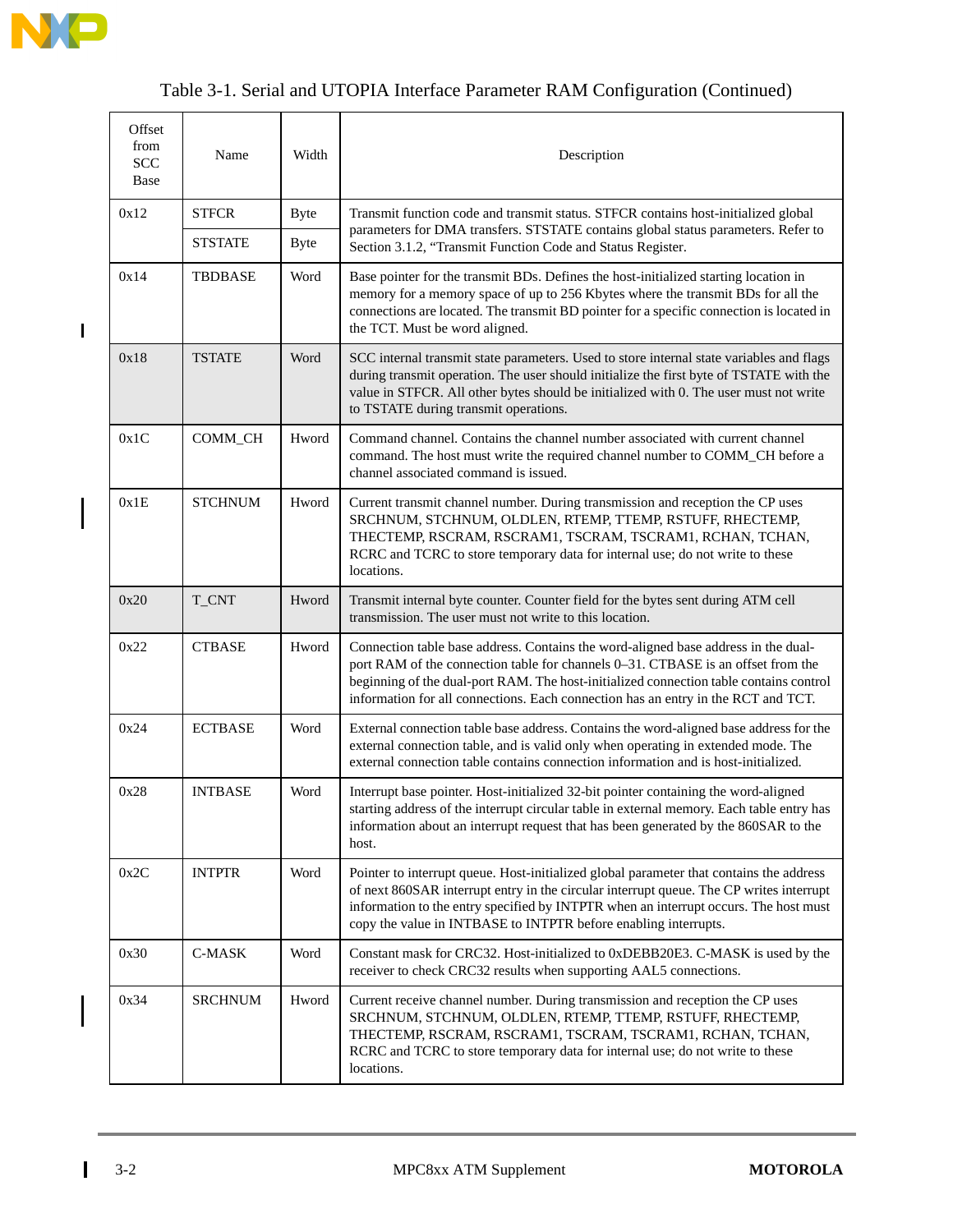

# Table 3-1. Serial and UTOPIA Interface Parameter RAM Configuration (Continued)

| Offset<br>from<br><b>SCC</b><br>Base | Name                           | Width | Description                                                                                                                                                                                                                                                                                                                                                                                                                                                                                                                                                                                                                                                                                                                                                                                                                                                                                                                                                                                                                                                                                               |
|--------------------------------------|--------------------------------|-------|-----------------------------------------------------------------------------------------------------------------------------------------------------------------------------------------------------------------------------------------------------------------------------------------------------------------------------------------------------------------------------------------------------------------------------------------------------------------------------------------------------------------------------------------------------------------------------------------------------------------------------------------------------------------------------------------------------------------------------------------------------------------------------------------------------------------------------------------------------------------------------------------------------------------------------------------------------------------------------------------------------------------------------------------------------------------------------------------------------------|
| 0x36                                 | $\ensuremath{\text{INT\_CNT}}$ | Hword | Interrupt counter. Used as a countdown counter that is decremented for each interrupt<br>entry reported in the interrupt circular table. On terminal count an interrupt is signaled<br>to the host by setting the GINT bit in the event register. Refer to Chapter 6,<br>"Exceptions," for additional information about exception handling. The counter is<br>reinitialized with the INT_ICNT value after an exception. The user must initialize the<br>INT_CNT field with the value in the INT_ICNT field before enabling SAR operation.                                                                                                                                                                                                                                                                                                                                                                                                                                                                                                                                                                 |
| 0x38                                 | <b>INT_ICNT</b>                | Hword | Interrupt initiate value. INT_ICNT is user-defined and is loaded into the INT_CNT<br>field after an exception caused by the counter reaching terminal count.                                                                                                                                                                                                                                                                                                                                                                                                                                                                                                                                                                                                                                                                                                                                                                                                                                                                                                                                              |
| 0x3A                                 | <b>TSTA</b>                    | Hword | Time stamp timer address. Contains the address of the RISC timer to be used for the<br>time-out process. TSTA is used for AAL5 connections only. The receiver copies the<br>RISC timer value from the address specified by the TSTA field to the RCT when a new<br>frame is received. The TSTA field must be initialized with a value equal to<br>(TM_BASE+4*timer number).                                                                                                                                                                                                                                                                                                                                                                                                                                                                                                                                                                                                                                                                                                                               |
| 0x3C                                 | <b>OLDLEN</b>                  | Hword | Transmitter temporary length. Do not write to this location.                                                                                                                                                                                                                                                                                                                                                                                                                                                                                                                                                                                                                                                                                                                                                                                                                                                                                                                                                                                                                                              |
| 0x3E                                 | <b>SMRBLR</b>                  | Hword | SAR maximum receive buffer length register. Determines the number of bytes the<br>860SAR writes to a receive buffer before moving to the next buffer. The contents of<br>this field are user-defined, and must contain a value that is a multiple of 48 bytes. This<br>parameter is common to all ATM connections.                                                                                                                                                                                                                                                                                                                                                                                                                                                                                                                                                                                                                                                                                                                                                                                        |
| 0x40                                 | <b>EHEAD</b>                   | Word  | Empty cell header and empty cell payload                                                                                                                                                                                                                                                                                                                                                                                                                                                                                                                                                                                                                                                                                                                                                                                                                                                                                                                                                                                                                                                                  |
| 0x44                                 | <b>EPAYLOAD</b>                | Word  | The EHEAD and EPAYLOAD fields contain the data for the empty cell header<br>(EHEAD) and payload (EPAYLOAD). The data for these fields must be written in<br>little-endian byte format. When operating in serial mode the 860SAR sends and<br>receives empty (idle) cells using the data contained in EHEAD and EPAYLOAD.<br>During transmit operations an empty cell is assembled by transmitting EHEAD once,<br>calculating and transmitting a HEC, and transmitting EPAYLOAD twelve times.<br>During receive operations the incoming header is compared with EHEAD to check for<br>empty cells and if an empty header is detected the following empty payload is not<br>used.<br>The user selects the EHEAD and EPAYLOAD values required: The ATM Forum UNI<br>specification states that unassigned cells should be sent when no valid transmit data is<br>available, while the ITU mandates use of idle cells.<br>Unassigned cells are used as empty cells when $EHEAD = 0x000000000$ and idle cells<br>when $EHEAD = 0x01000000$ . In both cases, $EPAYLOAD$ should be initialized to<br>0x6A6A 6A6A. |
| 0x48                                 | <b>TQBASE</b>                  | Hword | Transmit queue base pointer<br>The TQBASE field contains a user-defined pointer to the base address of the transmit<br>queue in the dual-port RAM.                                                                                                                                                                                                                                                                                                                                                                                                                                                                                                                                                                                                                                                                                                                                                                                                                                                                                                                                                        |

 $\mathbf{I}$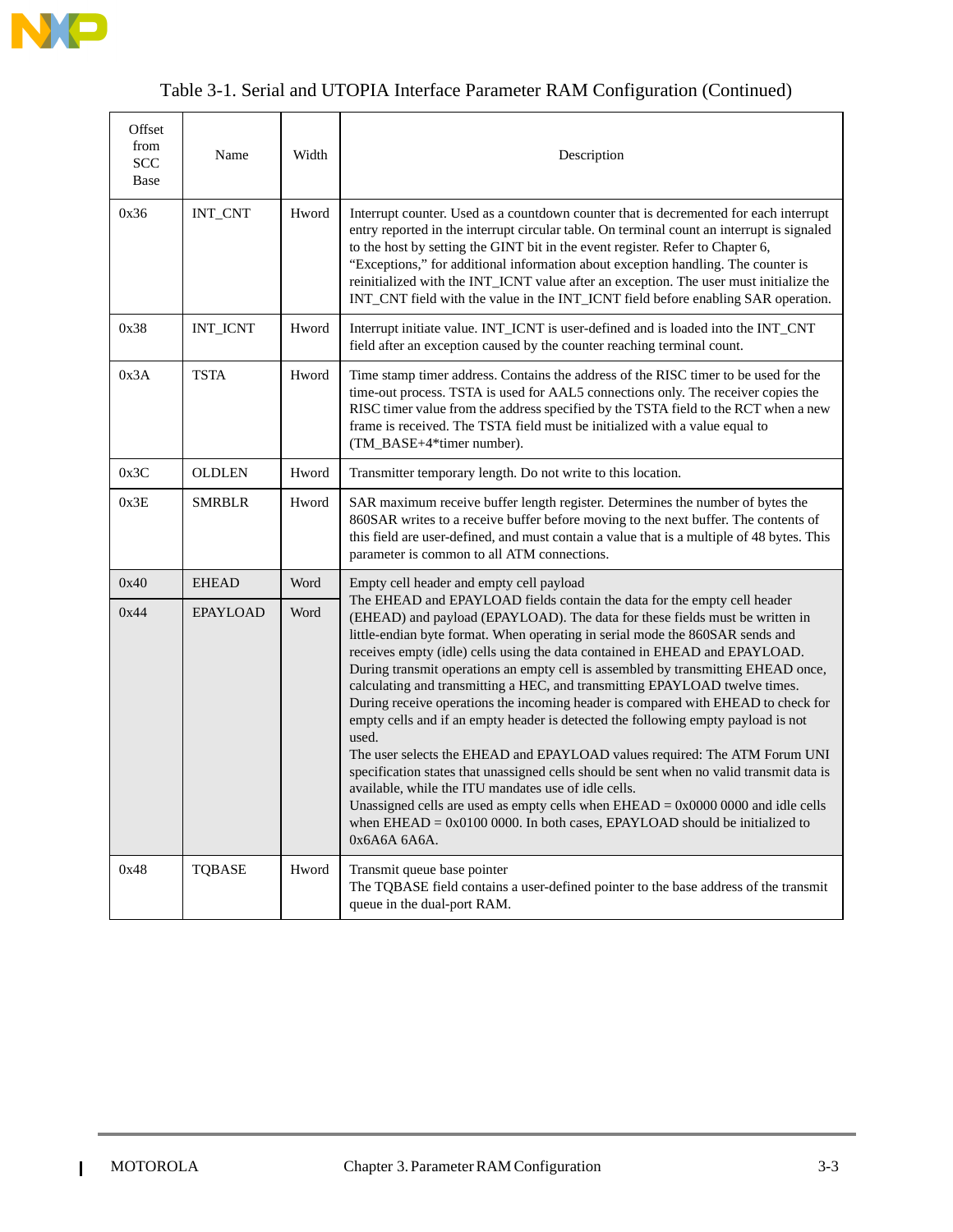

|  |  | Table 3-1. Serial and UTOPIA Interface Parameter RAM Configuration (Continued) |  |  |
|--|--|--------------------------------------------------------------------------------|--|--|
|  |  |                                                                                |  |  |

| Offset<br>from<br><b>SCC</b><br>Base | Name            | Width | Description                                                                                                                                                                                                                                                                                                                                                 |
|--------------------------------------|-----------------|-------|-------------------------------------------------------------------------------------------------------------------------------------------------------------------------------------------------------------------------------------------------------------------------------------------------------------------------------------------------------------|
| 0x4A                                 | <b>TQEND</b>    | Hword | Transmit queue end pointer<br>The TQEND field contains a user-defined pointer to the last entry in the transmit<br>queue in the dual-port RAM. The size of the transmit queue is user-defined, and the<br>minimum size should be a value equal to (NCITS $+2$ ). If a channel is in MPHY<br>UTOPIA mode, the minimum size should be equal to                |
|                                      |                 |       | nMPHY<br>$\sum$ [ $\langle NCITSx \rangle + 2$ ]                                                                                                                                                                                                                                                                                                            |
| 0x4C                                 | <b>TQAPTR</b>   | Hword | Transmit queue APC pointer. The APC writes a pointer value to the TQAPTR field<br>indicating the next channel number to transmit. The APC automatically wraps this<br>pointer back to TQBASE when it reaches the end of the queue (determined by the<br>value in the TQEND field). The user must initialize the TQAPTR to the value in<br>TQBASE.           |
| 0x4E                                 | <b>TQTPTR</b>   | Hword | Transmit queue transmitter pointer. TQTPTR is a pointer to the next channel to be sent.<br>The transmit queue transmitter pointer always follows the APC pointers. The<br>transmitter automatically wraps back to TQBASE when it reaches the end of the queue<br>(determined by the value in the TQEND field). Initialize TQTPTR to the value in<br>TQBASE. |
| 0x50                                 | <b>APCST</b>    | Hword | APC status. The value in the APCST field is user-defined. Refer to Section 3.1.4,<br>"APC Status Register (APCST)" for additional information.                                                                                                                                                                                                              |
| 0x52                                 | <b>APCPTR</b>   | Hword | APC parameter pointer. Contains the address of the APC parameter table. APCPTR is<br>an offset from the beginning of the dual-port RAM. This field is user-defined; the<br>value selected for the address should be divisible by 32 (an address ending with<br>0b00000).                                                                                    |
| 0x54                                 | AM1             | Hword | Address match parameter 1–5. The 860SAR provides three methods for address                                                                                                                                                                                                                                                                                  |
| 0x56                                 | AM <sub>2</sub> | Hword | matching; a lookup table, address compression, and content-addressable memory<br>(CAM). Refer to Section 3.1.3, "Address Match Parameters (AM1-AM5)," for more                                                                                                                                                                                              |
| 0x58                                 | AM3             | Hword | information about the configuration of these fields.                                                                                                                                                                                                                                                                                                        |
| 0x5A                                 | AM4             | Hword |                                                                                                                                                                                                                                                                                                                                                             |
| 0x5C                                 | AM5             | Hword |                                                                                                                                                                                                                                                                                                                                                             |

 $\mathbf{I}$ 

 $\mathbf{I}$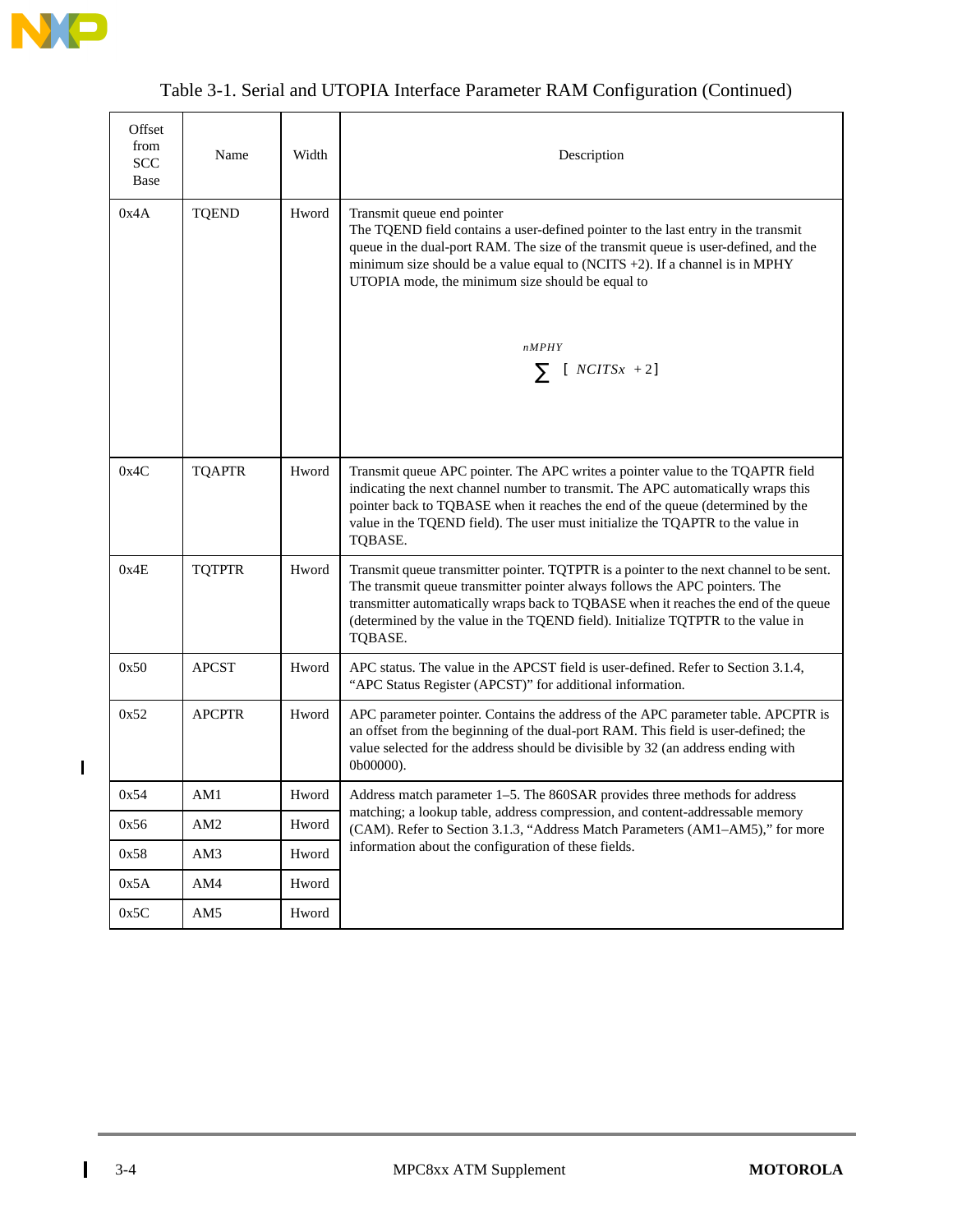

| Table 3-1. Serial and UTOPIA Interface Parameter RAM Configuration (Continued) |  |
|--------------------------------------------------------------------------------|--|
|--------------------------------------------------------------------------------|--|

| Offset<br>from<br><b>SCC</b><br>Base | Name          | Width              | Description                         |                                                                                                                                                                                                                                                           |                           |                |         |  |  |  |  |  |  |
|--------------------------------------|---------------|--------------------|-------------------------------------|-----------------------------------------------------------------------------------------------------------------------------------------------------------------------------------------------------------------------------------------------------------|---------------------------|----------------|---------|--|--|--|--|--|--|
| 0x5E                                 | <b>ECSIZE</b> | Hword              | table:                              | Expanded cell size/unassigned cell data. Specifies the number of words used for<br>expanded cells (0-3). These bits are only valid if SRFCR[EC] or STFCR[EC] is set.<br>The expanded header can be from 0 to 12 octets long as described in the following |                           |                |         |  |  |  |  |  |  |
|                                      |               |                    |                                     |                                                                                                                                                                                                                                                           | Number of Octets          |                |         |  |  |  |  |  |  |
|                                      |               |                    | <b>ECSIZE</b>                       | <b>Expanded Cell</b><br>Header                                                                                                                                                                                                                            | <b>ATM Cell</b><br>Header | <b>HEC/UDF</b> | Payload |  |  |  |  |  |  |
|                                      |               |                    | $ECSIZE=0$<br>$\overline{0}$        |                                                                                                                                                                                                                                                           | $\overline{4}$            | $\overline{0}$ | 48      |  |  |  |  |  |  |
|                                      |               |                    | $ECSIZE=1$                          | $\overline{4}$<br>4                                                                                                                                                                                                                                       |                           | $\Omega$       | 48      |  |  |  |  |  |  |
|                                      |               |                    | $ECSIZE=2$                          | 8                                                                                                                                                                                                                                                         | 4                         | $\Omega$       | 48      |  |  |  |  |  |  |
|                                      |               |                    | $ECSIZE=3$                          | 12                                                                                                                                                                                                                                                        | $\overline{4}$            | $\overline{0}$ | 48      |  |  |  |  |  |  |
| 0x60                                 |               | Word               | Reserved                            |                                                                                                                                                                                                                                                           |                           |                |         |  |  |  |  |  |  |
| 0x64                                 | R_PTR         | Word               | to by the user.                     | Receiver internal data pointer. Points to the next data location in memory during cell<br>reception. When SAR operations have been enabled this location should not be written                                                                            |                           |                |         |  |  |  |  |  |  |
| 0x68                                 | <b>RTEMP</b>  | Word               | Receiver temporary data storage.    |                                                                                                                                                                                                                                                           |                           |                |         |  |  |  |  |  |  |
| 0x6C                                 | T PTR         | Word               | written to by the user              | Transmit internal data pointer. Pointer to the next data location in memory during cell<br>transmission. When SAR operations have been enabled this location should not be                                                                                |                           |                |         |  |  |  |  |  |  |
| 0x70                                 | <b>TTEMP</b>  | Word               | Transmitter temporary data storage. |                                                                                                                                                                                                                                                           |                           |                |         |  |  |  |  |  |  |
| 0x74<br>to<br>0x7F                   |               | 12<br><b>Bytes</b> | Reserved                            |                                                                                                                                                                                                                                                           |                           |                |         |  |  |  |  |  |  |

**Note:** Parameter RAM values shown in boldface type must be initialized by the user before enabling the SAR operations. Values shown shaded and in boldface type are used for serial interface operations, and must also be initialized by the user before enabling SAR operations. Parameter RAM values not specified as user-initialized are configured by the CP, and should not be modified by the user.

Table 3-2 describes the parameter RAM values that configure the SCCs for serial interface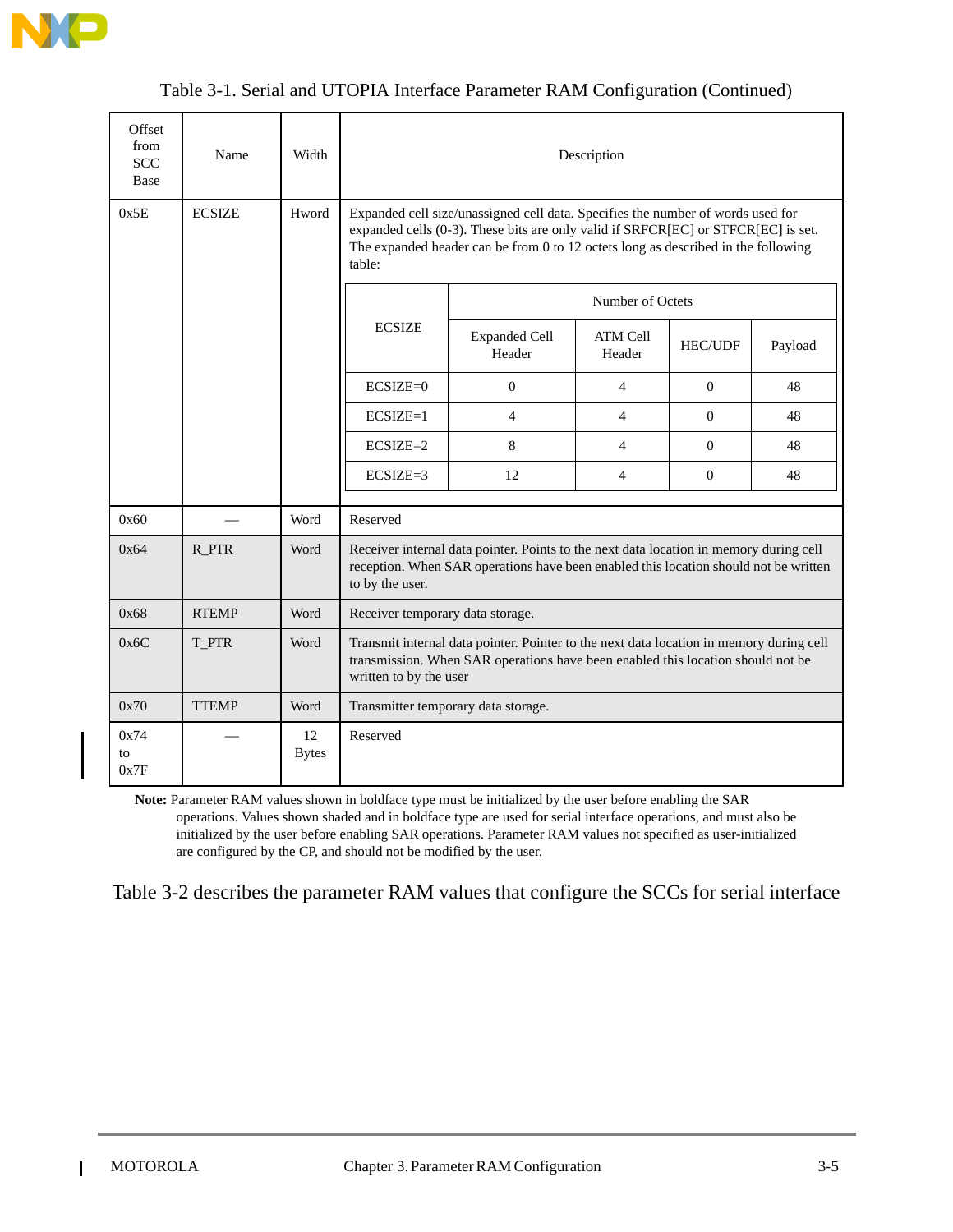

#### SAR operation.

|  |  |  |  | Table 3-2. Serial Interface Parameter RAM Configuration |
|--|--|--|--|---------------------------------------------------------|
|--|--|--|--|---------------------------------------------------------|

| Offset<br>from<br><b>SCC</b><br>Base | Name                | Width    | Description                                                                                                                                                                                                                                                                                                                                                                   |
|--------------------------------------|---------------------|----------|-------------------------------------------------------------------------------------------------------------------------------------------------------------------------------------------------------------------------------------------------------------------------------------------------------------------------------------------------------------------------------|
| 0xC0                                 | <b>ALPHA</b>        | Hword    | Receiver delineation alpha/delta counters. The 860SAR applies the HEC                                                                                                                                                                                                                                                                                                         |
| 0xC2                                 | <b>DELTA</b>        | Hword    | delineation mechanism described in ITU specification I.432 with an alpha<br>value of 7 and a delta value of 6 to locate and maintain cell synchronization;<br>ALPHA and DELTA must be user initialized to 0x7 and 0x6 respectively. The<br>receiver updates the ALPHA and DELTA parameter locations; the user must<br>not write to these locations during receive operations. |
| 0xC4                                 | <b>RSTUFF</b>       | Word     | Receive data stuffing location (53 to 52 byte conversion).                                                                                                                                                                                                                                                                                                                    |
| 0xC8                                 | <b>SHUFFLESTATE</b> | Hword    | Receiver data shuffling state. Initialize to 0x0000.                                                                                                                                                                                                                                                                                                                          |
| 0xCA                                 | <b>RHECTEMP</b>     | Hword    | Receiver temporary HEC storage area                                                                                                                                                                                                                                                                                                                                           |
| 0xCC                                 | <b>THECTEMP</b>     | Hword    | Transmitter temporary HEC storage area                                                                                                                                                                                                                                                                                                                                        |
| 0xCE                                 | <b>ASTATUS</b>      | Hword    | Cell synchronization status register. Initialize to 0x0000.                                                                                                                                                                                                                                                                                                                   |
| 0xD0                                 | HEC_ERR             | Hword    | HEC error counter. Contains a 16-bit count of incoming cells with HEC errors.<br>The HEC_ERR field may be read by the user at any time.                                                                                                                                                                                                                                       |
| 0xD2                                 |                     | Hword    | Reserved                                                                                                                                                                                                                                                                                                                                                                      |
| 0xD4                                 | <b>RSCRAM</b>       | Word     | Receiver scrambling storage. Initialize to 0x0000_0000.                                                                                                                                                                                                                                                                                                                       |
| 0xD8                                 | RSCRAM1             | Word     |                                                                                                                                                                                                                                                                                                                                                                               |
| 0xDC                                 | <b>TSCRAM</b>       | Word     | Transmitter scrambling storage. Initialize to 0x0000_0000.                                                                                                                                                                                                                                                                                                                    |
| 0xE0                                 | <b>TSCRAM1</b>      | Word     |                                                                                                                                                                                                                                                                                                                                                                               |
| 0xE4                                 | <b>RCRC</b>         | Word     | Receiver temporary CRC                                                                                                                                                                                                                                                                                                                                                        |
| 0xE8                                 | <b>TCRC</b>         | Word     | Transmitter temporary CRC                                                                                                                                                                                                                                                                                                                                                     |
| 0xEC                                 | <b>RCHAN</b>        | Word     | Receiver current channel                                                                                                                                                                                                                                                                                                                                                      |
| 0xF0                                 | <b>TCHAN</b>        | Word     | Transmitter current channel                                                                                                                                                                                                                                                                                                                                                   |
| 0xF4<br>to<br>0xFF                   |                     | 12 Bytes | Reserved                                                                                                                                                                                                                                                                                                                                                                      |

**Note:** Parameter RAM values in boldface type are used for serial interface operations and are initialized by the user before SAR operations. Parameter RAM values not specified as user-initialized are configured by the CP and should not be modified by the user.

#### 3.1.1 Receive Function Code and Status Register

The receive function code and status register, shown in Figure 3-1, contains the userinitialized function codes and related global status parameters.

| $\Omega$ | $1 \quad 2 \quad 3 \quad 4$ |  | $\begin{array}{ccc} & & 5 \\ \end{array}$ | $\sqrt{6}$ |  | $-1$ 7 8 9 | $10 \mid 11 \mid 12 \mid 13 \mid$ |  | 14 | 15 |
|----------|-----------------------------|--|-------------------------------------------|------------|--|------------|-----------------------------------|--|----|----|
|          | $\overline{\phantom{a}}$    |  |                                           |            |  | $\sim$     |                                   |  |    |    |

Figure 3-1. Receive Function Code and Status Register

ι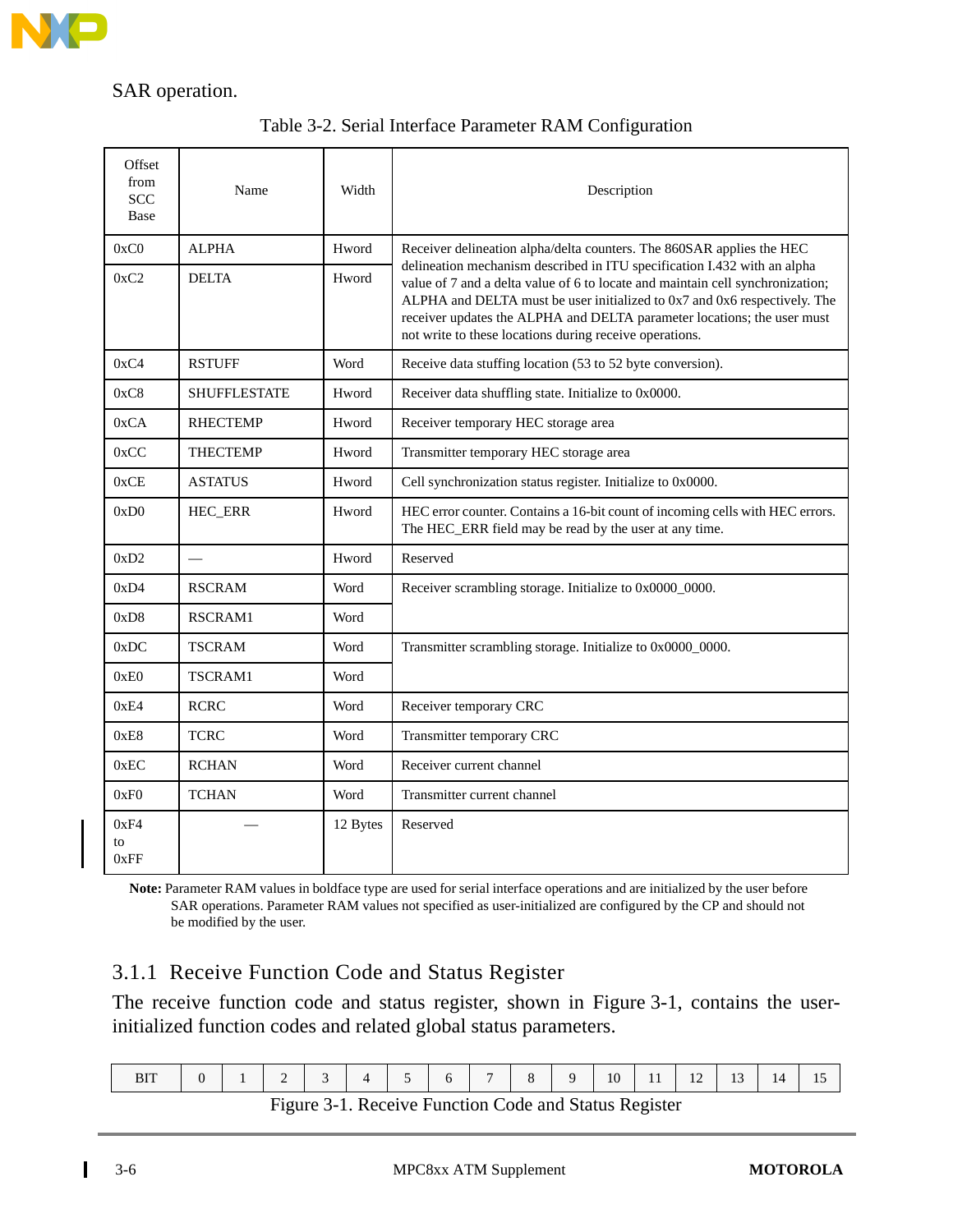

| <b>FIELD</b> |     |     |     | ВO  |     |     | FC  |     | EXT | ACP                     | $EC^*$ | <b>SNC</b><br>* |     | $DIS^*$ | <b>SER</b> | <b>MPY</b><br>∗ |
|--------------|-----|-----|-----|-----|-----|-----|-----|-----|-----|-------------------------|--------|-----------------|-----|---------|------------|-----------------|
| <b>RESET</b> |     |     |     |     |     |     |     |     |     |                         |        |                 |     |         |            |                 |
| <b>OPER</b>  | R/W | R/W | R/W | R/W | R/W | R/W | R/W | R/W |     | $R/W$ $R/W$ $R/W$ $R/W$ |        |                 | R/W | R/W     | R/W        | R/W             |

\* Available only in SCC4 UTOPIA mode; otherwise written as 0

#### Figure 3-1. Receive Function Code and Status Register

#### The receive function code and status register fields are described in Table 3-3.

#### Table 3-3. Receive Function Code and Status Register Field Descriptions

| <b>Bits</b> | Name                     | Description                                                                                                                                                                                                                                                                                                             |
|-------------|--------------------------|-------------------------------------------------------------------------------------------------------------------------------------------------------------------------------------------------------------------------------------------------------------------------------------------------------------------------|
| $0 - 2$     | $\overline{\phantom{0}}$ | Reserved                                                                                                                                                                                                                                                                                                                |
| $3 - 4$     | <b>BO</b>                | Byte ordering convention to be used in the SDMA transfers<br>00 Little-endian byte ordering<br>01 PowerPC little-endian byte ordering<br>1X Big-endian byte ordering                                                                                                                                                    |
| $5 - 7$     | FC                       | Contains a user-defined value driven on the address type signals AT[1-3) when the SDMA channel accesses<br>memory.                                                                                                                                                                                                      |
| $\,8\,$     | <b>EXT</b>               | Extended mode.<br>0 Maximum of 32 channels, with channel mapping and connection tables supported internally. Internal<br>channel mapping mechanism is used.<br>1 Maximum of 65536 channels, with channel mapping and connection tables supported externally. CAM or<br>address compression is used for channel mapping. |
| 9           | <b>ACP</b>               | Address compression. Valid only if $EXT = 1$ .<br>0 CAM is used for channel mapping.<br>1 Address compression mechanism is used for channel mapping.                                                                                                                                                                    |
| 10          | EC                       | Expanded cell<br>0 Standard 53-byte ATM cell is used.<br>1 Expanded cell method is used on all UTOPIA cells. Cell length can be 52, 56, 60, or 64 bytes long, as defined<br>by the ECSIZE field. This option is valid only for UTOPIA mode operations.                                                                  |
| 11          | <b>SNC</b>               | Synchronization. Valid only in UTOPIA mode (PDPAR $[UT] = 1$ ); must be set to 1 by user during initialization.<br>0 SOC sync is lost. This is also reported via an interrupt in the UTOPIA mode event register (IDSR1).<br>1 SOC is in sync.                                                                           |
| 12          | $\overline{\phantom{0}}$ | Reserved                                                                                                                                                                                                                                                                                                                |
| 13          | <b>DIS</b>               | Disable. Used to disable all receive processes in UTOPIA mode. This function is used only when initializing the<br>UTOPIA port. It must not be written to while the UTOPIA port is operating.<br>0 Receive enabled.<br>1 Receive disabled.                                                                              |
| 14          | <b>SER</b>               | Serial mode select. Selects the mode of the ATM physical interface.<br>0 UTOPIA mode.<br>1 Serial mode.                                                                                                                                                                                                                 |
| 15          | <b>MPY</b>               | Multiple PHY operation. Valid only when operating in UTOPIA mode. This bit is programmed by the user.<br>0 Single PHY mode.<br>1 Multiple PHY mode.                                                                                                                                                                     |

 $\mathbf I$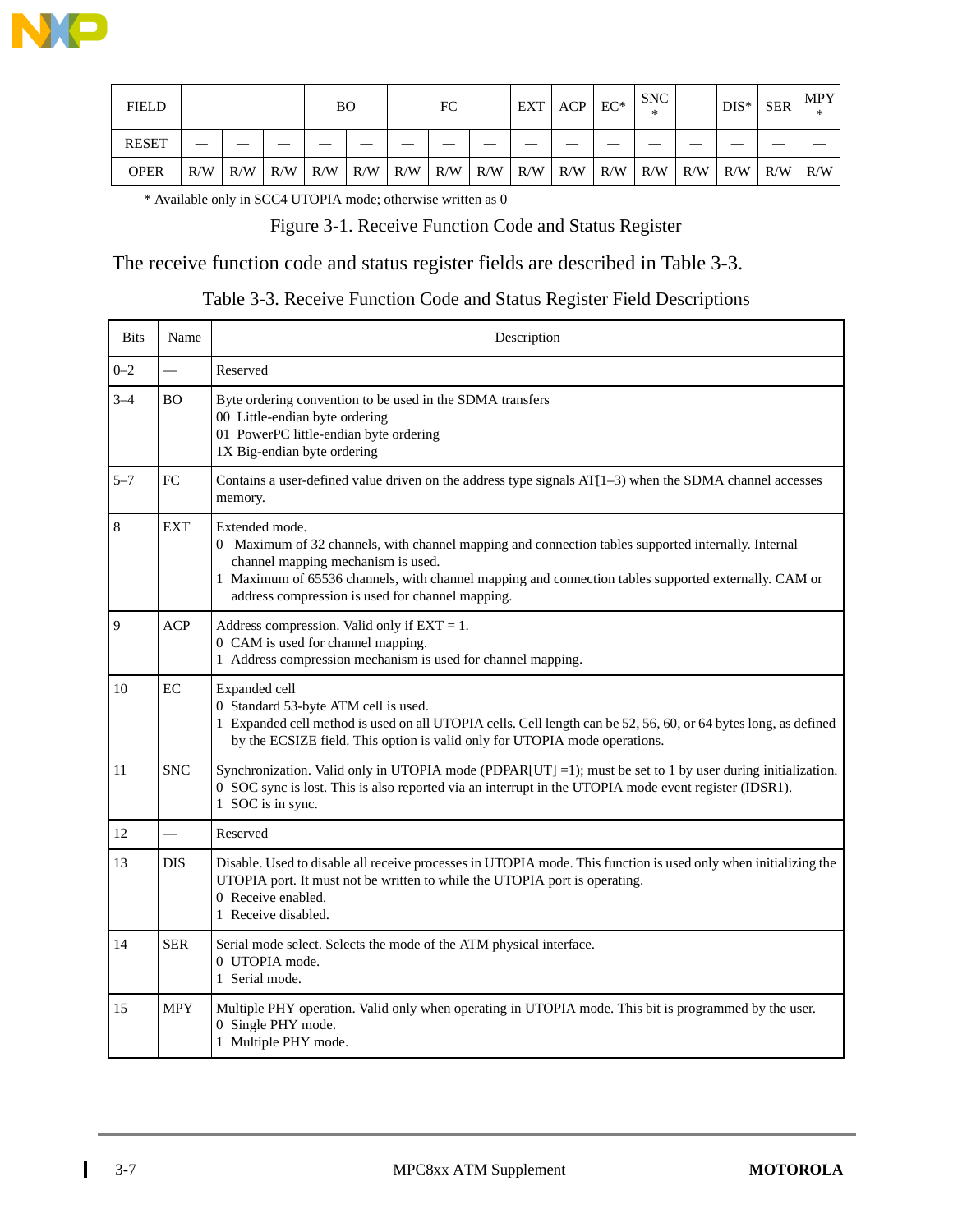

I

 $\blacksquare$ 

## 3.1.2 Transmit Function Code and Status Register

The transmit function code and status register, shown in Figure 3-2, contains the userinitialized function codes and related global status parameters.

| <b>BIT</b>   | 0   |     | $\overline{2}$ | 2<br>ت    | 4   |     | h   |     |            | Q                  | 10     |                 | 12  | 13  | 14         | 15                   |
|--------------|-----|-----|----------------|-----------|-----|-----|-----|-----|------------|--------------------|--------|-----------------|-----|-----|------------|----------------------|
| <b>FIELD</b> |     |     |                | <b>BO</b> |     |     | FC  |     | <b>EXT</b> | <b>TQF</b><br>$**$ | $EC^*$ | <b>PBF</b><br>∗ |     |     | <b>SER</b> | <b>MPY</b><br>$\ast$ |
| <b>RESET</b> |     |     |                |           |     |     |     |     |            |                    |        |                 |     |     |            |                      |
| <b>OPER</b>  | R/W | R/W | R/W            | R/W       | R/W | R/W | R/W | R/W | R/W        | R/W                | R/W    | R/W             | R/W | R/W | R/W        | R/W                  |

\* Available only in SCC4 UTOPIA mode; otherwise written as 0

\*\* Valid only for 850SAR. Will be available in Rev. D of the 860SAR.

Figure 3-2. Transmit Function Code and Status Register

 $\mathbf I$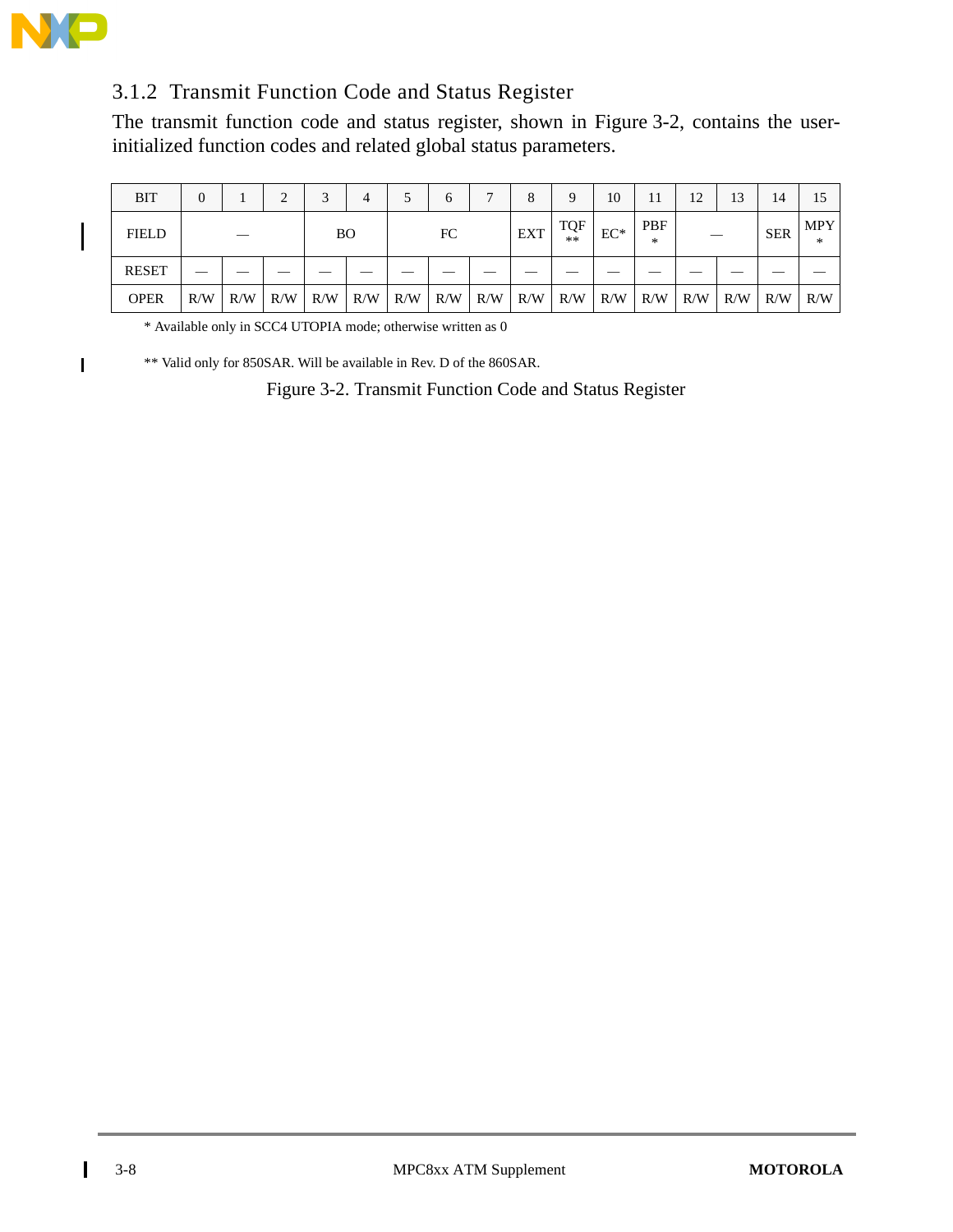

The transmit function code and status register bit fields are described in Table 3-4.

|  |  |  | Table 3-4. Transmit Function Code and Status Register Field Descriptions |
|--|--|--|--------------------------------------------------------------------------|
|  |  |  |                                                                          |

| <b>Bits</b> | Name       | Description                                                                                                                                                                                                                                                                                                                                                                                                                                                                                                                                                                                                                                                                                                                                                                                                                                                                                                                                                                                                                                                                |
|-------------|------------|----------------------------------------------------------------------------------------------------------------------------------------------------------------------------------------------------------------------------------------------------------------------------------------------------------------------------------------------------------------------------------------------------------------------------------------------------------------------------------------------------------------------------------------------------------------------------------------------------------------------------------------------------------------------------------------------------------------------------------------------------------------------------------------------------------------------------------------------------------------------------------------------------------------------------------------------------------------------------------------------------------------------------------------------------------------------------|
| $0 - 2$     |            | Reserved                                                                                                                                                                                                                                                                                                                                                                                                                                                                                                                                                                                                                                                                                                                                                                                                                                                                                                                                                                                                                                                                   |
| $3 - 4$     | <b>BO</b>  | Byte ordering convention to be used in the SDMA transfers<br>00 Little-endian byte ordering<br>01 PowerPC little-endian byte ordering<br>1x Big-endian byte ordering                                                                                                                                                                                                                                                                                                                                                                                                                                                                                                                                                                                                                                                                                                                                                                                                                                                                                                       |
| $5 - 7$     | FC         | The FC field contains a user-defined value that is driven on the address type signals $AT[1-3)$ when the<br>SDMA channel accesses memory.                                                                                                                                                                                                                                                                                                                                                                                                                                                                                                                                                                                                                                                                                                                                                                                                                                                                                                                                  |
| 8           | <b>EXT</b> | Extended mode.<br>0 Maximum of 32 channels, with channel mapping and connection tables supported internally. Internal<br>channel mapping mechanism is used.<br>1 Maximum of 65536 channels, with channel mapping and connection tables supported externally. CAM or<br>address compression is used for channel mapping.                                                                                                                                                                                                                                                                                                                                                                                                                                                                                                                                                                                                                                                                                                                                                    |
| 9           | <b>TQF</b> | Transmit Queue Full. This bit is set, when the APC bypass command is used, to indicate that the transmit<br>queue is full. It is the user's responsibility to make sure this bit is not set (i.e., this bit is 0) before issuing an<br>APC bypass command. The transmitter will clear this bit as soon as there is space in the transmit queue.<br>This bit should be initialized to zero (0).                                                                                                                                                                                                                                                                                                                                                                                                                                                                                                                                                                                                                                                                             |
| 10          | EC         | Expanded cell<br>0 Standard 53-byte ATM cell is used.<br>1 Expanded cell method is used on all UTOPIA cells. Cell length can be 52, 56, 60, or 64 bytes, as defined<br>by ECSIZE. Valid only for UTOPIA mode operations.                                                                                                                                                                                                                                                                                                                                                                                                                                                                                                                                                                                                                                                                                                                                                                                                                                                   |
| 11          | <b>PBF</b> | Port B flag. May be used in multi-PHY mode to coordinate CP and HOST write cycles to their Port B<br>general-purpose signals (if the host is using different port B general-purpose signals). The host uses PBF to<br>notify the CP that PORTB general-purpose signals have been modified. In multi-PHY mode, the CP checks<br>PBF before performing read-modify-write cycles to the Port B multi PHY address signals. If the PBF bit is<br>set, the CP waits for the host to clear the bit. The CP will then start the read-modify-write cycle. The host<br>should set PBF before performing read-modify-write cycles to prevent overwriting the CP configuration of<br>the multi-PHY signals.<br>0 No-flag. The CP is allowed to perform the read-modify-write cycle.<br>1 Flag is set. The CP should wait until PBF is clear and then can perform the multi-PHY read-modify-write<br>cycle from port B. The host should set PBF before its port B write cycle and ensure that PBF is cleared<br>for at least 10 system clocks following a host read-modify-write cycle. |
| $12 - 13$   |            | Reserved                                                                                                                                                                                                                                                                                                                                                                                                                                                                                                                                                                                                                                                                                                                                                                                                                                                                                                                                                                                                                                                                   |
| 14          | SER.       | Serial mode select. Selects the mode of the ATM physical interface.<br>0 UTOPIA mode.<br>1 Serial mode.                                                                                                                                                                                                                                                                                                                                                                                                                                                                                                                                                                                                                                                                                                                                                                                                                                                                                                                                                                    |
| 15          | <b>MPY</b> | Multiple PHY operation. Valid only when operating in UTOPIA mode. This bit is programmed by the user.<br>0 Single PHY mode.<br>1 Multiple PHY mode.                                                                                                                                                                                                                                                                                                                                                                                                                                                                                                                                                                                                                                                                                                                                                                                                                                                                                                                        |

#### 3.1.3 Address Match Parameters (AM1–AM5)

The 860SAR uses one of the three following methods for address matching.

• A lookup table—Refer to Table 3-5 for AM1–AM5 configuration for operation with an address look-up table.

 $\mathbf{I}$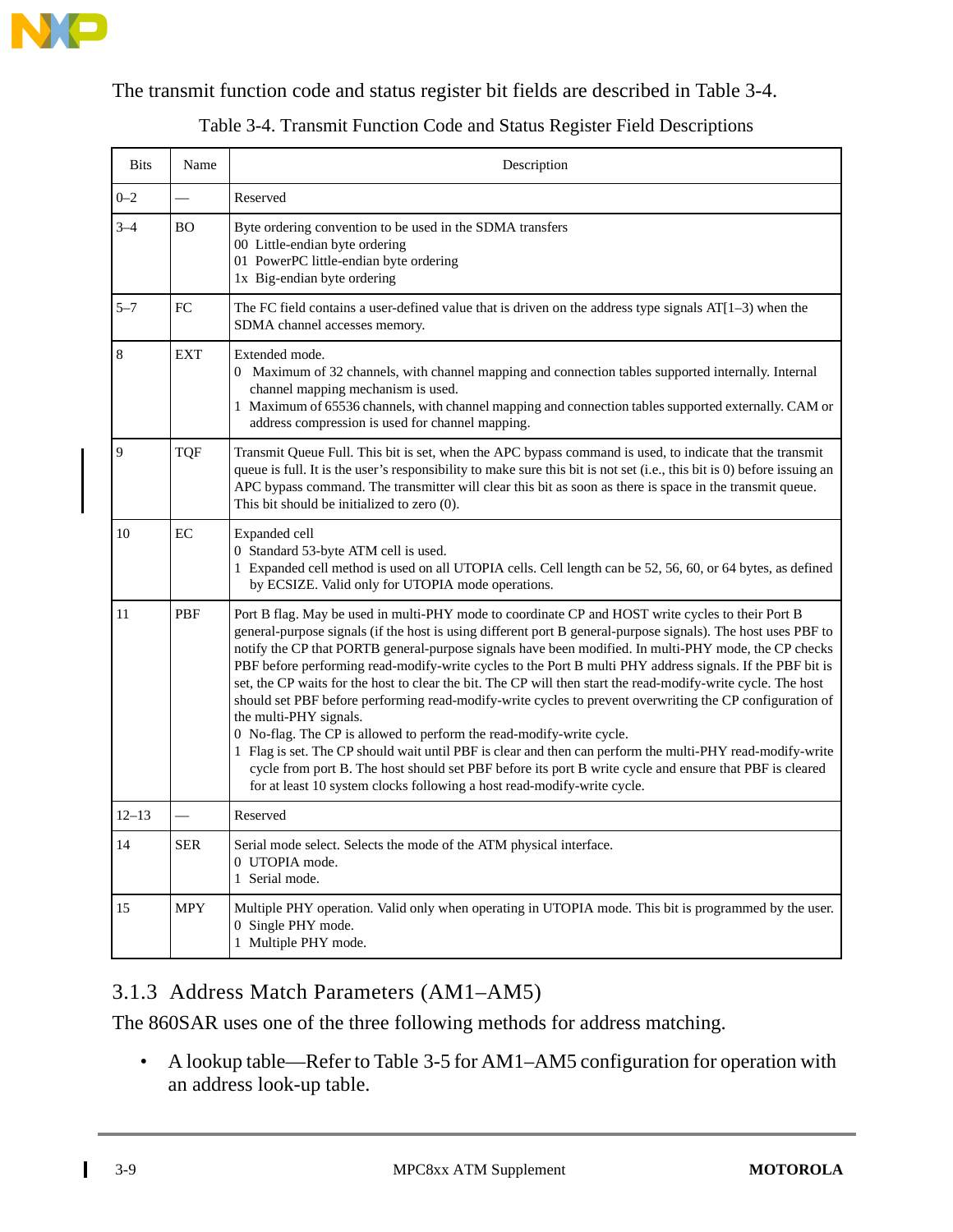

 $\blacksquare$ 

 $\blacksquare$ 

- Address compression—Refer to Table 3-7 for AM1–AM5 configuration for operation with address compression.
- Content-addressable memory (CAM)—Refer to Table 3-9 for AM1–AM5 configuration for CAM operation.

AM1–AM5 parameter configuration for address look-up table operation is shown in Table 3-5.

| Field | Name          | Function                                                                                                                                                                                                                                                                                                                                                                                                                                                                                                           |
|-------|---------------|--------------------------------------------------------------------------------------------------------------------------------------------------------------------------------------------------------------------------------------------------------------------------------------------------------------------------------------------------------------------------------------------------------------------------------------------------------------------------------------------------------------------|
| AM1   | <b>HMASK</b>  | Header mask. The 860SAR masks the header of each incoming cell with HMASK and uses the masked cell<br>header in the address match process. The masking process uses a bitwise AND function so bits are masked                                                                                                                                                                                                                                                                                                      |
| AM2   |               | out by clearing the relevant bits in HMASK. The bit locations of HMASK are shown in Figure 3-3.                                                                                                                                                                                                                                                                                                                                                                                                                    |
| AM3   | AMBASE        | Address match table base. Used as a pointer to the address lookup table when operating in internal mode.<br>The table has up to 32 entries. It is scanned from the end (AMEND) to the base, so headers for the busiest<br>connections should be at the top of the table. When a match occurs, the CP uses the location of the match to<br>locate the channel number in the pointer table. The user should initialize AMBASE to point to the last entry<br>of the address match table. AMBASE must be word-aligned. |
| AM4   | <b>AMEND</b>  | Address match end address. Contains the address of the top entry in the table. New connections are added to<br>table at the address specified by AMEND. The match process also starts at this address. The value in the<br>AMEND field is maintained by the user.                                                                                                                                                                                                                                                  |
| AM5   | <b>APBASE</b> | Address pointing table. Pointer to a table of address pointers to the connection tables when operating in<br>internal mode. The address pointers are also used as channel numbers when operating in internal mode. The<br>user must initialize APBASE to point to the last pointer of this table, which contains the offset of the<br>connection table entry of the global raw cell queue (channel 0). APBASE must be halfword-aligned.                                                                            |

The bit locations in the HMASK field are shown in Figure 3-3.



Figure 3-3. HMASK

 $\mathbf I$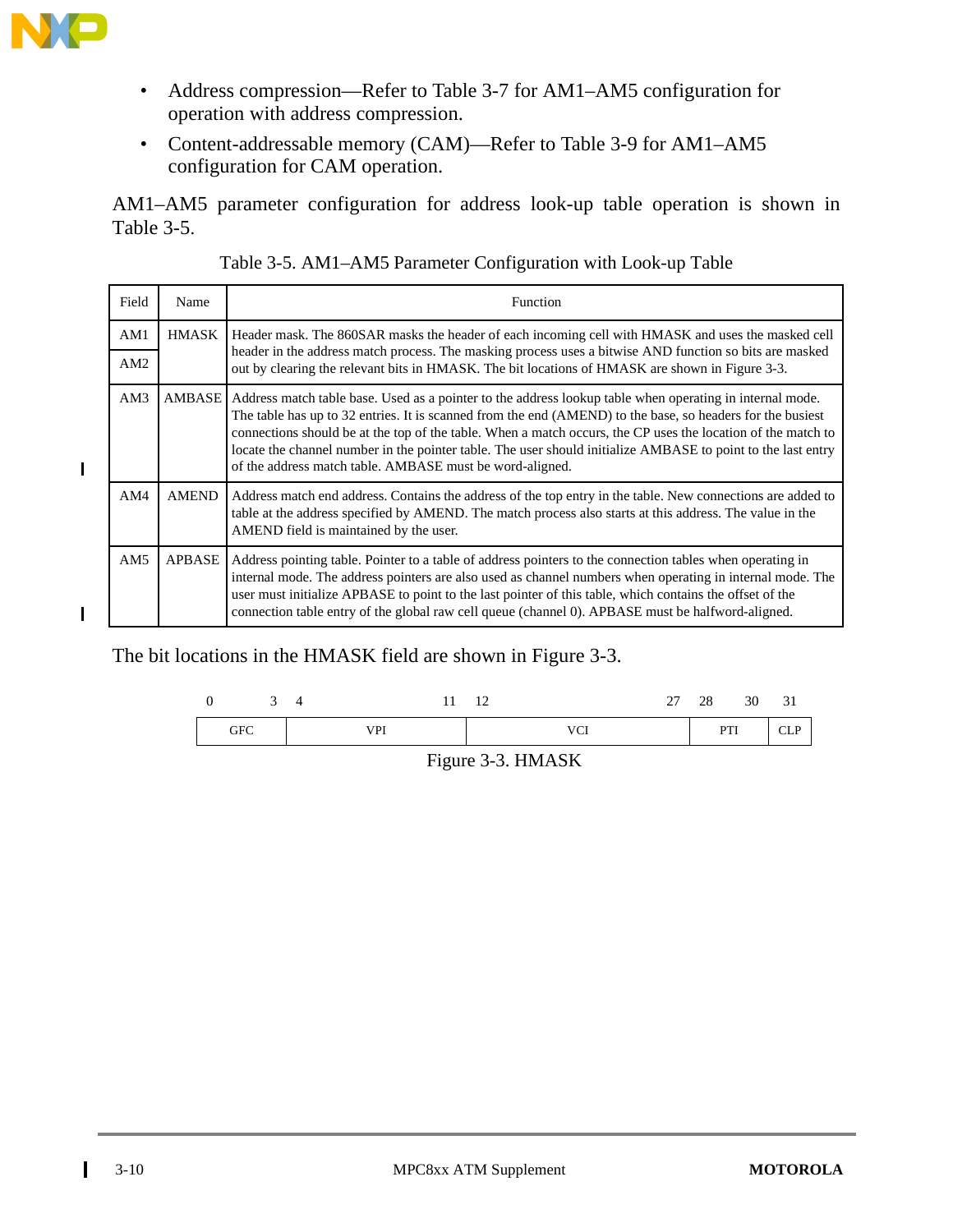

The HMASK bit fields are described in Table 3-6.

| Bit(s)    | Name       | Description                                                                                      |
|-----------|------------|--------------------------------------------------------------------------------------------------|
| $0 - 3$   | <b>GFC</b> | Generic flow control. Can be cleared to 0b0000 to indicate that<br>GFC protocol is not enforced. |
| $4 - 11$  | VPI.       | Virtual path identifier                                                                          |
| $12 - 27$ | <b>VCI</b> | Virtual channel identifier                                                                       |
| $28 - 30$ | PTI.       | Payload type identifier                                                                          |
| 31        | CLP        | Cell loss priority                                                                               |

#### Table 3-6. HMASK Field Descriptions

#### AM1–AM5 parameter configuration for extended channel mode with address compression  $(EXT = 1$  and  $ACP = 1)$  is shown in Table 3-7.

|  | Table 3-7. AM1-AM5 Parameter Configuration in Extended Channel Mode |
|--|---------------------------------------------------------------------|
|--|---------------------------------------------------------------------|

| Field | Name          | <b>Function</b>                                                                                                                                                                                                                                                                                                                                                                                                                                                                                                                                                                                                                                                                          |
|-------|---------------|------------------------------------------------------------------------------------------------------------------------------------------------------------------------------------------------------------------------------------------------------------------------------------------------------------------------------------------------------------------------------------------------------------------------------------------------------------------------------------------------------------------------------------------------------------------------------------------------------------------------------------------------------------------------------------------|
| AM1   | <b>FLBASE</b> | First-level table base. Contains the word-aligned starting address for the first-level table of the address                                                                                                                                                                                                                                                                                                                                                                                                                                                                                                                                                                              |
| AM2   |               | compression algorithm.                                                                                                                                                                                                                                                                                                                                                                                                                                                                                                                                                                                                                                                                   |
| AM3   | <b>SLBASE</b> | Second-level table base. Pointer to the beginning of a 64-Kbyte memory space where the set of second-                                                                                                                                                                                                                                                                                                                                                                                                                                                                                                                                                                                    |
| AM4   |               | level addressing tables are located.                                                                                                                                                                                                                                                                                                                                                                                                                                                                                                                                                                                                                                                     |
| AM5   |               | FLMASK First-level mask. The 860SAR masks the GFC, VPI, and PTI bits of the header of each incoming cell with<br>bits 1–15 of FLMASK and uses the masked cell header in the address match process. The FLMASK should<br>contain an unbroken sequence of set bits; for example, the sequence 0b0000011111111110 would be a<br>correct sequence, while the sequence 0b000111110011100 contains a broken sequence of set bits, and<br>would lead to undefined behavior during the address match process. The masking process uses a bitwise<br>AND function to allow bits to be masked out by clearing the relevant bits in FLMASK. The bit locations of<br>FLMASK are shown in Figure 3-4. |

The bit locations in the FLMASK field are shown in Figure 3-4.



Figure 3-4. FLMASK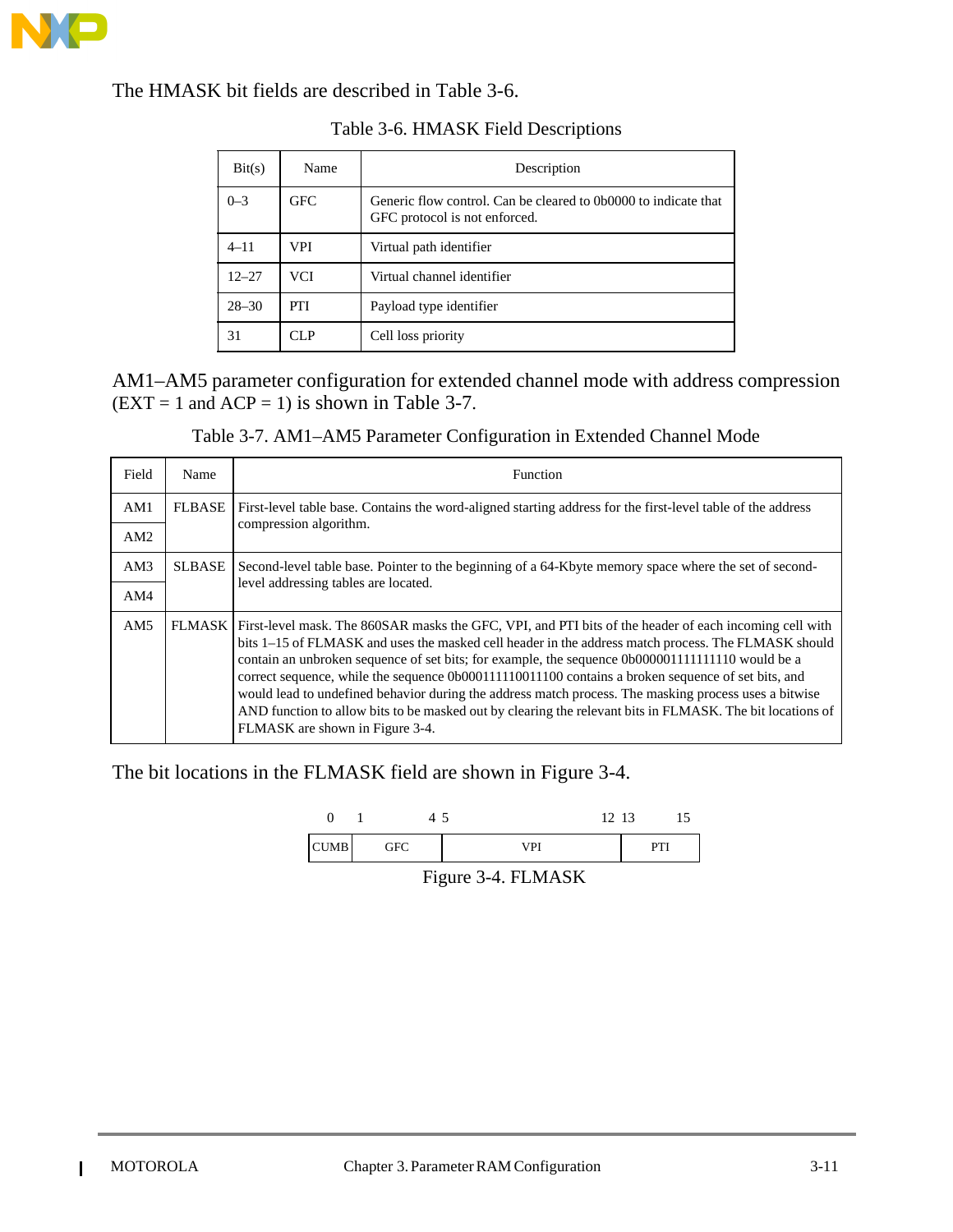

#### The FLMASK bit fields are described in Table 3-8.

#### Table 3-8. FLMASK Field Descriptions

| Bit(s)         | Name        | Description                                                                                                                                                                                                                                                                                                                                                                                                                                                                                                                                                                                      |
|----------------|-------------|--------------------------------------------------------------------------------------------------------------------------------------------------------------------------------------------------------------------------------------------------------------------------------------------------------------------------------------------------------------------------------------------------------------------------------------------------------------------------------------------------------------------------------------------------------------------------------------------------|
| $\overline{0}$ | <b>CUMB</b> | Check unmasked bit. Signals the transmitter to compare the rest of the bits (unmasked bits) to 0. CUMB<br>allows the user to screen out misinserted cells by checking if unused bits in the address matching procedure<br>are non-zero. Reliable one-to-one mapping of VCs to channel numbers requires that bits that are masked<br>off have a fixed value (chosen to be zero). Cells that do not conform to this can be screened out by setting<br>CUMB, and the cells will be passed to the global raw cell queue.<br>0 Do not check unmasked bits.<br>1 Check that all unmasked bits equal 0. |
| $1 - 4$        | <b>GFC</b>  | Generic flow control. Can be cleared to 0b0000 to indicate that GFC protocol is not enforced.                                                                                                                                                                                                                                                                                                                                                                                                                                                                                                    |
| $5 - 12$       | <b>VPI</b>  | Virtual path identifier                                                                                                                                                                                                                                                                                                                                                                                                                                                                                                                                                                          |
| $13 - 15$      | PTI         | Payload type identifier                                                                                                                                                                                                                                                                                                                                                                                                                                                                                                                                                                          |

AM1–AM5 parameter configuration for extended channel mode CAM operation (EXT = 1 and  $ACP = 0$ ) is shown in Table 3-9.

| Table 3-9. AM1–AM5 Parameter Usage—Extended Channel Mode |  |
|----------------------------------------------------------|--|
|----------------------------------------------------------|--|

| Field | <b>Name</b>   | <b>Function</b>                                                                                                                                                                                                       |
|-------|---------------|-----------------------------------------------------------------------------------------------------------------------------------------------------------------------------------------------------------------------|
| AM1   | <b>HMASK</b>  | Header mask. The 860SAR masks the header of each incoming cell with HMASK and uses the masked                                                                                                                         |
| AM2   |               | cell header in the address match process. The masking process uses a bitwise AND function so bits can be<br>masked out by clearing the relevant bits in HMASK. The bit locations of HMASK are shown in<br>Figure 3-3. |
| AM3   | <b>CAMADD</b> | CAM address. DMA pointer to the CAM's address in the 860SAR's address map. When using the CAM                                                                                                                         |
| AM4   |               | address matching method, DMA uses the CAM address for read and write cycles. The value in the<br>CAMADD field should be divisible by 16                                                                               |
| AM5   | <b>CAMLEN</b> | CAM length. Contains the number of entries in the CAM.                                                                                                                                                                |

# 3.1.4 APC Status Register (APCST)

The bit fields in the APC status register are shown in Figure 3-5.

 $\blacksquare$ 

| <b>BIT</b>   | $\theta$ |     |             | $\overline{\mathbf{c}}$ | 4           |     | 6            |     | o            | Q   | 10  |          | 12  | 13              | 14         | 15  |
|--------------|----------|-----|-------------|-------------------------|-------------|-----|--------------|-----|--------------|-----|-----|----------|-----|-----------------|------------|-----|
| <b>FIELD</b> |          |     | <b>CSER</b> |                         | <b>NSER</b> |     | <b>NMPHY</b> |     | <b>CMPHY</b> |     |     | ___      | DIS | PL <sub>2</sub> | <b>MPY</b> |     |
| <b>RESET</b> | $\theta$ |     | UD          | UD                      |             |     | UD           |     | UD           |     |     | $\theta$ |     |                 | UD         | UD  |
| <b>OPER</b>  | R/W      | R/W | R/W         | R/W                     | R/W         | R/W | R/W          | R/W | R/W          | R/W | R/W | R/W      | R/W | R/W             | R/W        | R/W |
| ADDR         |          |     |             |                         |             |     |              |     |              |     |     |          |     |                 |            |     |

Figure 3-5. APC Status Register (APCST)

 $\mathbf I$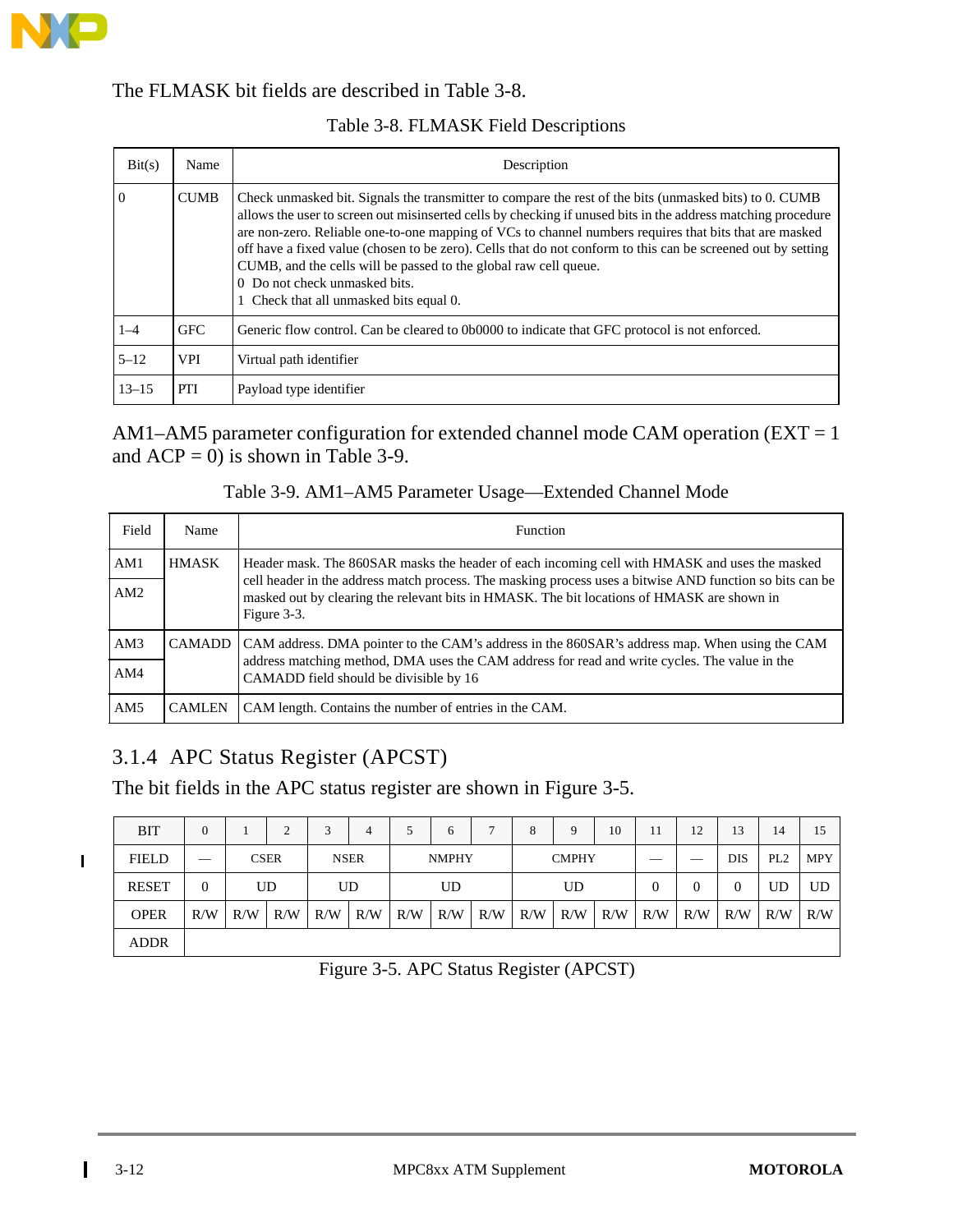

 $\mathbf I$ 

#### APC status register bit fields are described in Table 3-10.

| Bit(s)           | Name            | Description                                                                                                                                                                                                                                                                                                                                                                                                                                                                                                                                                                                                                     |
|------------------|-----------------|---------------------------------------------------------------------------------------------------------------------------------------------------------------------------------------------------------------------------------------------------------------------------------------------------------------------------------------------------------------------------------------------------------------------------------------------------------------------------------------------------------------------------------------------------------------------------------------------------------------------------------|
| $\boldsymbol{0}$ |                 | Reserved                                                                                                                                                                                                                                                                                                                                                                                                                                                                                                                                                                                                                        |
| $1 - 2$          | <b>CSER</b>     | Current serial or UTOPIA channel. The CSER field is used by the APC to point to the currently active<br>serial or UTOPIA interface if multiple physical ATM interfaces are active on the 860SAR. The CSER<br>field must be initialized with the same value programmed in the NSER field.                                                                                                                                                                                                                                                                                                                                        |
| $3 - 4$          | <b>NSER</b>     | Next serial or UTOPIA channel. The NSER field points to the next serial or UTOPIA ATM interface to be<br>serviced after the APC completes operations for the current serial or UTOPIA ATM interface. The NSER<br>field should point only to interfaces operating in ATM mode, thereby providing service for each APC table<br>in the order set by the user. For additional details refer to Chapter 5, "ATM Pace Control."<br>00 Serial1<br>01 Serial2<br>10 Serial3<br>11 Serial4 or UTOPIA interface<br>Note that if only one ATM channel is used (through either Serial 4 or UTOPIA), the NSER bits must be set<br>to $11$ . |
| $5 - 7$          | <b>NMPHY</b>    | Number of Multiple PHY. Valid only in page 4 of the parameter RAM when page 4 is set to UTOPIA<br>mode; in all other parameter RAM pages this field should be cleared to 000. The NMPHY field specifies<br>the total number of PHY devices which are connected to the UTOPIA interface of the 860SAR. The<br>NMPHY field is valid only when MPY is set.<br>000 1 PHY<br>001 2 PHYs<br>010 3 PHYs<br>011 4 PHYs<br>1xx Reserved                                                                                                                                                                                                  |
| $8 - 10$         | <b>CMPHY</b>    | Current Multi-PHY. Valid only in page 4 of the parameter RAM when page 4 is set to UTOPIA mode. The<br>CMPHY field is only used by the CP and should be initialized with the same value that was programmed<br>in NMPHY field.                                                                                                                                                                                                                                                                                                                                                                                                  |
| $11 - 12$        | ÷,              | Reserved                                                                                                                                                                                                                                                                                                                                                                                                                                                                                                                                                                                                                        |
| 13               | <b>DIS</b>      | APC disable. This bit is set by the transmitter in serial mode when a global FIFO underrun (GUN)<br>exception occurs. The user should initialize this bit to zero.                                                                                                                                                                                                                                                                                                                                                                                                                                                              |
| 14               | PL <sub>2</sub> | Priority table Level 2. Enables the second level APC table mechanism.                                                                                                                                                                                                                                                                                                                                                                                                                                                                                                                                                           |
| 15               | <b>MPY</b>      | Multi-PHY. Valid only in page 4 of the parameter RAM, and enables multi-PHY APC mode. This mode is<br>only valid when the 860SAR is operating in UTOPIA mode. For additional information about multi-PHY<br>configuration refer to Chapter 4, "ATM Controller."                                                                                                                                                                                                                                                                                                                                                                 |

#### Table 3-10. APC Status Register Field Descriptions

## 3.1.5 Serial Cell Synchronization Status Register (ASTATUS)

The serial cell synchronization status register provides additional status information concerning FIFO errors and receiver synchronization status. The ASTATUS register fields are shown in Figure 3-6.

|  |  |  | 0 1 2 3 4 5 6 7 8 9 10 11 12 13 14 15 |  |  |  |                                                                                                                                                |
|--|--|--|---------------------------------------|--|--|--|------------------------------------------------------------------------------------------------------------------------------------------------|
|  |  |  |                                       |  |  |  | $\vert - \vert - \vert - \vert - \vert - \vert - \vert$ orun $\vert$ urun $\vert - \vert - \vert - \vert - \vert - \vert - \vert$ lock $\vert$ |

Figure 3-6. Serial Cell Synchronization Status Register (ASTATUS)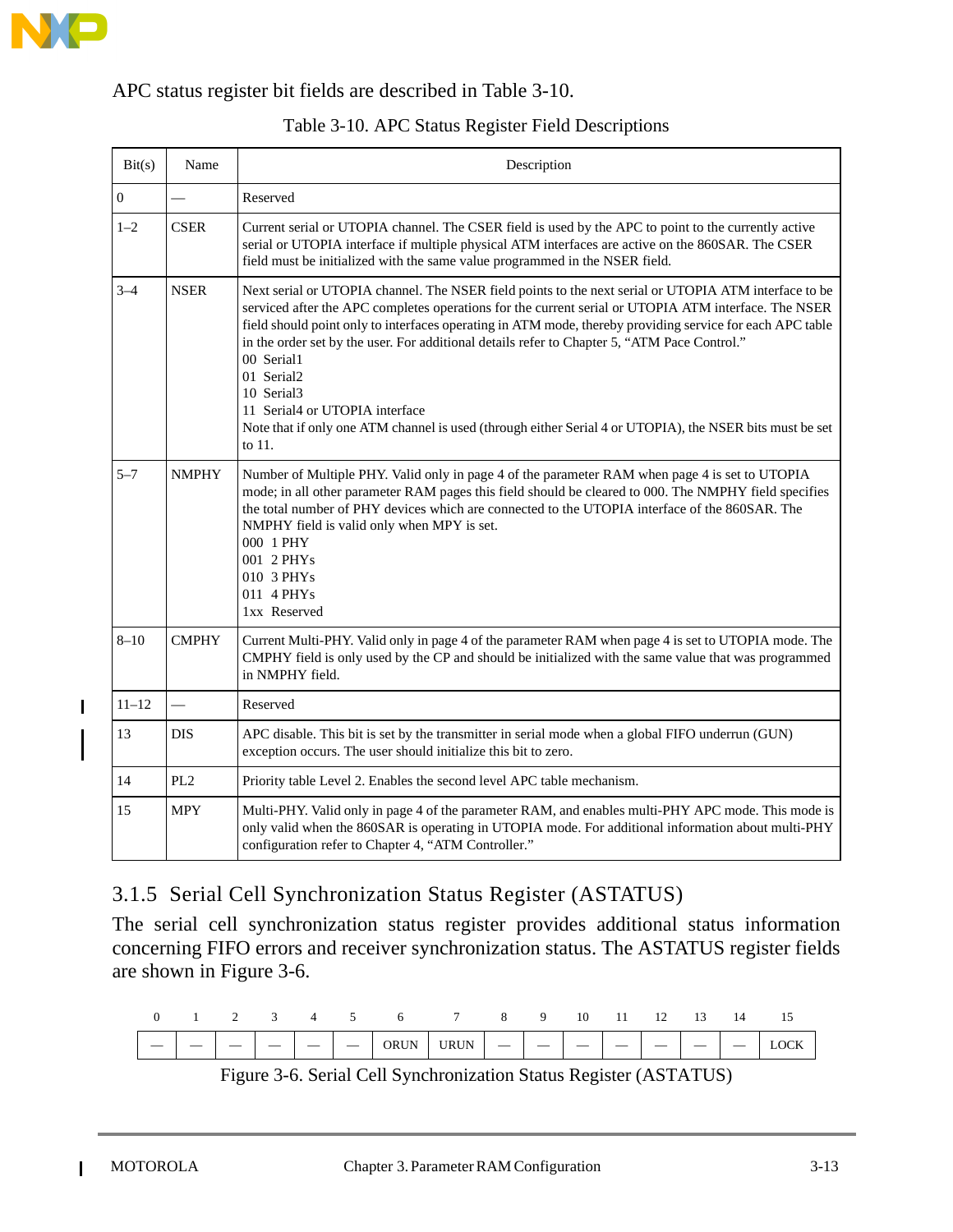

The ASTATUS[6–7] bits are set by 860SAR and cleared by the user. The ASTATUS[15] bit is set and cleared by 860SAR. The user must clear all bits in ASTATUS during initialization. During SAR operation the user can read and clear the ASTATUS[6–7] bits but must only read the ASTATUS[15] bit. Table 3-11 shows the configuration of the ASTATUS register bits.

| <b>Bits</b> | Name | Description                                                                                                                                                                                                                                                                                                        |  |  |  |  |  |
|-------------|------|--------------------------------------------------------------------------------------------------------------------------------------------------------------------------------------------------------------------------------------------------------------------------------------------------------------------|--|--|--|--|--|
| $0 - 5$     |      | Reserved                                                                                                                                                                                                                                                                                                           |  |  |  |  |  |
| 6           | ORUN | Receiver FIFO overrun. Indicates whether a receiver overrun event has occurred.<br>0 No receiver FIFO overrun.<br>Receiver FIFO overrun. Note that receiver overrun events also set the SCCE[GOV] bit.                                                                                                             |  |  |  |  |  |
| 7           | URUN | Transmitter FIFO underrun. Indicates whether a transmitter underrun event has occurred.<br>0 No transmitter FIFO underrun.<br>Transmitter FIFO underrun. Note that transmitter underrun events also set the SCCE[GUN] bit.                                                                                         |  |  |  |  |  |
| $8 - 14$    |      | Reserved                                                                                                                                                                                                                                                                                                           |  |  |  |  |  |
| 15          | LOCK | 860SAR cell delineation status. Indicates the current delineation status:<br>0 The 860SAR receiver is out of synchronization and is not receiving cells.<br>The 860SAR receiver has gained cell delineation and is receiving cells.<br>Note that receiver cell delineation status is also indicated by SCCE[SYNC]. |  |  |  |  |  |

| Table 3-11. ASTATUS Register Field Descriptions |  |  |  |
|-------------------------------------------------|--|--|--|

 $\mathbf I$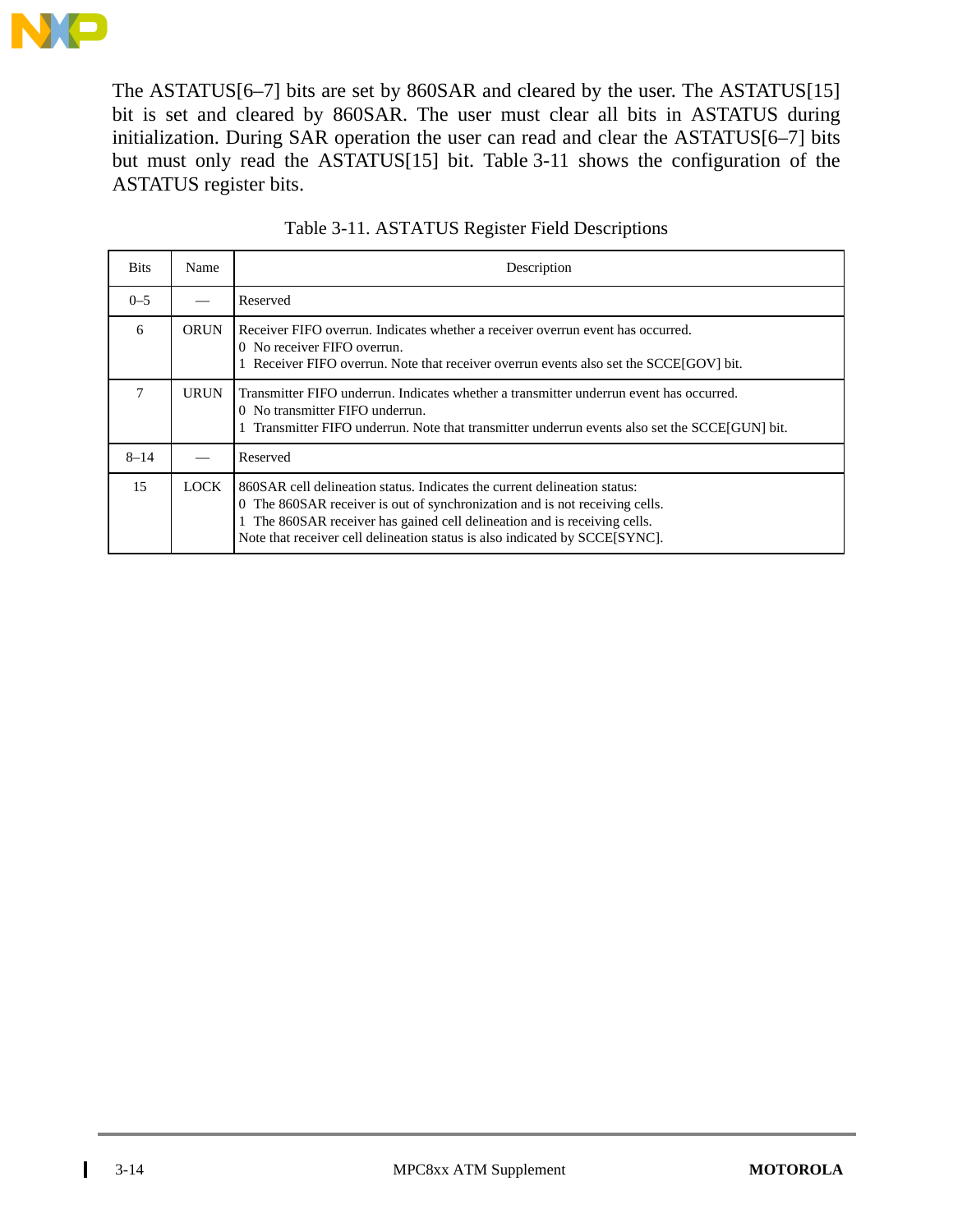

# Chapter 4 ATM Controller

This chapter describes the address map configuration of the 860SAR's ATM controller to support connection tables for both single- and multi-PHY interfaces, and the commands provided by the 860SAR for the control of ATM transmit and receive operations on a channel-by-channel basis.

# 4.1 Address Mapping

The 860SAR implements three different methods for address mapping. The first is based on a look-up table and is used in unextended channel mode where the number of connections is limited to 32 or fewer. When more than 32 connections are desired, two methods for address mapping are supported in extended channel mode: address compression and the use of content addressable memory (CAM).

Only one address mapping method can be used at a time, and it should be selected during system start-up. The mapping method is selected through the SRFCR bits of the parameter RAM. These address mapping mechanisms direct the incoming cell header to a specific internal channel entry in the connection table.

Connection table entries will reside in either DPR or external memory depending on the channel number (i.e., the CT entry number) returned by the address mapping mechanism:

- Ch 0 31: connection table resides in DPR.
- Ch 32 and above: connection table resides in external memory.

**Note**: Channel 0 of the receive side is reserved for the global raw cell queue and channel 65535 is reserved for the null channel used by the APC scheduler.

## 4.1.1 VCI/VPI Look-up Table

The VCI/VPI look-up table is used to perform address mapping for incoming cells in unextended channel mode ( $SRFCR[EXT] = 0$ ).

There are two tables used for this mapping mechanism. The first table is the matching table, which contains up to 32 entries of 32 bits each. Each entry contains a match address (VCI/ VPI). The second table is the pointing table of 32 entries, each containing a 16-bit pointer. Each pointer points to the connection table entry (the first address location of a specific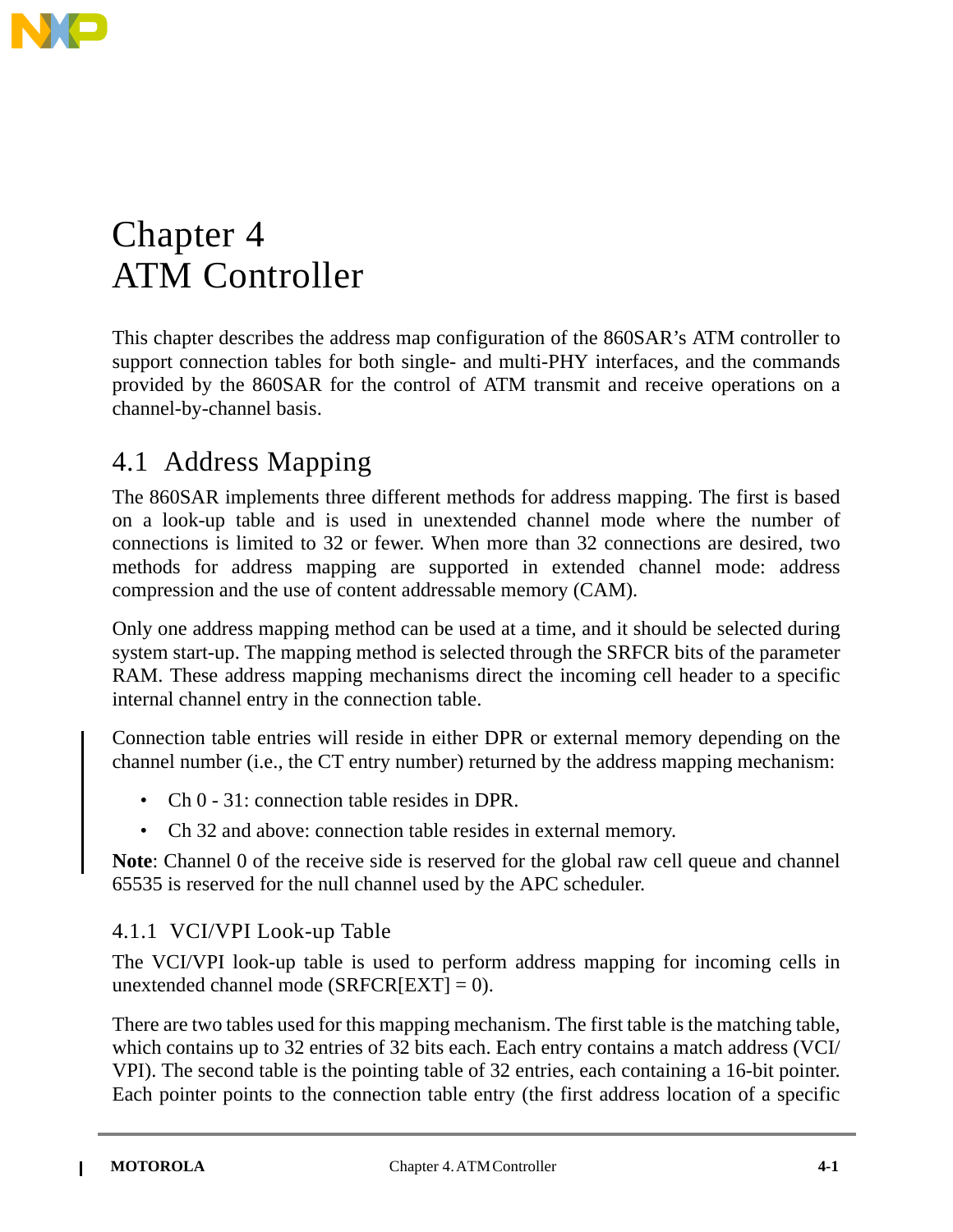

RCT) which matches the VCI/VPI located in the same position in the address matching table.

Upon a reception of a cell header, the received cell header is masked by performing bitwise AND logic with HMASK. The masked header is then compared with each entry in the matching table. If there is a match, the pointer in the pointing table is read to get the channel number associated with this incoming cell. The channel number used in this method is the actual address of the RCT. If there is no match, the global raw cell queue address is used. Note that the user should always reserve an entry in the address matching table at AMBASE containing a pointer to the raw cell RCT in the pointing table.

Note that the address mapping mechanism searches the address mapping table sequentially from the end (AMEND) to the base (AMBASE). Therefore, it is recommended to put the most frequently used connections at the top of the table (near AMEND). Note that AMEND points to the lowest address and that new channels are added above this pointer.



Figure 4-1. Address Mapping Tables

## 4.1.1.1 Adding a New Channel Entry

A new channel entry is added to the mapping table during operation in three steps:

- 1. An address pointer is added at the top of the pointing table.
- 2. A VCI/VPI match entry is added to the top of the address mapping table.
- 3. AMEND is updated to point to the new entry (this step lets the new entry be used by the CP).

#### 4.1.1.2 Removing a Channel Entry

A channel entry is removed from the mapping table during operation in three steps. Note that a channel entry can be removed only when channel has stopped sending cells. Remove a channel entry as follows:

- 1. Move the top pointer of the pointing table (that is, the pointer parallel to AMEND) to the position to be deleted.
- 2. Move the top entry of the match table (the VCI/VPI match entry specified by the AMEND pointer) to the position to be deleted.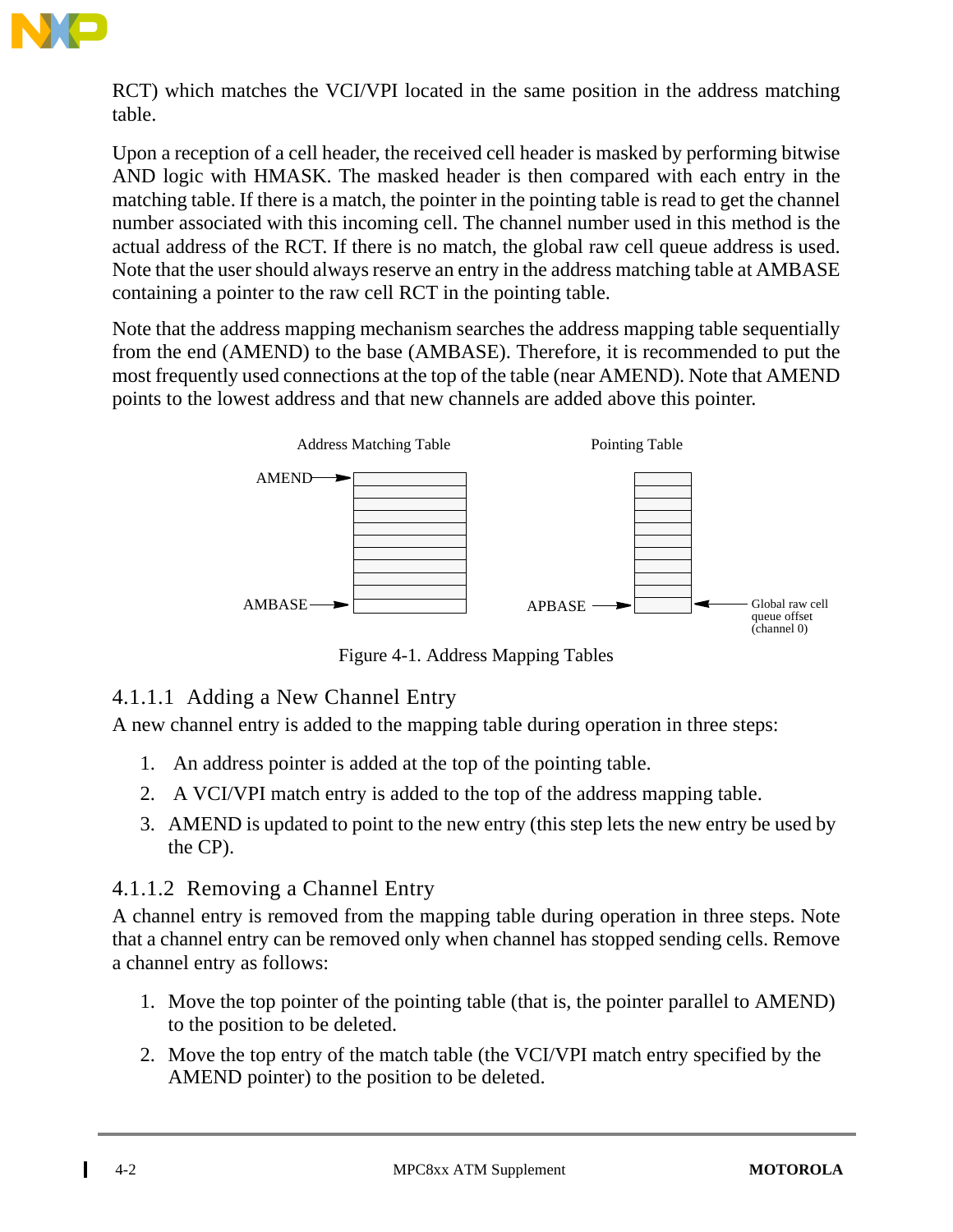

3. Increment the AMEND pointer by 2, moving it one entry toward AMBASE.

#### 4.1.2 Address Compression

Address compression is selected by setting SRFCR[EXT] and SRFCR[ACP] to 1. This mapping method is based on dual-level address compression through two levels of addressing tables. Dual-level address compression allows maximum flexibility of the cell header while using a minimum amount of memory.

In the first level, the GFC, VPI, and PTI fields of the received header are masked together to create a pointer (consisting of the offset from FLBASE) to the first-level addressing table. The first-level table (FLT) contains an additional mask and table pointer to one of the second-level tables (referred to as the second-level table offset (SLTOFFSET)). In the second stage, the VCI bits are masked (using the contents of the SLMASK field in the first-level table) and used as a pointer to an entry in the second-level table (SLT) addressed by SLTOFFSET. This second-level table entry contains the channel number of the received cell.

#### 4.1.2.1 First-Level Addressing Table

The size of the first-level addressing table depends on the number of mask bits in the FLMASK. If, for example, FLMASK contains a sequence of 10 "1" bits, pointer1 will contain 10 bits and the resulting size of the table is 4 Kbytes. The actual address of the pointer entry in the FLT is  $(FLBASE + pointer1 x 4)$ .

Each entry in the FLT contains a 16 bit second-level mask (SLMASK) which is used to mask the incoming cell's VCI. This mask should contain a sequence of 1 bits that operate in the same way as the FLMASK bit sequence. The FLT entry also contains a 16-bit second-level table offset (SLTOFFSET) that points to the SLT start address.

Part of the FLT may be unused, and is initialized with a null entry of 0x0. The 860SAR will transfer cells with a null entry pointer to the global raw cell queue.

NOTE: SLMASK should contain a chain of ones (1) and MUST contain at least one "1". Failure to have at least one "1" in SLMASK will result in having the cells associated with the corresponding VP (VPI x FLMASK) routed to the raw cell queue.

#### 4.1.2.2 Second-Level Addressing Tables

Each FLT entry points to a single SLT. The size of each SLT depends on the length of the sequence of bits set in SLMASK. For example, the size of an SLT with a sequence of 10 bits set in the SLMASK is 2 Kbytes. The actual address of an entry in an SLT is equal to (SLBASE  $+$  SLOFFSET + pointer2 x 2).

An SLT contains the channel number (0-65534) that matches the received cell header's VCI and VPI.

#### 4.1.2.3 Dual-Level Address Compression Example

Figure 4-2 shows an example of the address compression process. The first-level mask (FLMASK) was set to mask the third PTI bit and five VPI bits. Bitwise ANDing of the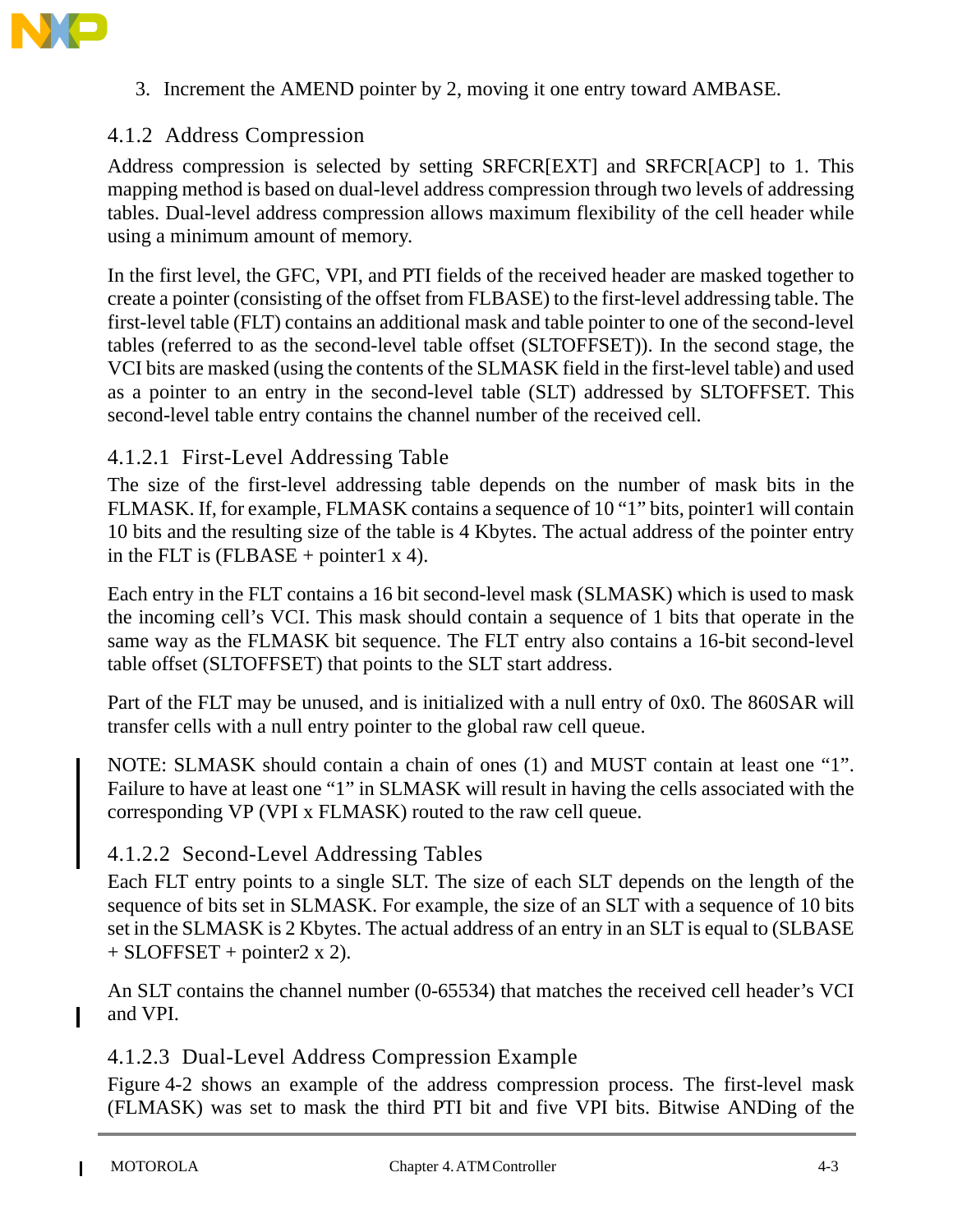

FLMASK with the GFC, VPI, and PTI bits resulted in a 6-bit (in this example) pointer. Pointer1 is equal to 0x4, and therefore is pointing to the fourth entry of the first-level table. The first-level table contains a 16-bit mask (SLMASK) for the VCI field, and the secondlevel table offset (SLTOFFSET) pointer to one of the second-level tables. SLMASK masks VCI[5–7], resulting in a 7-bit pointer to the requested channel number in the second-level table.



Figure 4-2. Address Compression

## 4.1.2.4 Anti-Channel Aliasing Function

Reliable one-to-one mapping of VCs to channel numbers requires that bits that are masked off have a fixed value (chosen to be zero). The CUMB feature allows the user to screen out misinserted cells by checking if unused bits in the address matching procedure are nonzero. If FLMASK[CUMB] is set, all unmasked bits from the first- and second-level mask process are tested to see if all are zero; cells that do not conform to this are passed to the global raw cell queue. Note that if CUMB is set, the user should also include the PTI bits in FLMASK, or all cells marked as congested (EFCI = 1) or last (PTI[1] =1) in the PTI will be sent to the global raw cell queue.

## 4.1.2.5 OAM Screening Function

If the most significant PTI bit in the FLMASK is equal to 0 (indicating that OAM/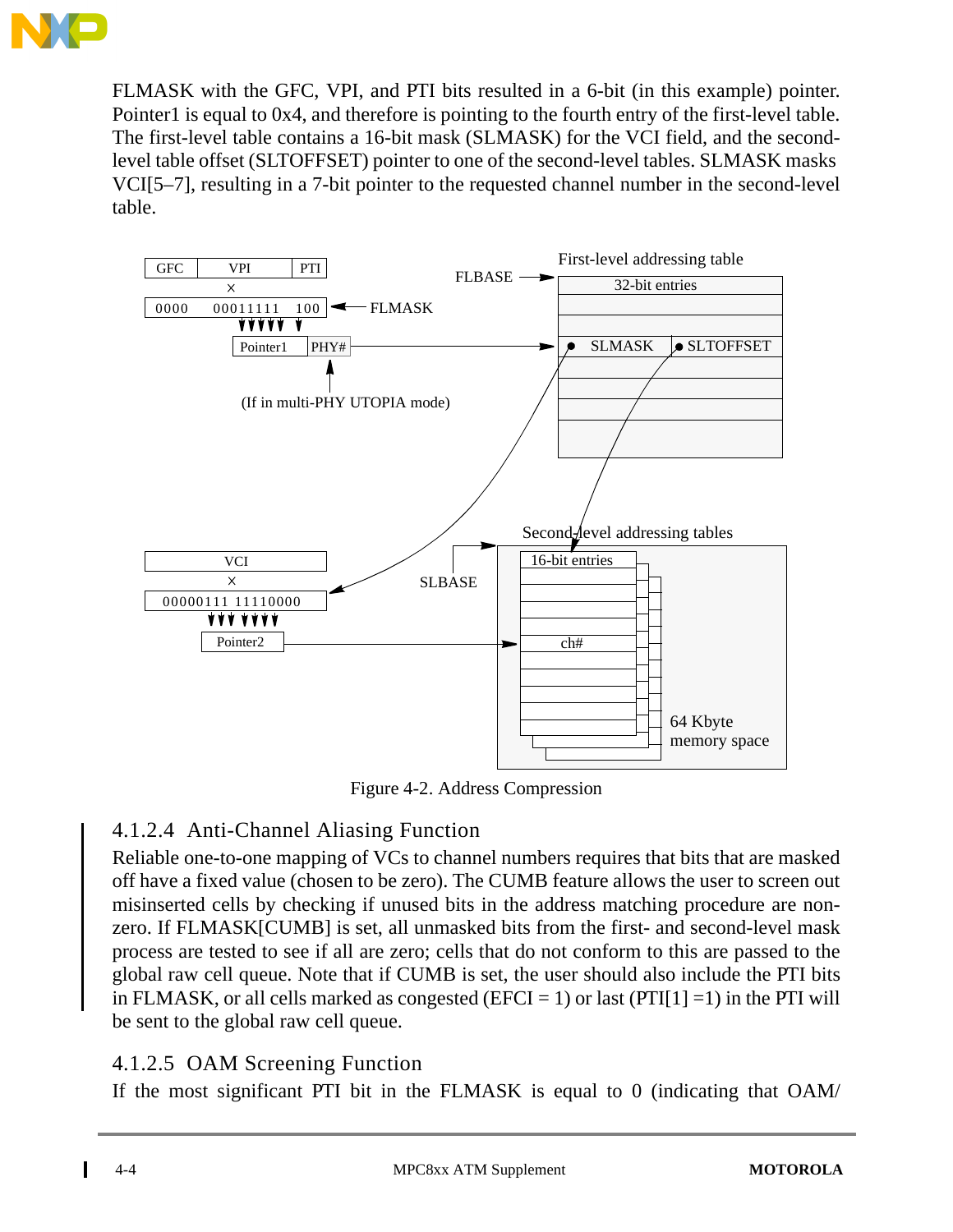

managment cells are not a part of the address mapping process), and the most significant bit in the received cell header's PTI is set (indicating an OAM cell), the cell is passed to the global raw cell queue instead of being routed to the buffer indicated by the VPI/VCI mapping. This treatment keeps the OAM cells of an AAL5 connection from interfering with the SAR process, and allows the OAM cells to be processed separately.

## 4.1.2.6 Location of Connection Tables

Each entry in the SLT contains a channel number, where:

- Channel number 0—Reserved for the global raw cell queue. This RCT entry is located in the dual-port RAM pointed by CT\_BASE.
- Channel number 1–31—The RCT for these connections are located in the dual-port RAM. The address of each RCT entry is (channel number  $x$  64 + CT\_BASE).
- Channel numbers greater than 31—Connection tables for these channel numbers are located in the external memory. The address of each RCT is equal to (channel number  $x 64 + ECT_BASE$ .

## 4.1.3 CAM Address Mapping

The CAM address mapping method is based on dual DMA accesses to an external CAMbased look-up table. CAM address mapping is selected by setting SRFCR[EXT] to 1 and clearing SRFCR[ACP] to 0. Following the receipt of a cell, the incoming header is masked by HMASK. The CP then performs a DMA write access to CAMADD with the address generated from the masked header as its data operand. The second access is a read DMA access to CAMADD. During this read access, the CAM should drive a "match successful" indication on the data bus[D0] signal, and the matched channel number on the [D16–31] signals. The "match successful" indication driven on data bus[D0] is active low, (a 0 indicates a successful match). If there is no "match successful" signal driven, the cell is passed to the global raw cell queue.

# 4.2 Multi-PHY Configuration (MPHY)

The 860SAR can handle up to 4 different PHYs in UTOPIA mode. The interface to the PHYs is done through the UTOPIA and 4 additional port B signals. The configuration of parameters for multi-PHY operations is described in this section.

## 4.2.1 Setting Multi-PHY mode

To initiate multi-PHY mode the user must set the MPY bit in the SRSTATE, STSTATE and APCST fields in the parameter RAM. The user must also select UTOPIA mode (through the PDPAR[UT] bit) and set the number of PHYs in the NMPHY field of APCST.

When operating in multi-PHY mode the two least-significant bits of the channel number entry in the pointing/address tables represent the associated PHY number. The format of the Pointing Table, Second Level Addressing Table, or CAM entries is shown in Figure 4-3. This is also the format used when activating a multi-PHY channel. The transmit queue entries have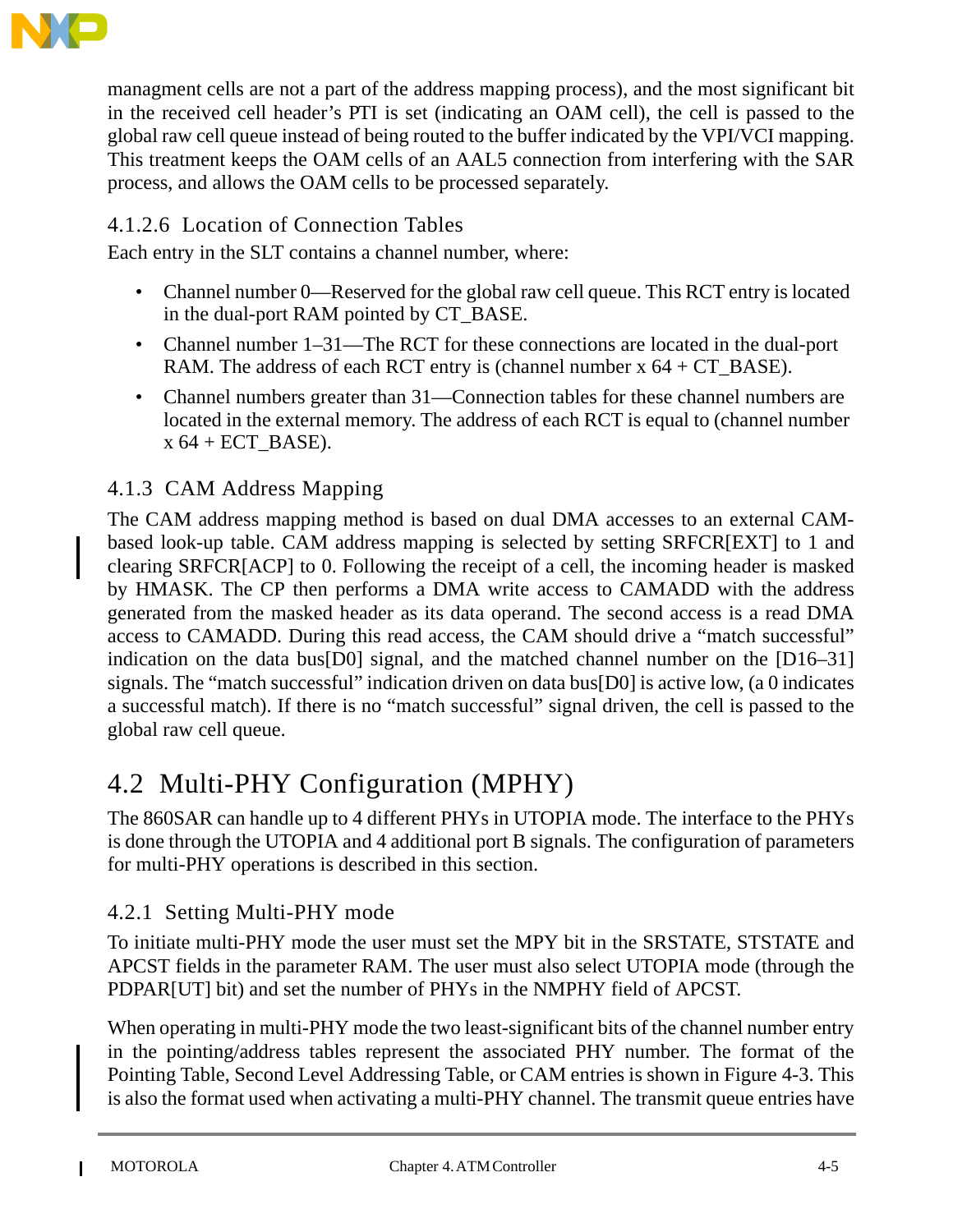

 $\mathbf I$ 

this format (needed to identify the transmitting channel's PHY).

|                                                            | 13 14 |  |
|------------------------------------------------------------|-------|--|
| Channel #                                                  | PHY#  |  |
| $\Gamma$ cume $\Lambda$ 2. Multi DHV Dointing Table Dutter |       |  |

Figure 4-3. Multi-PHY Pointing Table Entry

## 4.2.2 Receive Multi-PHY Operation

A receive operation starts with the PHY address driven on PHREQ[0–1] and the assertion of RxCav by one of the PHYs. The 860SAR reads the PHY number through PHREQ[0–1] and writes the selected address to PHSEL[0–1] before to the assertion of RxEnb.

## 4.2.2.1 Look-up Table MPHY Support

When performing multi-PHY operations the user must prepare up to 4 separate look-up and pointing tables (thereby providing a table set for each PHY). The AMBASE, APBASE and AMEND values used for all PHYs during multi-PHY operations are configured as shown in the following calculations:

> $AMBASE{N}$  =  $AMBASE + N \times 8 \times 4$  $AMEND{N}$  =  $AMEND + N \times 8 \times 4$  $APBASE{N} = APBASE + N \times 8 \times 2$

In the preceding calculations, N represents the PHY number. When performing multi-PHY operations using the internal dual-port RAM, each PHY may use up to 8 channels (as only 32 channels are available in the internal dual-Port RAM). Note that one channel out of each group of 8 must be reserved for the global raw cell queue. If the extended channel mode operation is selected, more than 8 channels per PHY are supported. Figure 4-4 shows the configuration of the address mapping tables for multi-PHY operations.



Figure 4-4. Address Mapping Tables for Multi-PHY Operations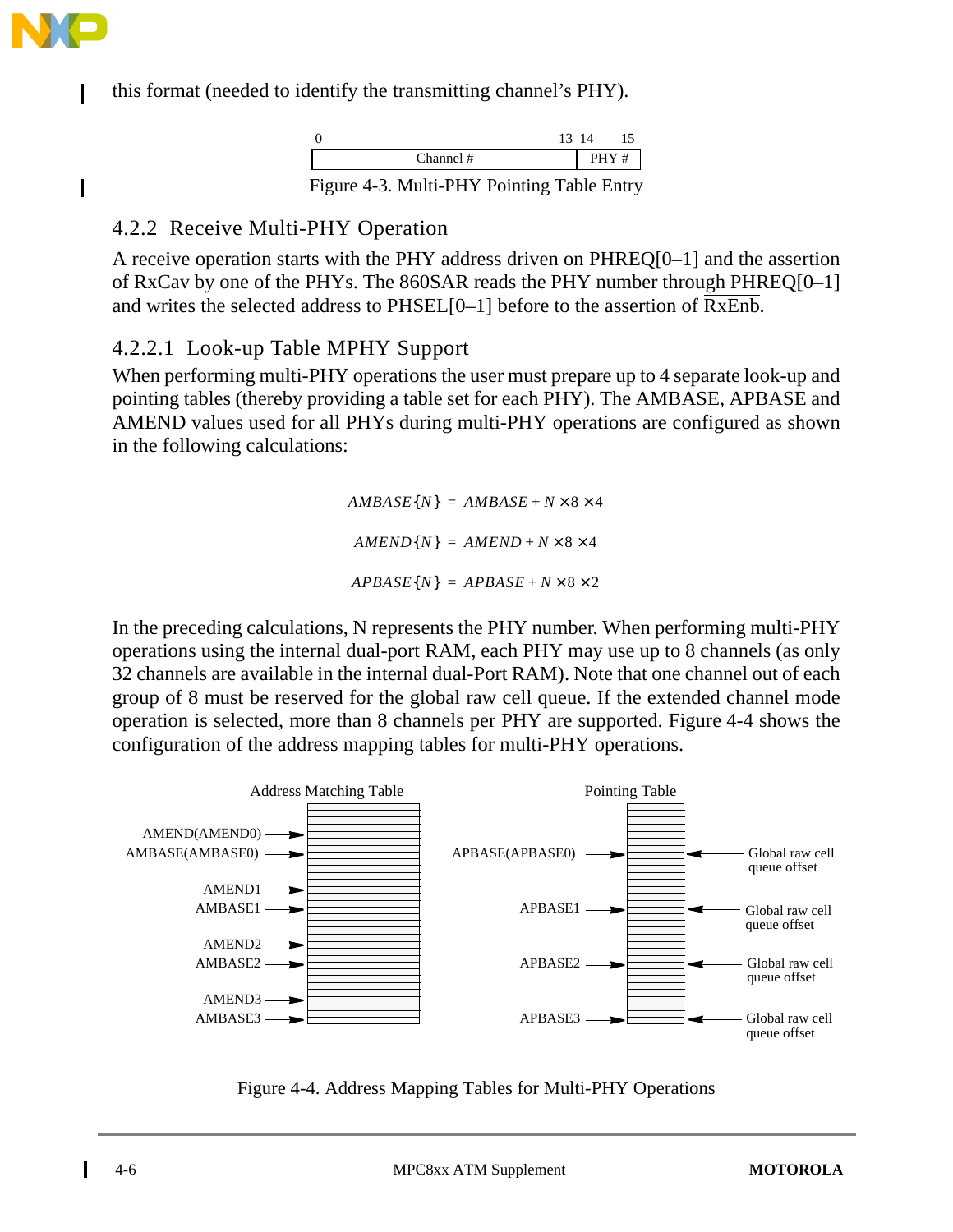

Note that the address in the AMEND field is common to the four look-up tables. AMEND points to the highest valid channel number in any one of the four tables. For example, if PHY3 handles 5 channels and the other PHYs handle only 2 channels, the address in AMEND should be set to point to the fifth channel of PHY3. The unused address pointers in PHY0, PHY1, and PHY2 should point to the raw cell queue.

# 4.2.2.2 Address Compression Multi-PHY Support

During multi-PHY operations the 2-bit PHY address is appended as the least significant bits of the first-level address pointer.

## 4.2.2.3 CAM Multi-PHY Support

When performing CAM addressing the PHY address is added to the CAMADD address. The user must configure the CAMADD field with the last 5 address bits cleared. The PHY address is driven on the ADDR[28–31] signals during the CAM access. This allows the user to use either 4 separate CAMs with each mapped to its own address, or to have a single unified CAM with the ADDR[28–31] signals used as part of the match data for the CAM.

## 4.2.3 Transmit Multi-PHY Operation

A transmit operation starts with the assertion of the TxCav signal. This signal signals the ability of all PHY interfaces to load a cell in their transmit FIFOs. The 860SAR indicates the PHY selected for transmission by writing the PHY number on PHSEL[0–1] prior to assertion of TxEnb.

## 4.2.4 APC Multi-PHY Parameters

Each PHY in multi-PHY mode has a dedicated APC. The APC parameter table is extended to include the parameters for each APC. The APCPTR field in the parameter RAM points to the first table (MPHY0), and the parameter tables for the remaining PHYs are attached to the bottom of the first table. For example, the address (APCPTR+32) will point to MPHY1 parameter table, (APCPTR+64) will point to MPHY2 parameter table, and (APCPTR+96) will point to MPHY3 parameter table.

# 4.3 MPC860SAR Commands

The host issues commands to the 860SAR by writing to the CPM command register (CPCR). The 860SAR commands are similar to those of the standard MPC860 protocols (refer to the MPC860 PowerQUICC User's Manual for additional information). The CPCR format for 860SAR is shown in Figure 4-5. All the available commands are described in the following section. All other initialization and function enabling is implicitly configured through parameter bit setting. Note that the worst case command execution latency is 480 clocks and the typical command execution latency is 40 clocks (serial mode) or 180 clocks (UTOPIA mode).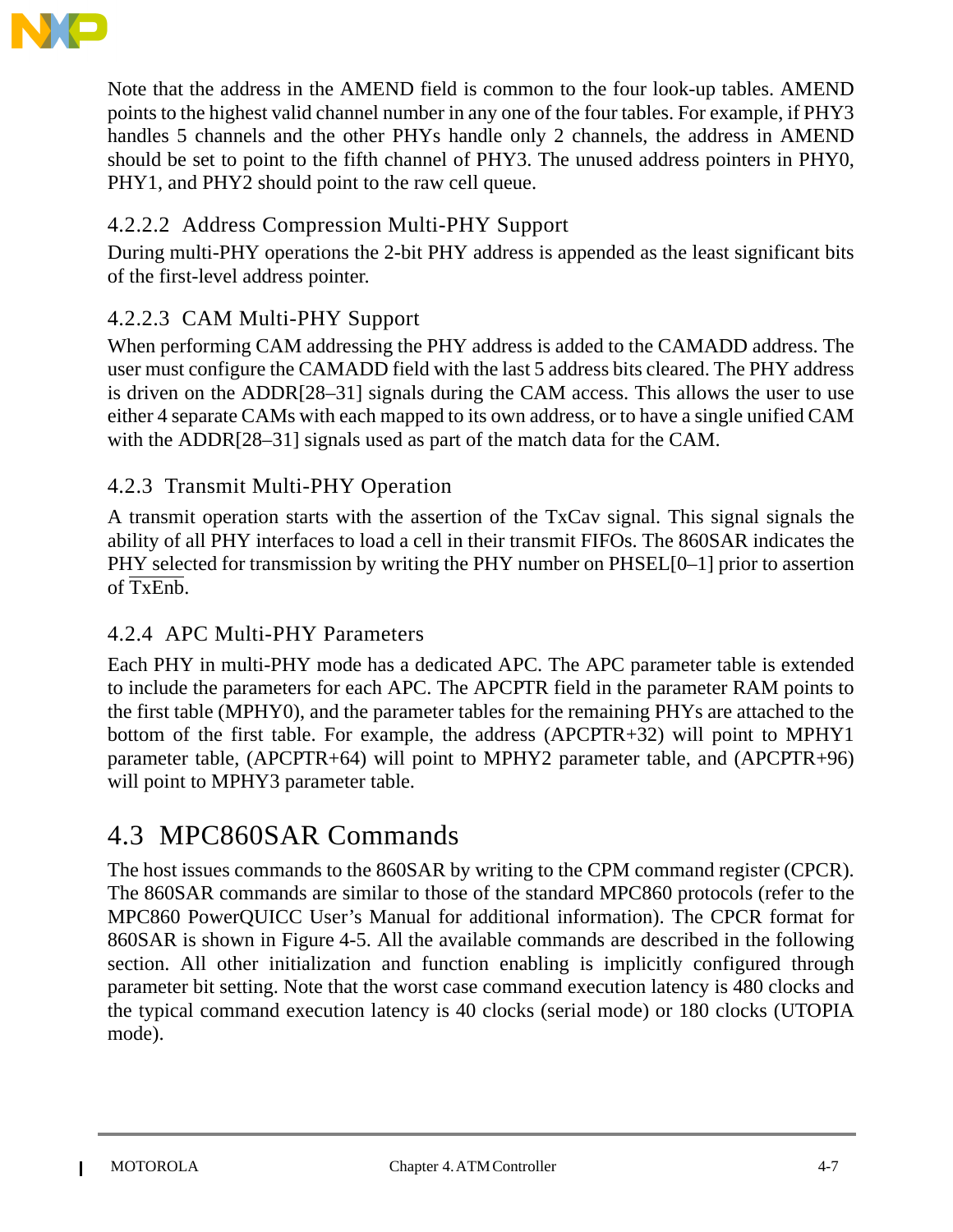

| <b>BITS</b>  | $\Omega$   |          |               |     | 4   | 5                | 6        | $\overline{ }$ | 8          | Q   | 10  |     | 12  | 13             | 14       | 15       |
|--------------|------------|----------|---------------|-----|-----|------------------|----------|----------------|------------|-----|-----|-----|-----|----------------|----------|----------|
| <b>FIELD</b> | <b>RST</b> |          | 860SAR OPCODE |     |     | $OPCODE = 11111$ |          |                | $CH_NUM^2$ |     |     |     |     | APC_LEV        |          | FLG      |
| <b>RESET</b> | 0          | $\Omega$ |               |     | 0   | 0                | $\Omega$ |                |            | 0   |     | 0   |     | $\overline{0}$ | $\theta$ | $\Omega$ |
| R/W          | R/W        | R/W      | R/W           | R/W | R/W | R/W              | R/W      | R/W            | R/W        | R/W | R/W | R/W | R/W | R/W            | R/W      | R/W      |
| <b>ADDR</b>  |            |          |               |     |     |                  |          |                |            |     |     |     |     |                |          |          |

Notes:

1. Opcode for all 860SAR commands = 1111.

2. The 860SAR commands have a channel number associated with them. The channel number must be written by the user in the COMM\_CH field of the parameter RAM prior to writing the command into the CPCR.

#### Figure 4-5. CPM Command Register (CPCR)

#### Table 4-1 describes the configuration of the CPCR for SAR operations.

#### Table 4-1. CPCR Field Descriptions

| <b>Bits</b>    | Name                    | Description                                                                                                                                                                                                                                                                                             |
|----------------|-------------------------|---------------------------------------------------------------------------------------------------------------------------------------------------------------------------------------------------------------------------------------------------------------------------------------------------------|
| $\overline{0}$ | <b>RST</b>              |                                                                                                                                                                                                                                                                                                         |
| $1 - 3$        | 860SAR<br><b>OPCODE</b> | 860SAR opcode. This field contains the 3-bit opcode of the channel command.<br>000 Transmit channel activate<br>001 Transmit channel deactivate<br>010 Stop transmit (abort)<br>011 Restart transmit<br>100 Stop receive<br>101 Restart receive<br>110 APC bypass                                       |
| $4 - 7$        | <b>OPCODE</b>           | Opcode. This field must always contain 0b1111.                                                                                                                                                                                                                                                          |
| $8 - 11$       | CH NUM                  | Channel Number. The CH_NUM field specifies the SCC for a command issued to a serial-mode channel.<br>For a command issued to a UTOPIA mode channel, the CH_NUM field should specify SCC4. Refer to the<br>CPCR definition in the MPC860 PowerQUICC User's Manual for more information.                  |
| $13 - 14$      | <b>APCLEV</b>           | APC Level. This field is valid only for the transmit activate channel command only. APCLEV specifies<br>into which level of the APC table the current channel should be inserted.<br>00 Insert the channel to first-level APC table.<br>01 Insert the channel to second-level APC table.<br>1x Reserved |
| 15             | FLG                     |                                                                                                                                                                                                                                                                                                         |

Π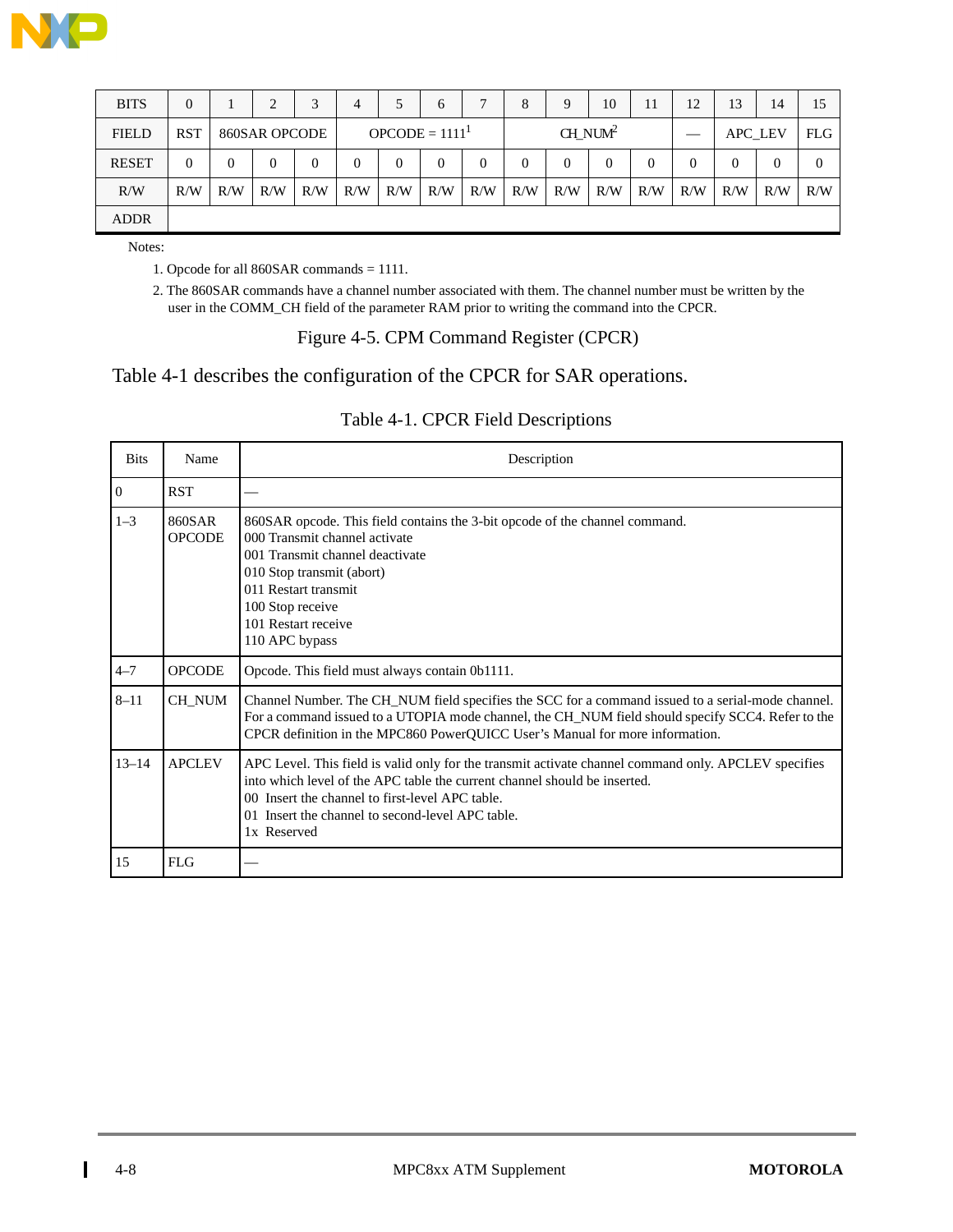

# The commands supported by the 860SAR are described in Table 4-2.

| Command                        | Opcode | Description                                                                                                                                                                                                                                                                                                                                                                                                                                                                                                                                                                                                                                                                                                                                                                                                                                                                                                                                                                                                                                                                                             |
|--------------------------------|--------|---------------------------------------------------------------------------------------------------------------------------------------------------------------------------------------------------------------------------------------------------------------------------------------------------------------------------------------------------------------------------------------------------------------------------------------------------------------------------------------------------------------------------------------------------------------------------------------------------------------------------------------------------------------------------------------------------------------------------------------------------------------------------------------------------------------------------------------------------------------------------------------------------------------------------------------------------------------------------------------------------------------------------------------------------------------------------------------------------------|
| Transmit activate<br>channel   | 000    | This command activates the channel specified by COMM_CH by inserting its channel<br>number into the APC table at the location indicated by the service pointer. The channel<br>most recently inserted is the first to be chosen by the APC. This command can be issued<br>only after initializing the channel by preparing valid BDs and an entry in the TCT. If the<br>same channel was deactivated, a period of time equal to (APC_length x APC slot time)<br>must be maintained by the user between deactivation and activation commands, thereby<br>allowing an entire APC table scan between commands.                                                                                                                                                                                                                                                                                                                                                                                                                                                                                             |
| Transmit deactivate<br>channel | 001    | This command deactivates the channel specified by COMM_CH by extracting its<br>channel number from the APC table and removing its channel number from the transmit<br>queue, if it has been inserted there by the APC. This command should not be issued<br>before the CP completes transmitting all the BDs associated with the current channel<br>number. The TCT entry can be assigned to a different channel only after this command<br>has been executed.<br>The time required for deactivation is equal to (APC_length x APC slot time). The<br>activation of the same channel number also requires a time period equal to (APC_length<br>x APC slot time) after the execution of this command.                                                                                                                                                                                                                                                                                                                                                                                                   |
| Stop transmit<br>(ABORT)       | 010    | The stop transmit command instructs the transmitter to stop the transmission for the<br>channel specified by COMM_CH. For AAL5 channels, the 860SAR sends an abort cell<br>for the channel specified by COMM_CH. An abort cell terminates the transmission of the<br>current frame by sending "last cell" with $PTI[0] = 1$ and message length = 0000. The<br>abort cell is sent as soon as the channel is scheduled for next cell transmission by the<br>APC. After this abort cell is transmitted the BD is closed. If the BD interrupt bit and<br>IMASK[TXB] are set, an interrupt is signaled. For AAL0 channels, the transmission of<br>cells will simply stop after the current cell. After the stop transmit command executes the<br>transmitter places nothing into the transmit queue whenever the aborted channel is<br>scheduled to transmit by the APC, effectively leaving a "null" in the transmit cell stream.<br>After the transmit BD is closed the BD pointer is advanced to the next BD. Channel<br>transmit operations can be restarted upon receipt of a restart transmit command. |
| Restart transmit               | 011    | The restart transmit command restarts transmissions following a stop transmit command.<br>This command is used to restart transmission at the current buffer descriptor.                                                                                                                                                                                                                                                                                                                                                                                                                                                                                                                                                                                                                                                                                                                                                                                                                                                                                                                                |
| Stop receive                   | 100    | The stop receive command stops the receiver from receiving cells for the specified<br>channel. The CDIS bit in the RCT is set, and the INF bit is cleared. The current BD<br>pointed to by RBD_PTR will remain empty. Any cells received for this channel number<br>after the stop receive command executes are ignored.                                                                                                                                                                                                                                                                                                                                                                                                                                                                                                                                                                                                                                                                                                                                                                                |
| Restart receive                | 101    | The restart receive command restarts the receiver to allow receiving cells for the<br>specified channel. RCT[CDIS] is cleared, and the receiver reinitiates data reception to the                                                                                                                                                                                                                                                                                                                                                                                                                                                                                                                                                                                                                                                                                                                                                                                                                                                                                                                       |

#### Table 4-2. MPC860SAR Commands

data buffer pointed to by the RBD\_PTR.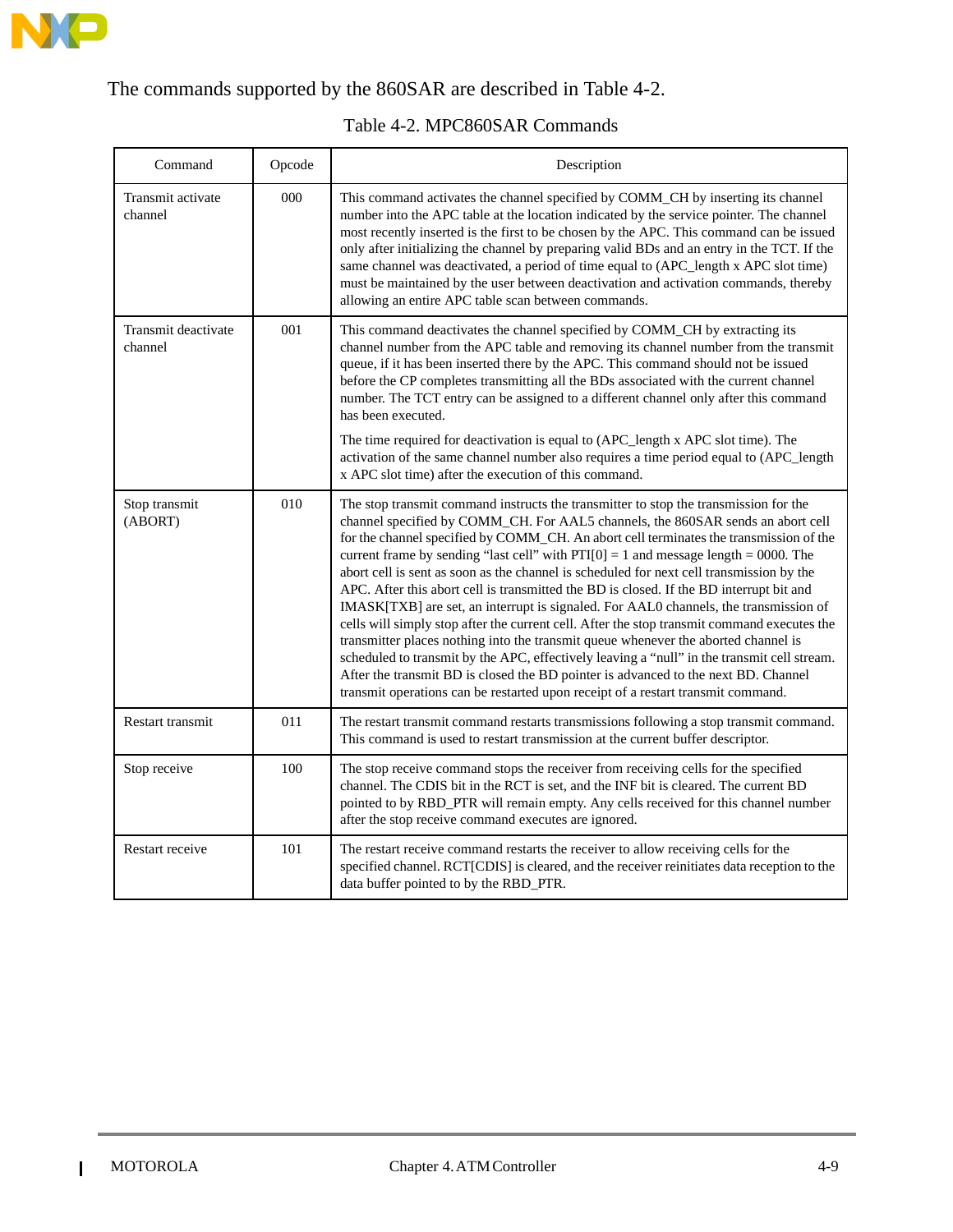

| Command    | Opcode | Description                                                                                                                                                                                                                                                                                                                                                                                                                                                                                                                                                                        |
|------------|--------|------------------------------------------------------------------------------------------------------------------------------------------------------------------------------------------------------------------------------------------------------------------------------------------------------------------------------------------------------------------------------------------------------------------------------------------------------------------------------------------------------------------------------------------------------------------------------------|
| APC bypass | 110    | The APC bypass command inserts the specified channel number directly into the transmit<br>queue. This command enables out-of-rate cell transmission, with cell pacing determined<br>by the user. It is the user's responsibility to assure that the overall bit rate of the APC<br>channels and the out of rate channels do not exceed the total bit rate available to the PHY.<br>For 860SAR prior to rev C: The time from command execution to the time the cell is<br>transmitted depends on the number of channels in the transmit queue and the command<br>execution latency. |
|            |        | For 860SAR rev C and later: The channel number inserted by the APC BYPASS<br>command is placed in the top of the transmit queue, and will therefore be the next<br>channel sent.<br>For 850SAR: Before activating this command, make sure the TQF bit in the STFCR is<br>not set. The transmit queue should contain at least 2 entries when this command is issued.                                                                                                                                                                                                                |

#### Table 4-2. MPC860SAR Commands

 $\mathbf{I}$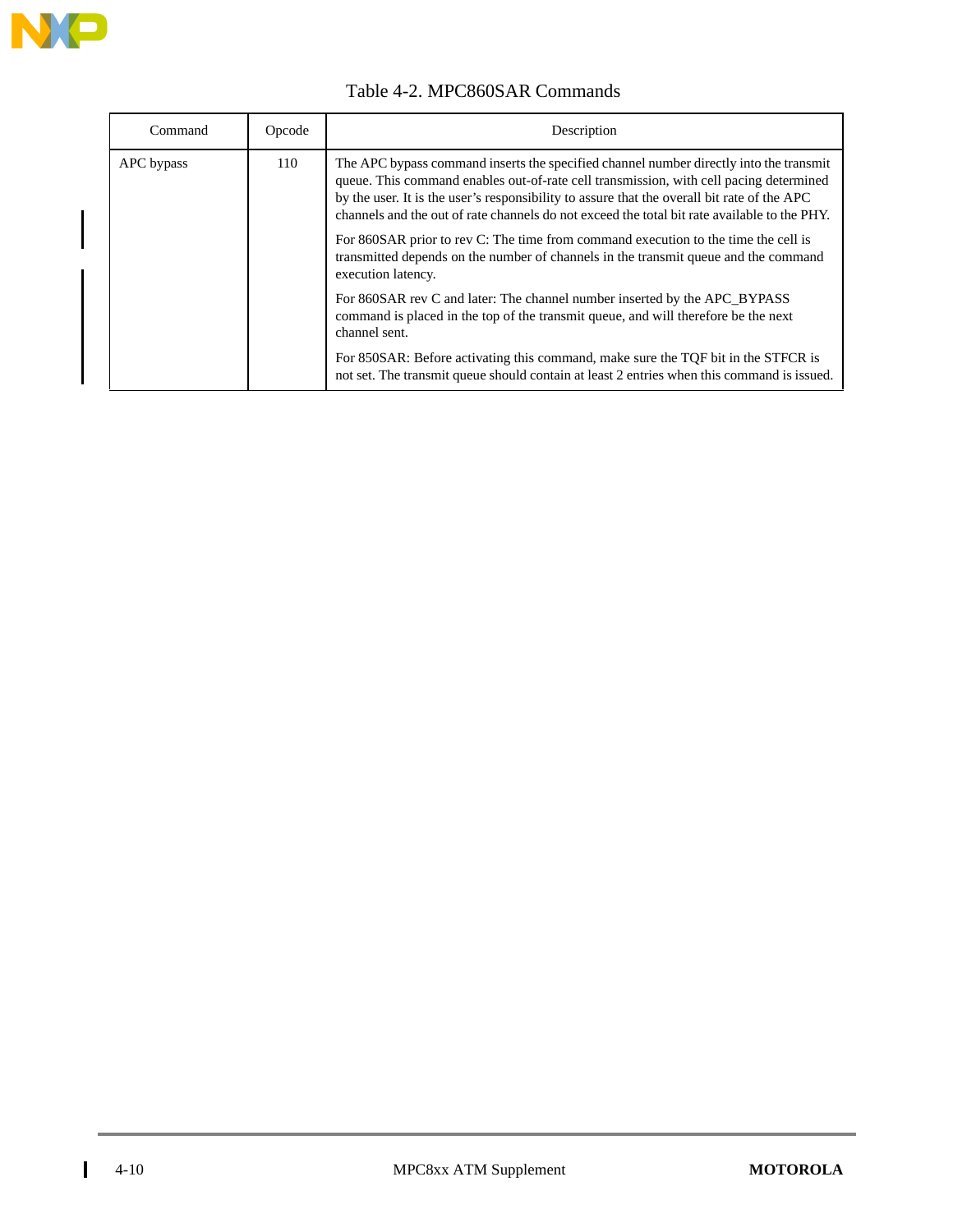

# Chapter 5 ATM Pace Control

The ATM layer performs cell multiplexing and demultiplexing. The ATM pace controller (APC) is part of the multiplexing process and actually processes the traffic parameters of each channel and defines the multiplex timing for all the channels. Cell multiplexing is done by the transmitter according to the traffic control function implemented by the APC.

# 5.1 APC Algorithm

The APC consists of four major parts:

- APC timer (Timer 4), supplying a global tick to the APC process
- APC table, a data structure used by the APC algorithm for scheduling channels at programmed intervals
- APC pace parameters (APC\_Pace), defined in the TCT for each channel
- Transmit queue, holding scheduled channels (output of the APC algorithm)

The APC is a CPM process that dynamically reads the APC\_period of each active transmit channel from the TCT and uses a periodic table-scanning algorithm to define the next channel to be transmitted. Having identified channels to be scheduled in its table scan, it then places the channel number of the selected channels in the transmit queue. The order in which the APC places channel numbers in the transmit queue is the order in which cells from the ATM channels will be multiplexed onto the line.

The transmit process is a separate CPM process from the APC algorithm, which exchanges information with the APC via the transmit queue. When the transmit process receives a request from the physical layer (either the SCC or the UTOPIA interface), the transmit process reads the transmit queue to determine the channel from which to transmit the next cell. The transmitter sends one cell for every channel number appearing in the transmit queue.

Figure 5-1 illustrates the APC process and transmit flow in UTOPIA mode. The APC obtains pacing data and channel numbers from TCT, and writes the channel number to the transmit queue. For AAL5 channels, the transmitter implements AAL and SAR functions on the external memory for the chosen channel. The transmitter then sends the cell through the UTOPIA interface to the PHY. The PHY implements the transmission convergence (TC) layer and the physical media dependent (PMD) layer.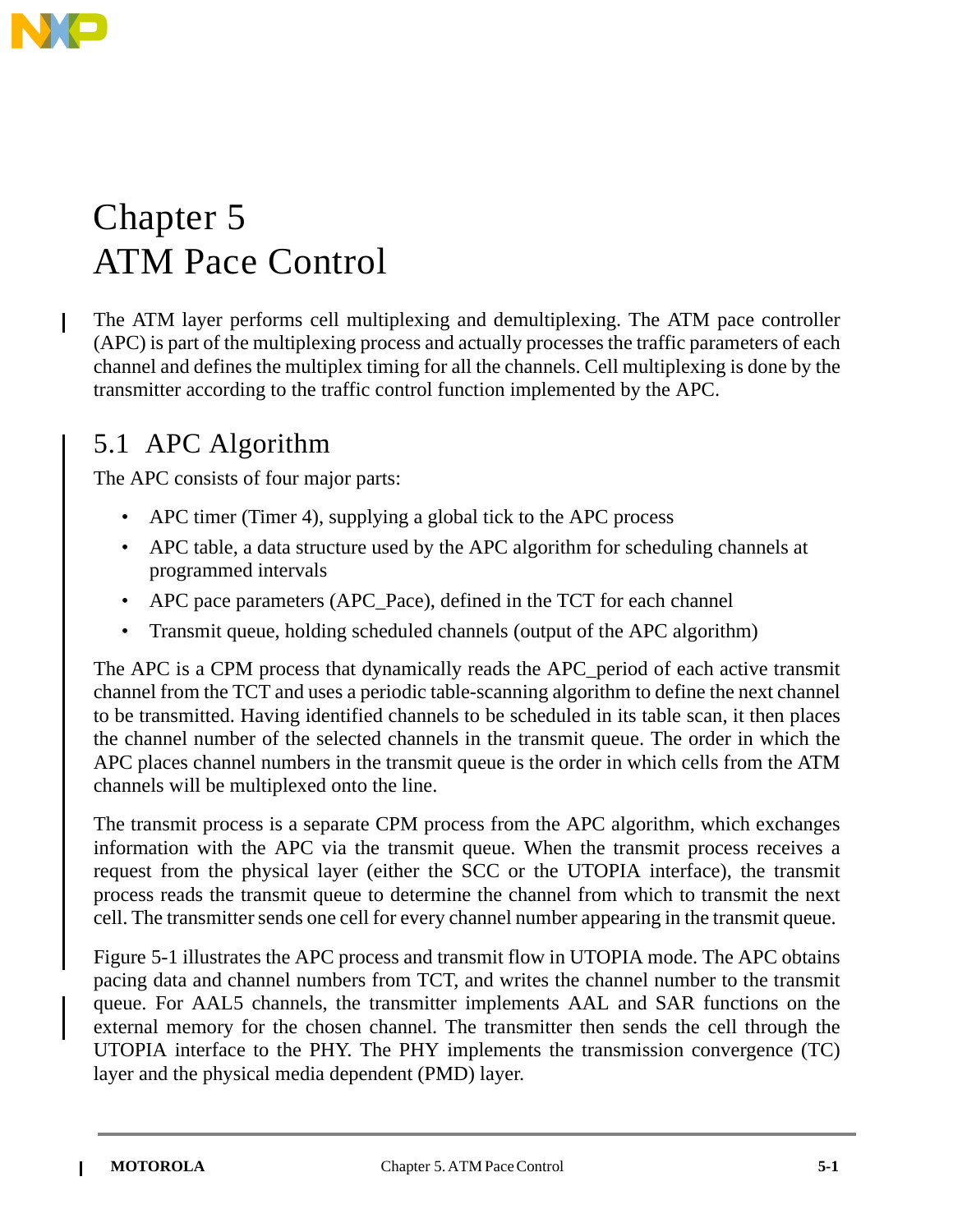



Figure 5-1. APC in the MPC860SAR UTOPIA Mode—Transmit Flow

## 5.1.1 APC Implementation Details

The APC is based on a dynamic scheduling table that contains pointers (implemented as channel numbers) to the channels of the TCT. The rate at which the table scan encounters a channel number in the scheduling table determines the transmit rate for that particular channel.

The APC table consists of an array of halfwords containing channel numbers, and two scan pointers (APC\_PTRx and APC\_SPTRx). Each table entry represents a time slot in which the number of cells specified by the parameter NCITS will be sent. The APC table is initialized with all null channel numbers (defined as 0xFFFF). Issuing the TRANSMIT\_ACTIVATE\_CHANNEL command to the CPM for a channel causes its channel number to be inserted in the APC table in the entry to which the table scan pointer (APC\_PTRx) currently points.

Periodic timeouts of the APC timer activate the APC algorithm, which causes the table scan pointer (APC\_PTRx) to advance one table entry in the APC table. Each time the table scan pointer steps to the next entry in the table, the APC reads the table entry to determine from which channels it should schedule cells for transmission.

The table entries in the APC table are actually the heads of linked lists. That is, if more than one channel is scheduled to the same time slot, the first channel points to the next channel to be sent (by means of the APC link field (APCL) in the TCT), and so on.

Having read the table entry, the APC inserts a certain amount (determined by NCITS) of channel numbers to the transmit queue. The APC then reschedules those selected channels a certain number of time slots (i.e. table entries) ahead, according to the APC Pace parameter in each channel's TCT. If more than NCITS channel numbers are scheduled for the same time slot, the remaining channel numbers will pend until the next time slot. The lagging APC SPTR<sub>x</sub> service pointer mechanism allows for this. Therefore, no cells are dropped; they are only deferred.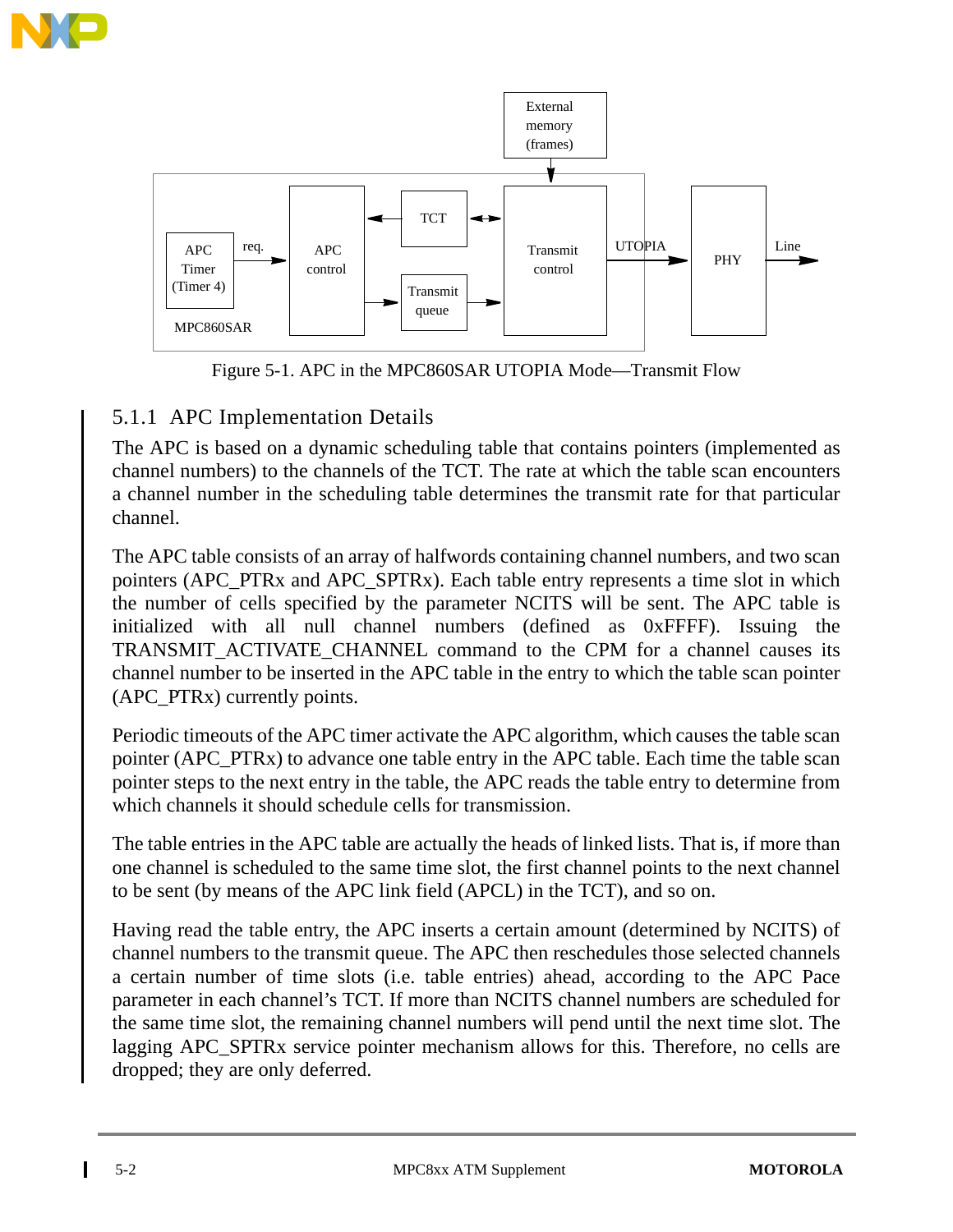

If a channel scheduled for transmission has no buffer descriptors ready, nothing is inserted into the transmit queue. This results in one or more idle cells in the cell stream.

# 5.1.2 APC Parameters

The APC mechanism is very flexible, in that it can be programmed to provide a wide variety of transmit rates and support a large number of channels. However, there are several important parameters which define its capabilities. These include:

- Cell scheduling rate. This effects the timeout rate of the APC timer (timer 4), which defines the period of the scheduling time slots, and the number of cells transmitted in a time slot (NCITS). The maximum of this rate is, of course, the bit rate of the physical medium. However, it could also be any amount less than that, if the user desires to use only a certain percentage of the bandwidth.
- Maximum and minimum bit rates supported for particular channels. A channel number can appear only once in a time slot, but must appear at least once during each table scan. The maximum bit rate for a particular channel is achieved when it is scheduled for transmission in every APC table entry (i.e. APC Pace  $= 1$ ). the minimum bit rate for a particular channel is achieved when it is scheduled for transmission only once in a table scan (i.e. APC Pace  $=$  APC\_table\_size - 1). These limitations define the upper and lower bounds at which the transmit rate of a particular channel can be scheduled.
- APC table size and CPM performance. If the NCITS parameter is increased, the APC table size will decrease (thereby conserving dual-port RAM space) and the APC timer will make fewer requests to the CPM (thereby decreasing CPM processing overhead). However, increasing NCITS decreases the maximum bit rate supported and increases cell delay variation.

Therefore, tradeoff decisions must be made when programming these parameters. The following subsections provide examples of the analysis required to make these determinations.

## 5.1.3 Programming APC Table Size and NCITS

The size of the APC table is defined by the minimum bit rate desired for a single connection and the number of cells transmitted in a time slot.

Defining:

 $P =$  cell scheduling bit rate (usually equal to the PHY bit rate)

min  $rate = minimum data rate at which a channel can be scheduled$ 

max  $rate = maximum data rate at which a channel can be scheduled$ 

 $M =$  minimum APC table size allowable for a particular configuration The maximum transmit data rate for a single channel supported by the APC is:

$$
max\_rate = \frac{P}{NCITS}
$$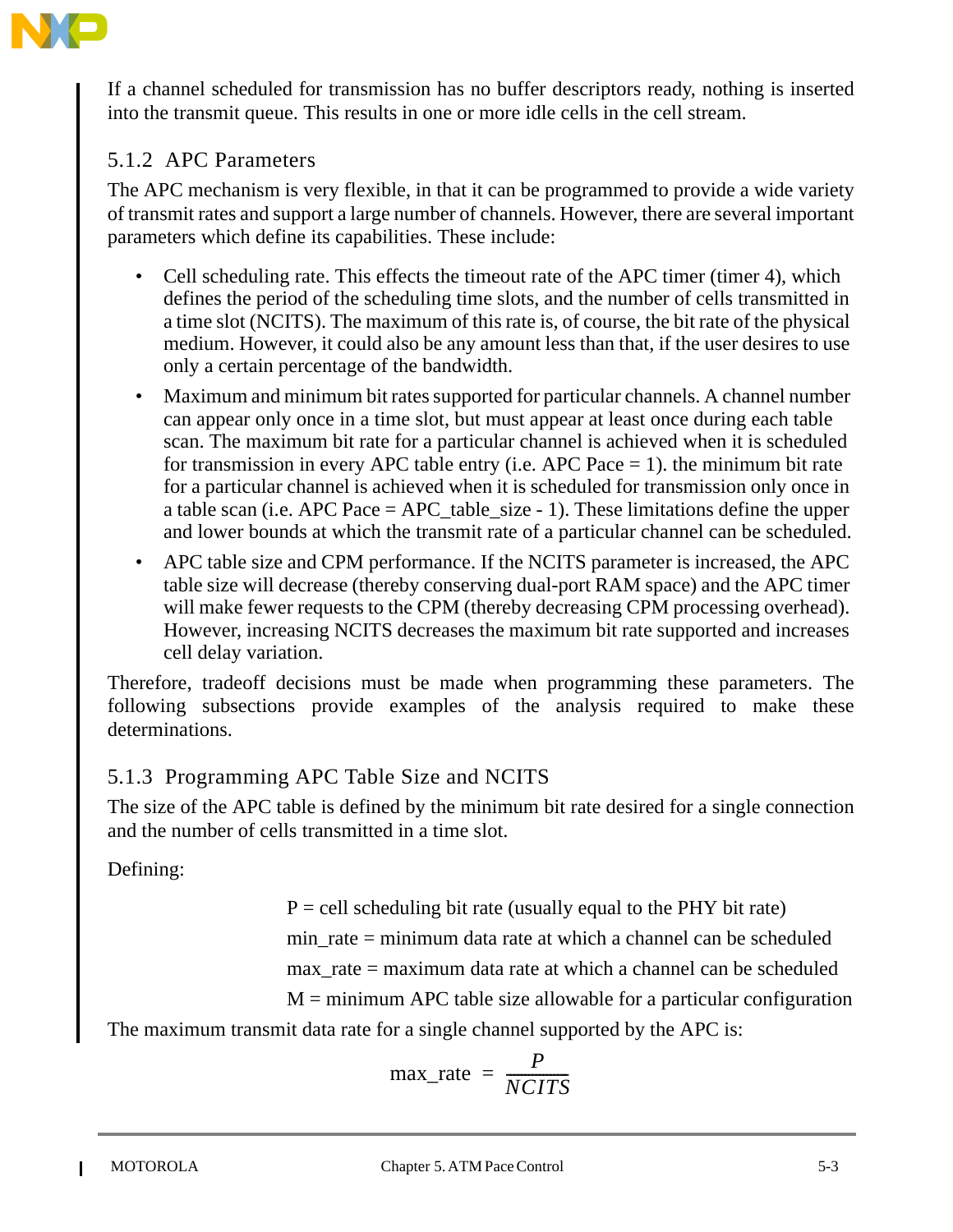

The minimum transmit data rate for a single channel supported by the APC is:

$$
min\_rate = \frac{P}{(M-1)NCITS}
$$

For example, assuming a PHY transceiver with a transmit data rate of 51.84 Mbps, and assuming that the APC is to be configured to use all of this transmit bandwidth, then  $P =$ 51.84Mbps. Also assume that no single ATM channel (virtual connection) will ever require more than 25% of this bandwidth. By this assumption,  $(P / max \text{ data})$  is 4, and we therefore choose NCITS to be 4. We also decide that no single connection will ever require a bandwidth less than 32kbps (i.e. min\_rate =  $32kbps$ ). The minimum APC table size is therefore equal to:

$$
M = \frac{\frac{51.84Mbps}{32kbps}}{4} + 1 = 406
$$

We are fortunate in this example to be able to deal entirely in integers. However, note that while M must be an integer, NCITS may include an integer and a fraction. In any other application of this analysis, NCITS may be tuned in order to achieve an exact integer value M.

Note that a fractional value of NCITS does not mean that a fractional number of channel numbers will be written to the transmit queue. It means that the number of cells scheduled per APC timeout will vary around the average defined by NCITS. For example, if NCITS were programmed to 2.5, then 2 cells would be scheduled during one iteration of the APC algorithm, followed by 3 cells the next time, followed by 2, and so on.

## 5.1.4 Defining APC Slot Time

The APC defines the maximum bit rate of the cell scheduler through the period of the APC timer tick (timer 4) and the number of cells scheduled per APC timer tick (NCITS). The period of the APC timer is referred to as an APC time slot.

Defining:

 $P =$  cell scheduling bit rate (usually equal to the PHY bit rate)

TMR4 = timer 4 period, programmed in **T**imer **M**ode **R**egister.

Then:

$$
P = \frac{CLKOUT}{TMR4} (NCITS)(number_of_bits_per-cell)
$$

Using the previous example, if CLKOUT=50MHz, P=51.84Mbps, and NCITS=4, then TMR4 is approximately 1635.8. The closest value we can program in TMR4 is  $103*16 =$ 1648, by programming TMR4[PS] =  $0x96$  and TMR4[ICLK]=0b10. We choose the next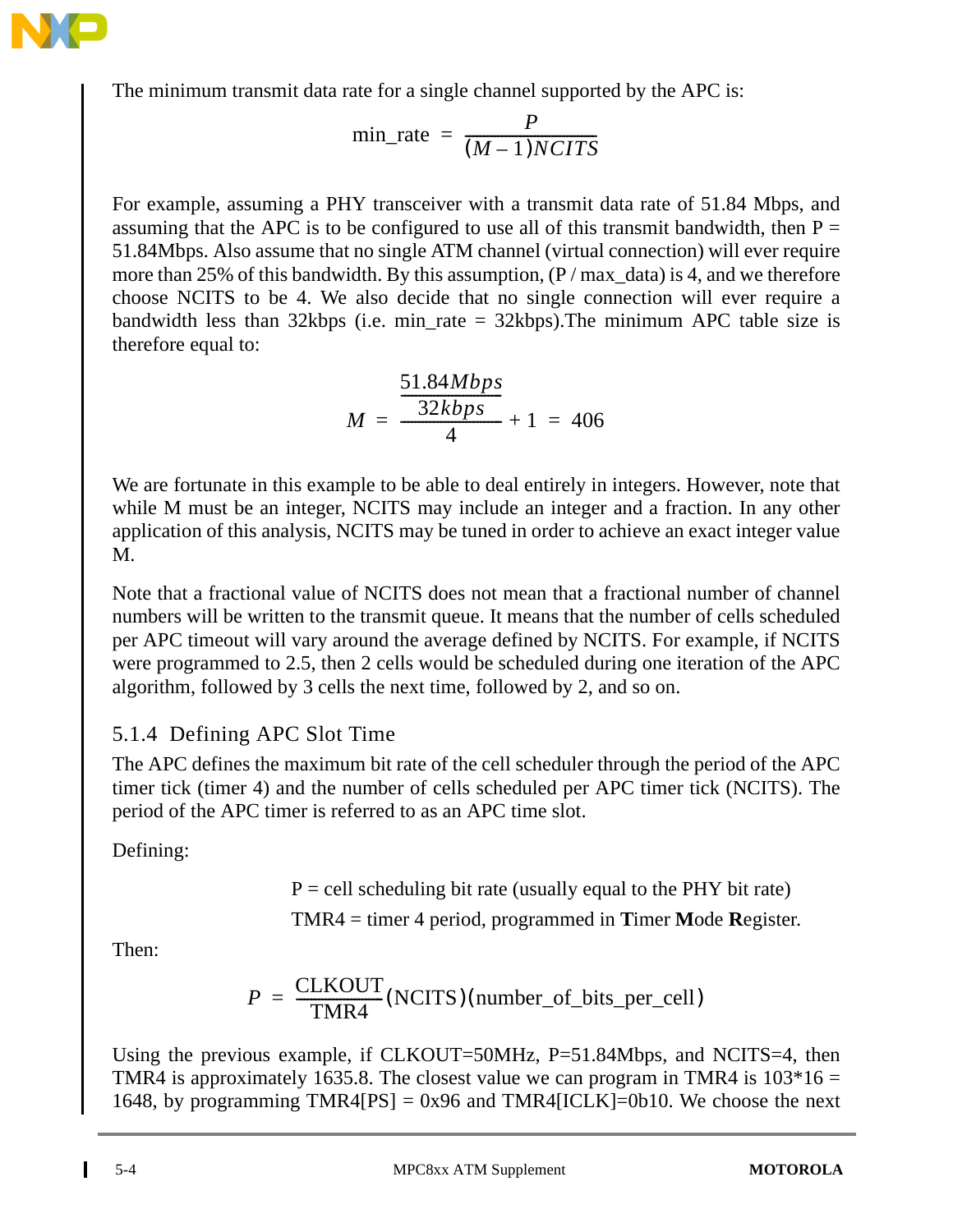

largest value from that which we calculated; otherwise, the transmit queue would eventually overrun as the scheduler would provide slightly more traffic than the physical layer can transmit.

# 5.1.5 Programming Rates for Channels

The bit rate for a particular ATM channel is defined by that channel's APC pace parameter in its TCT entry. The APC pace value (APCP + (APCPF/65536)) for any channel must fall between 1 and (APC table size -1). Values outside this range result in erratic pace and/or table overflows (APCO interrupts). The maximum rate for transmission of a particular channel is achieved when APC pace is equal to one.

Defining:

 $P =$  cell scheduling bit rate (usually equal to the PHY bit rate) des\_rate = desired bit rate for this channel

Then:

$$
APC\_Pace = \frac{P}{(NCIST)(des\_rate)}
$$

For example, again using the previous example with P=51.84Mbps and NCIST=4, assume that a channel with a bit rate of 100kbps is desired. APC\_Pace should therefore be programmed to 51.84Mbps /  $(4 * 100kbps) = 129.6$ . This can be approximated by programming APCP=129 and APCPF=39322.

For another example, assume the desired bit rate is 10Mbps. Then APC\_Pace should be programmed to 51.84Mbps /  $(4 * 10Mbps) = 1.296$ . This can be approximated by programming APCP=1 and APCPF = 19399.

Note that APC Pace consists of an integer and a fraction. A channel with a non-integer APC Pace will be scheduled such that its average pace will be as defined by APCP and APCPF. For example, if APCP and APCPF were programmed to define a pace of 1.5, then after transmission the channel would be alternately rescheduled either one time slot following or two time slots following, averaging to 1.5.

## 5.1.6 APC Initialization and Operating Considerations

As long as the APC timer (timer 4) is not active, the APC parameters may be initialized in any order. Timer 4 must be initialized last, following the initialization of the APC tables of all the ATM ports in the system. Failure to initialize timer 4 last will allow the scheduling algorithm to start prematurely, resulting in unpredictable behavior.

Furthermore, the APC table parameters must be initialized before any TRANSMIT\_CHANNEL\_ACTIVATE commands are issued. However, these commands may be issued at any time, whether the APC timer is active or inactive. For more information, see the description of the TRANSMIT\_ACTIVATE\_CHANNEL command.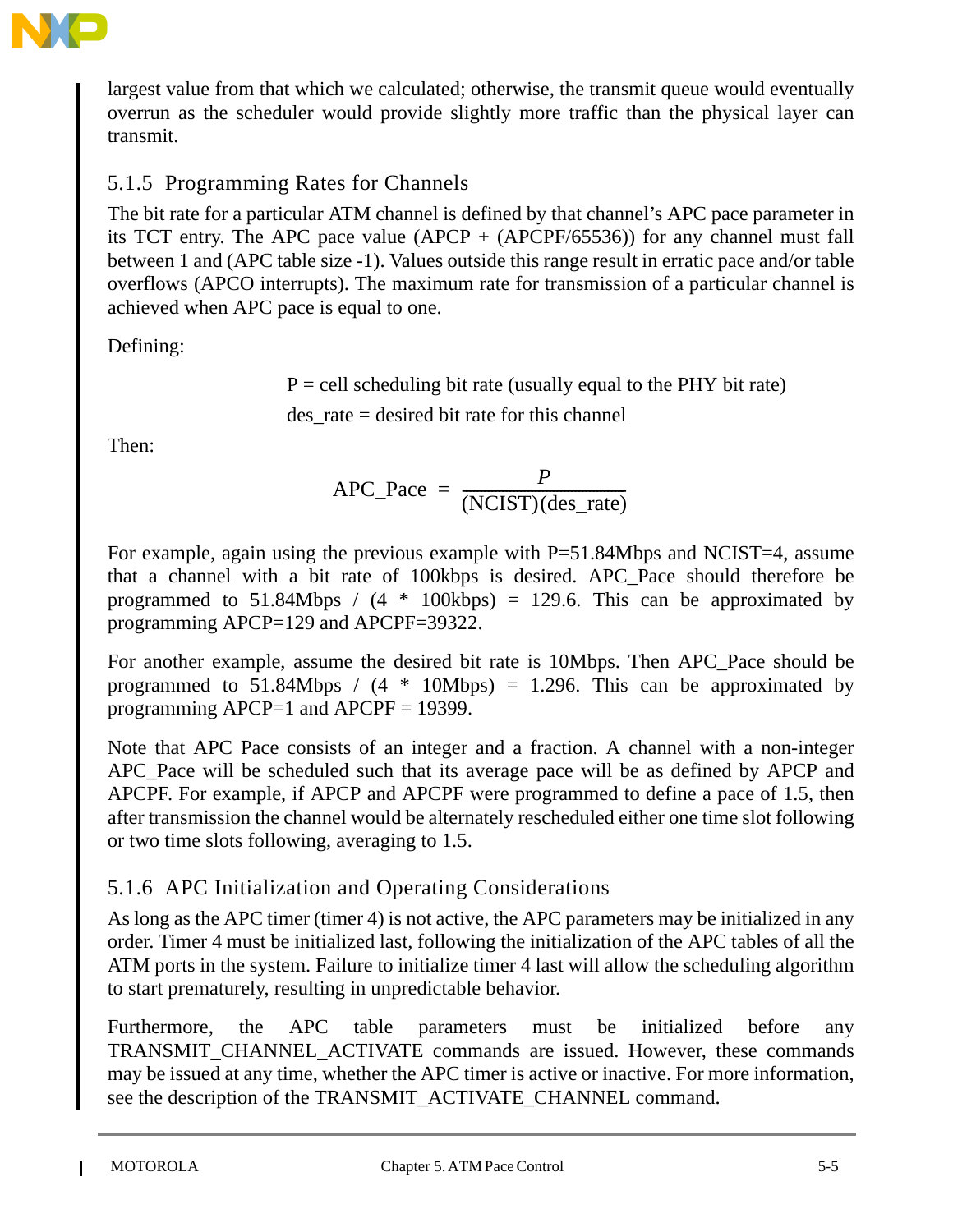

Also, note that the physical interface (serial or UTOPIA) must be enabled and its associated clocks and synchronization signals must be active before the APC timer is activated. Otherwise, the transmit queue will simply overflow (causing an APCO interrupt).

# 5.1.7 Modifying Channel Transmit Pace

The APC Pace parameter in the TCT of any channel can be manipulated at any time. Software can use this capability to support various dynamic traffic types, such as ABR.

# 5.1.8 Minimizing Cell Delay Variation

The number of cells sent in each time slot (determined by the NCITS value) has an effect on the maximum cell delay variation (CDV) since the order of the cells in a given time slot is not controlled. Therefore, the CDV increases as the value in NCITS increases.

Also, as described before, the entries in the APC table are actually the heads of linked lists, which allows the APC to schedule multiple channels for the same time slot. These linked lists can be of unlimited depth, and although only NCITS cells will actually be written to the transmit queue each time the APC\_PTRx advances, no cells will be lost because of the lagging APC SPTRx service pointer. However, note that deeper linked lists will result in more cell delay variation. Therefore if cell delay variation is a concern, it is best, to schedule channels such that they distributed as uniformly as possible throughout the APC table. This can effectively be implemented by activating channels (by the TRANSMIT\_ACTIVATE\_CHANNEL command) at random intervals, such that they are not all written to the same APC table entry.

# 5.2 Direct Scheduling of Cells

The ATM controller implements an APC\_Bypass command that allows the user to insert a channel number directly into the transmit queue on a cell-by-cell basis. This command can be used at any time in either serial mode or UTOPIA mode to insert a single cell for a channel into the transmit queue, with no direct transmit queue pointer manipulation required.

If the APC is programmed to never schedule cells (either by disabling timer 4 or by removing all channels from the APC table with TRANSMIT\_CHANNEL\_DEACTIVATE commands), then groups of cells can be directly scheduled for back-to-back transmission. To send *n* cells back-to-back in serial mode, the user would write *n* channel numbers to the transmit queue and then advance TQAPTR by *n*. To send *n* cells back-to-back in UTOPIA mode the user would write (*n* - 1) channels numbers to the transmit queue, advance TQAPTR by (*n* - 1), and issue an APC\_Bypass command for the *n*th cell.

# 5.3 Using the APC with Multiple ATM Ports

The APC algorithm always begins in page 4 of the dual-port RAM. Thus, normally, when the 860SAR is configured with a single ATM port (in either UTOPIA or serial mode), the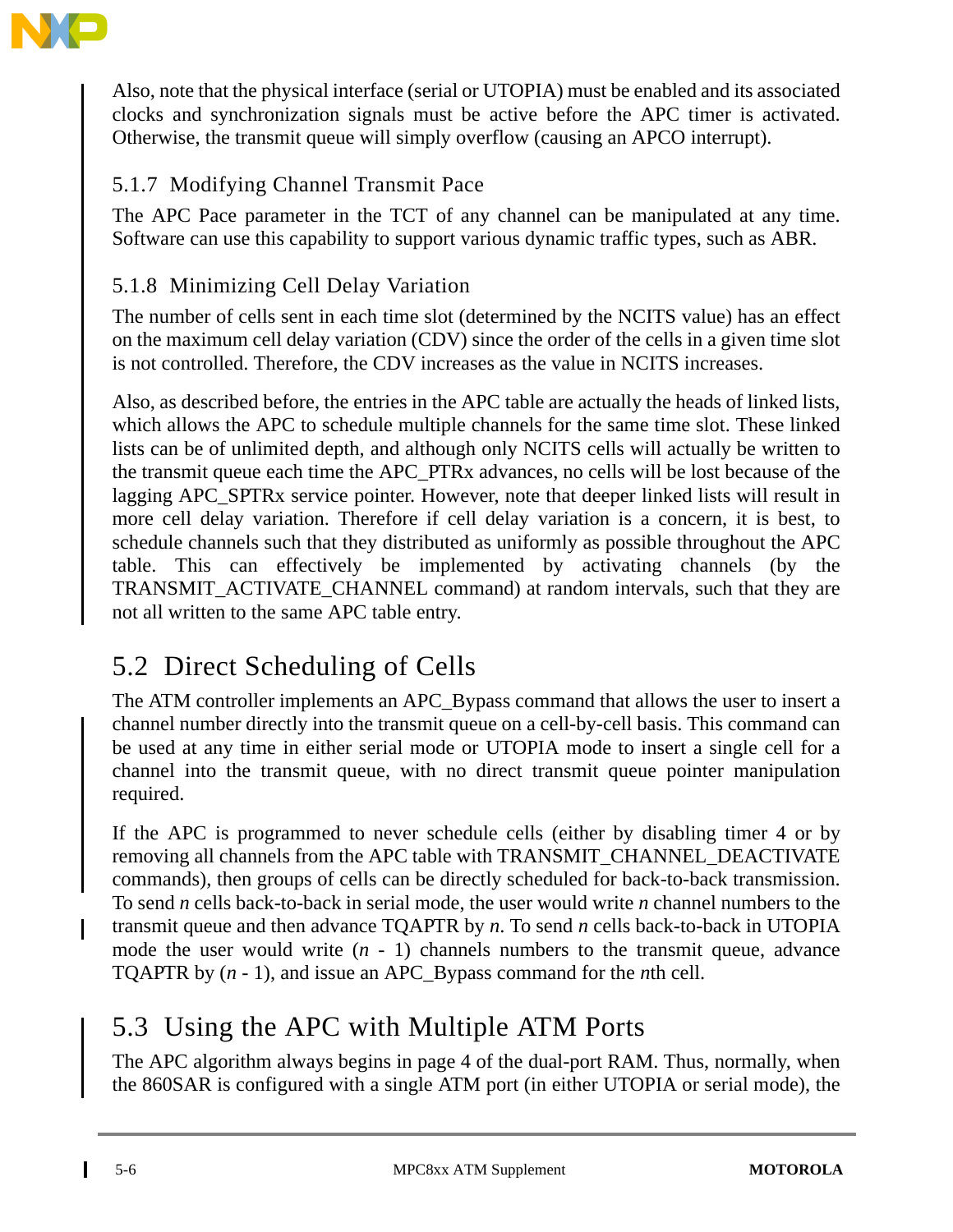

ATM port operates in page 4 of the dual-port RAM. Although it is possible to run a single serial ATM port on SCC1, SCC2, or SCC3, this requires that the APCST parameter on page 4 of the dual-port RAM define the APC of page 4 as 'inactive,' and point to the active APC tables. The following discussion assumes that the APC for page 4 is active; however, the same general concepts apply to a system in which the APC for page 4 is inactive.

If the 860SAR is configured with multiple ATM ports, all the APCs are strobed by the same timer 4 request, which provides the common basic pace from which all the APCs are scheduled. Timer 4 activates several independent sub-timers in each APC implemented in the APCNT field of the APC parameters. Scheduling of cells from a particular APC will occur only when APCNT exceeds one. Timer 4 should be programmed to supply an optimized common pace for all the APCs. This pace can then be divided or multiplied by setting NCITS appropriately for each APC.

For example, if the 860SAR is configured for a 50 MHz system clock and implements two SARs one of which (in page3) is a 25-Mbps SAR and the other is a T1 serial SAR, timer 4 is programmed to generate an APC request every 4 cell times of the 25-Mbps SAR (timer 4 should be programmed to 50 MHz/25 Mbps\*53\*8\*4 = 3392). An NCITS value of 4 is selected for the 25-Mbps SAR and an NCITS value of 0.24 for the 1.544-Mbps SAR so that the 25-Mbps APC will schedule 4 cells per timer 4 timeout, and the T1 APC will schedule one cell per 4.166 timer 4 timeout (an average of 0.24) for the T1 SAR.

In the example shown in Figure 5-2, the APCST[NSER] field in page 4 points to page 1, APCST[NSER] of page 1 points to page 4. When a timer 4 timeout occurs, the NCITS timer of page 1 is updated. Once per 4.166 requests the APCNT timer will exceed one, and APC1 schedules a channel for transmission. After the APCNT timer of page 1 is updated, APC2 is selected and schedules up to four NCITS channels.



Figure 5-2. Example of Single PHY and Single Serial APC Configuration

Multi-PHY scheduling works in the same way as the scheduling process described above. Each PHY can support a different bit rate which is derived from the same timer 4 basic rate. In this way the 860SAR can support up to seven different APCs (four multi-PHY and three serial mode SARs). Upon a timer 4 timeout, the 860SAR will start servicing the serial APCs and then services multi-PHY3 through multi-PHY0. The order of serial APC service is defined by APCST[NSER]. Figure 5-3 shows the 860SAR fully configured with four multi-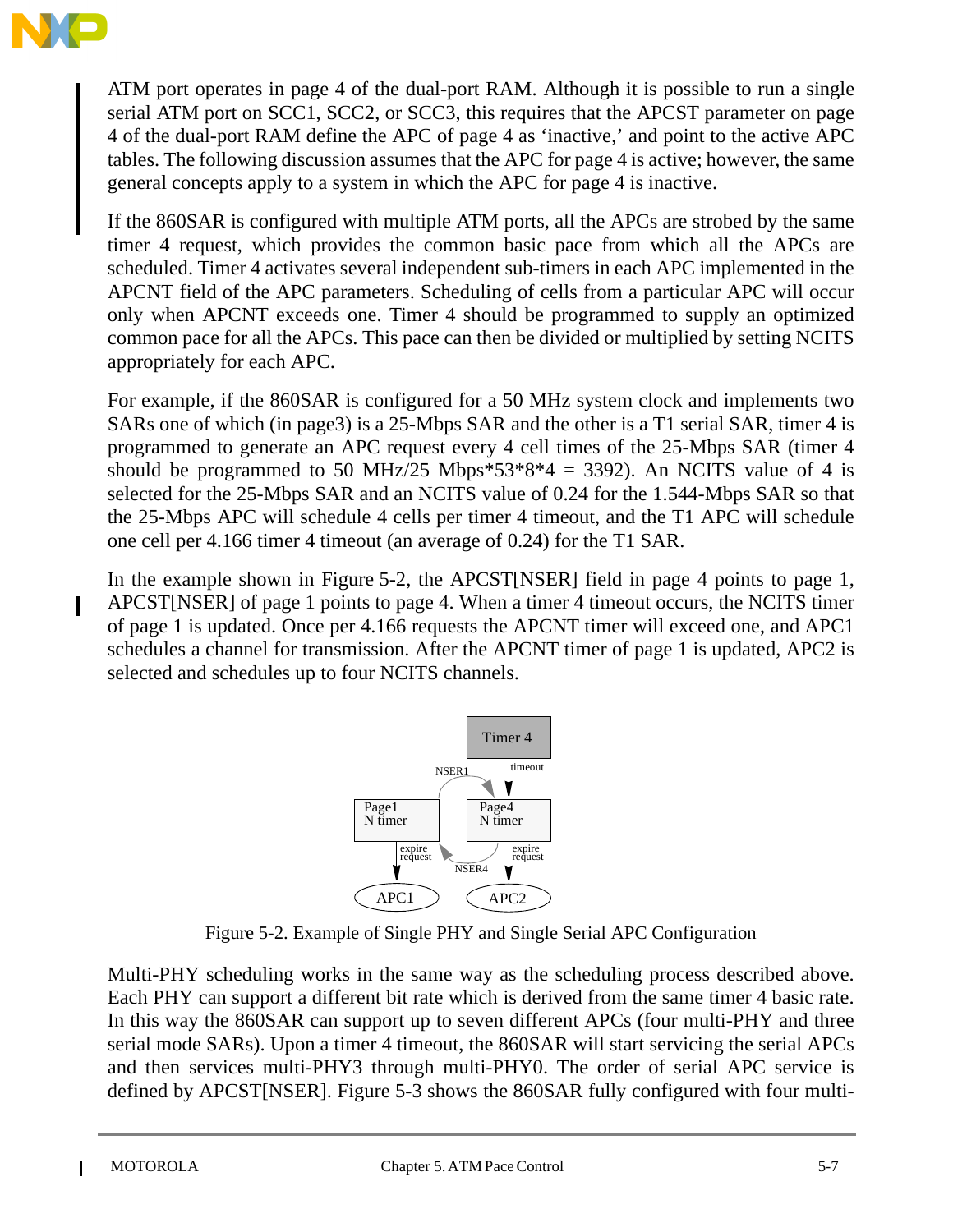

PHY SARs and three serial mode SARs.



Figure 5-3. Example of Maximum Multi-PHY and Multi-Serial APC Configuration

# 5.4 Using the APC Without Using SCC4 or UTOPIA

As described in Section 5.3, "Using the APC with Multiple ATM Ports", the APC algorithm begins and terminates by referring to the APCST parameter on parameter page 4. Therefore, the APCST parameter on parameter page 4 must always be valid, even if the communication channels associated with parameter page 4 (i.e. SCC4 or UTOPIA port) are not used in ATM mode.

If SCC4 or the UTOPIA port are not used, then the APCST parameter on parameter page 4 must indicate that the APC on page 4 is disabled, and must also point to the active APC page(s). This is accomplished using the APCST[NSER,CSER] mechanism described in Section 5.3, "Using the APC with Multiple ATM Ports". The APC on parameter page 4 can be disabled by setting APCST[DIS].

For example, if only SCC1 is used in ATM mode, then APCST on page 4 should be programmed to 0x0004, which sets APCST[NSER]=APCST[CSER]=00 (indicating SCC1) and APCST[DIS]=1. For the APCST on page 1, APCST[NSER] and APCST[CSER] should be programmed to 11, to point the APC algorithm back to page 4 to terminate.

Note, however, that by programming APCST4, the use of most other protocols on SCC4 is precluded, due to parameter RAM conflicts with this parameter. The only protocol which does not conflict with this parameter is transparent mode. Therefore, if the APC is used, then parameter RAM page 4 can only be used with SCC4 in transparent mode, SCC4 in ATM mode, or the UTOPIA port.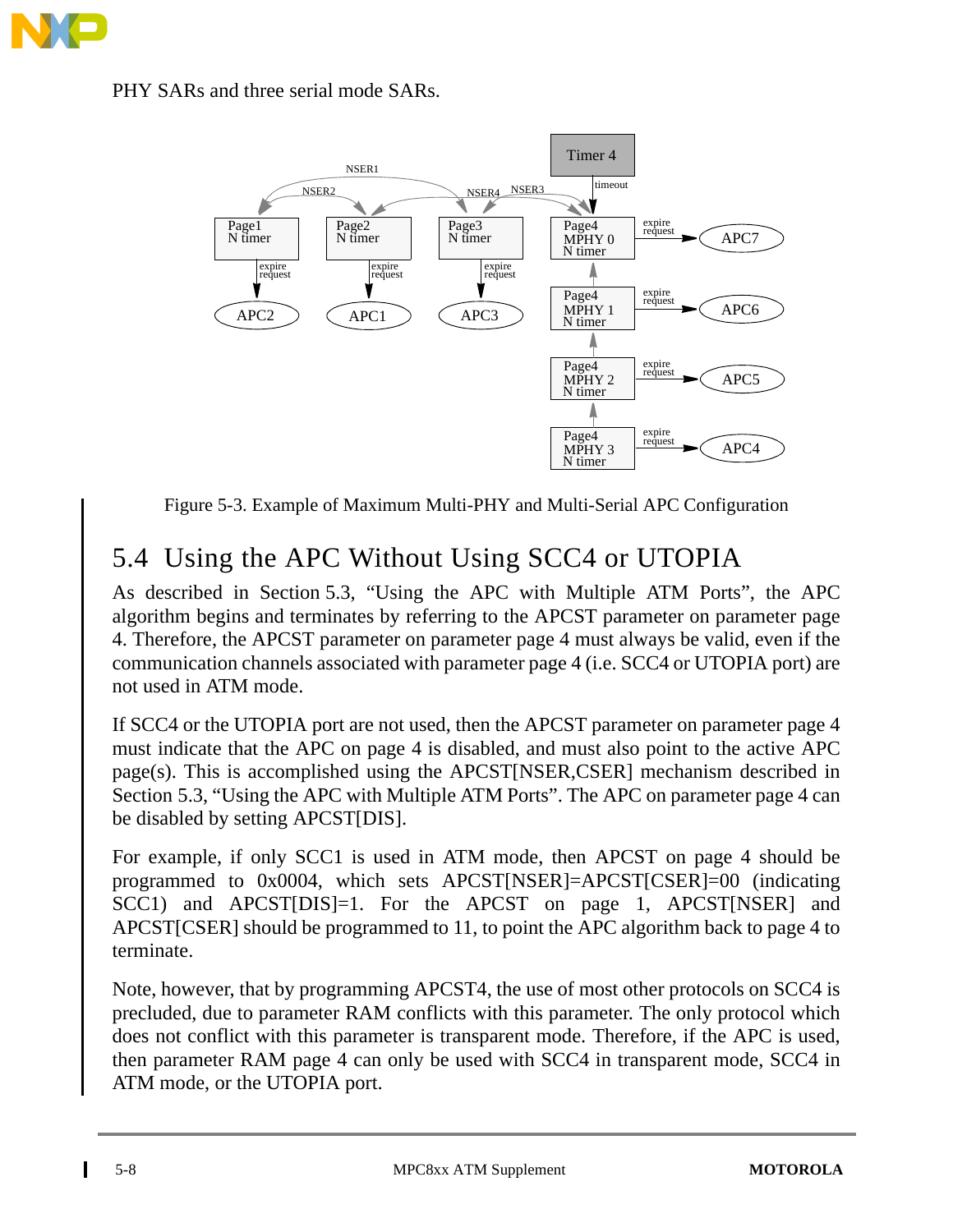

# 5.5 APC Table

The APC table is a memory space located in the dual-ported RAM. The user configures the number of entries in the APC table according to the required traffic parameters. The APC can be configured to handle two levels of priority through the configuration of APCST[PL2]. The APC will first schedule channels from the first priority table, scheduling up to NCITS channels from the APCT\_PTR slot. If there are fewer than NCITS channels in this slot and the PL2 bit is set, the APC tries to select the rest of the channels from the second priority table. The total number of channels selected from both tables will always be NCITS or less. On each APC timeout, the APC advances the pointer of both tables by one slot. Note that during initialization all entries in the APC tables (from APCT\_BASEx to APCT\_ENDx) must be loaded with a value of 0xFFFF to indicate an empty slot. The first- and second-priority APC tables are shown in Figure 5-4.

Note that the first- and second- level tables need not be the same length; the length of the table effects only the minimum programmable transmit rate, which might be different for high-priority or low-priority channels.



the last entry in the table

Figure 5-4. APC Table

# 5.6 Transmit Queue

The APC schedules up to NCITS channels in a time slot. It writes each channel number into the transmit queue in the position indicated by TQAPTR. The transmitter tracks the TQAPTR pointer and reads the channel numbers from the transmit queue and transmits a single cell for each channel. The channels to be sent lie between TQTPTR and TQAPTR. Figure 5-5 shows the organization of the transmit queue.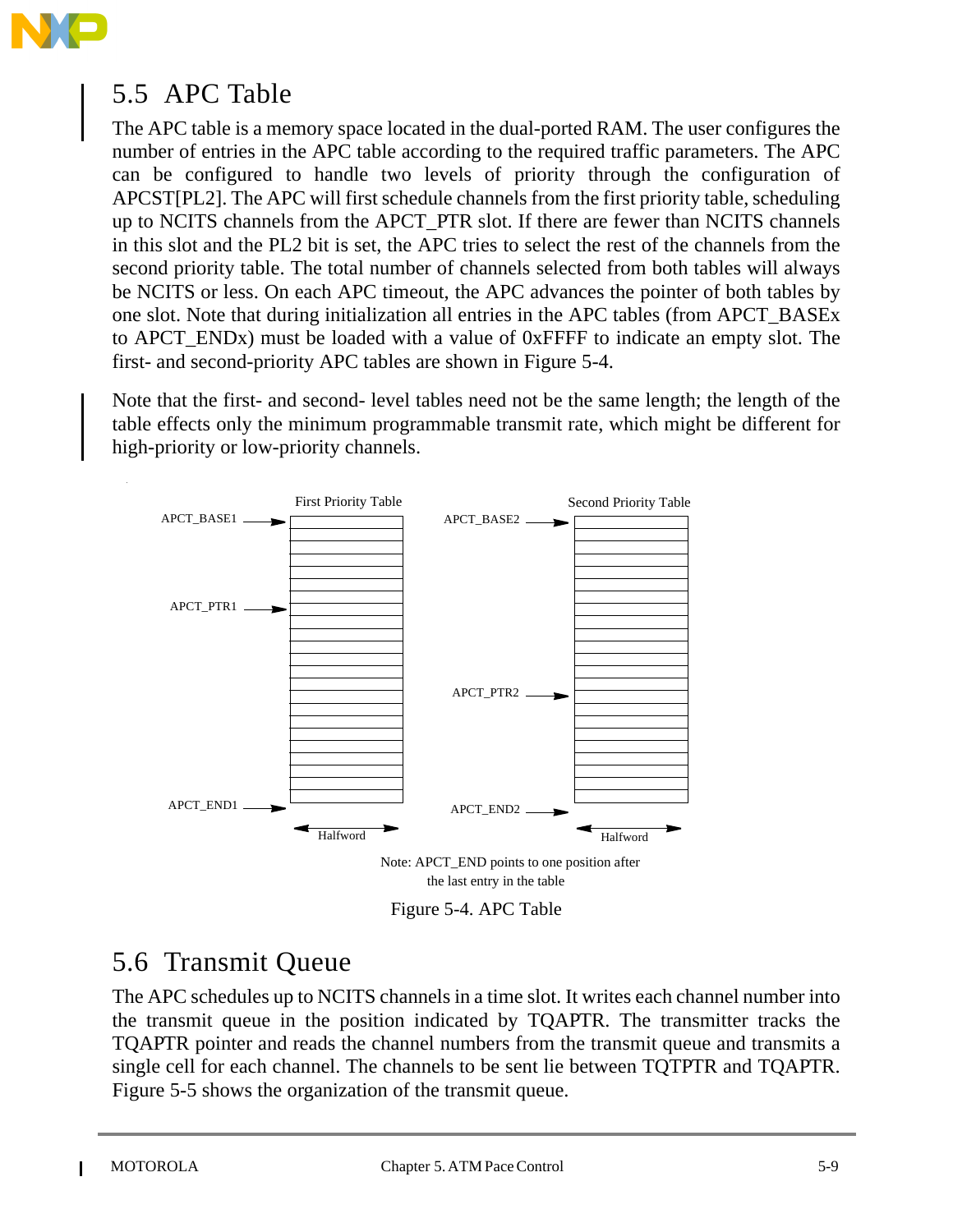



Figure 5-5. Transmit Queue

The transmit queue will never overflow because the TQAPTR pointer never wraps to point to the TQTPTR pointer. The depth of the transmit queue is equal to the number of entries minus 1. If the transmit queue is full the APC will not insert more channels, and the APC\_SPTR stalls until space is available in the transmit queue.

# 5.7 APC Parameters

Table 5-1 describes the memory location and size of the user configurable parameters of the ATM pace controller. The shaded portion of the table contains the parameters used to configure the second priority APC table.

| Address                  | Name                      | Width                                                       | Description                                              | User Writes (hex)                         |  |  |
|--------------------------|---------------------------|-------------------------------------------------------------|----------------------------------------------------------|-------------------------------------------|--|--|
| $APC$ Par + 00           | APCT_BASE1                | Half Word                                                   | APC table—First priority base pointer.<br>See Table 5-2. | User defined                              |  |  |
| APC Par $+02$            | APCT_END1                 | Half Word                                                   | First APC table—Length. See Table 5-2.                   | User defined                              |  |  |
| $APC$ Par + 04           | APCT_PTR1                 | <b>Half Word</b>                                            | First APC table pointer. See Table 5-2.                  | APCT_BASE1 value                          |  |  |
| $APC$ Par + 06           | APCT_SPTR1                | APC table first priority service pointer.<br>See Table 5-2. | APCT BASE1 value'                                        |                                           |  |  |
| $APC$ Par + 08 - 0F      | Reserved                  |                                                             |                                                          |                                           |  |  |
| $APC$ Par + 10<br>APC_MI |                           | Half Word                                                   | APC—Max iteration                                        | User defined                              |  |  |
| $APC$ Par + 12           | <b>NCITS</b><br>Half Word |                                                             | Number of cells in time slot. See<br>Table 5-2.          | User defined                              |  |  |
| $APC$ Par + 14           | <b>APCNT</b>              | Half Word                                                   | $APC$ — $N$ timer                                        | 0000                                      |  |  |
| APC Par $+16 - 1F$       | Reserved                  | $\qquad \qquad$                                             |                                                          | $\qquad \qquad \overline{\qquad \qquad }$ |  |  |
| $APC$ Par + 20           | <b>APCT BASE2</b>         | Half Word                                                   | APC table-Second priority base<br>pointer                | User defined                              |  |  |
| $APC$ Par + 22           | APCT_END2                 | Half Word                                                   | Second APC table-Length                                  | User defined                              |  |  |
| $APC$ Par + 24           | APCT_PTR2                 | Half Word                                                   | Second APC table pointer                                 | APCT_BASE2 value                          |  |  |
| $APC$ Par + 26           | <b>APCT SPTR2</b>         | Half Word                                                   | APC table second priority service<br>pointer             | APCT BASE2 value                          |  |  |

Table 5-1. APC Parameters

 $\mathbf I$ 

 $\blacksquare$ 

Π  $\blacksquare$  $\blacksquare$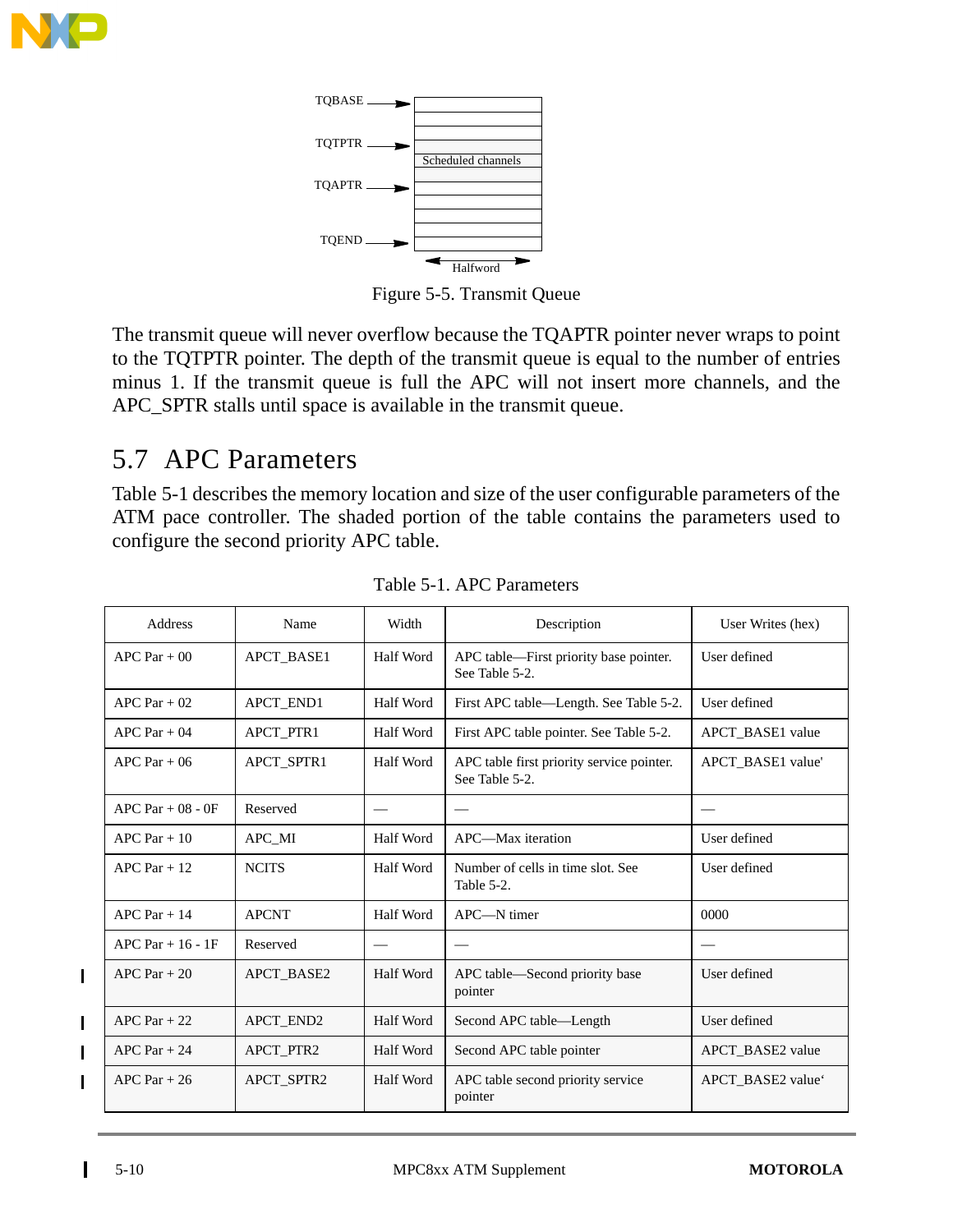

 $\blacksquare$ 

|  | Table 5-1. APC Parameters |
|--|---------------------------|
|--|---------------------------|

| Address            | Name     | Width | Description | User Writes (hex) |
|--------------------|----------|-------|-------------|-------------------|
| APC Par $+28 - 3F$ | Reserved |       | __          |                   |

**Note:**

1. The APC parameter table base address must be divisible by 32 (APCPTR must end with 00000).

2. Shadow area - Optional: Only used if APCST, PL2 bit is set.

#### Table 5-2 describes the operation of the user configurable ATM pace controller parameters.

#### Table 5-2. APC Parameter Descriptions

| Name                                                                                                                                                                                                                                                                                                                 | Description                                                                                                                                                                                                                                                                  |          |                                                                                    |                                                                                                   |  |  |  |
|----------------------------------------------------------------------------------------------------------------------------------------------------------------------------------------------------------------------------------------------------------------------------------------------------------------------|------------------------------------------------------------------------------------------------------------------------------------------------------------------------------------------------------------------------------------------------------------------------------|----------|------------------------------------------------------------------------------------|---------------------------------------------------------------------------------------------------|--|--|--|
| <b>APCT BASE1</b><br>and<br><b>APCT BASE2</b>                                                                                                                                                                                                                                                                        | APC table base for first and second priority tables. Holds the pointer to the first entry in each APC table. The<br>pointers should be half-word aligned (even address).                                                                                                     |          |                                                                                    |                                                                                                   |  |  |  |
| APCT_END1<br>and<br><b>APCT END2</b>                                                                                                                                                                                                                                                                                 | APC table end. Holds the end pointer of the APC tables, and is set to the address of the last entry in the APC<br>$table + 2 (APCT_END1 = Last_Entry1 + 2 and PCT_END2 = Last_Entry2 + 2).$                                                                                  |          |                                                                                    |                                                                                                   |  |  |  |
| APCT_PTR1<br>and<br>APCT_PTR2                                                                                                                                                                                                                                                                                        | APC table pointers. Holds the location of the current APC time slot in the APC table. The APC advances<br>both pointers by 1 on every APC N timer timeout. The APC table pointers should be initialized by the user to<br>the APCT_BASE1 and APCT_BASE2 values respectively. |          |                                                                                    |                                                                                                   |  |  |  |
| APCT_SPTR1<br>and<br>APCT_SPTR2                                                                                                                                                                                                                                                                                      | APC table service pointers for first and second priority tables. Additional APC pointers used internally by<br>the APC. The APCT_SPTR1 and APCT_SPTR2 parameters should be initialized by the user to the<br>APCT_BASE1 and APCT_BASE2 values respectively.                  |          |                                                                                    |                                                                                                   |  |  |  |
| <b>NCITS</b><br>Number of cells in time slot. Parameter set by the user. It holds the number of cells which are transmitted in<br>a time slot. This number can include fractions of a cell. The NCITS field is defined as follows:<br>8<br>0<br>15<br>NOC<br><b>FOC</b><br>The NCITS bit fields are described below. |                                                                                                                                                                                                                                                                              |          |                                                                                    |                                                                                                   |  |  |  |
| Name<br><b>Bits</b>                                                                                                                                                                                                                                                                                                  |                                                                                                                                                                                                                                                                              |          | Description                                                                        |                                                                                                   |  |  |  |
| $0 - 7$<br><b>NOC</b>                                                                                                                                                                                                                                                                                                |                                                                                                                                                                                                                                                                              |          | Number of cells. This field contains the integer value for the<br>number of cells. |                                                                                                   |  |  |  |
|                                                                                                                                                                                                                                                                                                                      |                                                                                                                                                                                                                                                                              | $8 - 15$ | <b>FOC</b>                                                                         | Fraction of cell. This field holds the fraction of cell where:<br>$NCITS = NOC + \frac{FOC}{256}$ |  |  |  |
|                                                                                                                                                                                                                                                                                                                      |                                                                                                                                                                                                                                                                              |          |                                                                                    |                                                                                                   |  |  |  |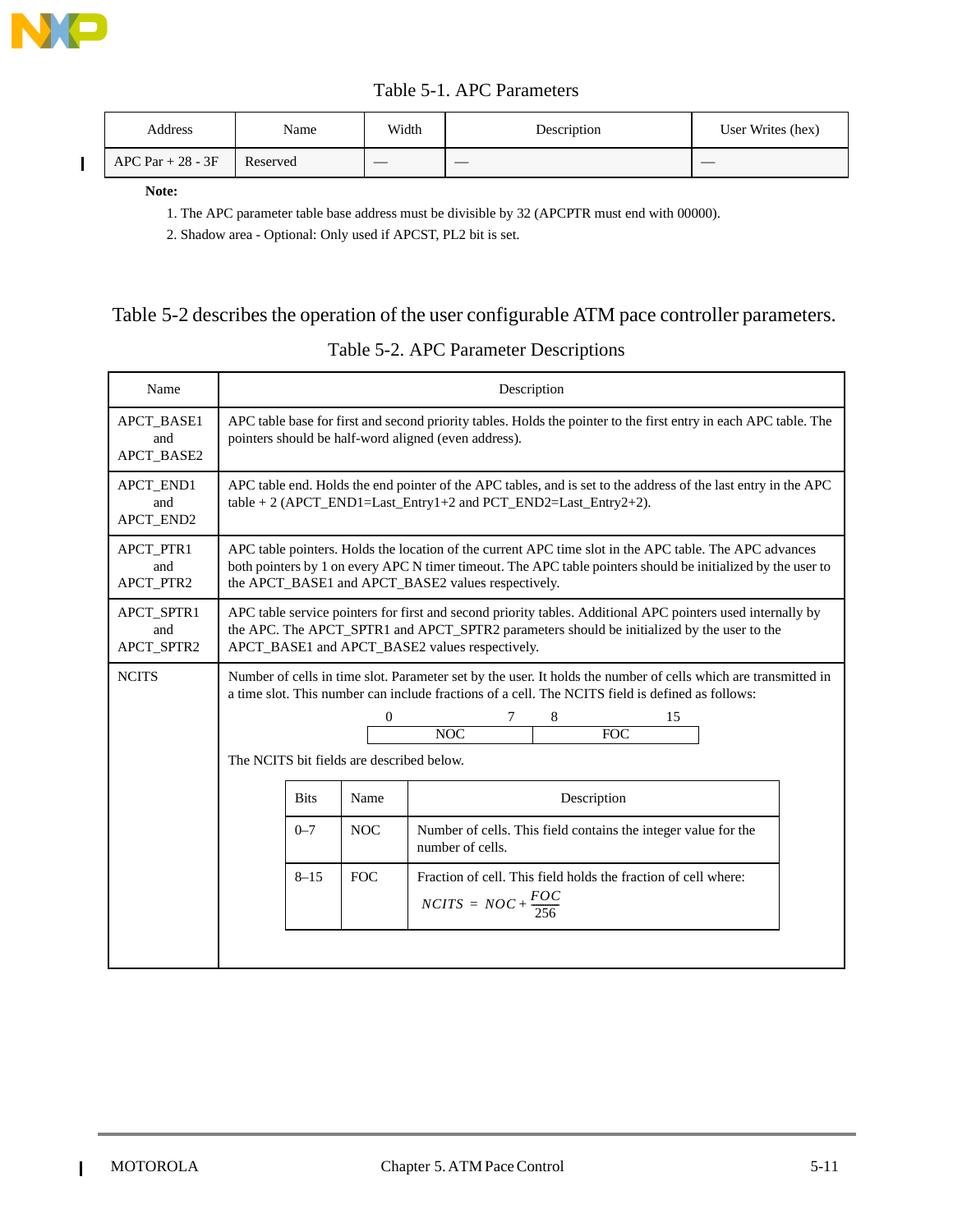

| Name           | Description                                                                                                                                                                                                                                                                                                     |             |           |                                |   |    |  |  |  |
|----------------|-----------------------------------------------------------------------------------------------------------------------------------------------------------------------------------------------------------------------------------------------------------------------------------------------------------------|-------------|-----------|--------------------------------|---|----|--|--|--|
| <b>APCNT</b>   | APC N timer. Field in used internally by the APC. It should be initialized by the user to zero. The APC adds<br>NCITS to this timer on every APC Timer request. This timer holds the APC N parameter and additional cell<br>fraction remainder which is used by the APC. The APCNT field is defined as follows: |             |           |                                |   |    |  |  |  |
|                |                                                                                                                                                                                                                                                                                                                 |             |           |                                | 8 | 15 |  |  |  |
| <b>CF</b><br>N |                                                                                                                                                                                                                                                                                                                 |             |           |                                |   |    |  |  |  |
|                | The APCNT bit fields are described below.                                                                                                                                                                                                                                                                       |             |           |                                |   |    |  |  |  |
|                |                                                                                                                                                                                                                                                                                                                 | <b>Bits</b> | Name      |                                |   |    |  |  |  |
|                |                                                                                                                                                                                                                                                                                                                 | $0 - 7$     | <b>CF</b> | Cell fraction used by the APC. |   |    |  |  |  |
|                | $8 - 15$<br>N<br>APC N parameter.                                                                                                                                                                                                                                                                               |             |           |                                |   |    |  |  |  |
|                |                                                                                                                                                                                                                                                                                                                 |             |           |                                |   |    |  |  |  |
| APC MI         | Max iteration. Number of times/steps that the APC advances the service pointer. This parameter limits the<br>time spent in a single APC routine, thereby avoiding excessive APC latency. The recommended value for<br>APC_MI is equal to the minimum value of APCP of all channels, and should not exceed 32.   |             |           |                                |   |    |  |  |  |

# Table 5-2. APC Parameter Descriptions (Continued)

 $\overline{1}$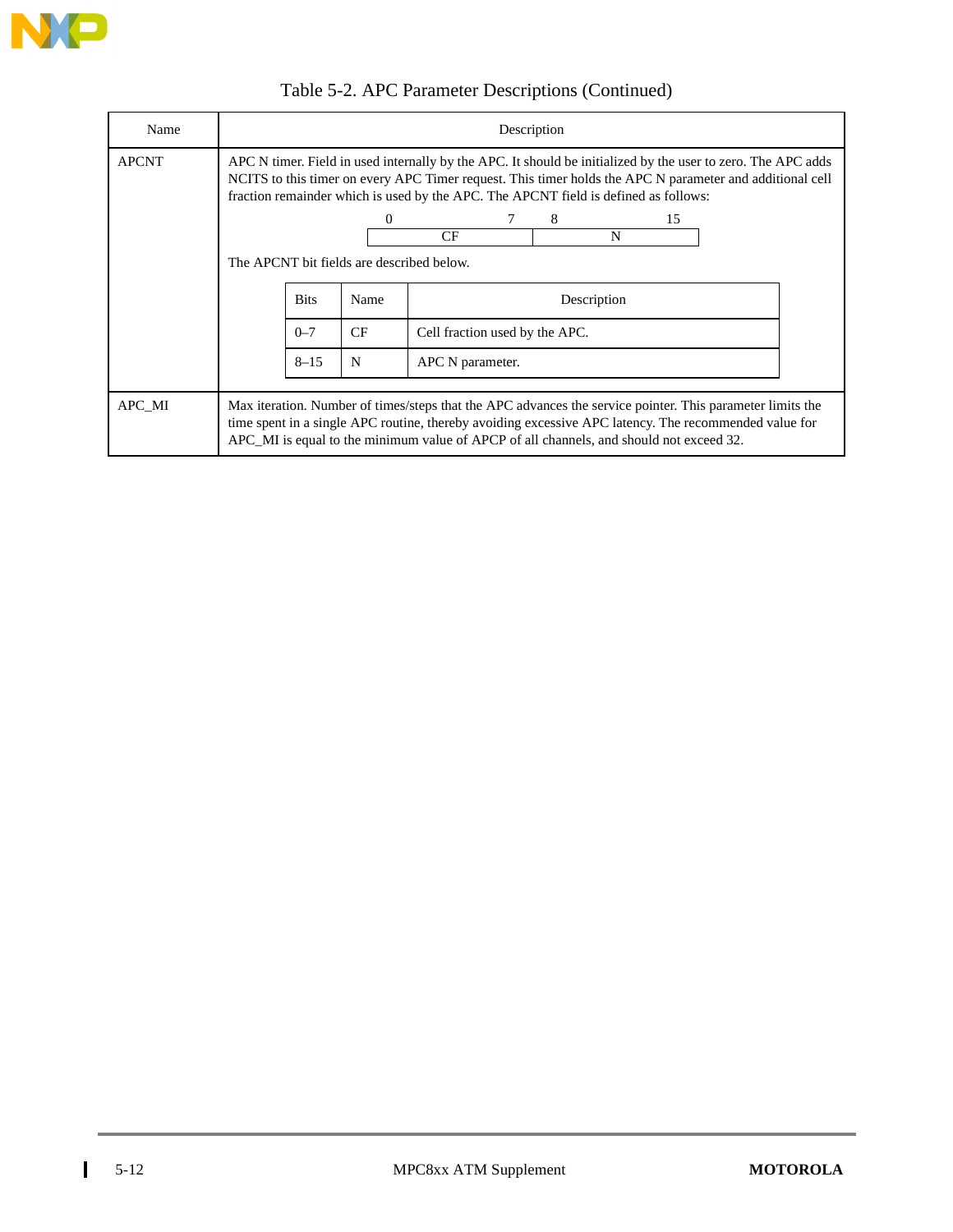

# Chapter 6 Exceptions

Interrupt handling by 860SAR involves two principle data structures, the event register (SCCE or ISDR) and circular exception queue. The circular exception queue is shown in Figure 6-1.



Figure 6-1. Circular Exception Queue

The INTBASE and INTPTR pointers are host-initialized global 860SAR parameters that respectively point to the starting location of the table in external memory and to the current empty position available to the CP. The end of the table is defined by the entry containing the W-bit set to 1. When one of the 860SAR channels generates an interrupt request, the CP writes a new entry to the table consisting of the channel's number and a description of the exception. The valid (V) bit is then set and INTPTR is incremented. When INTPTR reaches the location with the W bit set to 1, it wraps around so that INTPTR contains the same value as INTBASE.

After an interrupt request, the host reads the event register (SCCE or ISDR). A dedicated event register bit (GINT) indicates that at least one new entry was added to the table. After clearing GINT, the host starts processing the table and clears each entry's V bit. The host follows this procedure until it reaches an entry where V is 0.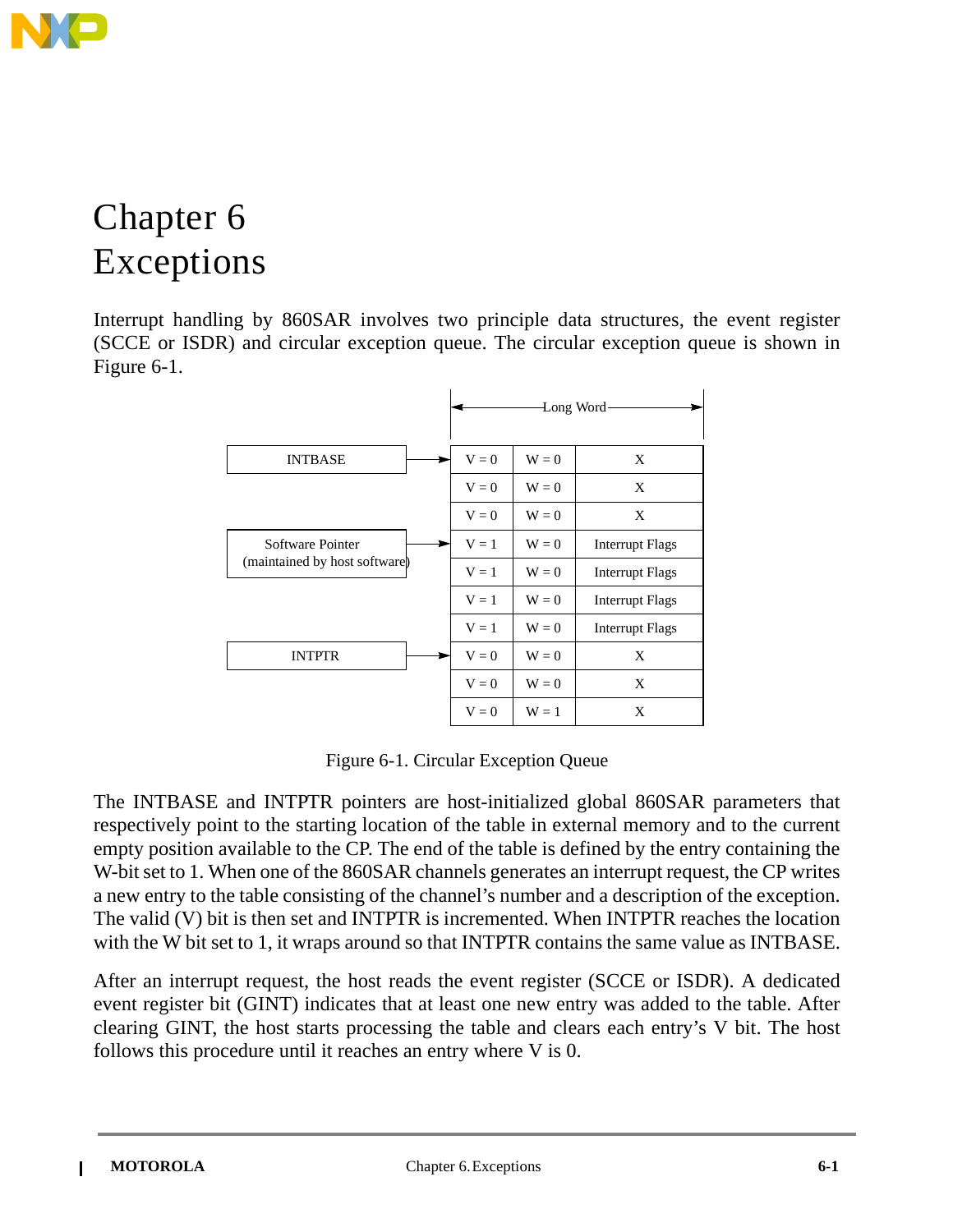

The user must clear all interrupt bits in the table entry when servicing the interrupt. Otherwise, a later access to this location may reveal multiple interrupts, only one of which is the desired event.

# 6.1 Event Register

The event registers generate interrupts to the host and report on events that are common to all channels. The GINT bit indicates that a channel-specific interrupt was signaled in the interrupt table. In UTOPIA mode, the IDSR1 register is used as an event register, and in serial mode the SCCE register of each serial interface is used as an event register.

### 6.1.1 UTOPIA Mode Event Register (IDSR1)

The IDSR1 register is the 860SAR event register when the 860SAR is operating in UTOPIA mode. IDSR1 is used to report events and generate interrupt requests for the 860SAR UTOPIA interface. Note that in parallel mode, interrupts from the ATM channel are reported with an IDMA1 vector in the CIVR, and the IDMA1 bit set in the CIPR. For each flag in IDSR1 there is a programmable mask/enable bit in IDMR1 that determines whether an interrupt request is generated. The fields of the IDSR1 register are shown in Figure 6-2.

| DIT<br>DI I |                 | <u>ے</u> |             |             |             |                 |  |
|-------------|-----------------|----------|-------------|-------------|-------------|-----------------|--|
| FIELD       | <b>RESERVED</b> |          | <b>SYNC</b> | <b>IOOV</b> | <b>GINT</b> | <b>RESERVED</b> |  |

Figure 6-2. UTOPIA Mode Event Register (IDSR1)

Table 6-1 describes the IDSR1 bit fields.

|  |  |  | Table 6-1. IDSR1 Field Descriptions |
|--|--|--|-------------------------------------|
|--|--|--|-------------------------------------|

| <b>Bits</b>    | Name        | Description                                                                                                                                                                                                                                                                                                                                                                                                                            |
|----------------|-------------|----------------------------------------------------------------------------------------------------------------------------------------------------------------------------------------------------------------------------------------------------------------------------------------------------------------------------------------------------------------------------------------------------------------------------------------|
| $0 - 2$        |             | Reserved                                                                                                                                                                                                                                                                                                                                                                                                                               |
| 3              | <b>SYNC</b> | Cell synchronization changed status. Indicates that the 860SAR has lost the UTOPIA start of cell<br>(SOC) indication. When this occurs the 860SAR stops receiving cells until it regains SOC<br>synchronization. The SYNC bit in SRSTATE indicates that the 860SAR is waiting for<br>resynchronization.                                                                                                                                |
| $\overline{4}$ | <b>IOOV</b> | Interrupt queue overflow. This bit is set (and interrupt request generated) by the CP whenever an<br>overflow condition in the circular exception queue occurs. This condition occurs if the CP attempts to<br>write a new interrupt entry into an entry that has not handled by the host (identified by the V bit set to<br>1).                                                                                                       |
| $\sim$         | <b>GINT</b> | Global interrupt. Indicates that at least one new entry in the circular exception queue was generated<br>by 860SAR. The host clears GINT by a writing 1 to its location in IDSR1. After clearing the GINT<br>bit, the host reads the next entry from the circular exception queue, and starts processing a specific<br>channel's exception. The host returns from the interrupt handler when it reaches a table entry with V<br>$= 0.$ |
| $6 - 7$        |             | Reserved                                                                                                                                                                                                                                                                                                                                                                                                                               |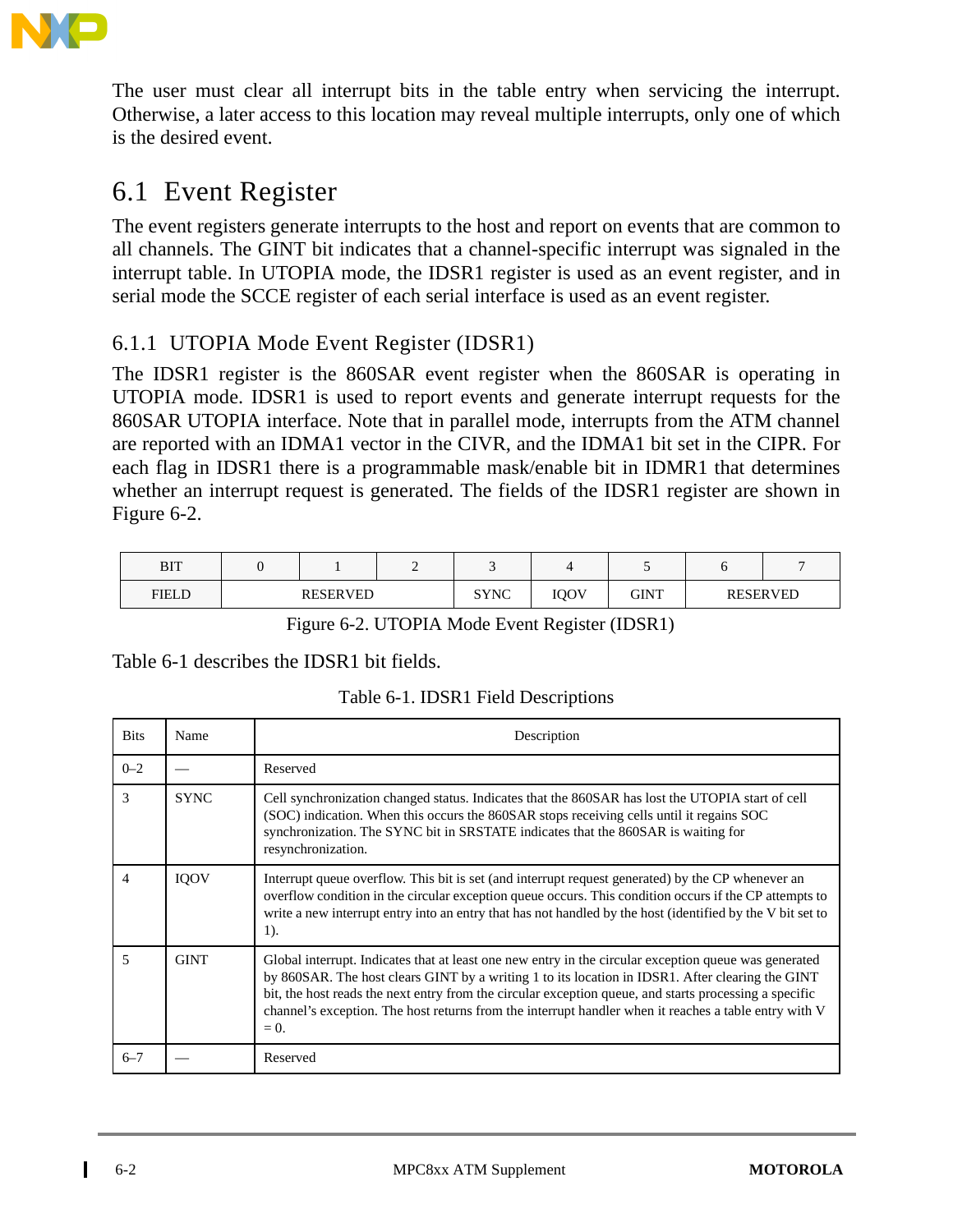

### 6.1.2 Serial Mode Event Register (SCCE)

The SCCE is the 860SAR event register for serial mode. The SCCE is used to report events and generate interrupt requests. For each SCCE bit a programmable mask/enable bit in SCCM determines whether an interrupt request is generated. Note that in serial mode, interrupts from the ATM channel are reported with the appropriate SCC vector in the CIVR, and the appropriate SCC bit is set in the CIPR. Figure 6-3 shows the bit fields in the SCCE register.

| BIT          | υ |                 | ∼ | $\sim$     | 4   | ◡          | ∽ |                 |  |  | 10 | . .                                      | $\sim$<br>$\overline{1}$ | 1 <sub>2</sub><br>ιJ | 14         | IJ  |
|--------------|---|-----------------|---|------------|-----|------------|---|-----------------|--|--|----|------------------------------------------|--------------------------|----------------------|------------|-----|
| <b>FIELD</b> |   | <b>RESERVED</b> |   | <b>GLR</b> | GLT | <b>DCC</b> |   | <b>RESERVED</b> |  |  |    | <b>SYN</b><br>$\tilde{\phantom{a}}$<br>◡ | IQO<br><b>TT</b>         | <b>GIN</b><br>m      | <b>GUN</b> | GOV |

Figure 6-3. Serial Mode Event Register (SCCE)

#### Table 6-2 describes the SCCE bit field settings.

#### Table 6-2. SCCE Field Descriptions

| <b>Bits</b>    | Name        | Description                                                                                                                                                                                                                                                                                                                                                                                                                                                                                                                                                                                                                                                                                                                                                                                                                                                           |
|----------------|-------------|-----------------------------------------------------------------------------------------------------------------------------------------------------------------------------------------------------------------------------------------------------------------------------------------------------------------------------------------------------------------------------------------------------------------------------------------------------------------------------------------------------------------------------------------------------------------------------------------------------------------------------------------------------------------------------------------------------------------------------------------------------------------------------------------------------------------------------------------------------------------------|
| $0 - 2$        |             | Reserved                                                                                                                                                                                                                                                                                                                                                                                                                                                                                                                                                                                                                                                                                                                                                                                                                                                              |
| 3              | GLR         | Glitch on receive. A clock glitch has been detected by the SCC on the receive clock.                                                                                                                                                                                                                                                                                                                                                                                                                                                                                                                                                                                                                                                                                                                                                                                  |
| $\overline{4}$ | <b>GLT</b>  | Glitch on transmit. A clock glitch has been detected by the SCC on the transmit clock.                                                                                                                                                                                                                                                                                                                                                                                                                                                                                                                                                                                                                                                                                                                                                                                |
| 5              | DCC         | DPLL carrier sense status change. Indicates carrier sense status generated by the DPLL has changed state.<br>The value of the DCC bit is valid only when the DPLL is enabled.                                                                                                                                                                                                                                                                                                                                                                                                                                                                                                                                                                                                                                                                                         |
| $6 - 10$       |             | Reserved                                                                                                                                                                                                                                                                                                                                                                                                                                                                                                                                                                                                                                                                                                                                                                                                                                                              |
| 11             | <b>SYNC</b> | Cell synchronization changed status. Indicates that the 860SAR has lost or gained cell delineation. The sync<br>interrupt is signaled whenever the 860SAR changes lock status (refer to the ASTATUS lock bit in<br>Section 3.1.5, "Serial Cell Synchronization Status Register (ASTATUS)." If sync loss occurs (lock bit is<br>cleared), this interrupt indicates a fatal ATM reassembly error since it is unknown which channels were<br>affected. Following the assertion of SCCE [SYNC] bit the 860SAR stops receiving data from all channels<br>and all data transfer to memory is terminated. After re-initializing the channels, the host may resume<br>receiving cells by executing the restart receive command for each channel. If enabled in the SCCM an<br>interrupt request is generated when SCCE[SYNC] bit is set. The host clears SYNC by writing a 1. |
| 12             | IQOV        | Interrupt Queue Overflow. This bit is set (and interrupt request generated) by the CP whenever an overflow<br>condition in the circular exception queue occurs. This condition occurs if the CP attempts to write a new<br>interrupt entry into an entry that has not been handled by the host (identified by the V bit set to 1).                                                                                                                                                                                                                                                                                                                                                                                                                                                                                                                                    |
| 13             | <b>GINT</b> | Global Interrupt. Indicates that at least one new entry in the circular exception queue was generated by<br>860SAR. The host clears the GINT bit by setting it. After clearing the GINT bit, the host reads the next entry<br>from the circular exception queue, and starts processing a specific channel's exception. The host returns from<br>the interrupt handler when it reaches a table entry with $V = 0$ .                                                                                                                                                                                                                                                                                                                                                                                                                                                    |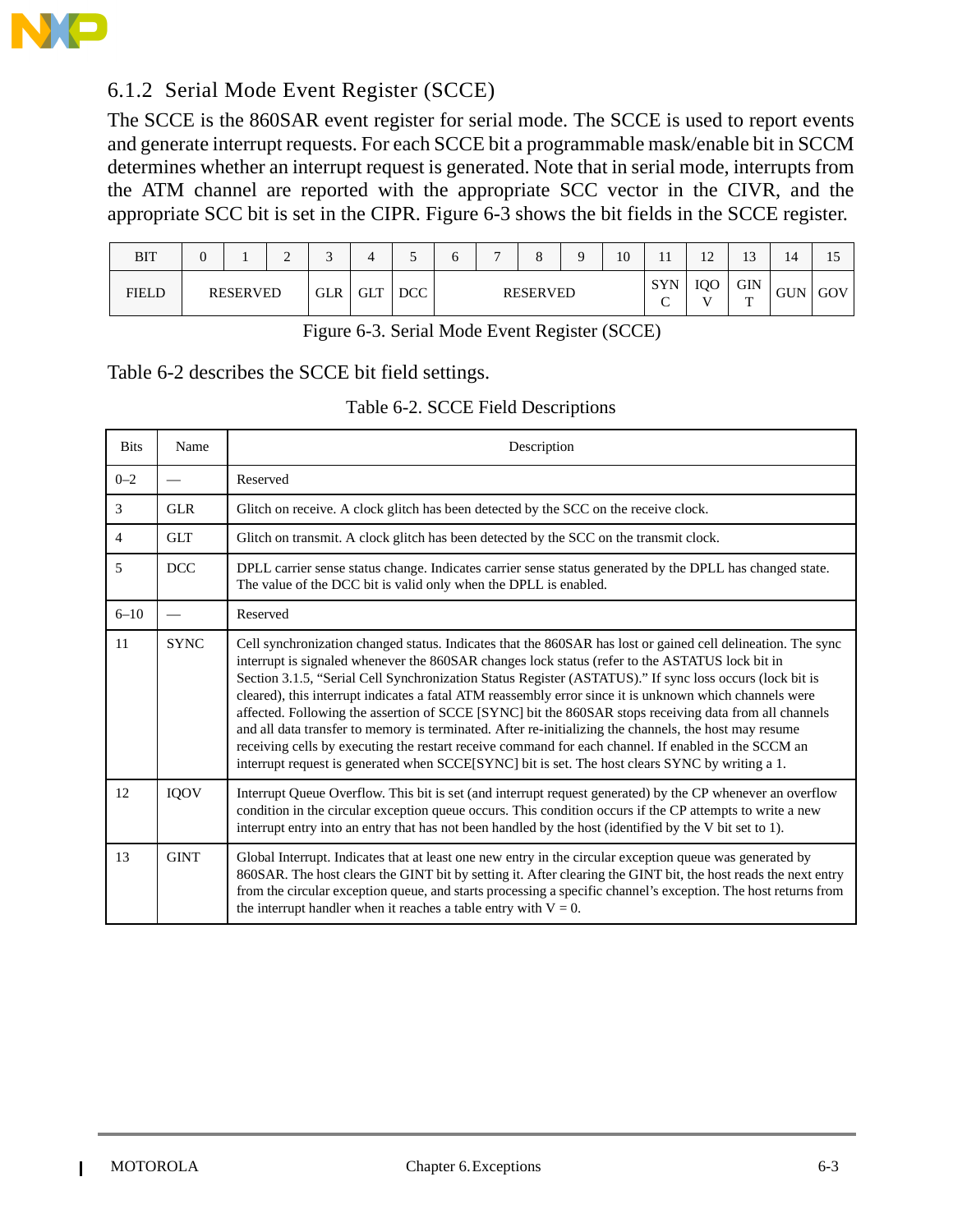

 $\blacksquare$ 

#### Table 6-2. SCCE Field Descriptions (Continued)

| <b>Bits</b> | Name       | Description                                                                                                                                                                                                                                                                                                                                                                                                                                                                                                                                                                                                                                                                                                                                                                                                                                                                                                                                                                                                                                                                                                                                                                                  |
|-------------|------------|----------------------------------------------------------------------------------------------------------------------------------------------------------------------------------------------------------------------------------------------------------------------------------------------------------------------------------------------------------------------------------------------------------------------------------------------------------------------------------------------------------------------------------------------------------------------------------------------------------------------------------------------------------------------------------------------------------------------------------------------------------------------------------------------------------------------------------------------------------------------------------------------------------------------------------------------------------------------------------------------------------------------------------------------------------------------------------------------------------------------------------------------------------------------------------------------|
| 14          | <b>GUN</b> | Global transmitter underrun. Indicates that an underrun occurred in the SCC's transmitter FIFO. A global<br>transmitter underrun error is fatal, as the channel(s) affected by the underrun are unknown. Following the<br>setting of the GUN bit, the 860SAR stops data transmission from all channels and sets APCST[DIS], and the<br>transmit line enters an idle state (logic high). After re-initializing the channels, the host may resume<br>transmitting by issuing a restart transmit command for each channel through the CPCR. If enabled in the<br>SCCM an interrupt request is generated when GUN is set. The host clears GUN by writing a 1 to it.<br>For fast recovery from a GUN error the user can reinitialize TSTATE by writing the STFCR value to the first<br>byte and zeroes to the second byte and restart the APC by clearing APCST[DIS]. This will result in some<br>corrupted transmit frames, as the user normally only writes to TSTATE during initialization. [Note also that<br>clearing APCST[DIS] may be overwritten by the APC scheduling task, and therefore the user should verify<br>after at least 50 system clocks that APCST[DIS] was indeed cleared.] |
| 15          | GOV        | Global receiver overrun. Indicates that an overrun occurred in the SCC's receiver FIFO. A global receiver<br>overrun error is fatal, as the channel(s) affected by the overrun are unknown. Following the setting of GOV<br>the 860SAR stops receiving data from all channels and all data transfer to memory is terminated. After re-<br>initializing the channels the host may resume receiving by executing the restart receive command for each<br>channel through the CPCR. If enabled in the SCCM, an interrupt request is generated when GOV is set. The<br>host clears GOV by a 1 to it.<br>For fast recovery from a GOV error the user can reinitialize RSTATE by writing the SRFCR value to the first<br>byte and zeroes to the second byte. This will result in some corrupted receive frames which should be<br>disposed of by software; normally the user only writes to RSTATE during initialization.                                                                                                                                                                                                                                                                          |

# 6.2 Exception Queue Entry

The exception queue contains information about channel specific events. The exception queue entry flags are shown in Figure 6-4.



Figure 6-4. Exception Queue Entry

Table 6-3 describes the exception queue entry bit fields.

#### Table 6-3. Exception Queue Entry Field Descriptions

| <b>Bits</b> | Name | Description                                                                                                                                                                                                                                                                                                                                                    |
|-------------|------|----------------------------------------------------------------------------------------------------------------------------------------------------------------------------------------------------------------------------------------------------------------------------------------------------------------------------------------------------------------|
|             |      | Valid bit. Indicates that this entry contains valid interrupt information. Upon generating a new entry,<br>the CP sets this bit. The V bit is cleared by the host immediately after it reads the interrupt flags in<br>this entry. The V bits in all entries must be cleared to 0 by the host during initialization.                                           |
|             | W    | Wrap bit. Indicates the last entry in the circular exception queue The next event's entry in the<br>interrupt circular table is written/read by the CP or host from the address contained in INTBASE.<br>During initialization the host must clear all W bits in the queue except the one in the last entry,<br>which is set to indicate the end of the queue. |
|             |      | Reserved                                                                                                                                                                                                                                                                                                                                                       |

 $\mathbf I$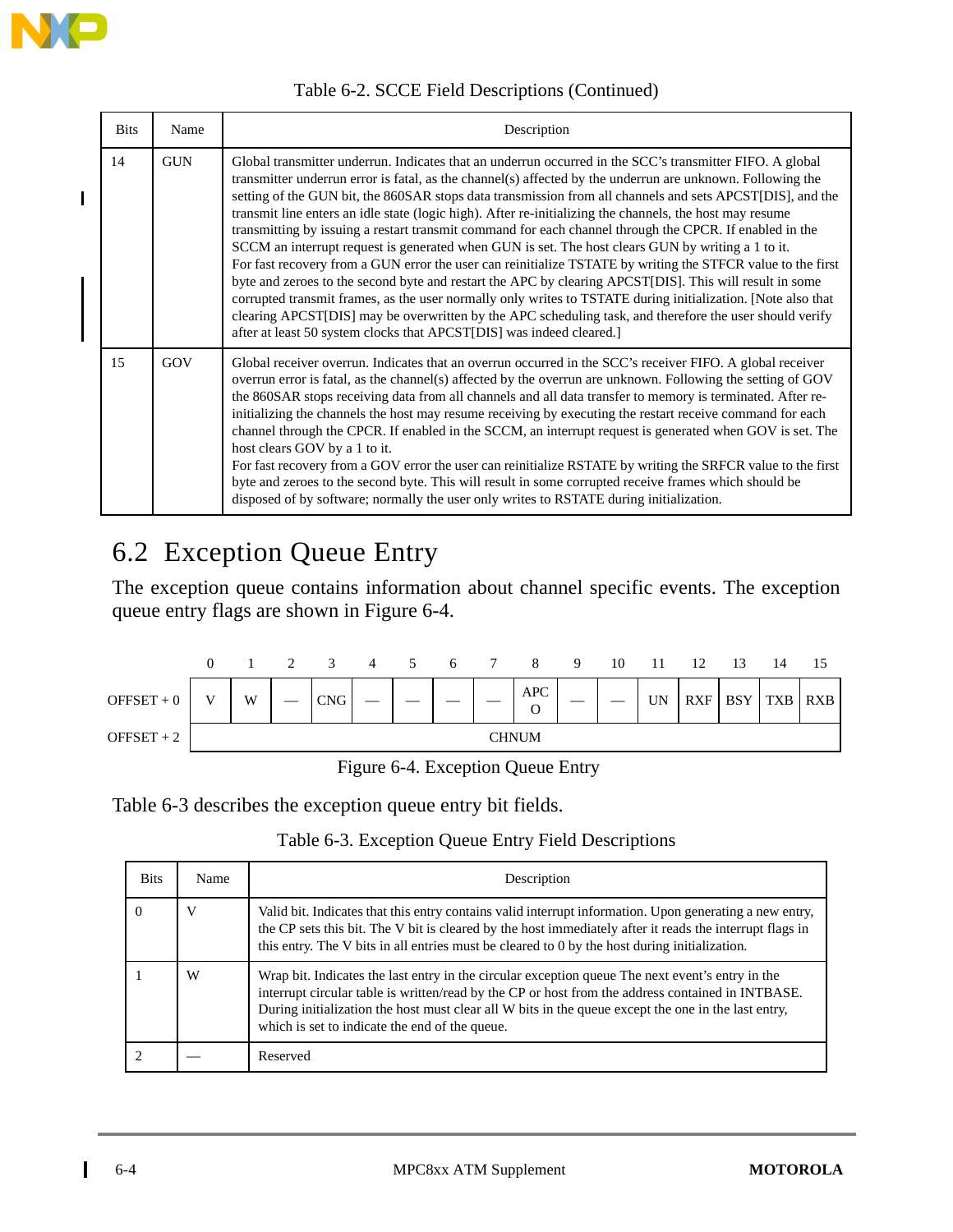$\begin{array}{c} \rule{0pt}{2.5ex} \rule{0pt}{2.5ex} \rule{0pt}{2.5ex} \rule{0pt}{2.5ex} \rule{0pt}{2.5ex} \rule{0pt}{2.5ex} \rule{0pt}{2.5ex} \rule{0pt}{2.5ex} \rule{0pt}{2.5ex} \rule{0pt}{2.5ex} \rule{0pt}{2.5ex} \rule{0pt}{2.5ex} \rule{0pt}{2.5ex} \rule{0pt}{2.5ex} \rule{0pt}{2.5ex} \rule{0pt}{2.5ex} \rule{0pt}{2.5ex} \rule{0pt}{2.5ex} \rule{0pt}{2.5ex} \rule{0$ 

 $\blacksquare$ 

 $\mathbf{I}$ 

 $\blacksquare$ 

 $\begin{array}{c} \rule{0pt}{2.5ex} \rule{0pt}{2.5ex} \rule{0pt}{2.5ex} \rule{0pt}{2.5ex} \rule{0pt}{2.5ex} \rule{0pt}{2.5ex} \rule{0pt}{2.5ex} \rule{0pt}{2.5ex} \rule{0pt}{2.5ex} \rule{0pt}{2.5ex} \rule{0pt}{2.5ex} \rule{0pt}{2.5ex} \rule{0pt}{2.5ex} \rule{0pt}{2.5ex} \rule{0pt}{2.5ex} \rule{0pt}{2.5ex} \rule{0pt}{2.5ex} \rule{0pt}{2.5ex} \rule{0pt}{2.5ex} \rule{0$ 

 $\mathbf{I}$ 

| <b>Bits</b> | Name                            | Description                                                                                                                                                                                                                                                                                                                                                                                                                                                                                                                                                                                                                                                                                                                                                                                                                       |
|-------------|---------------------------------|-----------------------------------------------------------------------------------------------------------------------------------------------------------------------------------------------------------------------------------------------------------------------------------------------------------------------------------------------------------------------------------------------------------------------------------------------------------------------------------------------------------------------------------------------------------------------------------------------------------------------------------------------------------------------------------------------------------------------------------------------------------------------------------------------------------------------------------|
| 3           | <b>CNG</b>                      | Congestion (AAL5 only). Set by the CP if there is a congestion indication on a received cell<br>(indicated by the PTI middle bit set to 1). This interrupt is signaled only for channels with the CNGI<br>bit set in the RCT. For AALO channels, the CNG indicator, along with the other header information,<br>can be found in the RX buffer.                                                                                                                                                                                                                                                                                                                                                                                                                                                                                    |
| 4           | $\overbrace{\qquad \qquad }^{}$ | Reserved                                                                                                                                                                                                                                                                                                                                                                                                                                                                                                                                                                                                                                                                                                                                                                                                                          |
| 5           |                                 | Reserved                                                                                                                                                                                                                                                                                                                                                                                                                                                                                                                                                                                                                                                                                                                                                                                                                          |
| 6           |                                 | Reserved                                                                                                                                                                                                                                                                                                                                                                                                                                                                                                                                                                                                                                                                                                                                                                                                                          |
| $\tau$      |                                 | Reserved                                                                                                                                                                                                                                                                                                                                                                                                                                                                                                                                                                                                                                                                                                                                                                                                                          |
| 8           | <b>APCO</b>                     | APC overrun. Set by the CP if an APC overrun occurs. This interrupt indicates that the total cell rate<br>which was programmed in the APC is higher then the cell rate capability of the transmitter.<br>Specifically, the APC_PTR has wrapped around to the APCT_SPTR position, effectively causing an<br>entire APC scheduling pass to be lost. Note that no cells have been lost, but the cell rate of all the<br>channels has been diminished below the programmed rate. This only occurs when (1) the<br>programmed pace is greater than NCITS (that is, if NCITS = 1, and $1/APCP1 + 1/APCP2 + 1/$<br>$APCPn > 1$ , or (2) the APCT_SPTR has stalled for some reason, such as a full transmit queue. The<br>address of the APC table associated with the exception is placed in the CHNUM field of the dual-<br>ported RAM. |
| 9           |                                 | Reserved                                                                                                                                                                                                                                                                                                                                                                                                                                                                                                                                                                                                                                                                                                                                                                                                                          |
| 10          |                                 | Reserved                                                                                                                                                                                                                                                                                                                                                                                                                                                                                                                                                                                                                                                                                                                                                                                                                          |
| 11          | <b>UN</b>                       | Transmit underrun. Occurs for both AAL0 and AAL5 any time a channel is scheduled to transmit<br>and there is insufficient data to send a complete cell to the transmitter.<br>No other action is taken and the channel remains enabled; if more data is not supplied, another UN<br>exception will be generated the next time that the channel is scheduled. When an underrun occurs,<br>an idle cell will be sent, either generated by the 860SAR (in serial mode) or by the UTOPIA PHY<br>(in UTOPIA mode).                                                                                                                                                                                                                                                                                                                     |
| 12          | <b>RXF</b>                      | Receive frame. This interrupt signals that a complete AAL5 frame has been received.                                                                                                                                                                                                                                                                                                                                                                                                                                                                                                                                                                                                                                                                                                                                               |
| 13          | <b>BSY</b>                      | Busy. Indicates that a cell was received but was discarded due to lack of empty buffers.<br>For AALO, the 860SAR will attempt again to open the BD when the next cell for this channel<br>arrives. For AAL5, following the signalling of a BSY interrupt, the remaining cells for the current<br>AAL5 frame will be discarded until a cell with last cell indication (PTI[1]=1) is received; at this<br>point, the 860SAR will attempt again to open the BD when a cell from the next frame is received.                                                                                                                                                                                                                                                                                                                          |
| 14          | <b>TXB</b>                      | Transmit buffer. Set (and an interrupt request is generated) when the transmitter sends the last cell in<br>a buffer to the UTOPIA interface when operating in UTOPIA mode, or to the serial FIFO when<br>operating in serial mode. This exception is enabled through the I bit in the transmit BD.                                                                                                                                                                                                                                                                                                                                                                                                                                                                                                                               |
| 15          | <b>RXB</b>                      | Receive buffer. Set when a buffer has been received for a BD with the I bit set, and (for AAL5) the<br>buffer was not the last buffer in frame. This interrupt is enabled through the I bit in the receive BD.<br>This interrupt is also generated by various errors that occur during receive operations. The error<br>conditions that caused the interrupt are reported in the receive BD.                                                                                                                                                                                                                                                                                                                                                                                                                                      |
| $0 - 15$    | <b>CHNUM</b>                    | Channel number. The channel number field identifies the interrupt channel index. When operating<br>in regular mode, the CHNUM is the channel's RCT address in dual-ported RAM when receiving, or<br>TCT address when transmitting. When operating in extended channel mode, the CHNUM field<br>contains the actual channel number. If the interrupt is the result of an APC overrun (signaled by the<br>APCO bit), the CHNUM field contains the dual-port RAM offset of APCT_BASEx of the APC<br>table experiencing the overrun.                                                                                                                                                                                                                                                                                                  |

### Table 6-3. Exception Queue Entry Field Descriptions (Continued)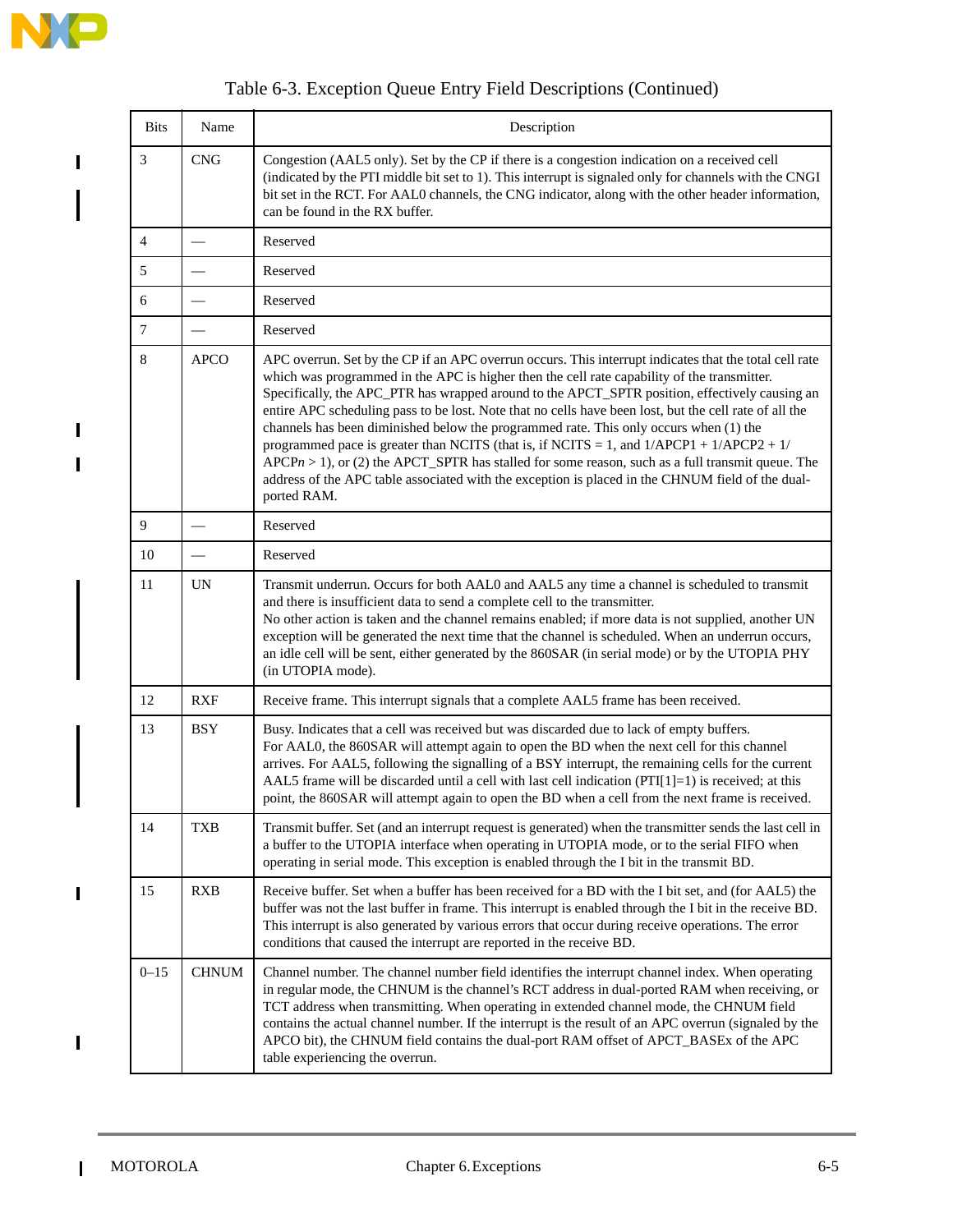

# 6.3 Interrupt Table Mask (IMASK)

The IMASK field in the RCT is common to the receiver and the transmitter. The IMASK field allows the user to enable or disable any of the interrupts that in turn generate a global interrupt (GINT) in the exception queue. If a bit in the IMASK field is cleared, the interrupt corresponding with the bit in the exception queue entry is not signaled in the exception queue, and the GINT interrupt counter is not advanced. The bit positions in the IMASK field is identical to those of the exception queue entry except for V, W, and APCO bits, which are not implemented in the IMASK field.

 $\mathbf I$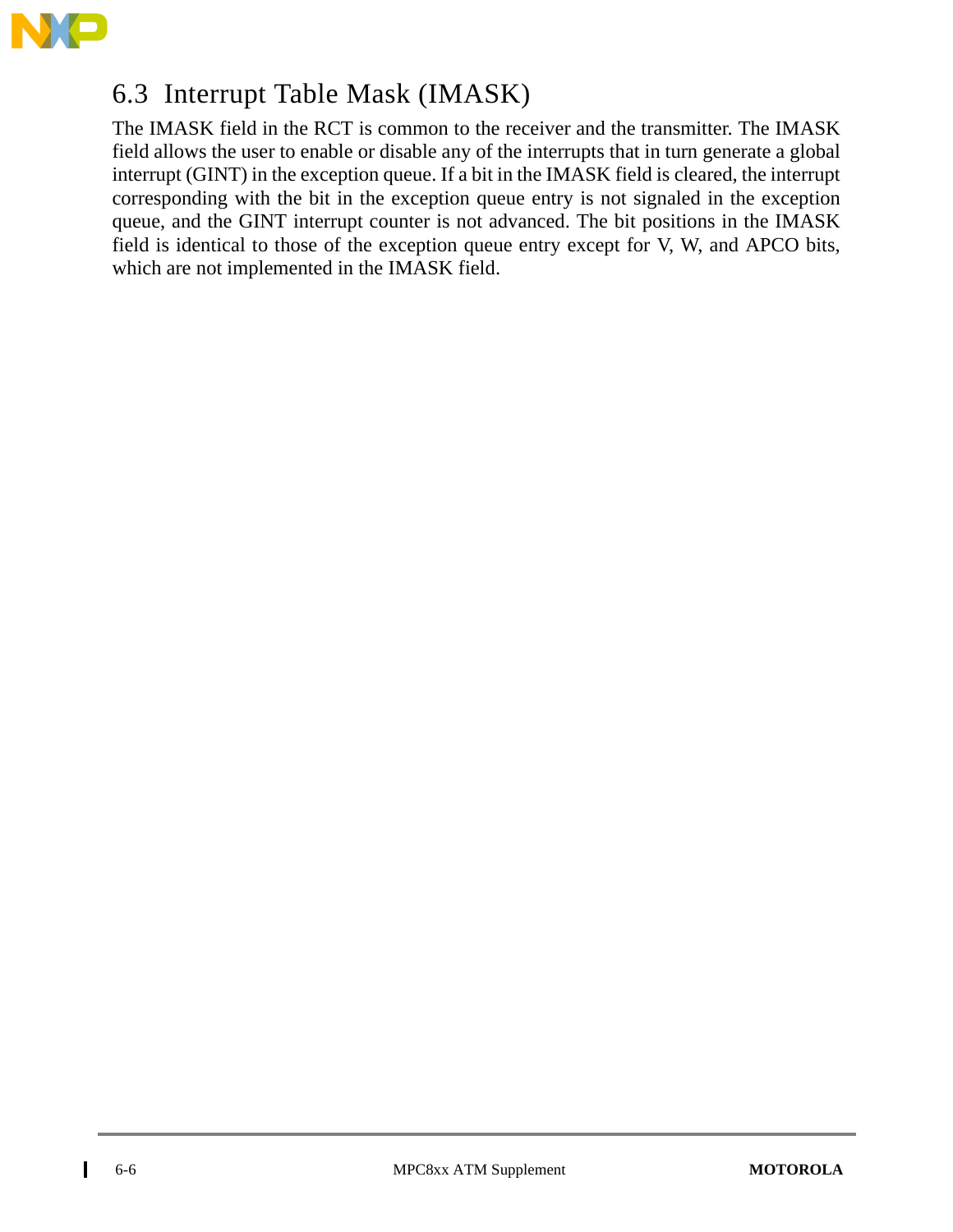

# Chapter 7 Interface Configuration

The following sections describe the configuration of the 860SAR's registers for ATM operations through the UTOPIA and serial interfaces.

# 7.1 General Registers

The following sections describe the general registers implemented on the 860SAR

#### 7.1.1 Port D Pin Assignment Register (PDPAR)

The ATM and UT bits have been added to the PDPAR register, shown in Figure 7-1. The PDPAR register is cleared at system reset.

| Bit         | 0                             |     | 2                                                                                                                                                                                                                                                                                                                                                                                                                                                                          | 3                           | 4                           | 5              | 6                           |                | 8                           | 9                           | 10       | 11       | 12   | 13       | 14       | 15       |
|-------------|-------------------------------|-----|----------------------------------------------------------------------------------------------------------------------------------------------------------------------------------------------------------------------------------------------------------------------------------------------------------------------------------------------------------------------------------------------------------------------------------------------------------------------------|-----------------------------|-----------------------------|----------------|-----------------------------|----------------|-----------------------------|-----------------------------|----------|----------|------|----------|----------|----------|
| Field       | ATM                           | UT  | $\frac{1}{2} \left( \frac{1}{2} \right) \left( \frac{1}{2} \right) \left( \frac{1}{2} \right) \left( \frac{1}{2} \right) \left( \frac{1}{2} \right) \left( \frac{1}{2} \right) \left( \frac{1}{2} \right) \left( \frac{1}{2} \right) \left( \frac{1}{2} \right) \left( \frac{1}{2} \right) \left( \frac{1}{2} \right) \left( \frac{1}{2} \right) \left( \frac{1}{2} \right) \left( \frac{1}{2} \right) \left( \frac{1}{2} \right) \left( \frac{1}{2} \right) \left( \frac$ | D <sub>D</sub> <sub>3</sub> | D <sub>D</sub> <sub>4</sub> | D <sub>D</sub> | D <sub>D</sub> <sub>6</sub> | D <sub>D</sub> | D <sub>D</sub> <sub>8</sub> | D <sub>D</sub> <sup>9</sup> | DD10     | DD11     | DD12 | DD13     | DD14     | DD15     |
| Reset       | $\Omega$                      | 0   |                                                                                                                                                                                                                                                                                                                                                                                                                                                                            | 0                           | 0                           | $\mathbf{0}$   | $\overline{0}$              | 0              | 0                           | $\Omega$                    | $\Omega$ | $\Omega$ | 0    | $\Omega$ | $\theta$ | $\theta$ |
| Oper        | R/W                           | R/W | R/W                                                                                                                                                                                                                                                                                                                                                                                                                                                                        | R/W                         | R/W                         | R/W            | R/W                         | R/W            | R/W                         | R/W                         | R/W      | R/W      | R/W  | R/W      | R/W      | R/W      |
| <b>ADDR</b> | OFFSET TO IMMR: 0X972 (PDPAR) |     |                                                                                                                                                                                                                                                                                                                                                                                                                                                                            |                             |                             |                |                             |                |                             |                             |          |          |      |          |          |          |

Figure 7-1. Port D Pin Assignment Register (PDPAR)

The fields in the PDPAR register are described in Table 7-1.

Table 7-1. PDPAR Field Descriptions

| <b>Bit</b> | Name | Description                                                                                                                     |
|------------|------|---------------------------------------------------------------------------------------------------------------------------------|
| $\Omega$   | ATM  | ATM enable. Determines whether SAR operations are enabled.<br>$0 = No$ SAR functionality<br>$1 = ATM SAR$ functionality         |
|            | UT   | UTOPIA enable. Determines whether page4 operates in serial or UTOPIA mode.<br>$0 =$ Serial mode using SCC4<br>$1 = UTOPIA$ mode |
|            |      | Reserved                                                                                                                        |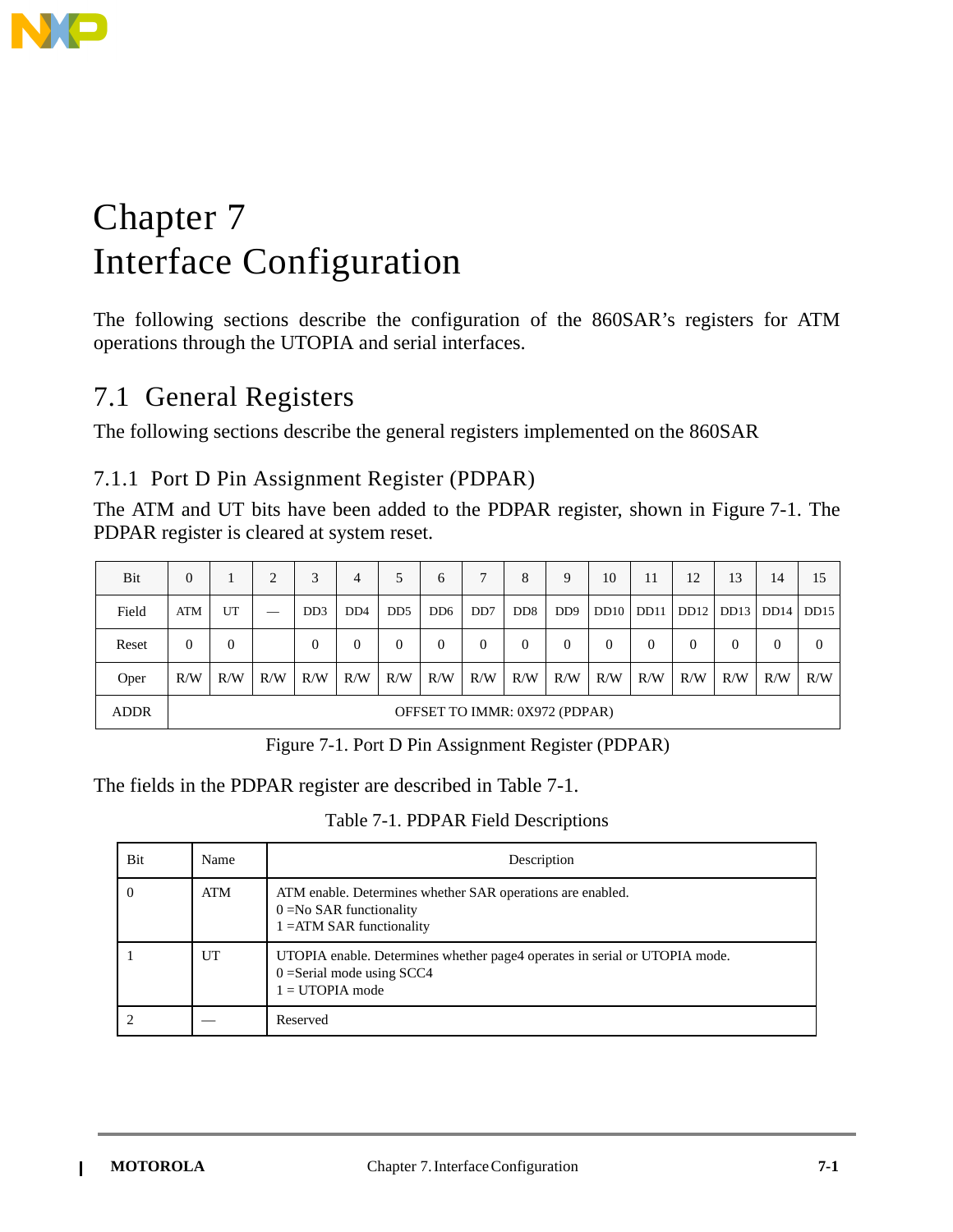

| Bit      | Name       | Description                                                                                                     |
|----------|------------|-----------------------------------------------------------------------------------------------------------------|
| $3 - 15$ | <b>DDx</b> | Signal assignment. Determines whether signal is a general-purpose I/O signal or performs<br>dedicated function. |

0 =General-purpose I/O. The peripheral functions of the signal are not used.

1 =Dedicated peripheral function. The signal performs the function assigned by the internal

Table 7-1. PDPAR Field Descriptions (Continued)

### 7.1.2 Timer 4

Timer 4 is used internally by the ATM pace controller for both serial and UTOPIA modes. Timer 4 should be programmed to run in active-low pulse and restart mode (refer to the *MPC860 PowerQUICC User's Manual* for additional information about timer configuration). The timer 4 period should be programmed according the required APC rate which is discussed in Chapter 5, "ATM Pace Control."

### 7.1.3 CP Timer

The CP timer specified by the TSTA field in the parameter RAM is programmed by host software with the desired time-out interval. This timer allows the host to determine if a receive time-out has occurred.

# 7.2 UTOPIA Mode Registers

module.

When operating in UTOPIA mode the PHY layer is connected to the 860SAR UTOPIA interface. The UTOPIA data signals and some of the control signals are connected to port D. The remaining UTOPIA control signals are connected to port B and C. The UTOPIA mode requires several 860SAR registers to be configured as described in the following sections.

### 7.2.1 System Clock Control Register (SCCR)

The system clock control register is described in the *MPC860 PowerQUICC User's Manual*. Bits 27–31 are defined to control the UTOPIA clock (UTPCLK).

The frequency of UTPCLK defaults to system frequency. The ratio between the system clock frequency value and the UTPCLK clock value is an integer value (freq<sub>syst</sub>/freq<sub>utpia</sub> = integer  $> 0$ ). The UTOPIA clock has a 50% duty cycle and is derived from the system frequency divided by two dividers. Note that the UTOPIA clock must be programmed to operate at a frequency less than or equal to 25 MHz. The SCCR[DFUTP] and SCCR[DFAUTP] fields should be set such that the total UTOPIA clock division factor never exceeds 5 (that is, the bounds of UTPCLK are 25 MHz > UTPCLK > SYSCLK/5). The UTOPIA clock frequency can be determined using the following formula:

$$
FREQ = \frac{FREQsysmax}{(2^{DFUTP}) \times (2 \times DFAUTP + 1)}
$$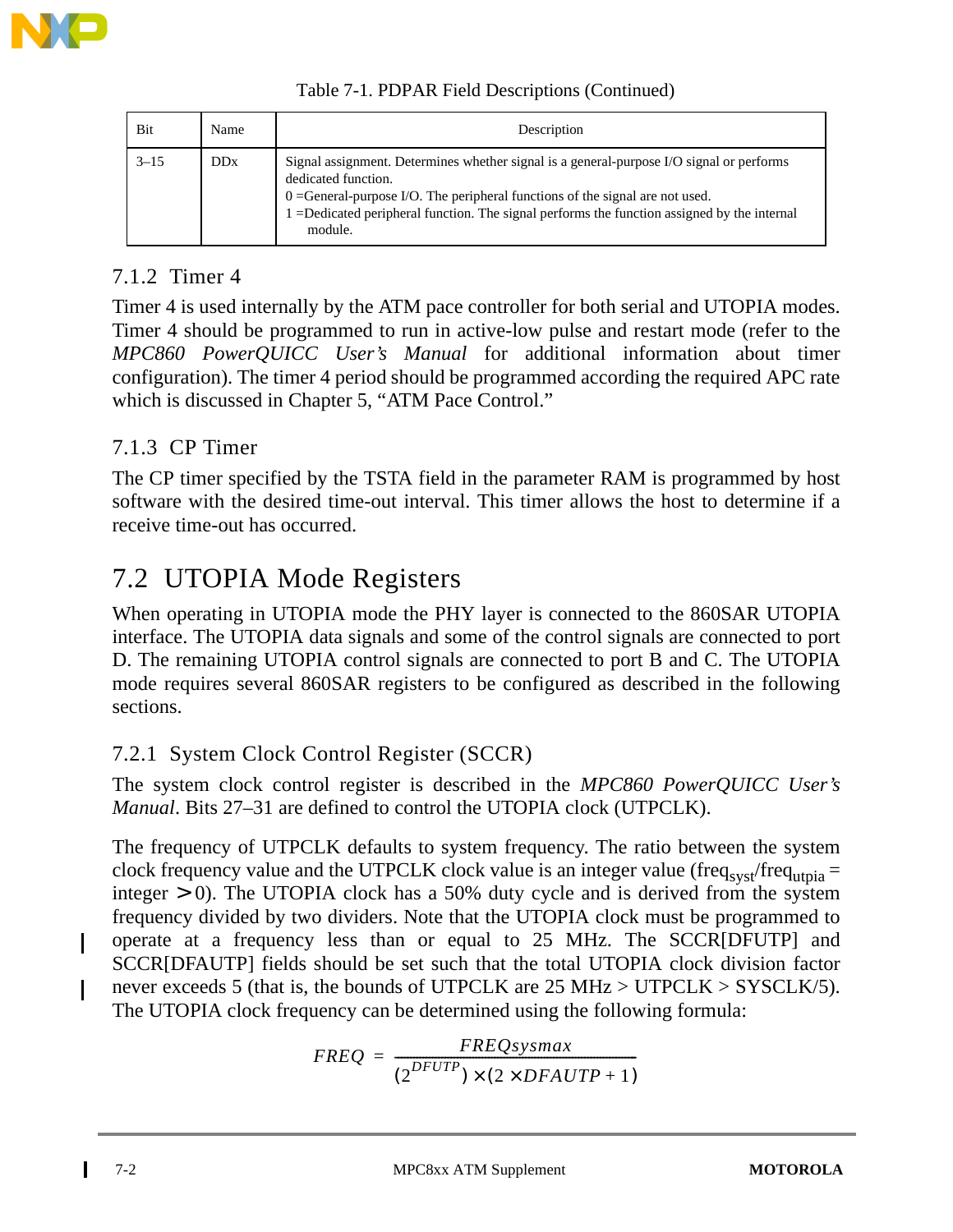

For example, to achieve a 25-Mhz UTOPIA clock with a 50Mhz 860SAR system clock, the DFUTP field should be set to 1 and the DFAUTP field should be cleared to 0. The SCCR is shown in Figure 7-2.

 $\mathbf{I}$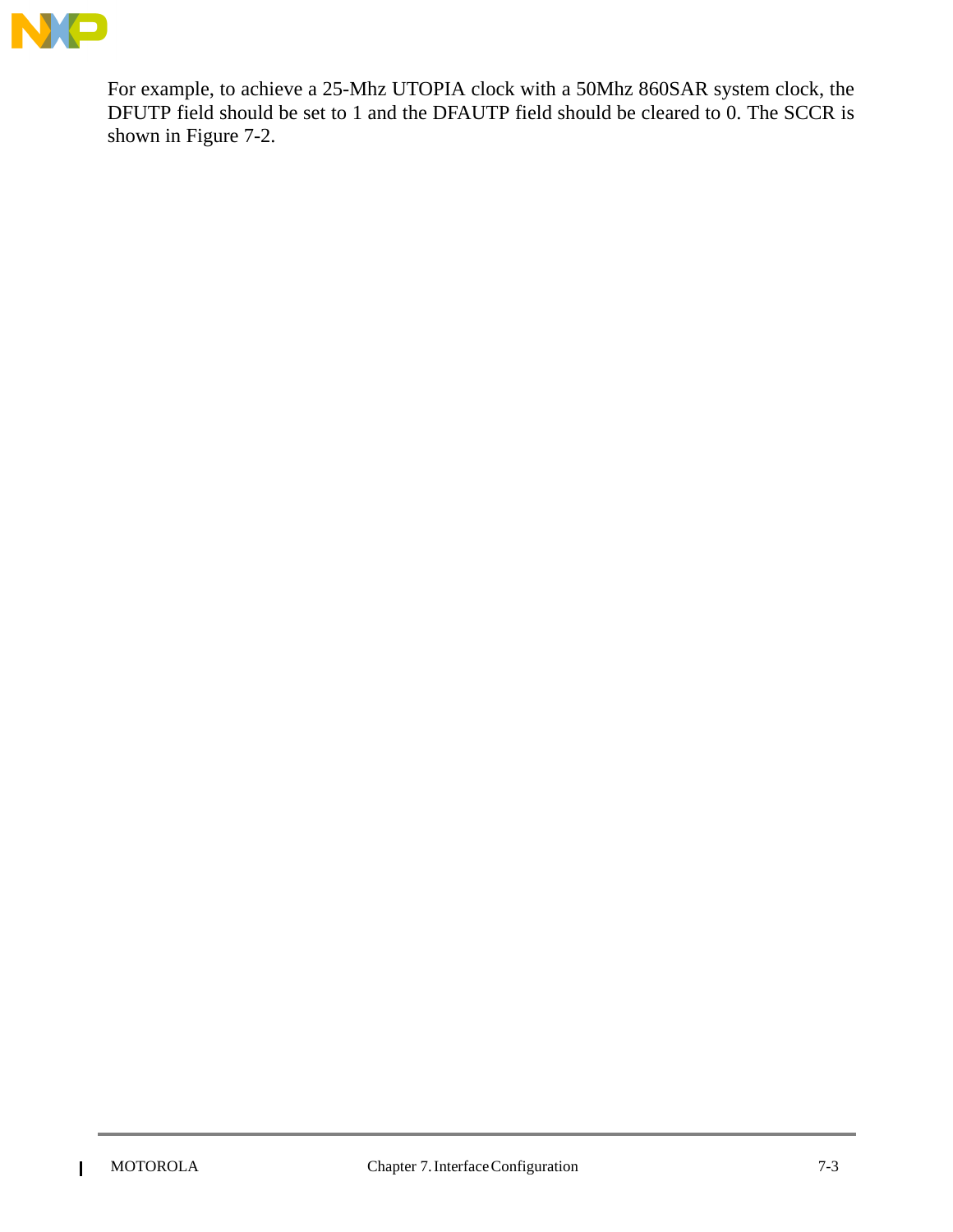

 $\blacksquare$ 

| <b>BIT</b>   | $\theta$ |                                                     | 27  | 28           | 29  | 30  | 31            |
|--------------|----------|-----------------------------------------------------|-----|--------------|-----|-----|---------------|
| <b>FIELD</b> |          | As specified in the MPC860 PowerQUICC User's Manual |     | <b>DFUTP</b> |     |     | <b>DFAUTP</b> |
| <b>RESET</b> |          |                                                     |     |              |     |     |               |
| <b>OPER</b>  |          |                                                     | R/W | R/W          | R/W | R/W | R/W           |
| <b>ADDR</b>  |          | OFFSET TO IMMR: 0X280 (SCCR)                        |     |              |     |     |               |

| Figure 7-2. System Clock Control Register (SCCR) |  |  |  |
|--------------------------------------------------|--|--|--|
|                                                  |  |  |  |

The fields in the SCCR register are described in Table 7-2.

| Bit       | Name          | Description                                                                                                                                                                        |
|-----------|---------------|------------------------------------------------------------------------------------------------------------------------------------------------------------------------------------|
| $27 - 29$ | <b>DFUTP</b>  | Division factor. Divide the system clock by 2 <sup>DFUTP value</sup> .<br>Note that the system clock division factor is limited to 4.                                              |
| $30 - 31$ | <b>DFAUTP</b> | Additional division factor for the UTPCLK. Divide the system clock by the<br>following value:<br>$00 = Divide by 1$<br>$01 = Divide by 3$<br>$10 = Divide by 5$<br>$11 =$ Reserved |

#### 7.2.2 Port B—TxCAV Signal

The 860SAR port B includes the TxCav input signal. PB15 is configured to support the TxCav signal when PBPAR[15] is set and PBDIR[15] is cleared.

**NOTE**: The 850SAR TxCav signal is included in PORT C, PC[12]. PCPAR[12] and PCDIR[12] should be cleared and PCSO[12] should be set.

UTOPIA MPHY operations require the use the port B PHREQ[0–1] and PHSEL[0–1] signals. These signals are configured by clearing PBPAR[16–21] and PBDIR[16–17], and setting PBDIR[20–21].

**NOTE**: The 850SAR UTOPIA MPHY operations require the use the port B PHREQ[0–1] and PHSEL[0–1] signals. These signals are configured by clearing PBPAR[16–17], PBPAR[19] and PBPAR[22] and PBDIR[16–17], and setting PBDIR[19] and PBDIR[22].

#### 7.2.3 Port C—RxCav Signal

The 860SAR port C includes the RxCav input signal. When PDPAR[UT] is set, DREQ0[PC15] is configured to support the RxCav signal. The PCPAR and PCDIR fields must be cleared and the PCSO field must be set to enable the RxCav signal input on the PC15 signal.

#### 7.2.4 Port D—UTOPIA Data and Control Signals

The 860SAR port D includes the UTOPIA data and control signals. When PDPAR[UT] is

Ш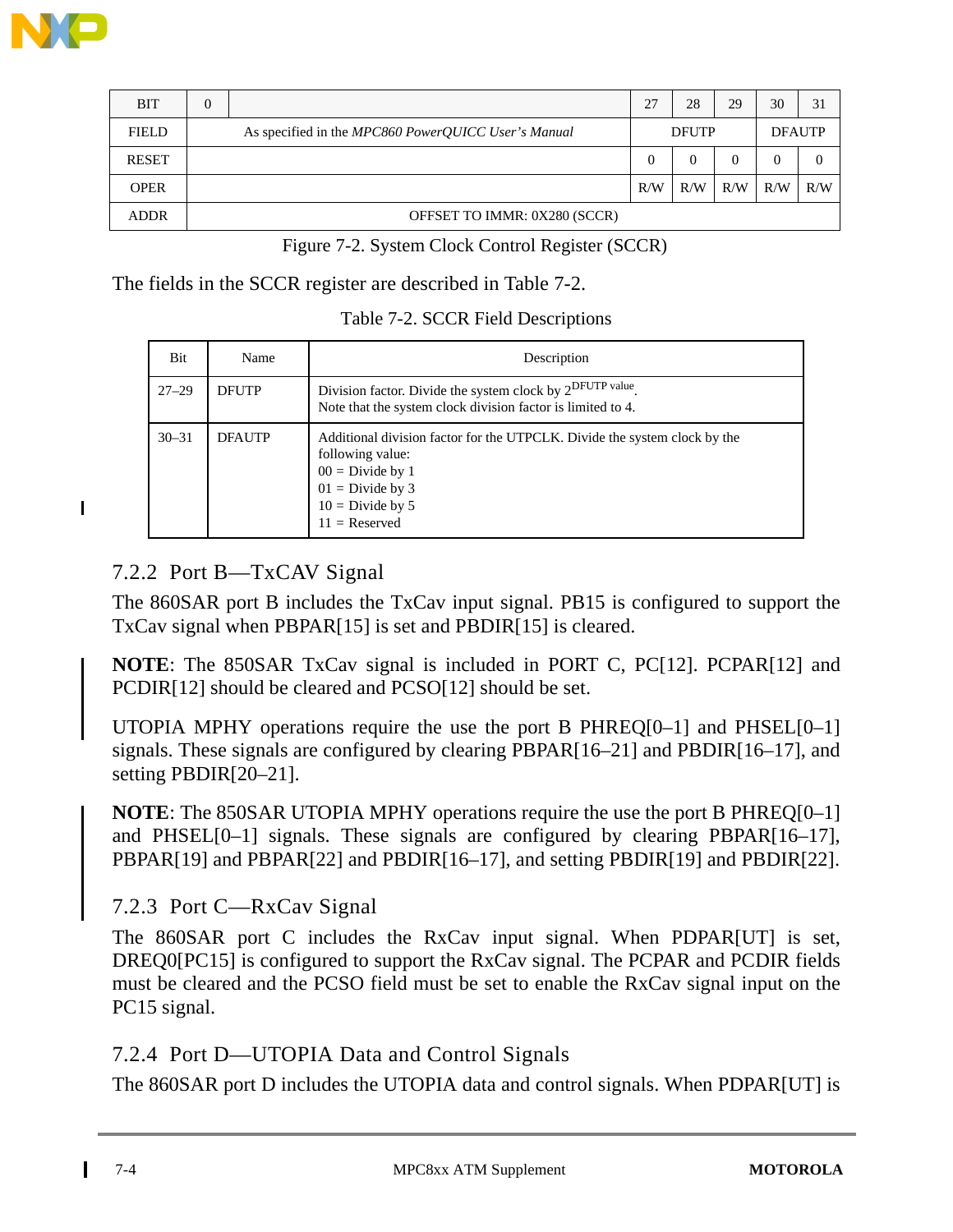

П

set, most of the port D signals are configured to support UTOPIA signals as shown in Table 7-3. The UTOPIA interface is described in Chapter 8, "UTOPIA Interface."

**NOTE**: Port D **MUST** be initialized before Port C to prevent the CPM from trying to use IDMA functionality.

|                             | <b>Signal Function</b> |                           |               |                                 |  |  |  |  |  |
|-----------------------------|------------------------|---------------------------|---------------|---------------------------------|--|--|--|--|--|
| Signal                      | $PDPAR = 0$            | $PDPAR = 1$ , $PDDIR = 0$ |               |                                 |  |  |  |  |  |
|                             |                        | $UT = 0$                  | $UT = 1$      | Input to On-Chip Peripherals    |  |  |  |  |  |
| PD15                        | PORT D15               | <b>LITSYNCA</b>           | UTPB[0]       | LITSYNCA=GND                    |  |  |  |  |  |
| PD <sub>14</sub>            | PORT D14               | <b>L1RSYNCA</b>           | UTPB[1]       | L1RSYNCA=GND                    |  |  |  |  |  |
| PD13                        | PORT D13               | <b>LITSYNCB</b>           | UTPB[2]       | LITSYNCB=GND                    |  |  |  |  |  |
| PD12                        | PORT D12               | <b>L1RSYNCB</b>           | UTPB[3]       | L1RSYNCB=GND                    |  |  |  |  |  |
| <b>PD11</b>                 | PORT D11               | RXD3                      | <b>RxEnb</b>  | $\hspace{0.1mm}-\hspace{0.1mm}$ |  |  |  |  |  |
| PD10                        | PORT D10               | TXD3                      | TxEnb         |                                 |  |  |  |  |  |
| P <sub>D</sub> <sub>9</sub> | PORT D9                | RXD4                      | <b>UTPClk</b> |                                 |  |  |  |  |  |
| P <sub>D</sub> 8            | PORT D8                | TXD4                      |               |                                 |  |  |  |  |  |
| PD7                         | PORT D7                | RTS3                      | UTPB[4]       |                                 |  |  |  |  |  |
| P <sub>D</sub> 6            | PORT D6                | RTS4                      | UTPB[5]       |                                 |  |  |  |  |  |
| P <sub>D5</sub>             | PORT D5                | REJECT2                   | UTPB[6]       | REJECT2=VDD                     |  |  |  |  |  |
| PD <sub>4</sub>             | PORT D4                | REJECT3                   | UTPB[7]       | $REIECT3=VDD$                   |  |  |  |  |  |
| P <sub>D</sub> 3            | PORT D3                | REJECT4                   | <b>SOC</b>    | REJECT4=VDD                     |  |  |  |  |  |

### 7.2.5 CP Controller Configuration Register (RCCR)

The RCCR[DR0M] and RCCR[DR1M] bits must be set for UTOPIA mode operation. Set RCCR[DRQP] to 01 to give SCC transfers higher priority.

#### 7.2.6 UTOPIA Mode Initialization Process

The following procedure is required for proper initialization of the UTOPIA interface:

- 1. Configure the ATM parameters and data structures before initializing the UTOPIA port. The UTOPIA port activates immediately upon initialization, and if its associated data structures are not initialized, the CPM will lock up.
- 2. Set SRFCR[DIS] to 1 to mask the RxCav signal.
- 3. Program PDPAR and PDDIR.Note that when the PDPAR[ATM] and PDPAR[UT] bits are set there is a spurious assertion of RxCav that is masked by SRFCR[DIS].
- 4. Program PCPAR, PCDIR, and PCSO to enable RxCav.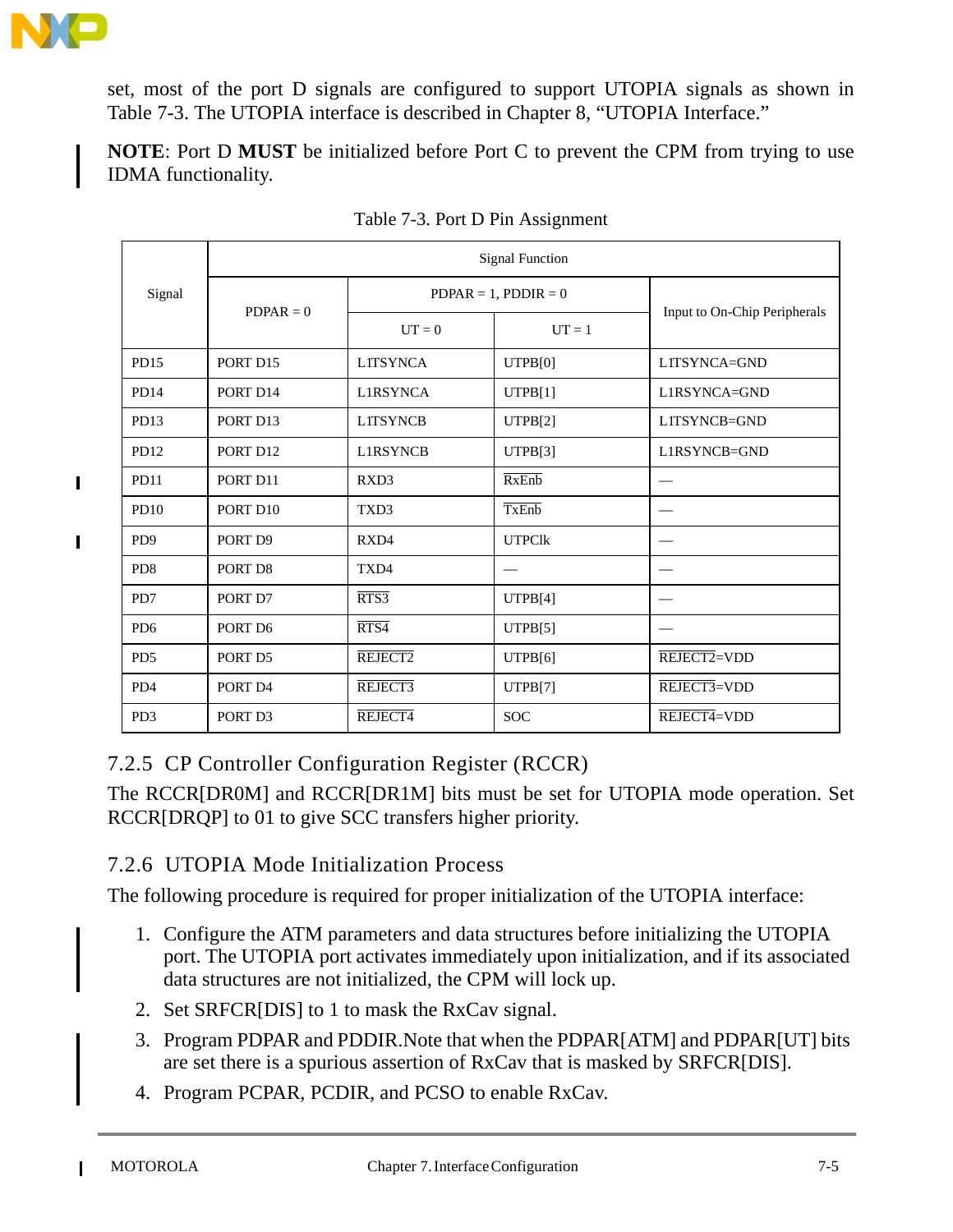

I

- 5. Program PBPAR and PBDIR to enable TxCav.
- 6. Clear SRFCR[DIS] to unmask the RxCav signal, thereby enabling the UTOPIA interface. At least 20 system clocks must elapse between the configuration of the PDPAR and clearing SRFCR[DIS].

The 860SAR starts searching for SOC and sets SNC as soon as the first SOC is found.

If at any time software re-initializes the UTOPIA port (e.g. as part of a 'warm boot' procedure), the RxCav signal should be disabled before this procedure is restarted (i.e., the PCPAR, PCDIR, and PCSO should be programmed to disable RxCav).

# 7.3 Serial Mode Configuration

860SAR serial mode ATM operations use one or more SCCs and serial interfaces. The following sections describe the configuration of registers for serial mode ATM operations.

#### 7.3.1 CP Controller Configuration Register (RCCR)

The RCCR[DR1M] bit must be set, and RCCR[DRQP] field must be programmed to 01 to allow higher priority for SCC transfers.

#### 7.3.2 SCC Configuration

The following sections describe the configuration of the SCC registers for serial ATM operations. Note that the ATM parameters and data structures must be initialized before enabling the SCC. Otherwise, the SCC will activate immediately, and if its associated data structures are not initialized, the CPM may lock up.

#### 7.3.2.1 General SCC Mode Register (GSMR)

The use of an SCC as an ATM controller requires the setting of the TRX, TTX, CDP, CTSP, CDS, and CTSS bits in the GSMR. When the initialization sequence has been completed, GMSR[ENT] and GMSR[ENR] must be set to enable transmit and receive functions. Additional information about the configuration of the GSMR is provided in the *MPC860 PowerQUICC User's Manual*.

To enable an SCC to operate in ATM serial mode, the GSMR[MODE] bits must be set to transparent mode and have MRBLR =  $0$ . If the MRBLR is configured with a non-zero value, the SCC operates in transparent mode.

An 860SAR operating in serial mode does not support mixed mode SCC operation (in which the transmitter is configured for ATM transmissions, and the receiver is in transparent mode or vice versa).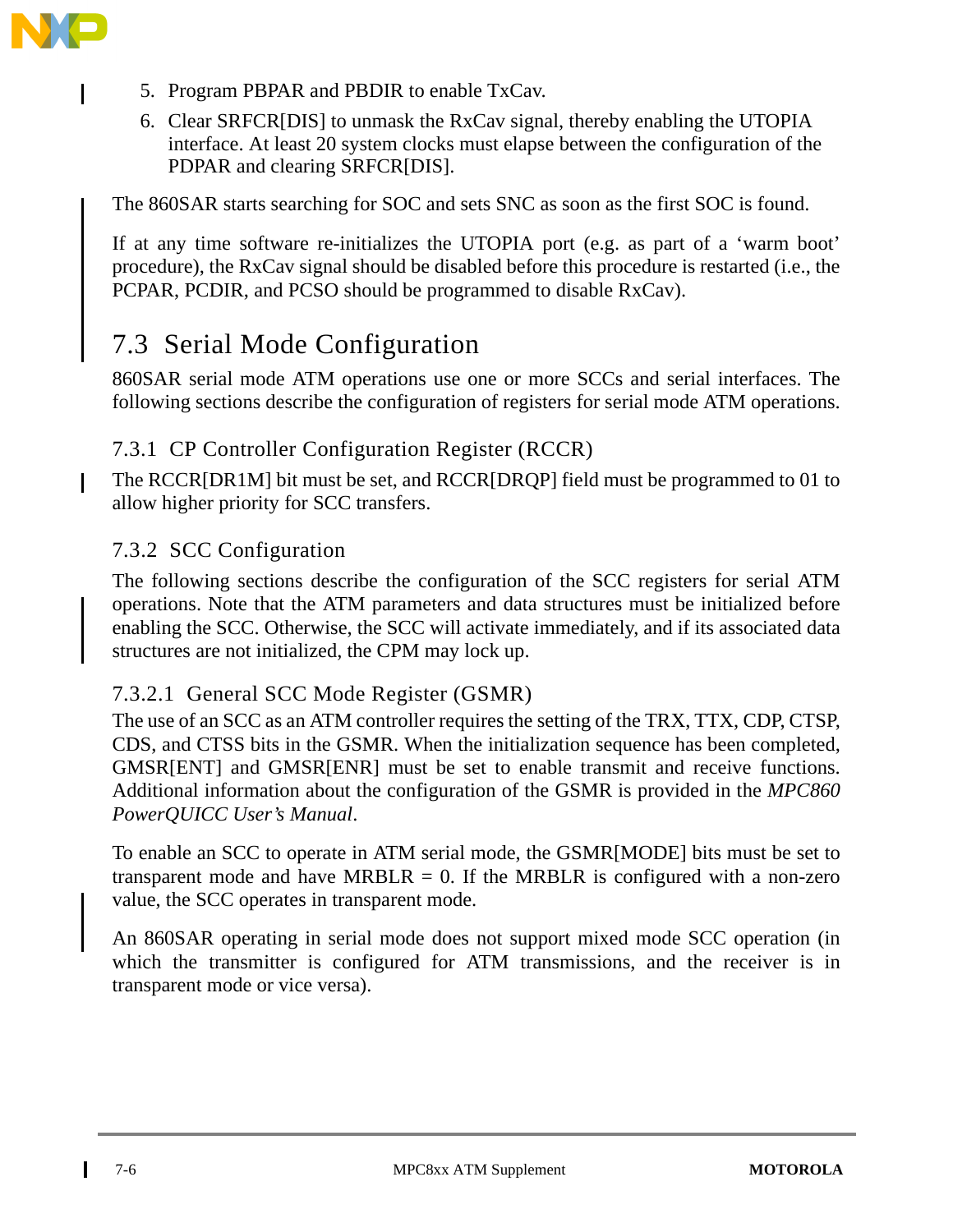

 $\blacksquare$ 

### 7.3.2.2 Protocol-Specific Mode Register (PSMR)

The SCC protocol specific mode register (PSMR) controls the various protocol-specific SCC functions. The user should initialize the PSMR only when the transmitter and receiver are disabled, or undefined behavior can result.

The PSMR controls the scrambling and HEC coset functions of the ATM controller for both the transmitter and receiver. The PSMR is shown in Figure 7-3.

| <b>BIT</b>   | 0        |                | 2                | 3   | $\overline{4}$ |          | 6        |             | 8   | 9              | 10           | 11  | 12             | 13       | 14             | 15       |
|--------------|----------|----------------|------------------|-----|----------------|----------|----------|-------------|-----|----------------|--------------|-----|----------------|----------|----------------|----------|
| <b>FIELD</b> |          |                | <b>SCRA</b><br>M |     |                |          |          | <b>COSE</b> |     |                |              |     |                |          |                |          |
| <b>RESET</b> | $\Omega$ | $\overline{0}$ | $\boldsymbol{0}$ | 0   | $\theta$       | $\theta$ | $\Omega$ | 0           | 0   | $\overline{0}$ | $\mathbf{0}$ | 0   | $\overline{0}$ | $\theta$ | $\overline{0}$ | $\theta$ |
| <b>OPER</b>  | R/W      | R/W            | R/W              | R/W | R/W            | R/W      | R/W      | R/W         | R/W | R/W            | R/W          | R/W | R/W            | R/W      | R/W            | R/W      |
| <b>ADDR</b>  |          |                |                  |     |                |          |          |             |     |                |              |     |                |          |                |          |

Figure 7-3. Protocol-Specific Mode Register (PSMR)

The fields of the PMSR are described in Table 7-4.

| Table 7-4. PSMR Field Descriptions |  |  |  |  |  |
|------------------------------------|--|--|--|--|--|
|------------------------------------|--|--|--|--|--|

| <b>Bits</b> | Name         | Description                                                                                                                                                                |
|-------------|--------------|----------------------------------------------------------------------------------------------------------------------------------------------------------------------------|
| $0 - 1$     |              | Reserved                                                                                                                                                                   |
|             | <b>SCRAM</b> | Scrambling function<br>$0 =$ Disable cell payload scrambling during transmission and reception.<br>$1 =$ Enable cell payload scrambling during transmission and reception. |
| $3 - 6$     |              | Reserved                                                                                                                                                                   |
|             | <b>COSET</b> | HEC coset function<br>$0 = Do$ not apply the HEC coset rules.<br>$1 =$ Apply the HEC coset to all transmitted and received cells.                                          |
| $8 - 15$    |              | Reserved                                                                                                                                                                   |

7.3.2.3 SCC Event Register (SCCE)

The generation and handling of 860SAR exceptions are described in Chapter 6, "Exceptions."

#### 7.3.2.4 SCC Mask Register (SCCM)

The SCCM has the same bit definitions as the SCCE and allows the user to mask interrupts. Additional information about the configuration of the SCCM is provided in the *MPC860 PowerQUICC User's Manual*.

#### 7.3.3 Serial Interface Configuration

When operating the 860SAR in serial mode, the user can use the serial interface in either NMSI mode or through the time slot assigner. Note that the time slot assigner (TDM) mode allows easy connection to E1, T1, and ADSL line interface devices. Either of the TDM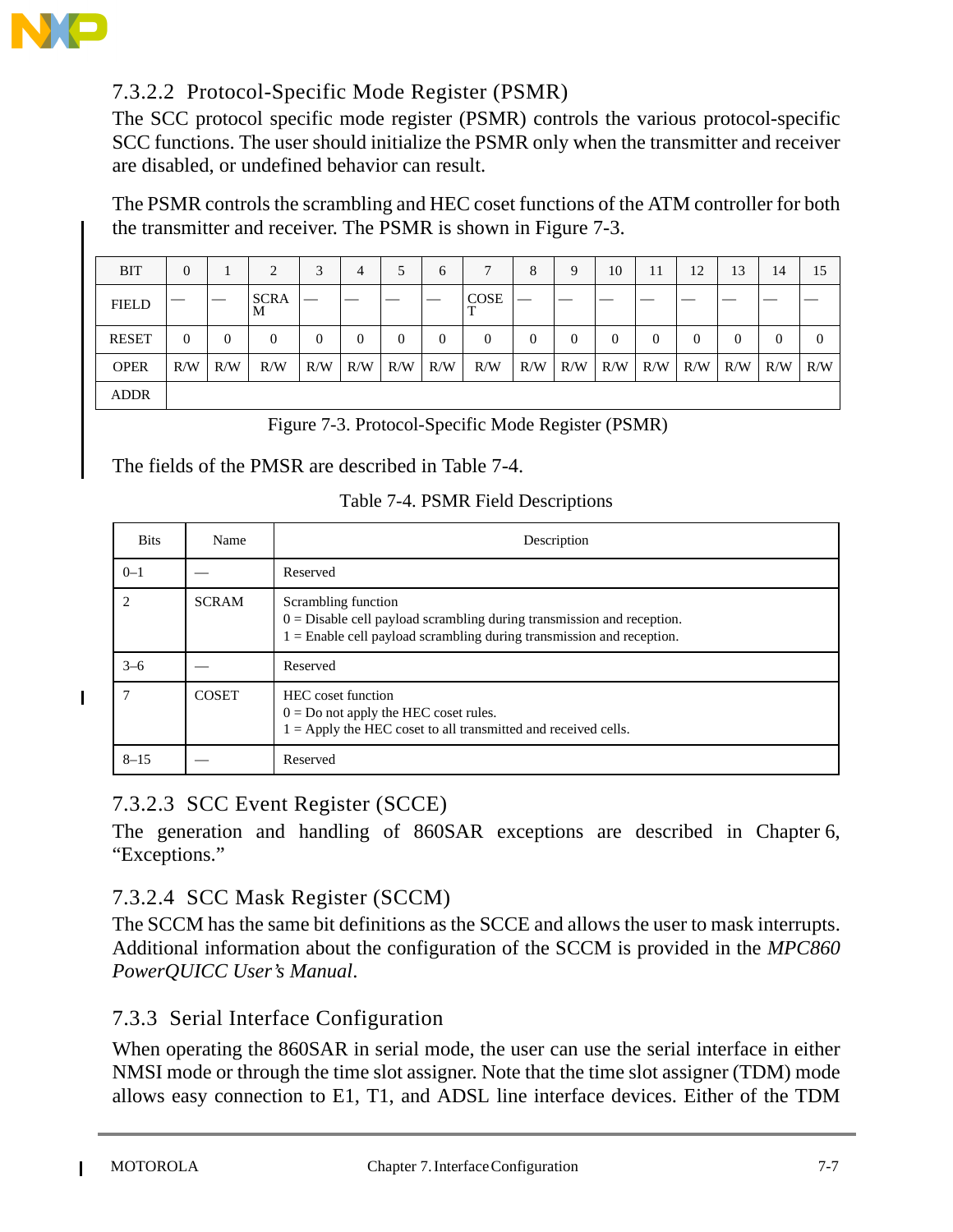

ports can be used to provide this function. Additional information about the serial interfaces is provided in the *MPC860 PowerQUICC User's Manual*.

The user must ensure that incoming cells are octet-aligned with the serial interface handshake or synchronization pulses. This ensures that the 860SAR applies the cell HEC delineation mechanism correctly and properly synchronizes with the incoming cell stream.

#### 7.3.3.1 Serial Interface Registers

The serial interface SIMODE, SIGMR, and SICR registers should be programmed for the required interface standard, and the user must configure the serial interface RAM pointer (SIRP) as required for the desired system configuration.

I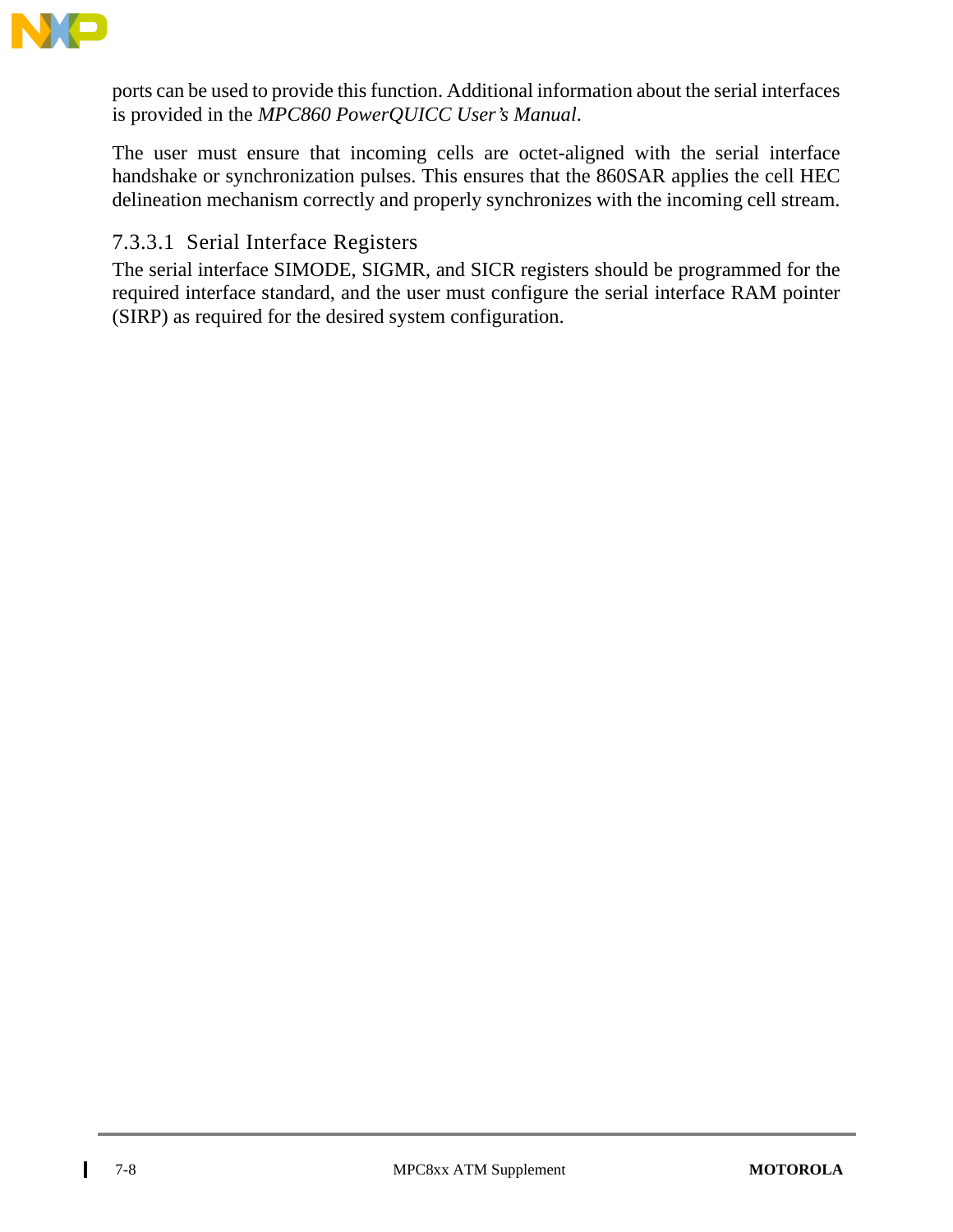

# Chapter 8 UTOPIA Interface

80 The 860SAR supports single- and multi-PHY ATM operations through an industry-standard UTOPIA interface. The sections below describe the signals provided for UTOPIA support, and signal timing for single- and multi-PHY ATM operations.

# 8.1 MPC860SAR UTOPIA Interface Signals

The 860SAR system bus signals are identical to the MPC860 signals described in the *MPC860 PowerQUICC User's Manual*. In addition to MPC860 signals, additional 860SAR signal functions were added to support the UTOPIA interface operations. Table 8-1 summarizes the signal functions provided by the 860SAR to support the UTOPIA interface. Table 8-2 provides the signal fucntions provided by the 850SAR to support the UTOPIA interface. The remainder of the 850SAR's signals are detailed in the *MPC850 PowerQUICC User's Manual*

| Signal Name                     | Signal<br>Number | Description                                                                                                                                                                                                                                                             |
|---------------------------------|------------------|-------------------------------------------------------------------------------------------------------------------------------------------------------------------------------------------------------------------------------------------------------------------------|
| PA[11]<br><b>LITXBD</b><br>RXD3 | G16              | General-purpose I/O port A bit 11—Bit 11 of the general-purpose I/O port A.<br>LITXDB-The transmit data output signal for the serial interface time-division multiplex<br>port B. LITXDB has an open-drain capability.<br><b>RXD3</b> —Receive data input for SCC3.     |
| PA[10]<br>L1RXDB<br>TXD3        | J17              | General-purpose I/O port A bit 10—Bit 10 of the general-purpose I/O port A.<br>L1RXDB-The receive data input signal for the serial interface time-division multiplex<br>port B.<br><b>TXD3—Transmit data output signal for SCC3. TXD3 has an open-drain capability.</b> |
| PA[9]<br><b>LITXDA</b><br>RXD4  | K18              | General-purpose I/O port A bit 9—Bit 9 of the general-purpose I/O port A.<br>LITXDA—The transmit data output signal for the serial interface time-division multiplex<br>port A. LITXDA has an open-drain capability.<br><b>RXD4</b> —Receive data input for SCC4.       |
| PA[8]<br>L1RXDA<br>TXD4         | L17              | General-purpose I/O port A bit 8—Bit 8 of the general-purpose I/O port A.<br>L1RXDA—The receive data input signal for the serial interface time-division multiplex<br>port A.<br><b>TXD4—Transmit data output signal for SCC4. TXD4 has an open-drain capability.</b>   |

Table 8-1. MPC860SAR Signal Functions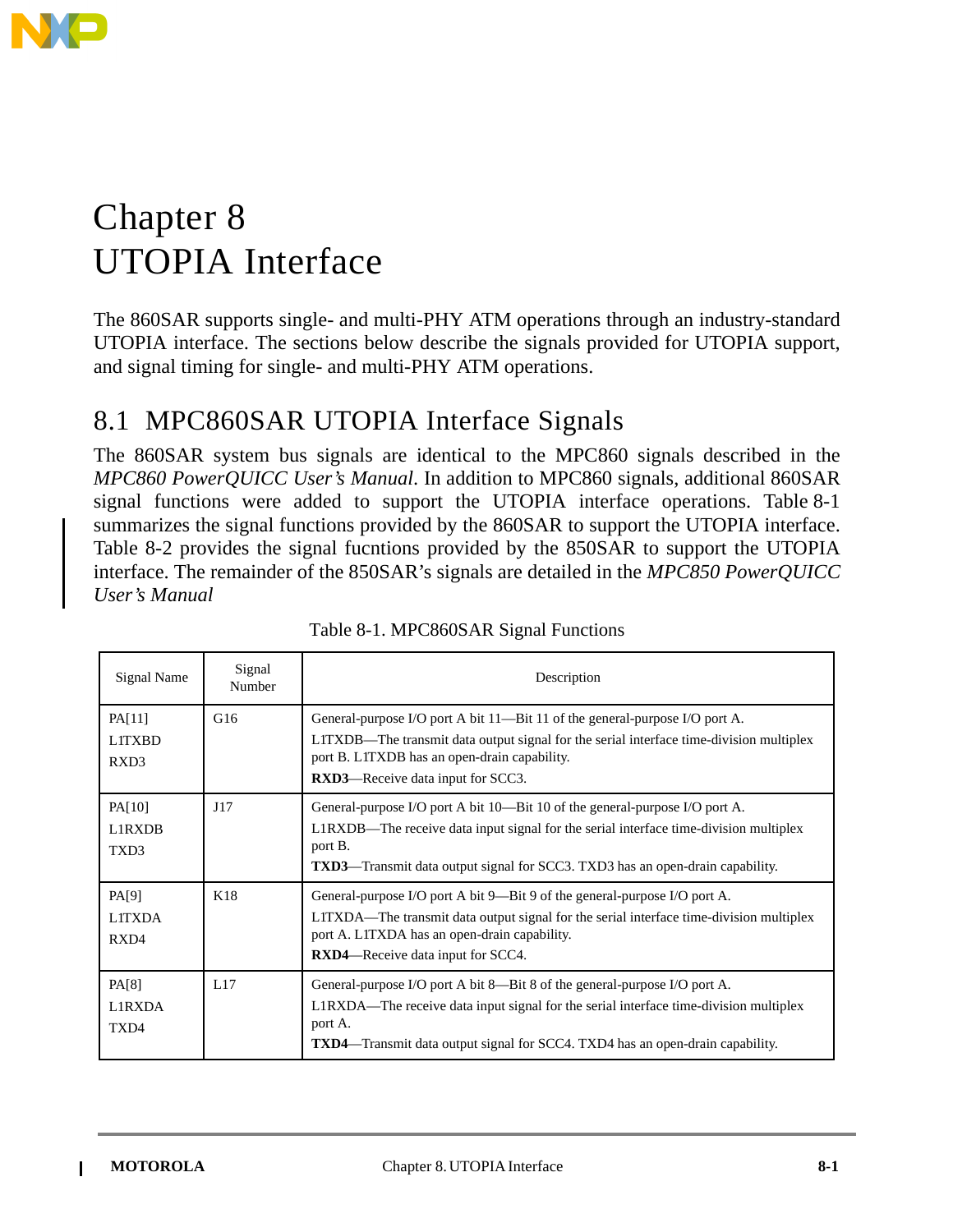

| Table 8-1. MPC860SAR Signal Functions (Continued) |  |
|---------------------------------------------------|--|
|---------------------------------------------------|--|

| <b>Signal Name</b>                               | Signal<br>Number | Description                                                                                                                                                                                                                                                                                               |
|--------------------------------------------------|------------------|-----------------------------------------------------------------------------------------------------------------------------------------------------------------------------------------------------------------------------------------------------------------------------------------------------------|
| PB[21]<br>SMTXD2<br><b>L1CLKOB</b><br>PHSEL[1]   | K16              | General-purpose I/O port B bit 21-Bit 21 of the general-purpose I/O port B.<br>SMTXD2-SMC2 transmit data input signal.<br>L1CLKOB-Clock output from the serial interface TDM port B.<br>PHSEL[1]-Least significant bit of PHY select bus (used in MPHY mode only).                                        |
| PB[20]<br>SMRXD2<br><b>L1CLKOA</b><br>PHSEL[0]   | L16              | General-purpose I/O port B bit 20—Bit 20 of the general-purpose I/O port B.<br>SMRXD2-SMC2 receive data input signal.<br>L1CLKOA-Clock output from the serial interface TDM port A.<br>PHSEL[0]-Most significant bit of PHY select bus (used in MPHY mode only).                                          |
| PB[17]<br>L1ST3<br>RTS3<br>PHREQ[1]              | P18              | General-purpose I/O port B bit 17-Bit 17 of the general-purpose I/O port B.<br>L1ST3-One of four output strobes generated by the serial interface.<br>RTS3-Request to send signal for SCC3.<br>PHREQ[1]-Least significant bit of PHY request bus (used in MPHY mode only).                                |
| PB[16]<br>L1ST4<br>RTS4<br>PHREQ[0]              | N <sub>16</sub>  | General-purpose I/O port B bit 16-Bit 16 of the general-purpose I/O port B.<br>L1ST4-One of four output strobes generated by the serial interface.<br>RTS4—Request to send signal for SCC4.<br>PHREQ[0]-Most significant bit of PHY request bus (used in MPHY mode only).                                 |
| PB[15]<br>BRGO3<br><b>TxCav</b>                  | R17              | General-purpose I/O port B bit 15-Bit 15 of the general-purpose I/O port B.<br>BRGO3-BRG3 output clock.<br>TxCav-Transmit cell available input signal.                                                                                                                                                    |
| PC[15]<br>DREQ0<br>RTS1<br>L1ST1<br><b>RxCav</b> | D <sub>16</sub>  | General-purpose I/O port C bit 15-Bit 15 of the general-purpose I/O port C.<br>DREQO-IDMA channel 1 request input signal.<br>RTS1-Request to Send modem line for SCC1.<br>L1ST1-One of four output strobes generated by the Serial Interface.<br>RxCav-Receive cell available input signal                |
| PC[13]<br><b>LIRQB</b><br>L1ST3<br>RTS3          | E18              | General-Purpose I/O Port C Bit 13-Bit 13 of the general-purpose I/O port C.<br>L1RQB—The D-channel request signal for the serial interface time-division multiplex port<br>В.<br>L1ST3-One of four output strobes that can be generated by the serial interface.<br>RTS3—Request to send signal for SCC3. |
| PC[12]<br><b>LIRQA</b><br>L1ST4<br>RTS4          | F18              | General-Purpose I/O Port C Bit 12-Bit 12 of the general-purpose I/O port C.<br>LIRQA—The D-channel request signal for the serial interface time-division multiplex port<br>А.<br>L1ST4—One of four output strobes that can be generated by the serial interface.<br>RTS4—Request to send signal for SCC4. |
| PD[15]<br><b>LITSYNCA</b><br>UTPB[0]             | U17              | General-purpose I/O port D bit 15-Bit 15 of the general-purpose I/O port D.<br>LITSYNCA-Input transmit data sync signal to TDM channel A.<br>UTPB[0]-UTOPIA bus bit 0 input/output signal.                                                                                                                |
| PD[14]<br>L1RSYNCA<br>UTPB[1]                    | V19              | General-purpose I/O port D bit 14-Bit 14 of the general-purpose I/O port D.<br>L1RSYNCA-Input receive data sync signal to TDM channel A.<br>UTPB[1]-UTOPIA bus bit 1 input/output signal.                                                                                                                 |

 $\begin{array}{c} \rule{0pt}{2.5ex} \rule{0pt}{2.5ex} \rule{0pt}{2.5ex} \rule{0pt}{2.5ex} \rule{0pt}{2.5ex} \rule{0pt}{2.5ex} \rule{0pt}{2.5ex} \rule{0pt}{2.5ex} \rule{0pt}{2.5ex} \rule{0pt}{2.5ex} \rule{0pt}{2.5ex} \rule{0pt}{2.5ex} \rule{0pt}{2.5ex} \rule{0pt}{2.5ex} \rule{0pt}{2.5ex} \rule{0pt}{2.5ex} \rule{0pt}{2.5ex} \rule{0pt}{2.5ex} \rule{0pt}{2.5ex} \rule{0$ 

 $\mathbf{I}$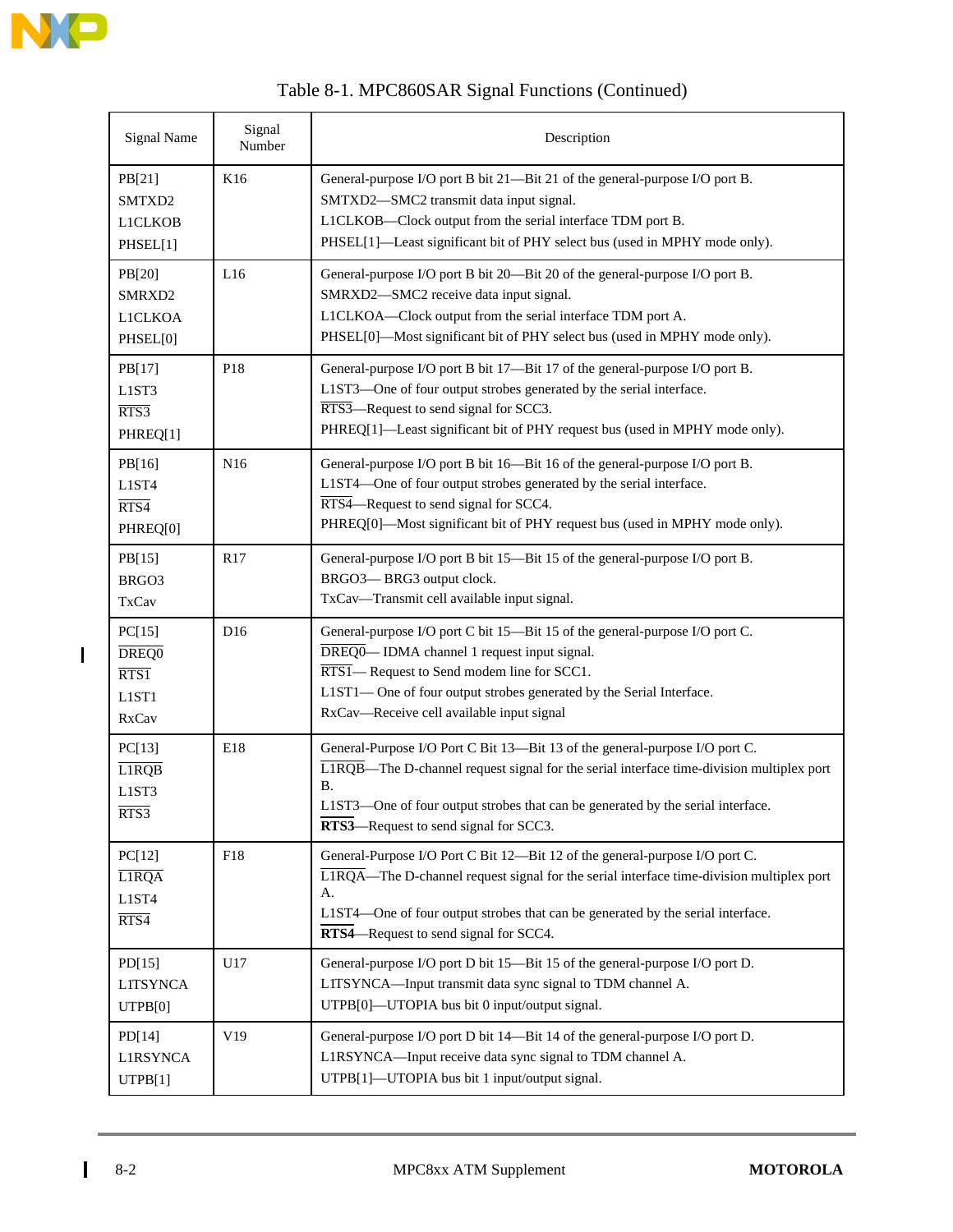

| Table 8-1. MPC860SAR Signal Functions (Continued) |  |
|---------------------------------------------------|--|
|---------------------------------------------------|--|

| <b>Signal Name</b>                   | Signal<br>Number | Description                                                                                                                                                                                                                                                                                                                                                                              |
|--------------------------------------|------------------|------------------------------------------------------------------------------------------------------------------------------------------------------------------------------------------------------------------------------------------------------------------------------------------------------------------------------------------------------------------------------------------|
| PD[13]<br><b>LITSYNCB</b><br>UTPB[2] | V18              | General-purpose I/O port D bit 13-Bit 13 of the general-purpose I/O port D.<br>LITSYNCB-Input transmit data sync signal to TDM channel B.<br>UTPB[2]-UTOPIA bus bit 2 input/output signal.                                                                                                                                                                                               |
| PD[12]<br><b>L1RSYNCB</b><br>UTPB[3] | R <sub>16</sub>  | General-purpose I/O port D bit 12-Bit 12 of the general-purpose I/O port D.<br>L1RSYNCB—Input receive data sync signal to TDM channel B.<br>UTPB[3]-UTOPIA bus bit 3 input/output signal.                                                                                                                                                                                                |
| PD[11]<br>RXD3<br><b>RXENB</b>       | T16              | General-purpose I/O port D bit 11-Bit 11 of the general-purpose I/O port D.<br>RXD3-Receive data for serial channel 3.<br>RXENB-Receive enable output signal.                                                                                                                                                                                                                            |
| PD[10]<br>TXD3<br><b>TXENB</b>       | W18              | General-purpose I/O port D bit 10-Bit 10 of the general-purpose I/O port D.<br>TXD3-Transmit data for serial channel 3.<br>TXENB-Transmit enable output signal.                                                                                                                                                                                                                          |
| PD[9]<br>RXD4<br><b>UTPCLK</b>       | V17              | General-purpose I/O port D bit 9-Bit 9 of the general-purpose I/O port D.<br>RXD4-Receive data for serial channel 4.<br>UTPCLK-UTOPIA Clock output signal.                                                                                                                                                                                                                               |
| PD[7]<br>RTS3<br>UTPB[4]             | T <sub>15</sub>  | General-purpose I/O port D bit 7-Bit 7 of the general-purpose I/O port D.<br>RTS3—Active low request to send output indicating that SCC3 is ready to transmit data.<br>UTPB[4]-UTOPIA bus bit 4 input/output signal.                                                                                                                                                                     |
| PD[6]<br>RTS4<br>UTPB[5]             | V16              | General-purpose I/O port D bit 6-Bit 6 of the general-purpose I/O port D.<br>RTS4—Active low request to send output indicating that SCC4 is ready to transmit data.<br>UTPB[5]-UTOPIA bus bit 5 input/output signal.                                                                                                                                                                     |
| PD[5]<br>REJECT2<br>UTPB[6]          | U15              | General-purpose I/O port D bit 5-Bit 5 of the general-purpose I/O port D.<br>REJECT2-Input signal to SCC2 indicating rejection the current ethernet frame after an<br>external CAM determined the frame address did not match.<br>UTPB[6]-UTOPIA bus bit 6 input/output signal.                                                                                                          |
| PD[4]<br>REJECT3<br>UTPB[7]          | U16              | General-purpose I/O port D bit 4-Bit 4 of the general-purpose I/O port D.<br>REJECT3-Input signal to SCC3 indicating rejection the current ethernet frame after an<br>external CAM determined the frame address did not match. This signal capability is not<br>available when operating in UTOPIA mode.<br>UTPB[7]-UTOPIA bus bit 7 input/output signal. (most significant bit of UTPB) |
| PD[3]<br>REJECT4<br>SOC              | W16              | General-purpose I/O port D bit 3-Bit 3 of the general-purpose I/O port D.<br>REJECT4-Input signal to SCC4 indicating rejection the current ethernet frame after an<br>external CAM determined the frame address did not match. This signal capability is not<br>available when operating in UTOPIA mode.<br>SOC-Start of cell input/output signal.                                       |

**Note:** The signals with added capabilities in the 860SAR are shown in boldface. These signal capabilities are valid only in UTOPIA mode.

 $\blacksquare$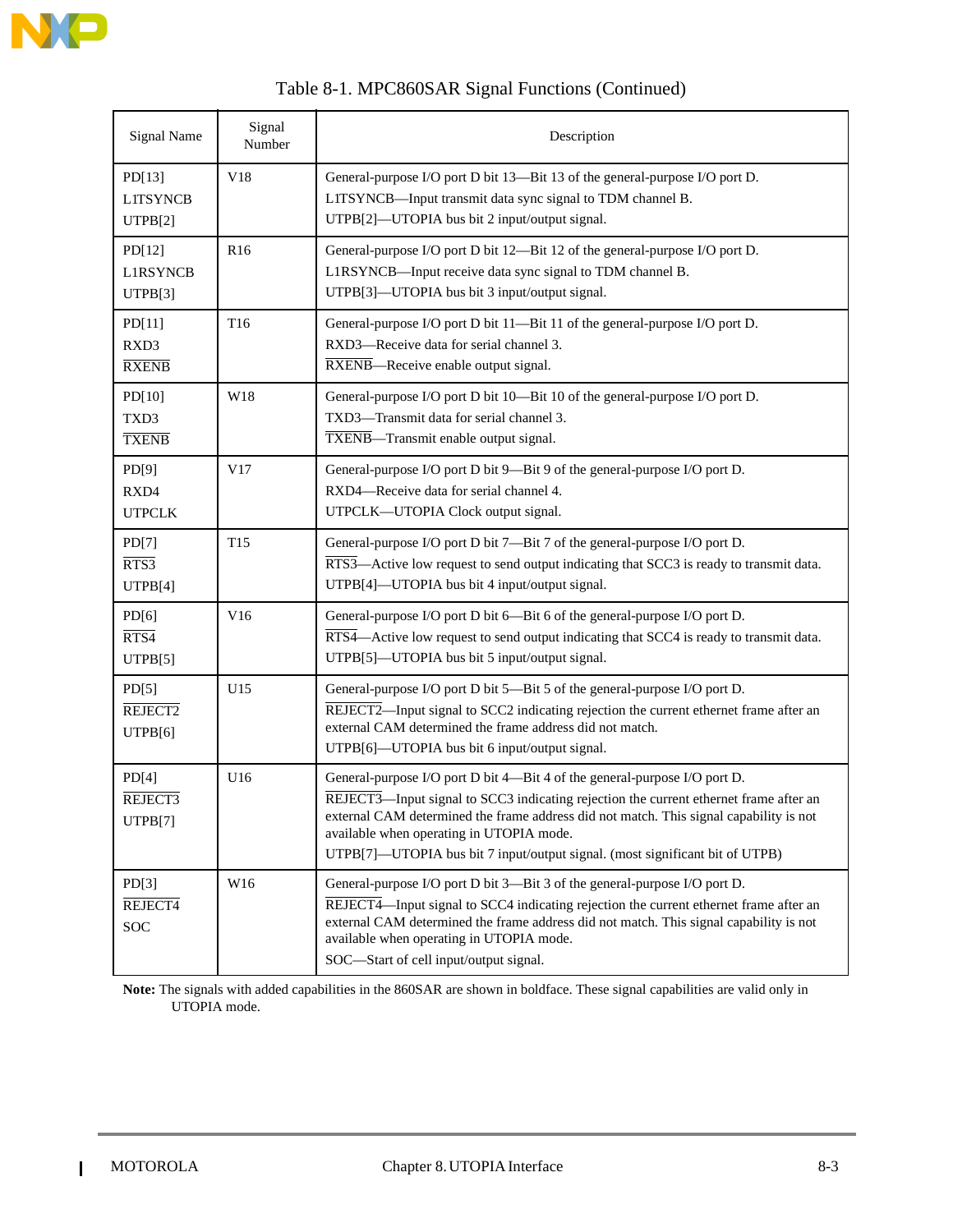

 $\mathbf{I}$ 

 $\begin{array}{c} \hline \end{array}$ 

### Table 8-2. MPC850SAR Signal Functions

| <b>Signal Name</b>                                   | Signal<br>Number | Description                                                                                                                                                                                                                                                                             |
|------------------------------------------------------|------------------|-----------------------------------------------------------------------------------------------------------------------------------------------------------------------------------------------------------------------------------------------------------------------------------------|
| PB[22]<br>SMSYN2<br>SDACK <sub>2</sub><br>PHYSEL[1]  | R <sub>9</sub>   | General-Purpose I/O Port B Bit 22-Bit 22 of the general-purpose I/O port B.<br>SMSYN2-SMC2 external sync input.<br>SDACK2-SDMA acknowledge 2 output that is used as a peripheral interface signal for<br><b>IDMA</b> emulation.<br>PHSEL[1]—lsb of the PHY select bus (MPHY mode only). |
| PB[19]<br>L1ST1<br>PHYSEL[0]                         | R7               | General-Purpose I/O Port B Bit 19—Bit 19 of the general-purpose I/O port B.<br>L1ST1-One of eight output strobes that can be generated by the serial interface.<br>PHSEL[0]—msb of the PHY select bus (MPHY mode only).                                                                 |
| PB[17]<br>L1ST3<br>PHYREQ[1]                         | N7               | General-Purpose I/O Port B Bit 17-Bit 17 of the general-purpose I/O port B.<br>L1ST3-One of eight output strobes that can be generated by the serial interface.<br>PHREQ[1]—lsb of the PHY request bus (MPHY mode only).                                                                |
| PB[16]<br>LIRQa<br>L1ST4<br>PHYREQ[0]                | R <sub>5</sub>   | General-Purpose I/O Port B Bit 16-Bit 16 of the general-purpose I/O port B.<br>L1RQa-D-channel request signal for serial interface TDMa.<br>L1ST4-One of eight output strobes that can be generated by the serial interface.<br>PHREQ[0]—msb of the PHY request bus (MPHY mode only).   |
| PC[15]<br>DREQ <sub>0</sub><br>L1ST5<br><b>RXCAV</b> | R <sub>16</sub>  | General-Purpose I/O Port C Bit 15-Bit 15 of the general-purpose I/O port C.<br>DREQ0—IDMA channel 1 request input.<br>L1ST5—One of eight output strobes that can be generated by the serial interface.<br>RXCAV-MPC850SAR's receive cell available input signal.                        |
| PC[12]<br>L1RQa<br>L1ST8<br><b>TXCAV</b>             | T <sub>13</sub>  | General-Purpose I/O Port C Bit 12-Bit 12 of the general-purpose I/O port C.<br>L1RQa-D-channel request signal for serial interface TDMa.<br>L1ST8-One of eight output strobes that can be generated by the serial interface.<br>TXCAV-MPC850SAR's transmit cell available input signal. |
| PD[15]<br>UTPB[0]                                    | R <sub>4</sub>   | General-Purpose I/O Port D Bit 15-Bit 15 of the general-purpose I/O port D.<br>UTPB[0]-UTOPIA bus bit 0 input/output signal.                                                                                                                                                            |
| PD[14]<br>UTPB[1]                                    | T <sub>3</sub>   | General-Purpose I/O Port D Bit 14-Bit 14 of the general-purpose I/O port D.<br>UTPB[1]-UTOPIA bus bit 1 input/output signal.                                                                                                                                                            |
| PD[13]<br>UTPB[2]                                    | P <sub>5</sub>   | General-Purpose I/O Port D Bit 13—Bit 13 of the general-purpose I/O port D.<br>UTPB[2]—UTOPIA bus bit 2 input/output signal.                                                                                                                                                            |
| PD[12]<br>UTPB[3]                                    | R <sub>3</sub>   | General-Purpose I/O Port D Bit 12-Bit 12 of the general-purpose I/O port D.<br>UTPB[3]—UTOPIA bus bit 3 input/output signal.                                                                                                                                                            |
| PD[11]<br><b>RXENB</b>                               | N <sub>5</sub>   | General-Purpose I/O Port D Bit 11-Bit 11 of the general-purpose I/O port D.<br>RXENB-Receive enable output signal.                                                                                                                                                                      |
| PD[10]<br><b>TXENB</b>                               | T <sub>2</sub>   | General-Purpose I/O Port D Bit 10-Bit 10 of the general-purpose I/O port D.<br>TXENB-Transmit enable output signal.                                                                                                                                                                     |
| PD[9]<br><b>UTPCLK</b>                               | P4               | General-Purpose I/O Port D Bit 9—Bit 9 of the general-purpose I/O port D.<br>UTPCLK-UTOPIA clock output signal.                                                                                                                                                                         |
| PD[7]<br>UTPB[4]                                     | R <sub>2</sub>   | General-Purpose I/O Port D Bit 7-Bit 7 of the general-purpose I/O port D.<br>UTPB[4]-UTOPIA bus bit 4 input/output signal.                                                                                                                                                              |

 $\mathbf{I}$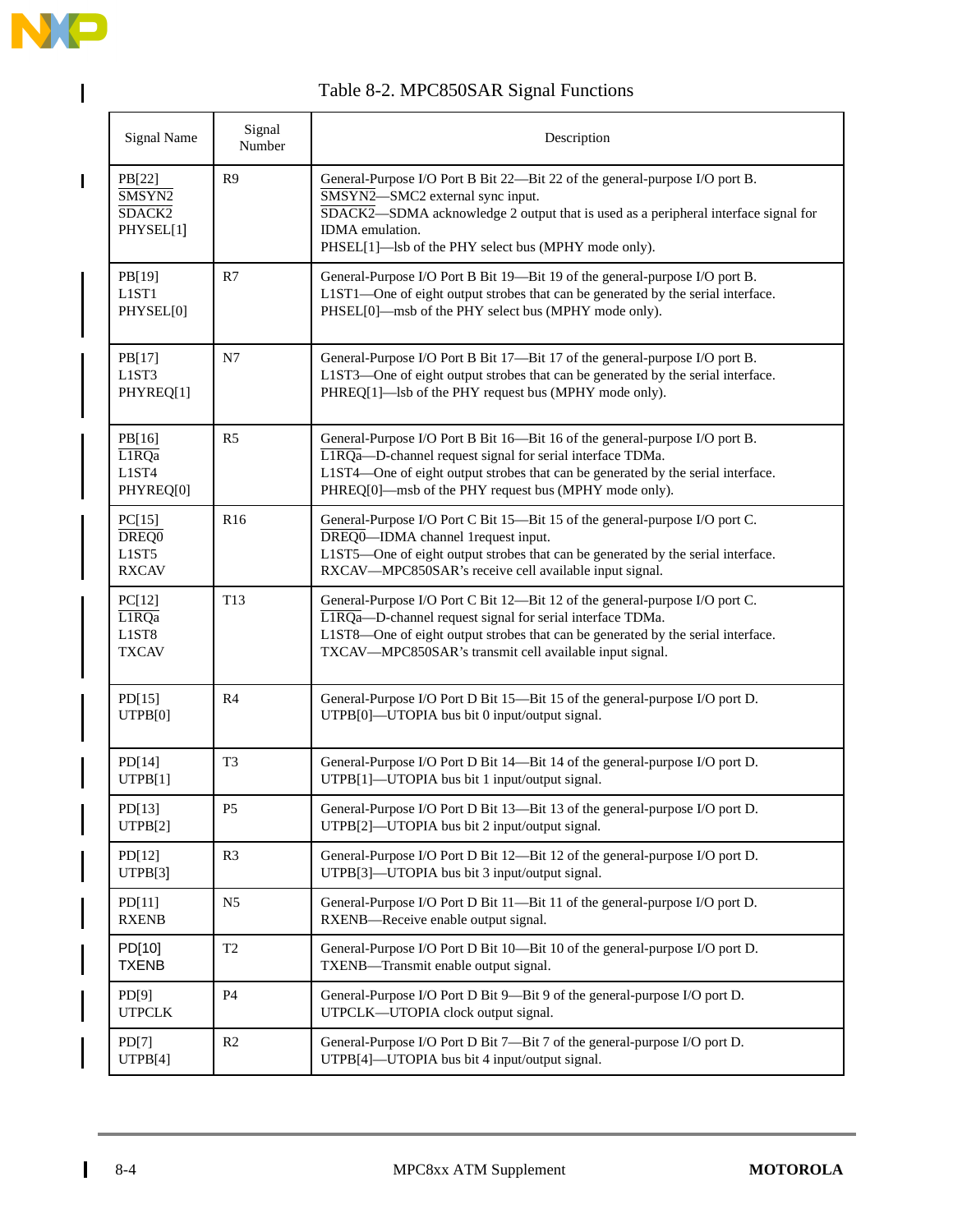

 $\blacksquare$ 

| Signal Name                  | Signal<br>Number | Description                                                                                                                                               |  |
|------------------------------|------------------|-----------------------------------------------------------------------------------------------------------------------------------------------------------|--|
| PD[6]<br>UTPB[5]             | R1               | General-Purpose I/O Port D Bit 6—Bit 6 of the general-purpose I/O port D.<br>UTPB[5]—UTOPIA bus bit 5 input/output signal.                                |  |
| PD <sub>[5]</sub><br>UTPB[6] | P <sub>2</sub>   | General-Purpose I/O Port D Bit 5—Bit 5 of the general-purpose I/O port D.<br>UTPB[6]—UTOPIA bus bit 6 input/output signal.                                |  |
| PD[4]<br>UTPB[7]             | P <sub>3</sub>   | General-Purpose I/O Port D Bit 4—Bit 4 of the general-purpose I/O port D.<br>UTPB[7]—UTOPIA bus bit 7 input/output signal (most significant bit of UTPB). |  |
| PD[3]<br><b>SOC</b>          | N4               | General-purpose I/O Port D Bit 3—Bit 3 of the general-purpose I/O port D.<br>SOC—Start of cell input/output signal.                                       |  |

### Table 8-2. MPC850SAR Signal Functions (Continued)

 $\mathbf I$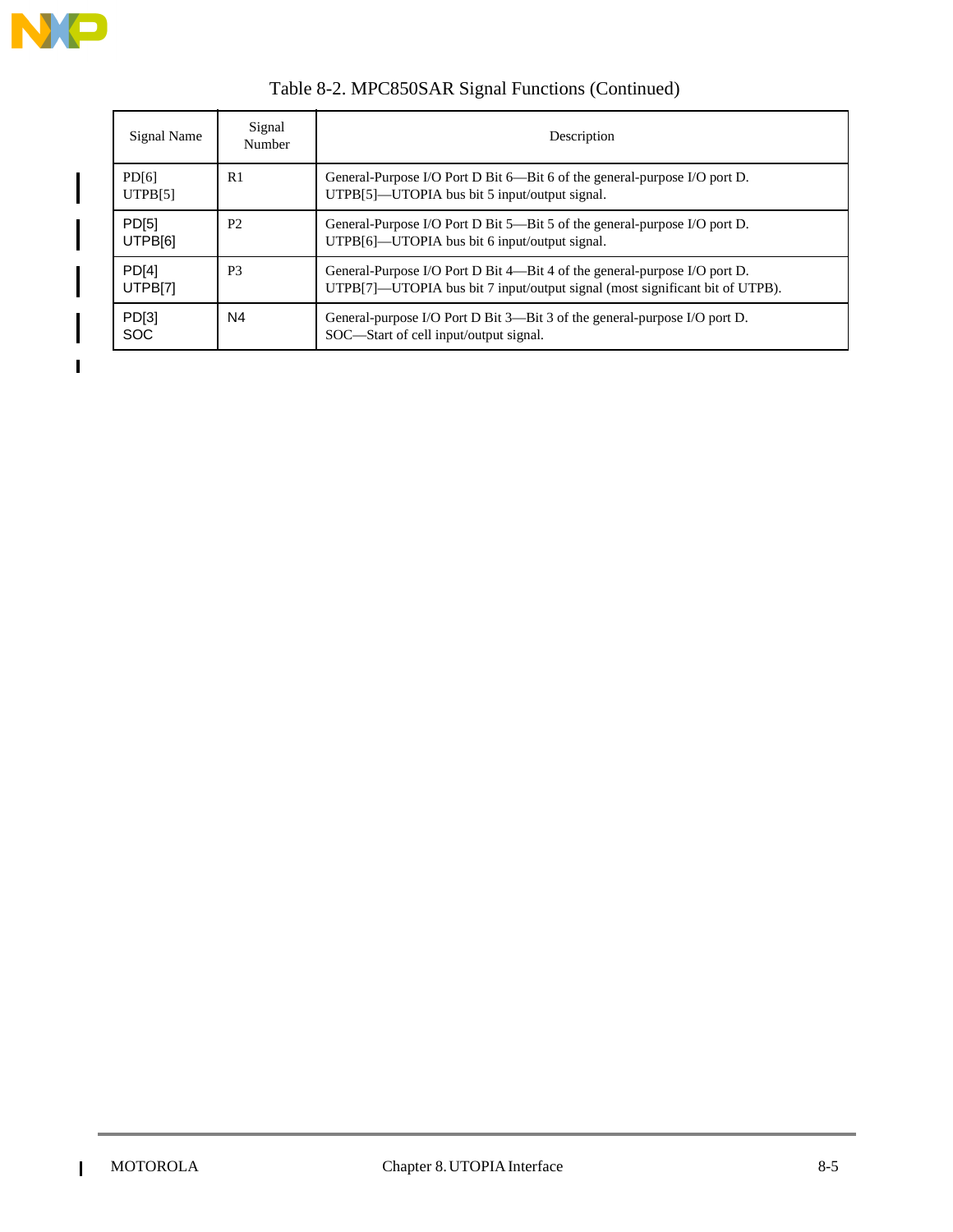

# 8.2 UTOPIA Single-PHY

The 860SAR acts as an ATM layer UTOPIA master per the ATM Forum UTOPIA level 1 specification for an ATM single-PHY configuration. The 860SAR implements the UTOPIA interface as an 8-bit wide bidirectional data bus using a cell-level handshake, and operates at frequencies up to 25 MHz. The UTOPIA controller controls all interface signals.

Assertion of transmit cell available (TxCav) or receive cell available (RxCav) issues a request to the CP to handle a receive or transmit operation. During the cell transfer, the UTOPIA controller controls the enable signals  $(TxEnb)$  or  $\overline{RxEnb}$  and the transmit start of cell signal (TxSOC). It also samples the RxSOC signal during the cell transfer.

Most of the UTOPIA signals are multiplexed on 860SAR port D pins as shown in Figure 8-1. The IDMA request connected to the DREQ0 signal is replaced with RxCav. TxCav signal is connected to the port B[15] signal.



Figure 8-1. MPC860SAR UTOPIA Interface

The 860SAR implements a cell level interface. The cell level handshake is identical to the octet level handshake except that once the TxCav or RxCav signals are asserted the PHY must be capable of receiving or transmitting a whole cell. The 860SAR transmits or receives a whole cell directly to or from system memory during a receive or transmit operation.

### 8.2.1 Receive Cell Transfer Operation

Assertion of RxCav generates a request to receive a cell transfer. The 860SAR UTOPIA provides the cell level handshake, and as soon as RxCav is asserted, the PHY must be able to transfer a whole cell upon RxEnb. The 860SAR's UTOPIA controller divides the cell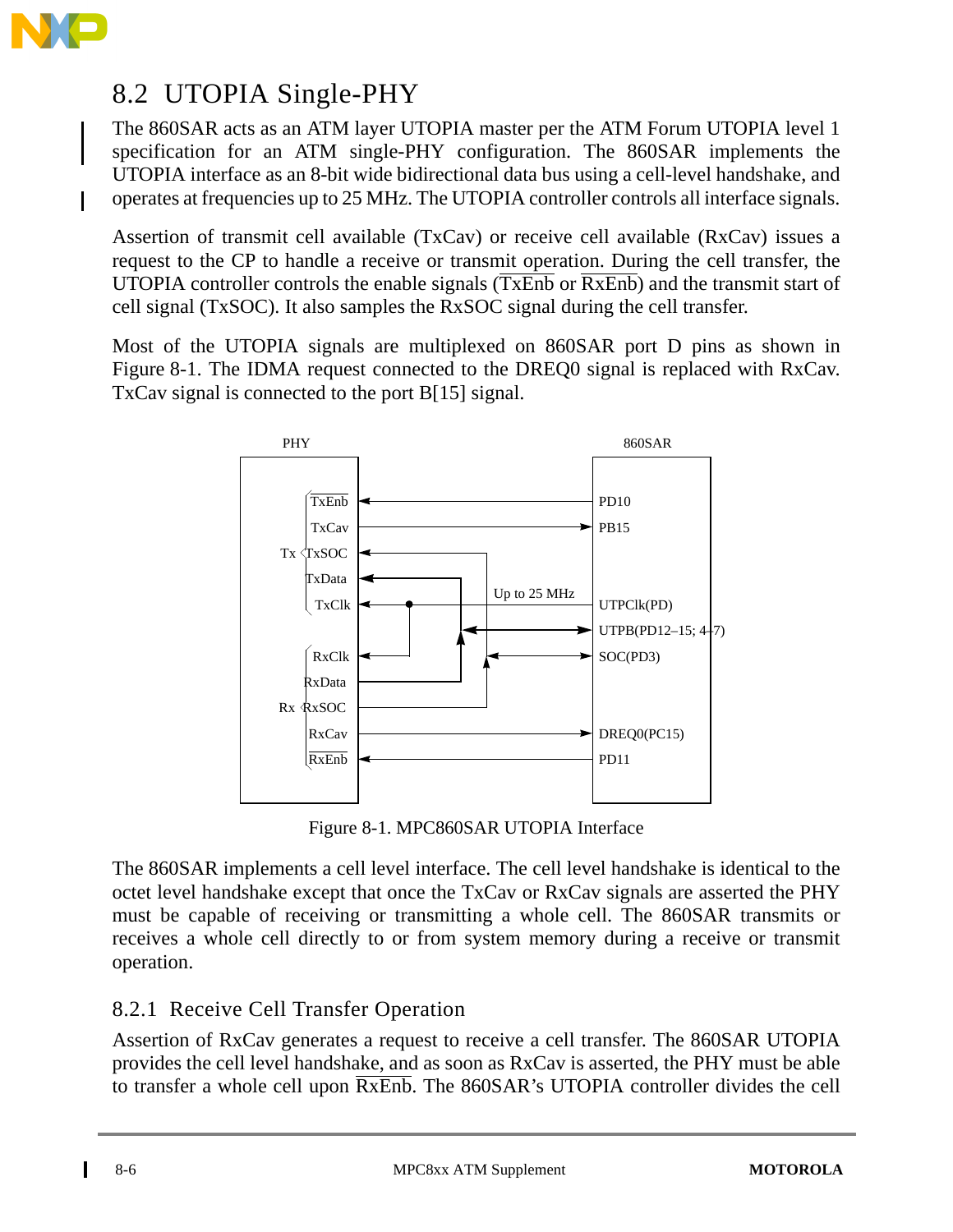

transfers into 1 to 4 byte groups and uses  $\overline{RxEnb}$  to control the transfer. For example, a 53byte cell transfer sequence is divided into the following UTOPIA transfers:

- Header transfer (4 octets)
- UDF (HEC) transfer (1 octet)
- 12 cell body transfers (12 x 4 octets)

The 860SAR asserts  $\overline{RxEnb}$  for each transfer. The following cycle the 860SAR starts sampling the UTOPIA bus (through the UTPB signals) and RxSOC. During the UDF tenure only one octet is transferred; all other sections are four octets long.

The receive start of cell timing sequence is shown in Figure 8-2. The circles shown during the data tenure represent the sampling points of the 860SAR. Note that RxCav is not sampled during the transfer.



Figure 8-2. UTOPIA Receiver Start of Cell

The end-of-cell transfer timing sequence is shown in Figure 8-3. In this example the PHY was not ready with additional data and therefore deasserted RxCav. A few clocks later the PHY asserted RxCav again to indicate that data was available. If the PHY is ready to send additional data at the end of the current data tenure, the PHY can assert RxCav at any time during the data transfer and hold RxCav asserted until the first transfer the following data tenure.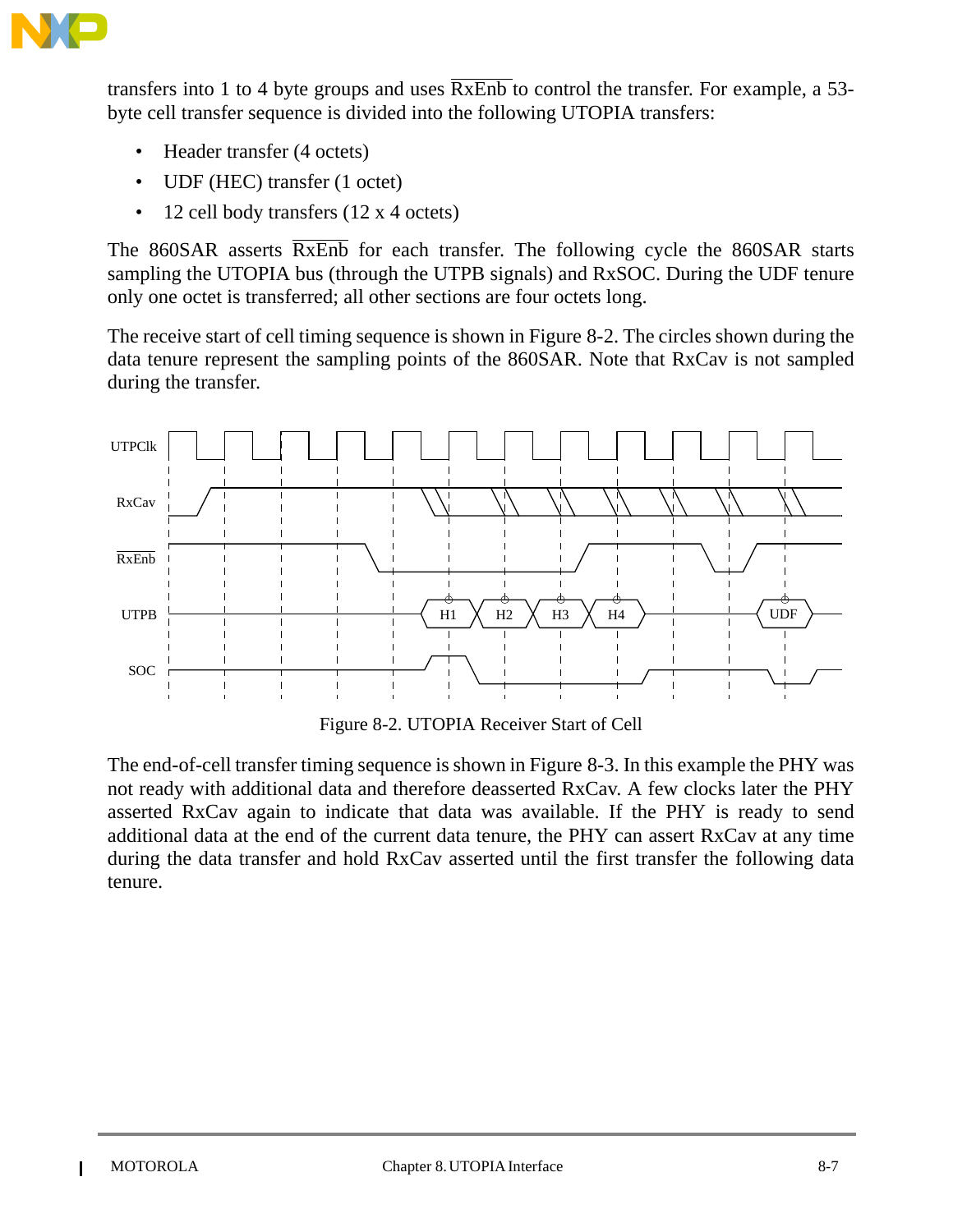



Figure 8-3. UTOPIA Receiver End of Cell

### 8.2.2 Transmit Cell Transfer Operation

Assertion of the TxCav signal generates a request for a cell to transmit. The 860SAR's UTOPIA interface implements the cell level handshake, and the PHY must be able to receive a whole cell upon assertion of the TxEnb signal. Note that a RxCav signal assertion generates a request that has higher priority than those caused by the assertion of the TxCav signal; transmit cell requests are granted by the CP when it has completed all the cell receive requests. The 860SAR's UTOPIA controller divides the cell transfers into 1- to 4 byte groups and uses the TxEnb signal to control the transfer. For example, a 53-byte cell transfer sequence is divided into the following UTOPIA transfers:

- Header transfer (4 octets)
- UDF (HEC) transfer (1 octet)
- Cell payload transfers (total of 48 octets)

The 860SAR asserts TxEnb, TxSOC, and TxPrty signals, and drives the UTOPIA bus (through the UTPB signals) with data for each transfer. The cell header is transferred in a 4-octet group. The UDF is transferred as a single octet. The cell payload is transferred in groups of 1 to 4 octets. The UDF (HEC) is not generated by the 860SAR; during the UDF transfer, the UTPB signals will be driven with 0x00.

#### 8.2.2.1 UTOPIA Bus and SOC Drive

The UTOPIA bus (through the UTPB signals) and SOC signal are driven by the 860SAR only when TxEnb is asserted during transmit transfers; UTPB and SOC are three-stated when  $\overline{\text{TxEmb}}$  is not asserted.

The transmit start-of-cell sequence is shown in Figure 8-4. Note that the TxCav signal is not sampled during the cell transfer.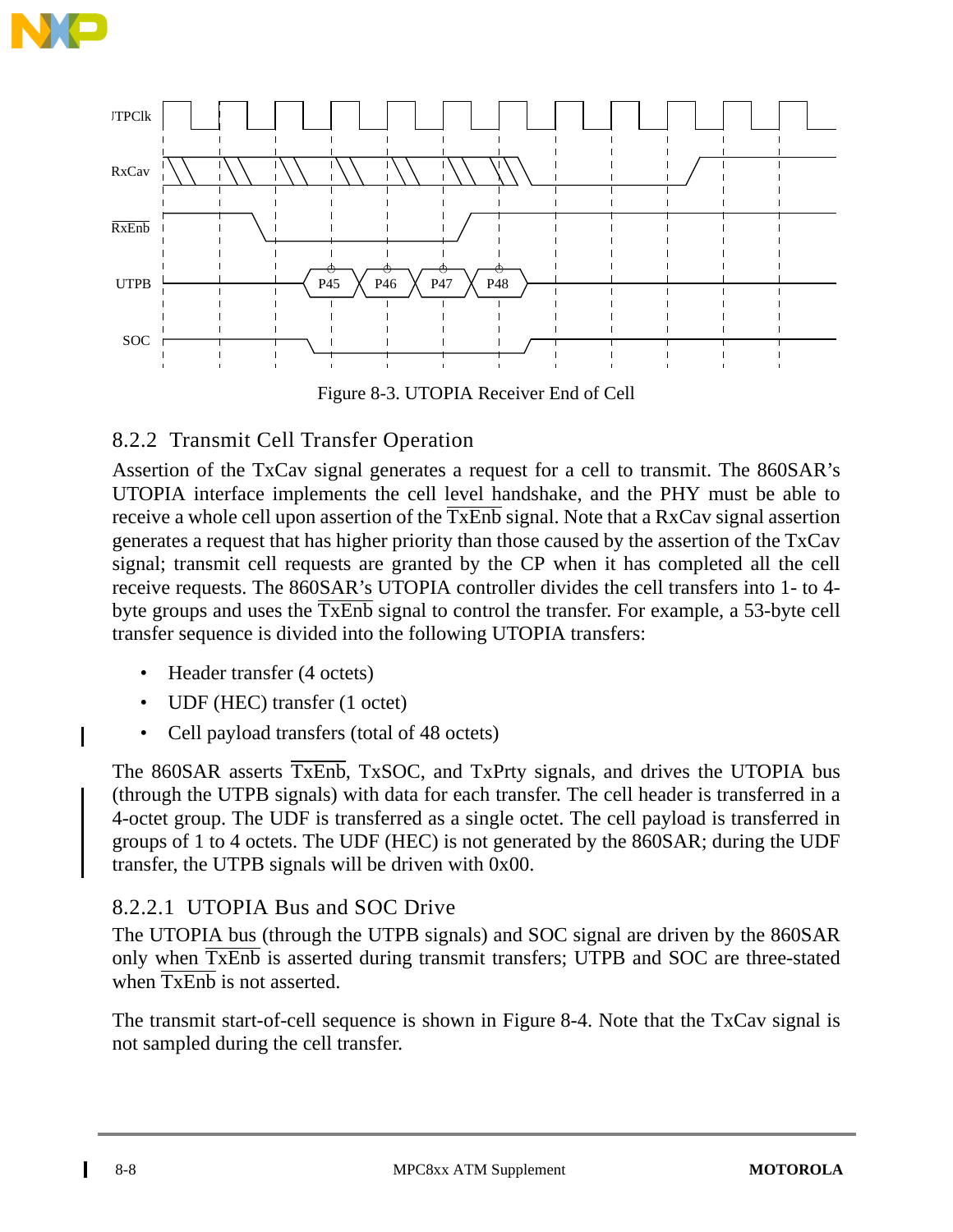



Figure 8-4. UTOPIA Transmitter Start of Cell

The transmit end-of-cell sequence is shown in Figure 8-5. In this example the PHY is ready for the next cell transfer and has asserted TxCav immediately at the end of the cell transfer. The TxCav signal should be kept asserted until the  $\overline{\text{TxEnb}}$  signal is asserted by the 860SAR to indicate the transfer start of a new cell.



Figure 8-5. UTOPIA Transmitter End of Cell

# 8.3 UTOPIA Multi-PHY Operations

The 860SAR supports a multi-PHY interface through the use of PHY addressing signals. The following are guidelines for Multi-PHY operation:

- Up to 4 PHYS may be supported.
- Supports using additional PHY addressing signals PHREQ and PHSEL.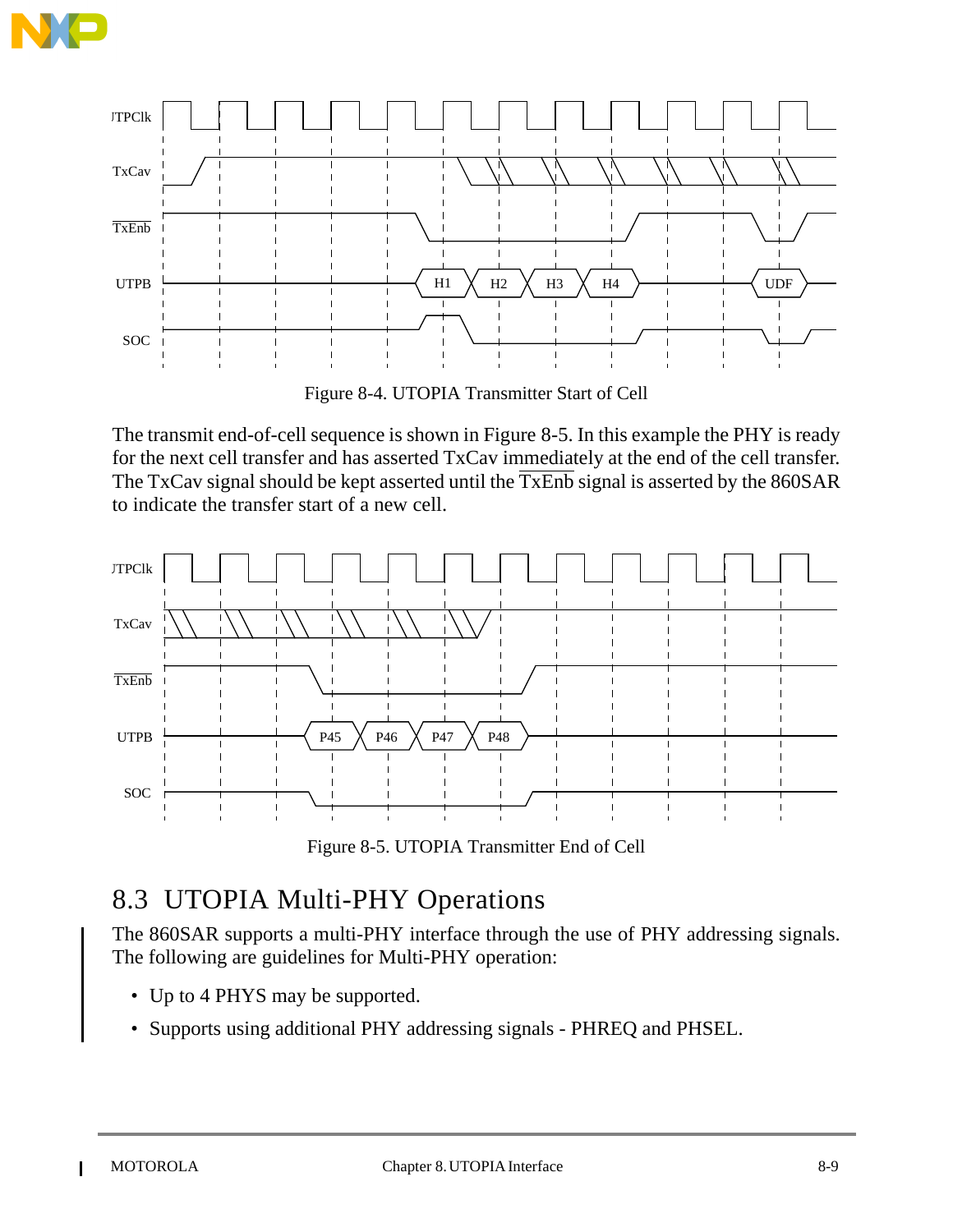

- PHREQ indicates the receive requesting (available) PHY (i.e., PHREQ identifies the PHY requesting that the 860SAR receive its data). PHSEL is used to select the PHY that is to receive or transmit data.
- For the transmit side, Upon TxCav the 860SAR may chose to deliver the next cell to any of the available PHYs. Therefore, TxCav should be asserted only when **all** the PHYs are available.
- If additional port B pins are used as a general purpose output pins, a dedicated semaphore (PBF) should be used to prevent collision between Host and CP writes. (see PBF bit in STSTATE parameter ram field).
- PHSEL and PHREQ timing is with reference to the system clock.

### 8.3.1 Setting up PHSEL and PHREQ Pins

To drive a MPHY address, PHREQ (driven through the PB16 and PB17 signals) and PHSEL (driven through the PB20 and PB21signals) must be set by the user to be general purpose signals. PHREQ should be programmed as input signals and PHSEL programmed as output signals through the associated bits in the PBPAR and PBDIR registers. Both PHSEL and PHREQ are read or written directly through port B synchronously with the system clock; refer to the *MPC860 PowerQUICC User's Manual* for additional information about system clocking and port read and write operations.

Program PBPAR pins PB16, PB17, PB20 and PB21 to zero, that is, as general purpose I/O pins. Then program PBDIR pins PB16 and PB17 to zero (as inputs) and PBDIR pins PB20 and PB21 to one (as outputs). PB16 and PB17 will be used for PHREQ where PB16 is the most significant bit, PB20 and PB21 will be used for PHSEL where PB20 is the most significant bit.

**NOTE**: The 850SAR UTOPIA MPHY operations require the use the port B PHREQ[0–1] and PHSEL[0–1] signals. These signals are configured by clearing PBPAR[16–17], PBPAR[19] and PBPAR[22] and PBDIR[16–17], and setting PBDIR[19] and PBDIR[22].

### 8.3.2 Receive Cell Transfer Operation

The multi-PHY UTOPIA cell transfer protocol is basically the same as that used for single-PHY transfers, except that prior to the assertion of RxEnb the 860SAR reads the PHY address through PHREQ. The PHY address is then written to PHSEL for use during the address match process.

The 860SAR RxCav input pin may be asserted together with a valid PHY number on the PHSEL pins. The assertion of RxCav will generate a request to the CP. As soon as the request is accepted by the CP (after at least several UTOPIA clocks) PHREQ will be read by the CP. If PBF bit is 0, the 860SAR will write the selected PHY# to the PHSEL pins and only after several UTOPIA clocks the RxEnb will be asserted and cell reception will start. If PBF is set, the CP will keep reading PHREQ, waiting for PBF to be cleared by the HOST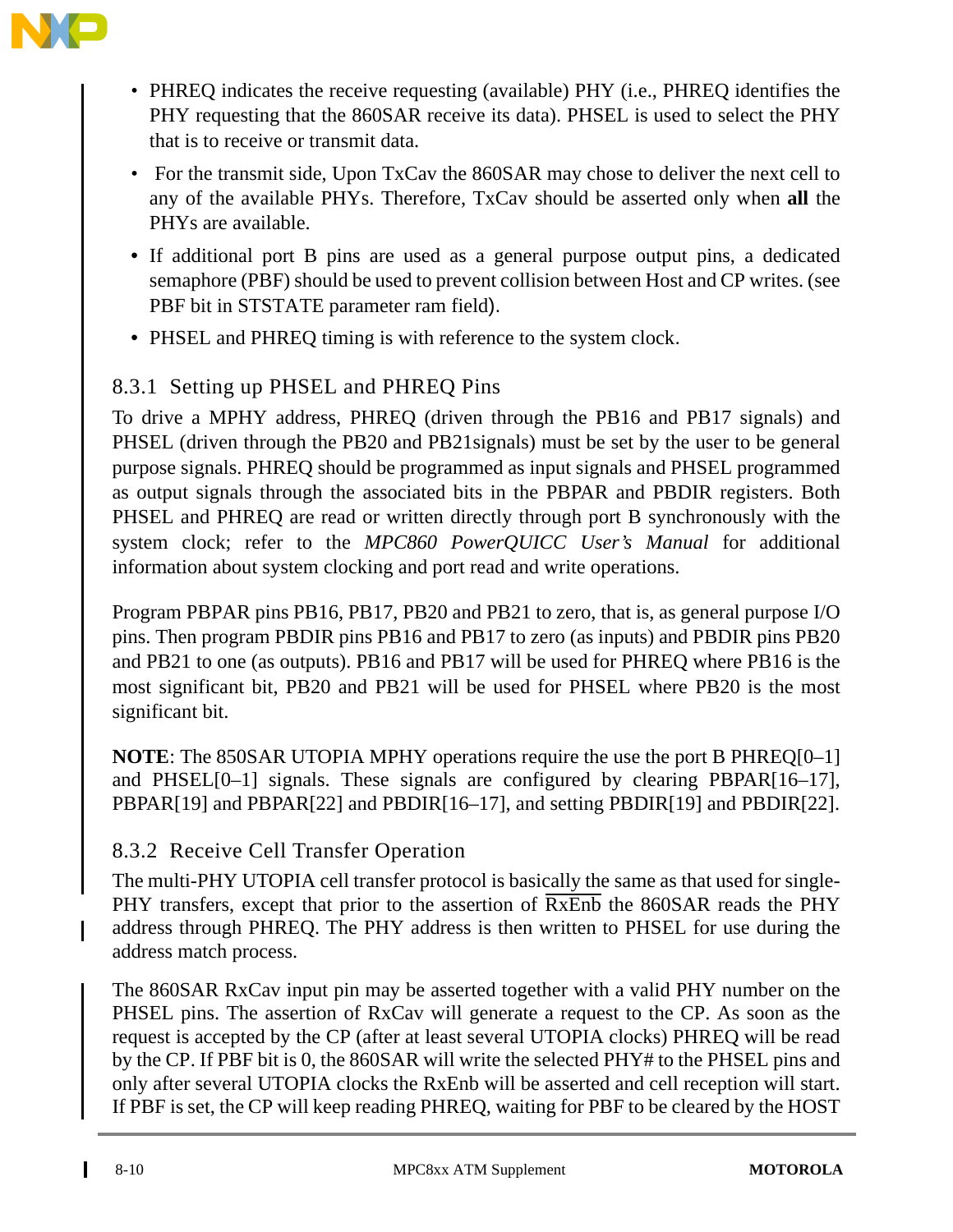

(see PBF bit in STSTATE parameter ram field).

PHREQ must remain valid from the assertion of  $RxCav$  until  $\overline{RxEnb}$  is asserted. PHSEL is driven by the 860SAR, and remains valid from the cycle the 860SAR has selected a PHY until the end of the cell transfer through the UTOPIA interface, as shown in Figure 8-7.

Note: During RxCav assertion, PHSEL still may be changed dynamically if a higher priority PHY asserted its cell available pin. The 860SAR PHSEL will be sampled at the rising edge of the system clock.

#### 8.3.3 Transmit Cell Transfer Operation

When transmitting, the 860SAR writes the PHY address to PHSEL to select the currently addressed PHY prior to the assertion of TxEnb. The 860SAR TxCav input pin may be asserted only when all the PHYs are ready to accept a cell. The assertion of TxCav will generate a request to the CP. As soon as the request is accepted by the CP, PHSEL will be updated to select the current PHY and only after several UTOPIA clocks the TxEnb will be asserted and cell transfer will start.

Note that requiring TxCav to be asserted only when all PHYs are ready to receive a cell does not mean that the transmission rate is governed by the slowest PHY. The scheduler (APC using PHY programmed transmission rate) will place more cells in the transmit queue for faster PHYs. You can think of the transfers and subsequent assertions of TxCav by the PHYs as instantaneous because the UTOPIA interaface transfer is faster compared to the line rate and the use of cell FIFOs by the PHYs. If any of the PHYs malfunction (die) all transmission of cells is halted since TxCav won't be asserted. External logic is needed to detected and correct this condition and deactivation of the impacted channels should be carried out by the 860SAR application software.

PHSEL is driven by the 860SAR, and remains valid from the cycle the 860SAR has selected a PHY until the end of the cell transfer through the UTOPIA interface, as shown in Figure 8-8.

#### 8.3.4 Example MPHY Implementation

Figure 8-6 is an overview example for implementing a Multi PHY system using the 860SAR. The TxCav will be asserted when all PHYS are ready to accept a cell. PhSel decode is used to select the PHY several clocks before TxEnb or RxEnb are asserted. The priority mux (Priority encode) is a "box" which prioritizes among the PHYs in the Rx direction. RxCav should be asserted when at least one of the PHYs is ready to deliver a cell.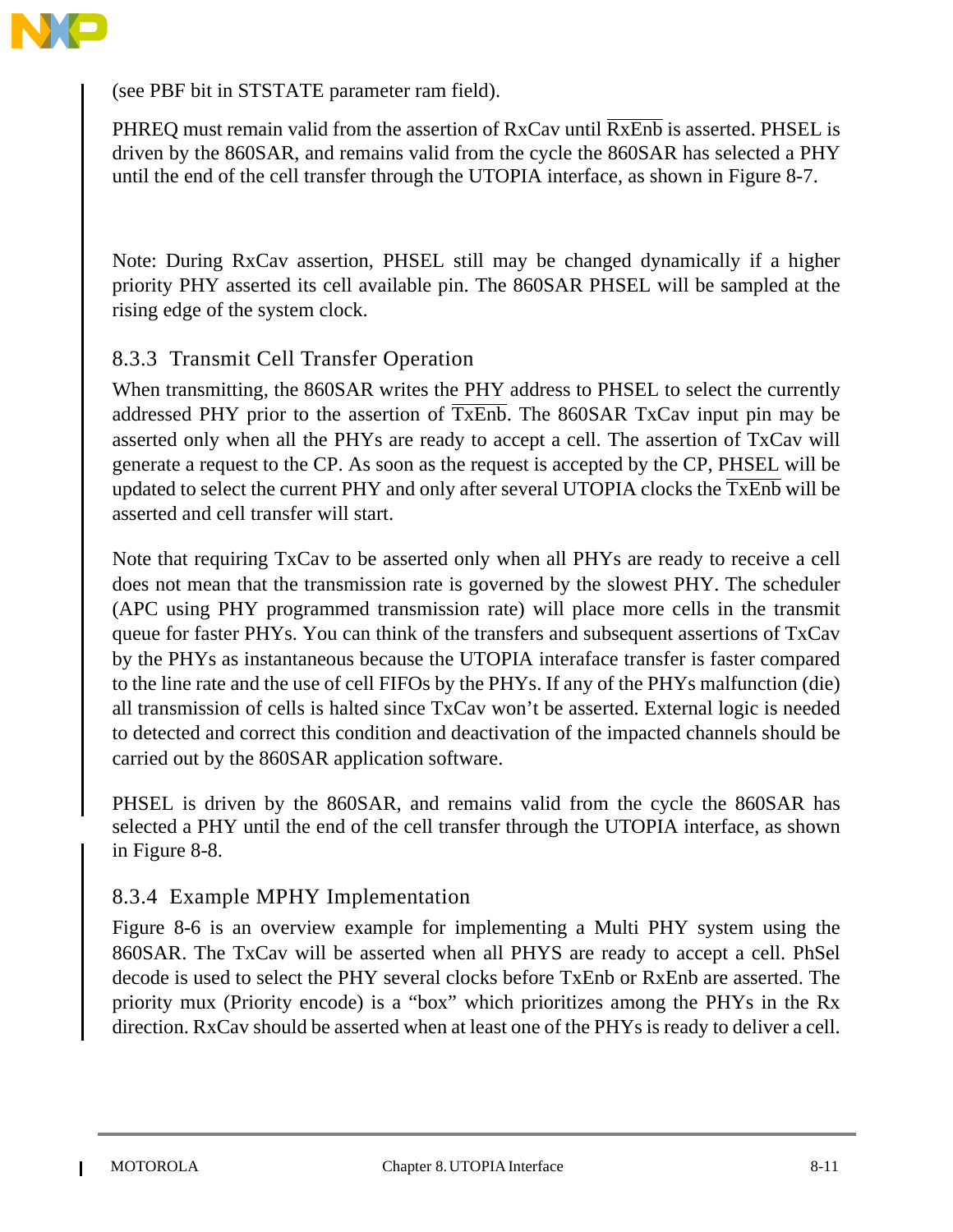



Figure 8-6. Multi-PHY Implementation Example

 $\blacksquare$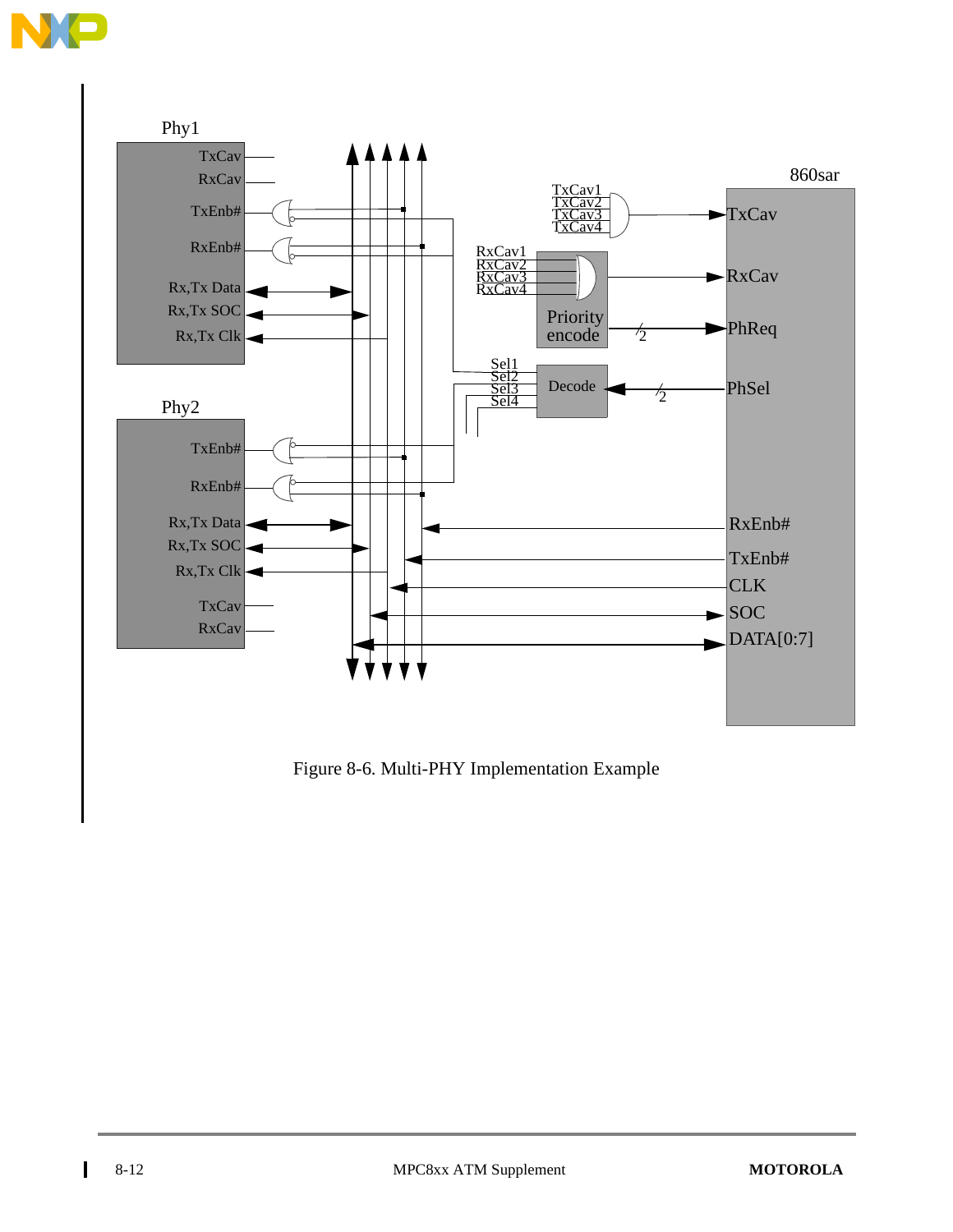



Figure 8-8. UTOPIA Transmitter Multi-PHY Example

# 8.4 UTOPIA Interface Transfer Timing

Table 8-3 describes the UTOPIA interface timing for data transfers and receive and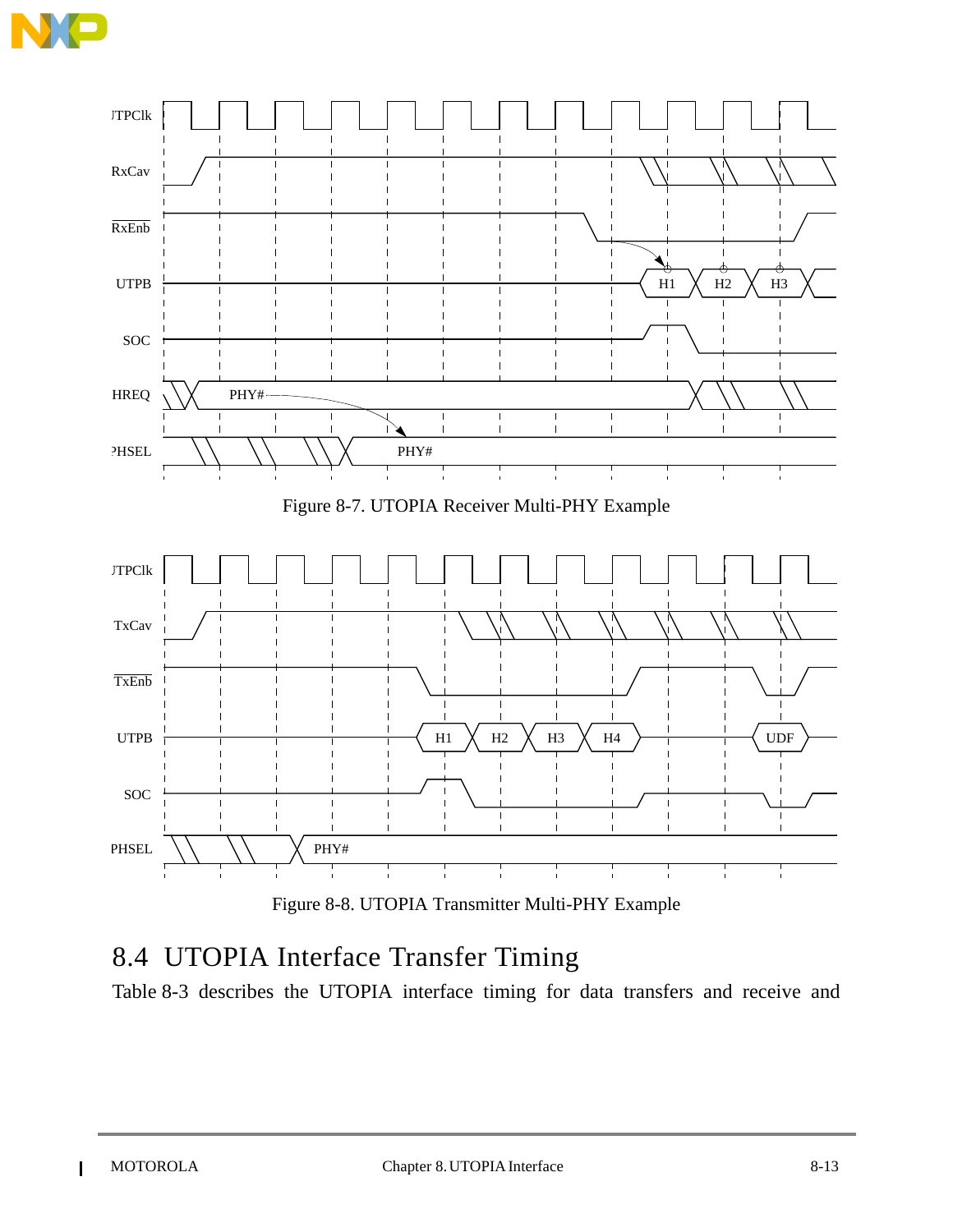

transmit transitions.

| UTOPIA Transfer Type                                                                                  | Clock Ratio                   | <b>Transition Time</b> |
|-------------------------------------------------------------------------------------------------------|-------------------------------|------------------------|
| Interval between RxEnb negation and RxEnb                                                             | $UTPCLK/SYSCLK = 1$           | 8 UTPCLKs minimum      |
| assertion, or TxEnb negation and TxEnb assertion<br>for successive data blocks (payload bytes 5-8 and | UTPCLK/SYSCLK = $1/2$         | 4 UTPCLKs minimum      |
| $9-12$ ).                                                                                             | $1/3 <$ UTPCLK/SYSCLK $< 1/5$ | 0-3 UTPCLKs minimum    |
| Interval between $\overline{RxEmb}$ negation and $\overline{TxEmb}$<br>assertion.                     |                               | 50 SYSCLKs minimum     |
| Interval between TxEnb negation and RxEnb<br>assertion.                                               |                               | 20 SYSCLKs minimum     |
| Interval between $\overline{RxEnb}$ negation and subsequent<br>RxEnb assertion for header transfers.  |                               | 6 SYSCLKs minimum      |
| Interval between TxEnb negation and subsequent<br>TxEnb assertion for header transfers.               |                               | 4 SYSCLKs minimum      |

#### Table 8-3. UTOPIA Interface Transfer Timing

 $\blacksquare$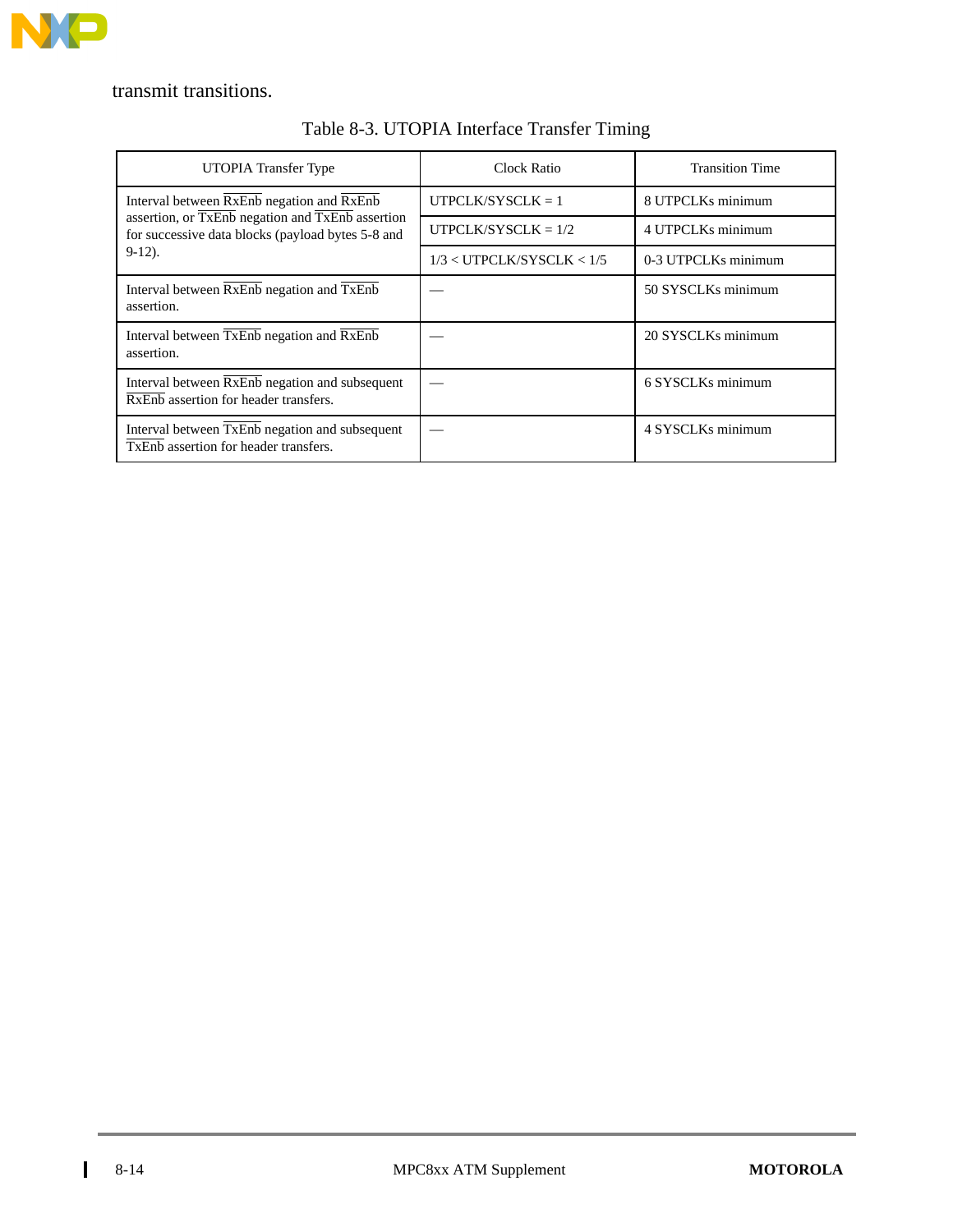

 $\blacksquare$ 

 $\blacksquare$ 

# 8.5 UTOPIA AC Electrical Specifications

Table 8-4 below shows the AC electrical specifications for the UTOPIA interface.

|                |                              | $25 \text{ MHz}$ |     | Up to 66 MHz |               |      |
|----------------|------------------------------|------------------|-----|--------------|---------------|------|
| Num            | Signal Characteristic        | Min              | Max | Min          | Max           | Unit |
| $\mathbf{1}$   | UtpClk rise/fall time        |                  | 3.5 |              | 3.5           | ns   |
| 2              | RxEnb and TxEnb active delay | $-5$             | 7   | $-5$         | $\mathcal{I}$ | ns   |
| 3              | UTPB, SOC setup time         | 8                |     | 8            |               | ns   |
| $\overline{4}$ | UTPB, SOC hold time          | п                |     |              |               | ns   |
| 5              | UTPB, SOC active delay       | $-5$             | 7   | $-5$         | $\mathbf{7}$  | ns   |

#### Table 8-4. UTOPIA AC Electrical Specifications

1. The TxCav and RxCav signals are asynchronous, and are recognized by the 860SAR within two clock cycles.

2. The PhReq and PhSel signals are asynchronous. PhReq should be valid 1 clock time after RxCav assertion. Phsel must be asserted at least 1 clock before  $\overline{RxEmb}$  or  $\overline{TxEmb}$  assertion.

Figure 8-9 below shows signal timing during UTOPIA receive operations. **NOTE:** All timing is relative to 1/2 (50 %) VCC transition points.



Figure 8-9. UTOPIA Receive Timing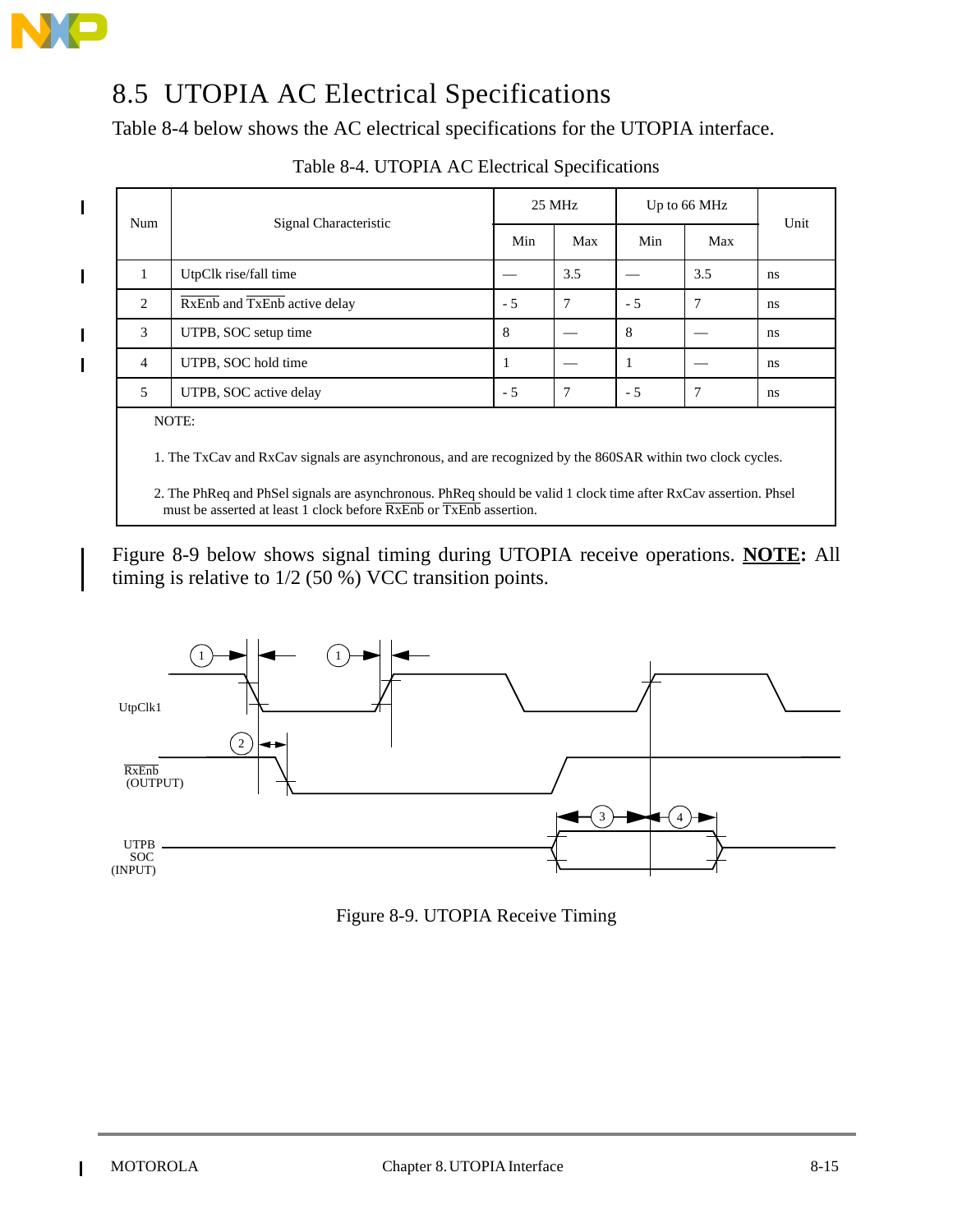

Figure 8-10 below shows signal timing during UTOPIA transmit operations. **NOTE:** All timing is relative to 1/2 (50 %) VCC transition points.



Figure 8-10. UTOPIA Transmit Timing

 $\blacksquare$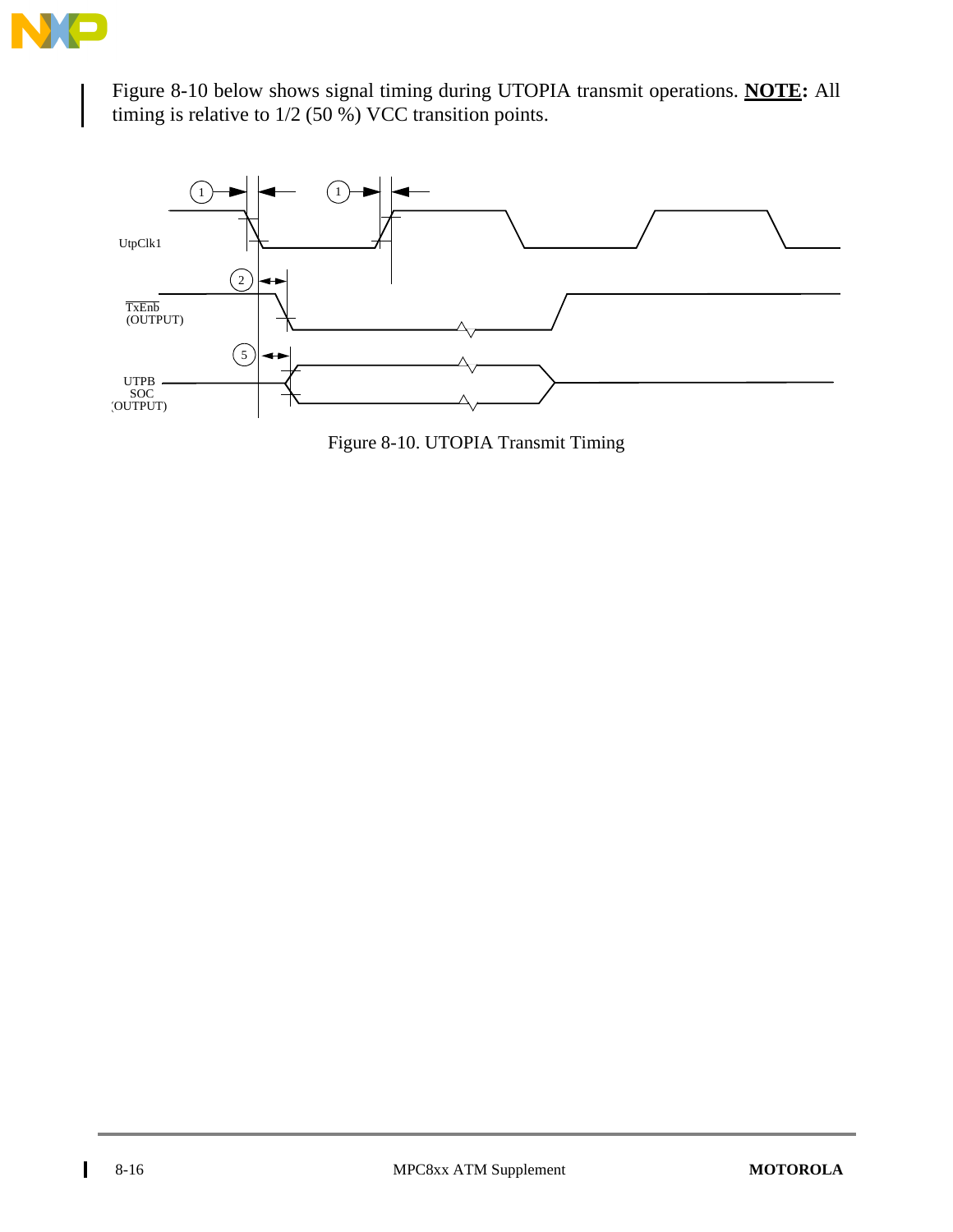

# Appendix A Performance

This appendix provides receiver and transmitter performance information for the 860SAR.

## A.1 Receiver

Table A-1 shows the UTOPIA and serial mode receiver performance of the 860SAR when configured with internal and external connection tables.

| Mode                       | Condition                                                      | Mbit          |              |  |
|----------------------------|----------------------------------------------------------------|---------------|--------------|--|
|                            |                                                                | <b>UTOPIA</b> | Serial $(3)$ |  |
| Internal connection tables | AAL5, large frame <sup>(4)</sup> , lookup table <sup>(1)</sup> | 67 Mbps       | $27/19$ Mbps |  |
|                            | AAL0, lookup table $(1)$                                       | 50 Mbps       | 24/17.5 Mbps |  |
| External connection tables | AAL5, large frame <sup>(4)</sup> , Address compression         | 56 Mbps       | $23/18$ Mbps |  |
|                            | AALO, Address compression                                      | 44 Mbps       | $21/17$ Mbps |  |
|                            | AAL5, large frame <sup>(4)</sup> , CAM <sup>(2)</sup>          | 60 Mbps       | $27/19$ Mbps |  |
|                            | AAL0, $CAM(2)$                                                 | 47 Mbps       | 24/17.5 Mbps |  |
| External AAL5 + MPHY       | AAL5, large frame <sup>(4)</sup> , Address compression         | 52 Mbps       | N/A          |  |

| Table A-1. Receiver Performance (with 50MHz System Clock) |  |  |
|-----------------------------------------------------------|--|--|
|-----------------------------------------------------------|--|--|

Notes:

1. Cell header located in the middle of the lookup table (16th place)

2. Expected

3. No scrambler / With Scrambler and coset

4. 'Large frame' implies an average frame size of approximately 200 bytes. As the size of the AAL5 frames decrease, the AAL5 channels will approach the AAL0 performance.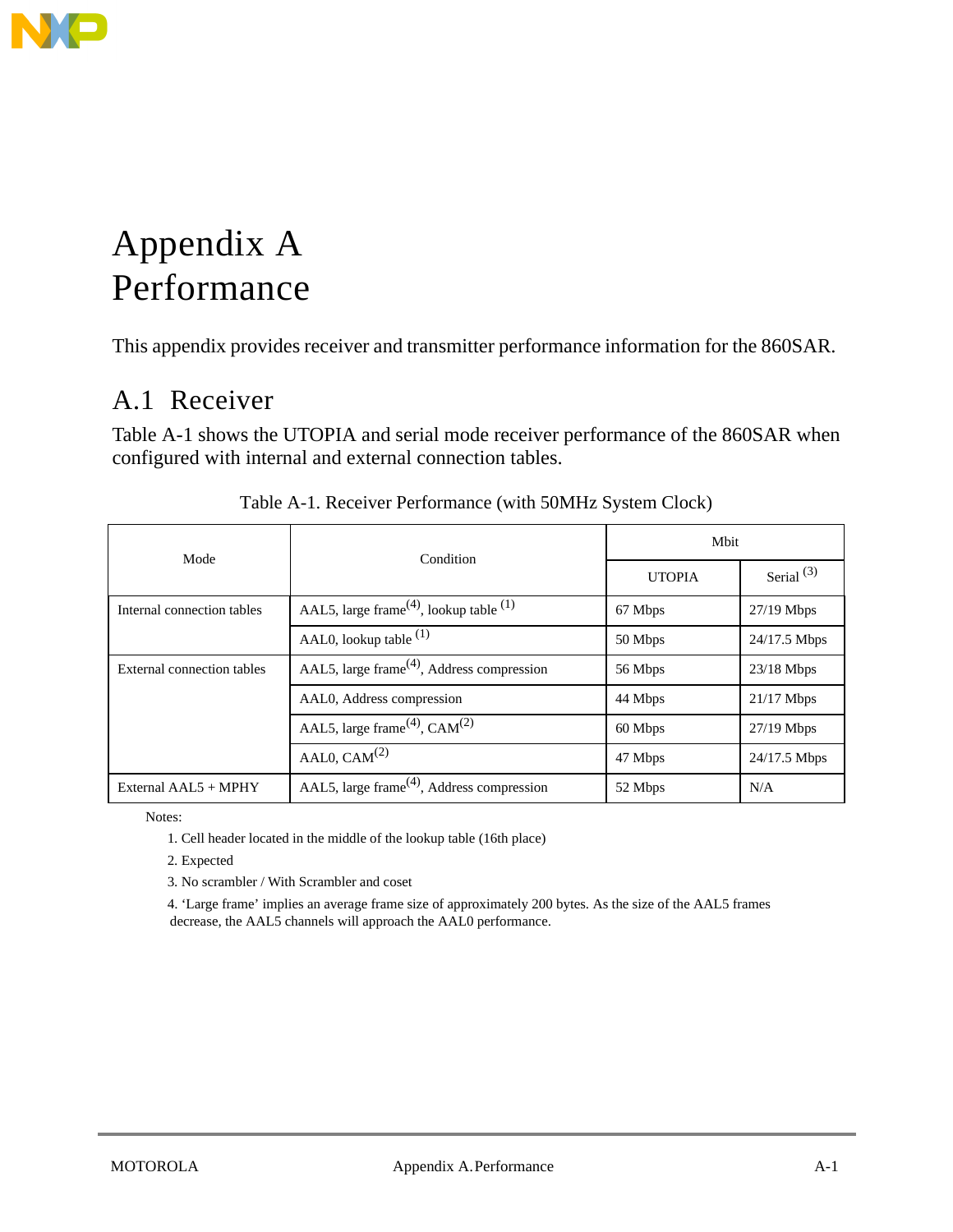

## A.2 Transmitter

Table A-2 shows the UTOPIA and serial mode transmitter performance of the 860SAR when configured with internal and external connection tables.

| Table A-2. Transmitter (Including 1 Priority APC) Performance (with 50MHz System Clock) |  |  |
|-----------------------------------------------------------------------------------------|--|--|
|                                                                                         |  |  |

| Mode                       | Condition                              | <b>M</b> bit          |              |  |
|----------------------------|----------------------------------------|-----------------------|--------------|--|
|                            |                                        | UTOPIA <sup>(4)</sup> | Serial $(5)$ |  |
| Internal connection tables | AAL5, large frame <sup>(6)</sup> + APC | 53/56 Mbps            | $32/23$ Mbps |  |
|                            | $AAL0 + APC$                           | $45/48$ Mbps          | 28/20.5 Mbps |  |
| External connection tables | AAL5, large frame <sup>(6)</sup> + APC | $48/51$ Mbps          | $27/20$ Mbps |  |
|                            | $AAL0 + APC$                           | 39/42 Mbps            | $24/19$ Mbps |  |
| External $AAL5 + MPHY$     | 2 MPHYs with similar bit rate          | $44/48$ Mbps          | N/A          |  |
|                            | 1 fast MPHY and 1 slow $^{(1)}$        | 43 Mbps               | N/A          |  |
|                            | 1 fast MPHY and 1 slow $^{(2)}$        | 41 Mbps               | N/A          |  |
|                            | 1 fast MPHY and 3 slow $^{(3)}$        | 38 Mbps               | N/A          |  |

Notes:

- 1. In case of one 25 Mbps PHY and 1 XDSL 1 Mbps. This example is for NCITS = 4 for the first PHY and  $NCITS = 0.16$  for the second.
- 2. In case of one 25 Mbps PHY and 1 XDSL 1/2 Mbps. This example is for NCITS = 1 for the first PHY and  $NCITS = 0.02$  for the second.
- 3. In case of one 25 Mbps PHY and 3 XDSL 1/2 Mbps. This example is for NCITS = 1 for the first PHY and  $NCITS = 0.02$  for the second.
- 4. APC(NCITS =  $1$ )/APC(NCITS = 4)
- 5. No scrambler/with scrambler and coset
- 6. 'Large frame' implies an average frame size of approximately 200 bytes. As the size of the AAL5 frames decrease, the AAL5 channels will approach the AAL0 performance.

The performance information provided is based on the following assumptions:

- AAL5—Buffer (data) size  $> 1/5$ Kbyte
- AAL0—Interrupt per BD. No CRC10 generation
- System memory is DRAM with 5-2-2-2 performance at 50MHz
- Average load on external bus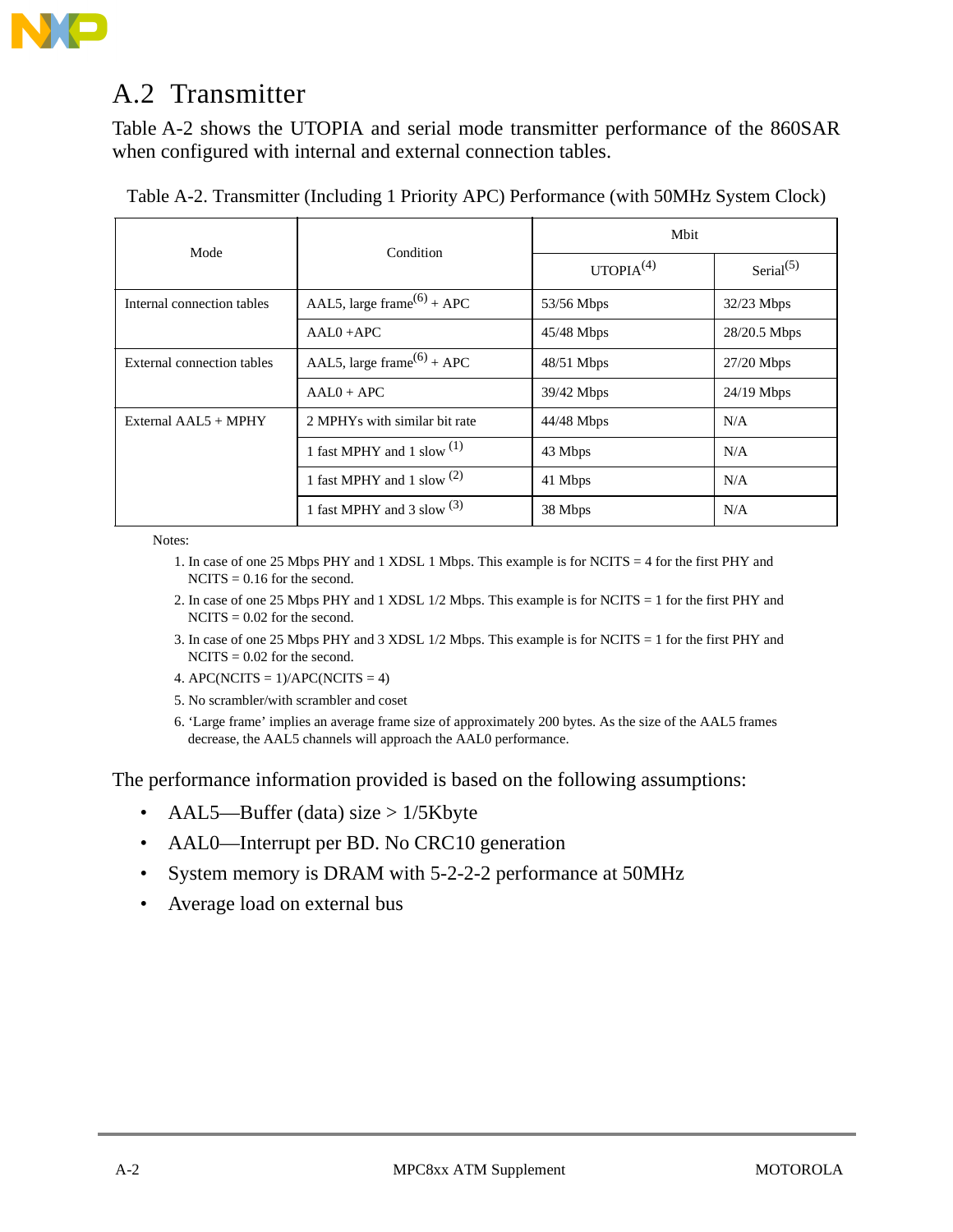

# **INDEX**

### **A**

AAL0 buffers, 2-3 AAL5 buffers, 2-2 Address maps address compression, 4-3 CAM method, 4-5 channel entries (adding/removing), 4-2 OAM screening function, 4-4 VCI/VPI look-up table, 4-1 Address match parameters extended channel mode, 3-11 FLMASK field, 3-11 HMASK field, 3-10 look-up tables, 3-10 APC bypass command, 4-10 APC pace control (APC) additional SARs, 5-6 APC parameters, 5-10 APC table, 5-9 tables, adjusting, 5-3 transmit queue, 5-9 APC status register (APCST), 3-12 ATM controller address maps, 4-1 serial mode, 1-8 UTOPIA mode, 1-6 ATM pace control (APC) APC status register (APCST), 3-12 overview, 1-11, 5-1

#### **B**

Buffer descriptors definition, 2-1 example, 2-2 overview, 2-1 receive buffer descriptor, 2-3 transmit buffer descriptor, 2-6 Buffers AAL0, 2-3 AAL5, 2-2

#### **C**

Cell delineation, 1-10 Cell payload scrambling, 1-10 Commands commands, list, 4-9 CPCR register, 4-8 Connection tables, 2-8, 4-5 CP controller configuration register (RCCR), 7-5 CP timer, 7-2 CPM command register (CPCR), 4-8

#### **E**

Exceptions exception queue entry, 6-4 interrupt table mask (IMASK), 6-6 overview, 6-1 registers, 6-2 Expanded cells, 1-11 Extended channel mode, 1-10

### **F**

Features list, 1-3

#### **H**

Header mask (HMASK) field, 3-10

#### **I**

Interrupt table mask (IMASK), 6-6 Interrupts, *see* Exceptions

#### **M**

Modes extended channel mode, 1-10 serial mode, 1-8 UTOPIA mode, 1-6 MPC860, comparison with MPC860SAR, 1-1 MPC860SAR commands, 4-7, 4-9 comparison with MPC860, 1-1 features list, 1-3 overview, 1-1 performance, A-1 Multi-PHY configuration, 4-5 operations, 8-9

#### **O**

OAM screening function, 4-4 Overview, 1-1

#### **P**

Parameters address match (AM1–AM5), 3-9 APC parameters, 5-10 parameter RAM configuration, 3-1 parameter RAM map, 3-1 Performance, A-1 PHY configuration, *see* Multi-PHY configuration Port D pin assignment register (PDPAR), 7-1